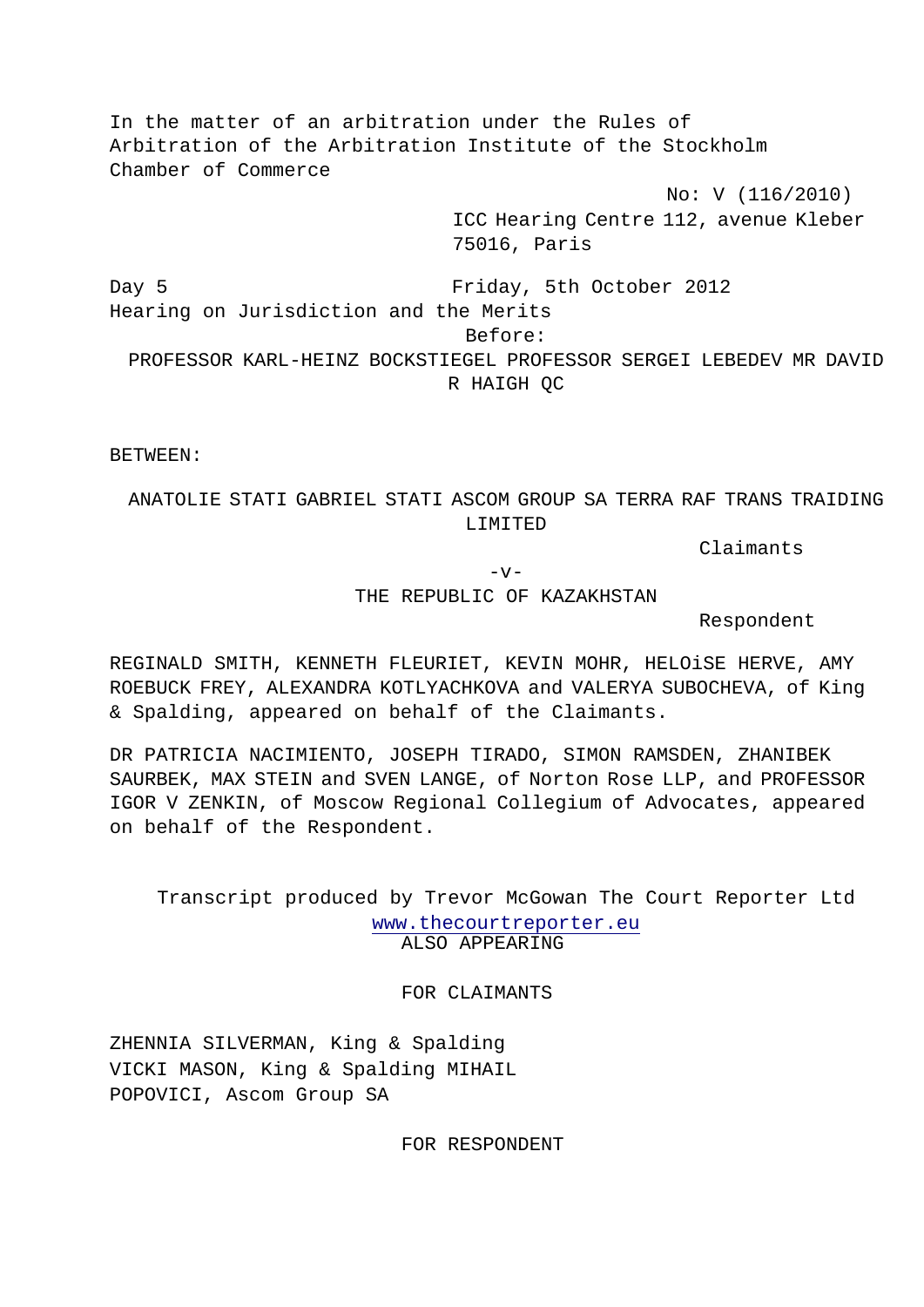ANASTASIA MALTSEVA, Norton Rose LLP NATALIA NIKIFOROVA, Norton Rose LLP MARAT BEKETAYEV, Secretary of the Ministry of Justice and Deputy Minister of Justice YERLAN TUYAKBAYEV, Director of the Department of Legal Support and International Cooperation of the Financial Police ALAN TLENCHIEV, Head of the Division on the Supervision over Compliance with Environmental Legislation of the Department of Supervision over Compliance with Legislation in the socio-economic sphere of the General Prosecutor's Office AMAN SAGATOV, Senior Prosecutor of the Division on the Supervision over Compliance with Environmental Legislation of the Department of Supervision over Compliance with Legislation in the socio-economic sphere of the General Prosecutor's Office

GANI BITENOV, Chief Expert of the Department of Protection of State Property Rights of the Ministry of Justice PROFESSOR MARTHA BRILL OLCOTT, Carnegie Endowment for International Peace

FOR THE TRIBUNAL

KATHERINE SIMPSON, Secretary to the Tribunal

# INTERPRETERS

ALEXANDRE TCHEKHOV, Russian-English Interpreter NATALY HOLM, Russian-English Interpreter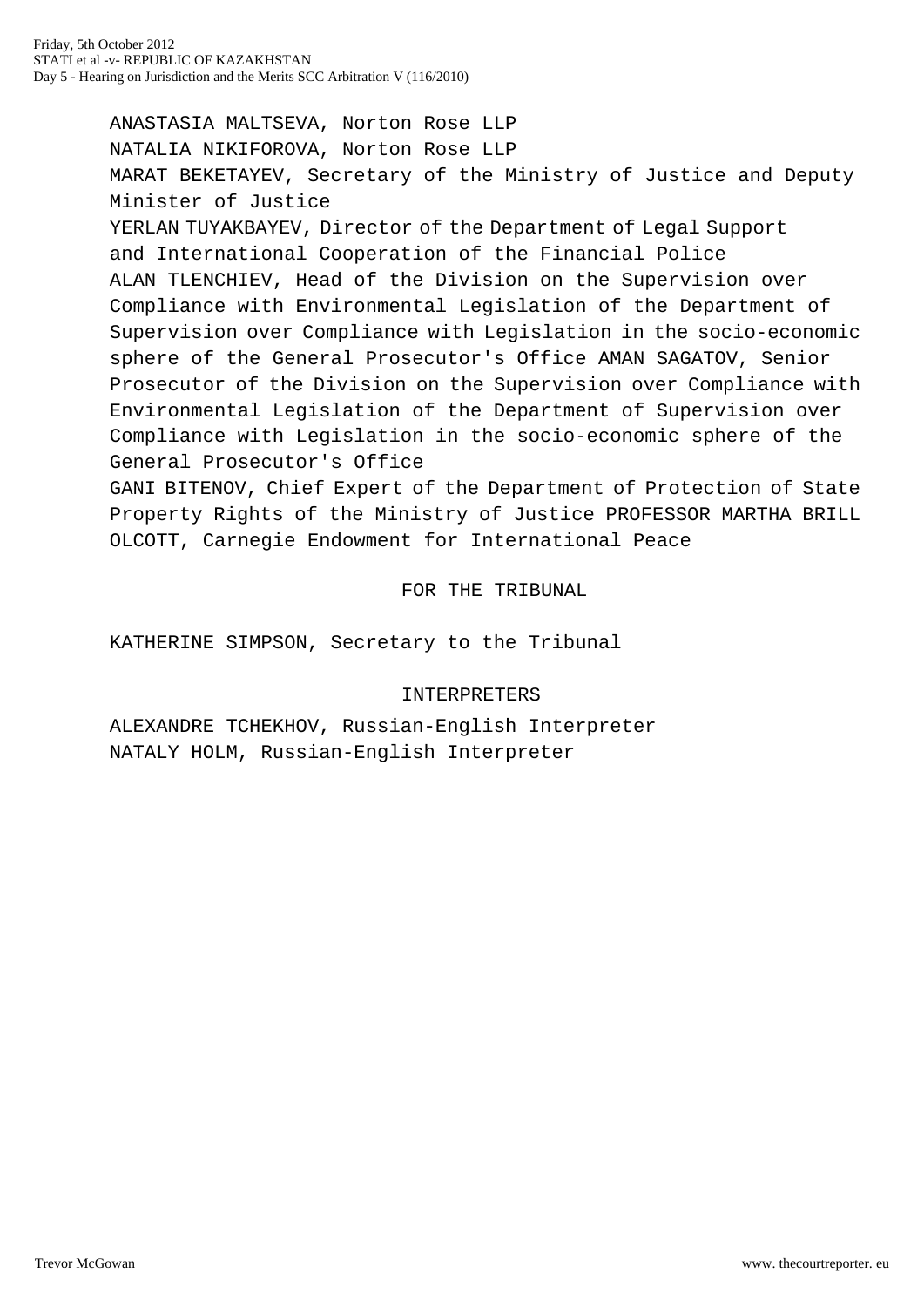| 09:30 1  | Friday, 5th October 2012                                                                                         | 09:38 1  | was present, and regarding the witnesses who appear in                                                         |
|----------|------------------------------------------------------------------------------------------------------------------|----------|----------------------------------------------------------------------------------------------------------------|
| 2        | $(9.35 \text{ am})$                                                                                              | 2        | the protocol signed after the search:                                                                          |
| 3        | MR ARMAN TESTEMIROVICH RAKHIMOV (called)                                                                         | 3        | "Answer: In the first minutes we have two                                                                      |
| 4        | (Evidence interpreted)                                                                                           | 4        | witnesses, and in the second minutes there are two other                                                       |
| 5        | THE CHAIRMAN: Mr Rakhimov, welcome, sir. You will testify                                                        | 5        | persons stated as witnesses.                                                                                   |
| 6        | in Russian, I take it?                                                                                           | 6        | "Question: Were you introduced to any of these four                                                            |
| 7        | THE WITNESS: Yes, I am going to testify in Russian.                                                              | 7        | witnesses during the search?                                                                                   |
| 8        | THE CHAIRMAN: Okay.                                                                                              | 8        | "Answer: No. When the search started, these                                                                    |
| 9        | If you would be kind enough, Mr Rakhimov, to read                                                                | 9        | witnesses were not there.                                                                                      |
|          |                                                                                                                  | 10       |                                                                                                                |
| 10       | out the declaration that I think you have in front of                                                            |          | "Question: Did you ever see these witnesses during                                                             |
| 11       | you in Russian.                                                                                                  | 11<br>12 | the search?                                                                                                    |
|          | 12 THE WITNESS: Yes, I understand everything here.                                                               |          | "Answer: During the search, these witnesses --                                                                 |
| 13       | THE CHAIRMAN: It's not only that you understand it, but do                                                       | 13       | I did not see these witnesses during the search; they                                                          |
| 14       | you confirm everything you read?                                                                                 | 14       | were not introduced to us.                                                                                     |
| 15       | THE WITNESS: Yes, I confirm.                                                                                     | 15       | "Question: Did these witnesses sign the minutes of                                                             |
| 16       | THE CHAIRMAN: Alright.                                                                                           | 16       | the search?                                                                                                    |
| 17       | Respondent.                                                                                                      | 17       | "Answer: If I may, I could clarify.                                                                            |
| 18       | DR NACIMIENTO: Thank you Mr Chairman.                                                                            | 18       | "On the 8th, when these minutes were signed, the                                                               |
| 19       | $(9.36 \text{ am})$                                                                                              | 19       | officials of the financial police came to our office and                                                       |
| 20       | Direct examination by DR NACIMIENTO                                                                              | 20       | I disagreed with certain sentences in these minutes.                                                           |
| 21       | Q. Mr Rakhimov, you have submitted three witness statements                                                      | 21       | For this reason we followed the officials to the                                                               |
| 22       | in this arbitration. Is there anything that you would                                                            | 22       | financial police office, they redrafted the minutes, and                                                       |
| 23       | like to add or amend?                                                                                            | 23       | accordingly for the first time I met the witnesses.                                                            |
| 24       | A. No, everything is correct on the whole.                                                                       | 24       | These were the people who were there at the moment when                                                        |
| 25       | Q. Could you briefly describe your educational background                                                        | 25       | the minutes were signed.                                                                                       |
|          | Page 1                                                                                                           |          | Page 3                                                                                                         |
|          |                                                                                                                  |          |                                                                                                                |
|          |                                                                                                                  |          |                                                                                                                |
| 09:361   | and your current position?                                                                                       | 09:39 1  | "So they were only present during this short moment                                                            |
|          |                                                                                                                  |          |                                                                                                                |
| 2        | A. I graduated from Kazakh State Law University. I work                                                          | 2        | when the minutes were signed. Prior to that moment,                                                            |
| 3        | currently at the Agency for Combating Corruption and                                                             | 3        | there had been no witnesses."                                                                                  |
| 4        | Economic Crime in Kazakhstan, as the senior investigator                                                         | 4        | Mr Rakhimov, can I refer you to the protocol of the                                                            |
| 5        | of especially important cases at this department.                                                                | 5        | search: it's Exhibit C-114. I am going to ask the                                                              |
| 6        | Q. Could you describe the functions of the financial                                                             | 6        | witness to take a look both at the Russian and the                                                             |
| 7        | police?                                                                                                          | 7        | English version.                                                                                               |
| 8        | A. The bodies of financial police belong to the system of                                                        | 8        | A. I haven't got the English text.                                                                             |
| 9        | law enforcement bodies of the Republic of Kazakhstan,                                                            | 9        | Q. There are two protocols signed after the search.                                                            |
| 10       | and there is a special law on law enforcement services.                                                          | 10       | Mr Rakhimov, can you briefly describe the search and who                                                       |
| 11<br>12 | The key function of the financial police is                                                                      | 11<br>12 | was present and how the protocols were signed?                                                                 |
| 13       | providing economic security for the country, combating                                                           |          | A. The search was conducted in accordance with the Criminal<br>Procedural Code. That is, first we received the |
| 14       | corruption, securing the rights of citizens, and                                                                 | 13<br>14 |                                                                                                                |
| 15       | protection of small and medium-sized enterprises. The                                                            | 15       | prosecutor's sanction for carrying out this action.<br>This action was declared to Mr Stejar, if I remember    |
| 16       | financial police has also the functions of investigation<br>[of] operative activity and pre-trial investigation. | 16       | correctly. And then before the start of the search we                                                          |
| 17       | Q. Thank you.                                                                                                    | 17       | had a conversation with Mr Stejar where I explained to                                                         |
| 18       | Mr Rakhimov, you participated in a search that took                                                              | 18       | him the essence of these investigative actions, and we                                                         |
| 19       | place in the offices of TNG and KPM starting on                                                                  | 19       | came to a common opinion that it was necessary to carry                                                        |
| 20       | 6th May 2009. The witness Stejar of claimants was asked                                                          | 20       | out this investigative action. And we also gathered the                                                        |
| 21       | in direct examination some questions by his counsel.                                                             | 21       | staff, those people who were at the office at that time,                                                       |
| 22       | I would like to read from the transcript. I am                                                                   | 22       | and we explained to them that the search would be                                                              |
| 23       | reading from the transcript Day 3, page 34, line 14, to                                                          | 23       | conducted, so that they should remain calm.                                                                    |
| 24       | page 35, line 13.                                                                                                | 24       | As for the process of the search itself, it's true                                                             |
| 25       | The answer of Mr Stejar is to the question of who                                                                | 25       | that in the -- I'll check once again, and I see it --                                                          |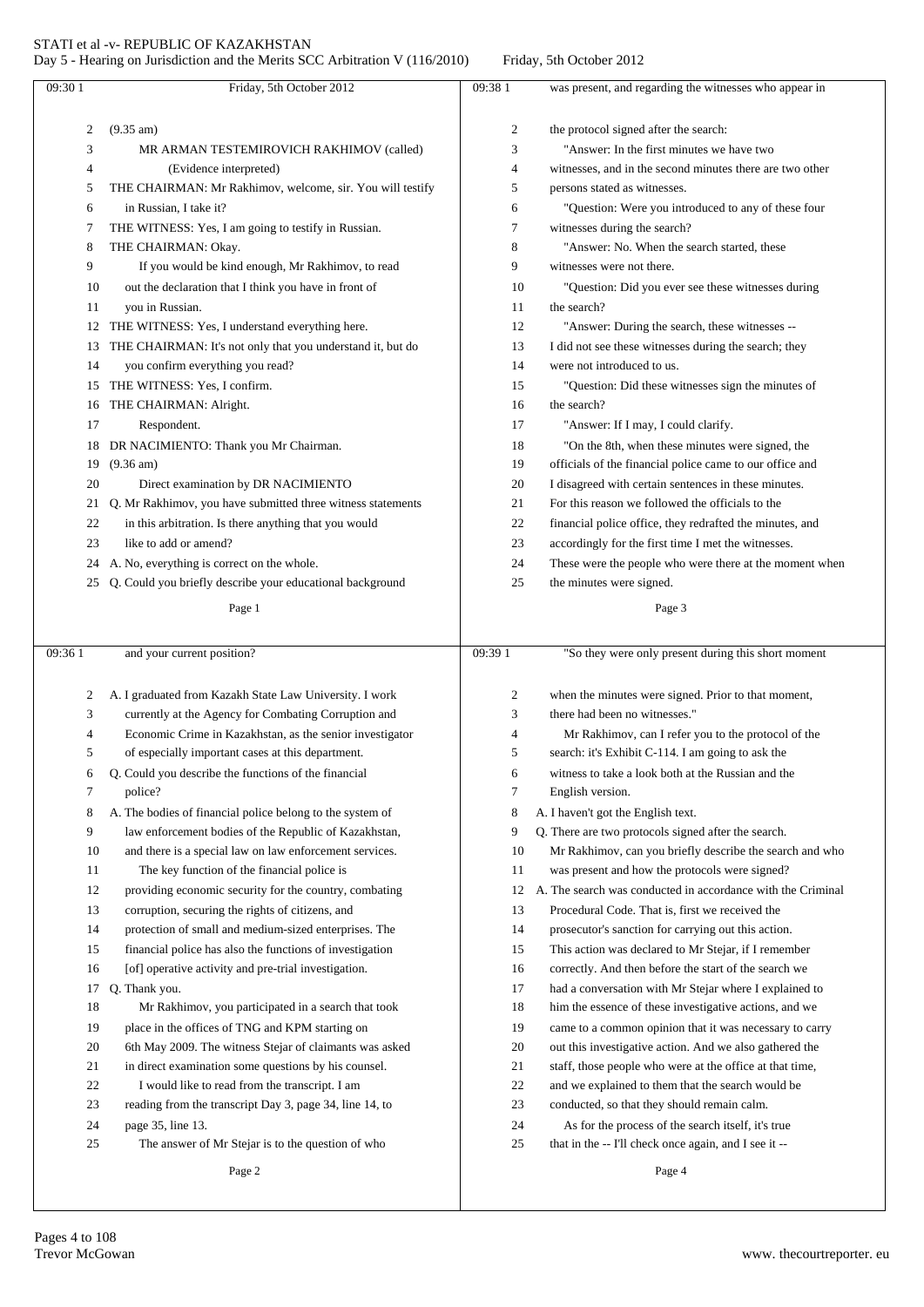| 09:42 1        | that there were four search witnesses present who were      | 09:47 1 | position at that time?                                               |
|----------------|-------------------------------------------------------------|---------|----------------------------------------------------------------------|
| 2              | explained -- received the explanation concerning their      | 2       | A. As he introduced himself, I say that the head of                  |
| 3              | right; and there is even a wording to this effect.          | 3       | security service and advisor on security issues,                     |
| 4              | Their obligations were explained to them: this is           | 4       | Mr Temirhanov Z.                                                     |
| 5              | an obligation under the Procedural Code that they must      | 5       | Q. And if you look at the signature page of the second               |
| 6              | be present, they must comment and make -- note remarks      | 6       | protocol, who signed this from claimants' side?                      |
| 7              | with respect to the process of the search.                  | 7       | A. Mr Stejar.                                                        |
| 8              | After the completion of this issue -- and I see here        | 8       | Q. And if you look at the witnesses of both protocols, is            |
| 9              | these were Stejar and the head of security service of       | 9       | this the signature of the witnesses indicated in the                 |
| 10             | KPM, Temirhanov -- noted their remarks in the minutes       | 10      | beginning?                                                           |
| 11             | about the conducted action, and they were both given the    | 11      | A. Yes, exactly.                                                     |
| 12             | opportunity to make remarks. Temirhanov says "no            | 12      | Q. On both protocols? On both?                                       |
| 13             | remarks" and signs, and in the second minutes Mr Stejar     | 13      | A. Yes, that's correct.                                              |
| 14             | also says no declaration -- there's a special column,       | 14      | Q. And were those witnesses present during the search?               |
| 15             | "Declarations or remarks": no remarks, no declarations.     | 15      | A. Yes, of course. This is obligatory; they must be                  |
| 16             | The minute has been read, and it is a handwritten note      | 16      | present at such a serious action.                                    |
| 17             | I think by Mr Stejar.                                       | 17      | Q. Can you let us know when the protocols were signed?               |
| 18             | The minutes are correct, I've read it and signature.        | 18      | A. The minutes or protocols were signed after the                    |
| 19             | That's all I can say.                                       | 19      | completion of the investigative action on the same date,             |
| 20             | Q. Why are there two protocols?                             | 20      | 7th May.                                                             |
| 21             | A. I can explain it by the fact that the investigative      | 21      | Q. On 8th May or -- and what time?                                   |
| 22             | action was planned by myself for the afternoon of the       | 22      | A. It was on 7th May.                                                |
| 23             | day, in order not to distract the staff from their          | 23      | Q. Let's get the date straight. At what date did the                 |
| 24             | current duties. That's the first thing.                     | 24      | search start?                                                        |
| 25             | Before the start of the search, I knew for certain          | 25      | A. The search started in the evening of 6th May, and my              |
|                | Page 5                                                      |         | Page 7                                                               |
|                |                                                             |         |                                                                      |
| 09:44 1        | that the office of KPM and TNG are not small by Aktau       | 09:49 1 | minutes say at 00.40 on 7th May and the second                       |
|                |                                                             |         |                                                                      |
| $\overline{c}$ | standards, and therefore I decided to have two teams        | 2       | minutes, 21.50 on 6th May, and completed 04.15 on                    |
| 3              |                                                             |         |                                                                      |
|                | searching the premises. The first was headed by             | 3       | 7th May 2009. 7th May.                                               |
| 4              | myself -- I am speaking from my memory -- so I started      | 4       | Q. And where were they signed?                                       |
| 5              | from the ground floor, went to the second floor, and the    | 5       | A. They were signed at the office of KPM and TNG.                    |
| 6              | second team was headed by one of the investigators,         | 6       | Q. And Mr Stejar was present?                                        |
| 7              | searched the third floor. So this was done in order to      | 7       | A. Not only Mr Stejar; the head of security, Mr Temirhanov;          |
| 8              | complete the process as soon as possible.                   | 8       | and the lawyer, Azamat Kaunev, Mr Cornegruta's lawyer,               |
| 9              | Q. So you had two teams, and we just heard you led one team | 9       | he was also present at the search, and he watched that               |
| 10             | and another from the financial police led the another       | 10      | there should not be any violations. In fact, I could                 |
| 11             | team. Who was present on each team from claimants'          | 11      | have asked for him to leave the premises, because he was             |
| 12             | side?                                                       | 12      | not defending KPM, he was defending Mr. Cornegruta, but I            |
| 13             | A. Sorry, I would like to correct you. I initiated the      | 13      | allowed him                                                          |
| 14             | search. I was the head of the search and operative          | 14      | to stay.<br>Q. I take you back again to what Mr Stejar stated as his |
| 15             | team. The search itself was delegated to another            | 15      | testimony in this arbitration. He says the minutes were              |
| 16             | investigator, and the search that I conducted was           | 16      | signed on the 8th; they were signed at the police                    |
| 17             | witnessed by two persons. One of them was the head of       | 17      | station, outside of the office; and that they were                   |
| 18             | the security of the company, Mr Temirhanov.                 | 18      | redrafted; and that the witnesses who signed those                   |
| 19             | Q. And if we look at the signature pages, if you look at    | 19      | minutes were not present during the search, that they                |
| 20             | the signature page of the first protocol -- can you take    | 20      | were present only during the few moments in which the                |
| 21             | a look at the signature page.                               | 21      | minutes were signed. What is your position on that?                  |
| 22             | A. Yes.                                                     | 22      | A. I can say only one thing: that the minutes were signed            |
| 23             | Q. Who signed this on claimants' side?                      | 23      | on the 7th, it is correct. Mr Stejar, first he signed                |
| 24             | A. Mr Temirhanov ZA.                                        | 24      | saying that "No remarks" with respect to the process of              |
| 25             | Q. And in which function did he sign it? What was his       | 25      | the search, "I've read the minutes" and signed this. And             |
|                | Page 6                                                      |         | Page 8                                                               |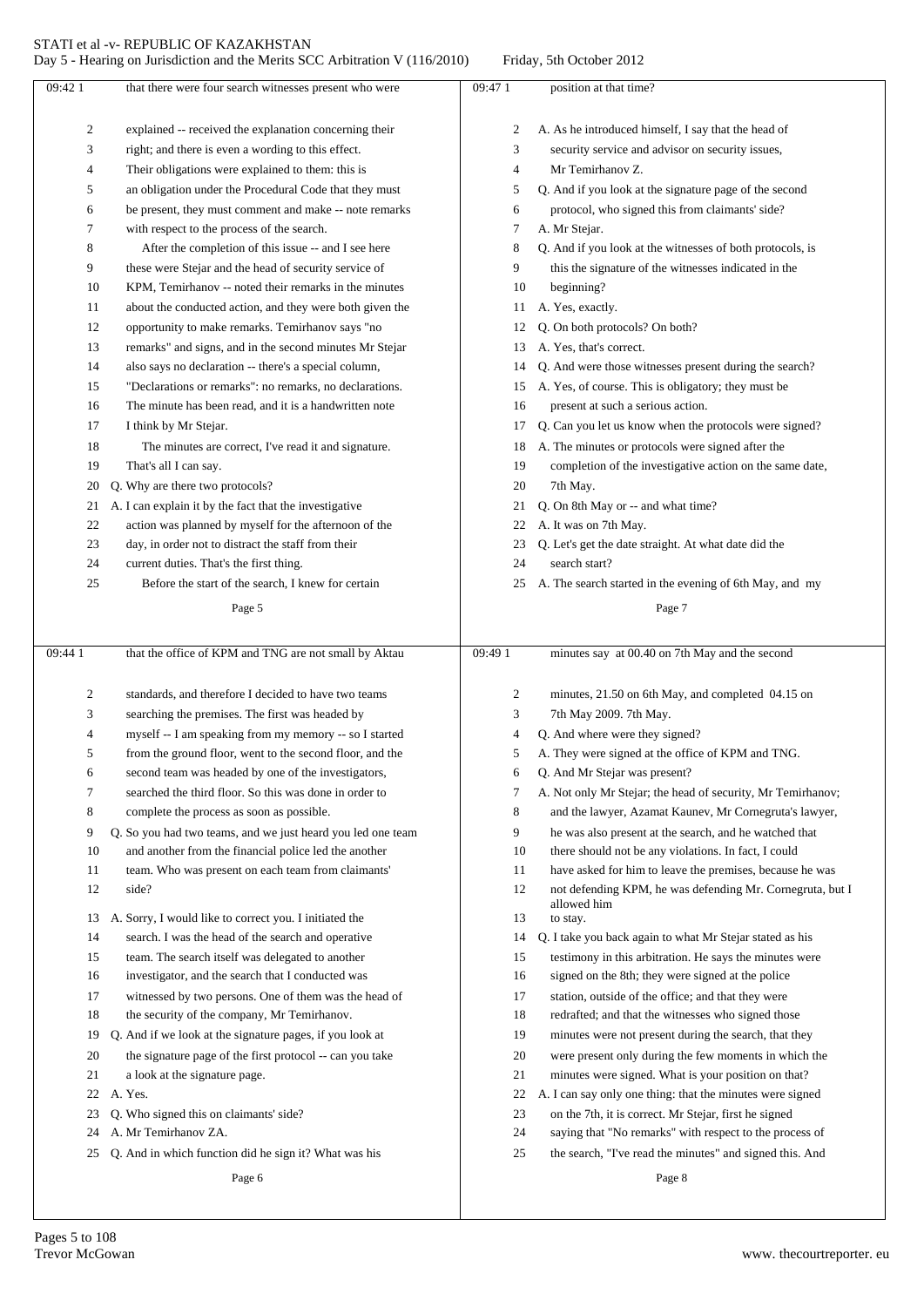| 09:52 1        | he also makes a note that he received the protocol on                                                                       | 09:56 1        | for carrying out pre-investigation inspections, and not                                                                           |
|----------------|-----------------------------------------------------------------------------------------------------------------------------|----------------|-----------------------------------------------------------------------------------------------------------------------------------|
| $\overline{c}$ | 8th May, and also his signature.                                                                                            | 2              | for bringing criminal charges themselves.                                                                                         |
| 3              | That is, I am not saying that he received the                                                                               | 3              | Q. Thank you. And just so the record is clear, my question                                                                        |
| 4              | protocol, the minutes, on the 7th. He makes a note that he received                                                         | 4              | to you was: the only reason that the financial police                                                                             |
| 5              | the protocol on the 8th, but the minutes themselves were<br>signed, and we have his separate signature , on the 7th of May. | 5              | conducted an investigation or a pre-investigation of KPM                                                                          |
| 6              | Q. Let's take a look at the signature page again. It lists                                                                  | 6              | and TNG was President Voronin's letter to                                                                                         |
| 7              | the declarations and the remarks by the participants; it                                                                    | 7              | President Nazarbayev; correct?                                                                                                    |
| 8              | lists the witnesses, the participants. And the only                                                                         | 8              | A. I'm sorry, I think this question is incorrect. In the                                                                          |
| 9              | date -- can you tell us the last line, where it refers                                                                      | 9              | legal process, there is no concept under the Procedural                                                                           |
| 10             | to the date? Can you read it out?                                                                                           | 10             | Code, there is no concept of reason for the                                                                                       |
| 11             | A. If I understand correctly, you mean the last -- or the                                                                   | 11             | investigation. And then I can say that the                                                                                        |
| 12             | last-but-one line: a copy of the minutes received, and                                                                      | 12             | initial/starting element was the letter from President                                                                            |
| 13             | here handwritten "8th May 2009", and the signature of                                                                       | 13             | Voronin, as it is stated in my indictment. Subsequently the                                                                       |
|                |                                                                                                                             |                | investigation and charges                                                                                                         |
| 14             | Mr Stejar, and also his name is spelt out, Stejar, in                                                                       | 14             | were brought on the basis of the facts collected at the                                                                           |
| 15             | handwriting.                                                                                                                | 15             | pre-investigation stages. So we were acting in strict                                                                             |
| 16             | DR NACIMIENTO: I have no further questions.                                                                                 | 16             | compliance with the Criminal Procedure Code. And what I just<br>referred to is provided by Article 177 of Criminal Procedure Code |
| 17             | THE CHAIRMAN: Thank you very much. We come to                                                                               | 17             | Q. Sir, I'm not questioning that you were following                                                                               |
| 18             | cross-examination, please.                                                                                                  | 18             | directions. My question to you was the basis for those                                                                            |
| 19             | $(9.54 \text{ am})$                                                                                                         | 19             | directions.                                                                                                                       |
| 20             | Cross-examination by MR SMITH                                                                                               | 20             | But let's move on to the next question, which is:                                                                                 |
| 21             | Q. Good morning. Mr Rakhimov, please put before you your                                                                    | 21             | you do not know, do you, sir, whether President                                                                                   |
| 22             | first witness statement. Mr Rakhimov, we are going to                                                                       | 22             | Nazarbayev instructed or requested President Voronin to                                                                           |
| 23             | hand you a binder as well of documents that we may refer                                                                    | 23             | send him the letter that served as the impetus for the                                                                            |
| 24             | to in the course of your examination, but I believe you                                                                     | 24             | investigation?                                                                                                                    |
| 25             | have before you from your counsel your witness                                                                              | 25             | A. I'm sorry, can you repeat the question? Who asked what?                                                                        |
|                | Page 9                                                                                                                      |                | Page 11                                                                                                                           |
|                |                                                                                                                             |                |                                                                                                                                   |
| 09:54 1        | statements. They are also attached to your binder as                                                                        | 09:58 1        | Q. Yes. My question to you is: you do not know whether                                                                            |
| $\overline{c}$ | well, so whichever you would like to refer to. I am                                                                         | $\overline{c}$ |                                                                                                                                   |
|                | referring to your first witness statement, paragraph 2.                                                                     | 3              | President Nazarbayev requested President Voronin to send                                                                          |
| 3              |                                                                                                                             |                | him the letter regarding Anatolie Stati; correct?                                                                                 |
| 4              | What I would like to confirm is that the letter from                                                                        | 4              | A. I have no knowledge of this.                                                                                                   |
| 5              | Moldovan President Voronin to President Nazarbayev                                                                          | 5              | Q. Okay. Your first witness statement again, at                                                                                   |
| 6              | served as the sole justification for the financial                                                                          | 6              | paragraph 2, the last sentence. You state:                                                                                        |
| 7              | police's investigation of KPM and TNG; correct?                                                                             | 7              | "In other words, pre-investigation and the then                                                                                   |
| 8              | A. I would like to explain.                                                                                                 | 8              | initiated criminal case against Kazpolmunay LLP were not                                                                          |
| 9              | Q. Answer my question first, sir, and then you certainly                                                                    | 9              | pre-planned or premeditated."                                                                                                     |
| 10             | can explain. But my question to you is a simple one.                                                                        | 10             | Do you see that? (Pause) Do you see that?                                                                                         |
| 11             | I would like for you to confirm that the sole                                                                               | 11             | A. Yes, I see this.                                                                                                               |
| 12             | justification for the financial police's investigation                                                                      | 12             | Q. But in fact, sir, you don't know whether the                                                                                   |
| 13             | of KPM and TNG was the letter from President Voronin to                                                                     | 13             | investigation was pre-planned or premeditated by                                                                                  |
| 14             | President Nazarbayev; correct?                                                                                              | 14             | President Nazarbayev at all, do you, sir?                                                                                         |
| 15             | A. I'm sorry, the only justification for what?                                                                              | 15             | A. Planning of investigation in a criminal case is carried                                                                        |
| 16             | Q. Your investigation, the investigation that the financial                                                                 | 16             | out by the investigator.                                                                                                          |
| 17             | police conducted of KPM and TNG in the fall of 2008.                                                                        | 17             | Q. But the investigator only commences the investigation in                                                                       |
| 18             | The sole justification for that investigation was the                                                                       | 18             | this case at the directive of the Prime Minister of                                                                               |
| 19             | letter from President Voronin to President Nazarbayev;                                                                      | 19             | Kazakhstan; correct?                                                                                                              |
| 20             | correct?                                                                                                                    | 20             | A. By no means so. The investigator, under Article 64 of                                                                          |
| 21             | A. I can explain in the following way. The justification                                                                    | 21             | the Criminal Procedural Code, is independent and takes                                                                            |
| 22             | for bringing criminal charges was the fact that there                                                                       | 22             | all decisions on his own. No decisions by President or                                                                            |
| 23             | were a sufficient number of indications collected at the                                                                    | 23             | Prime Minister can affect his decisions.                                                                                          |
| 24             | preliminary stage of pre-investigation activity. If you                                                                     | 24             | Q. Sir, you are not aware that the financial police                                                                               |
| 25             | wish to refer to this letter, this letter was the reason                                                                    | 25             | commenced its pre-investigation as a result of an order                                                                           |
|                | Page 10                                                                                                                     |                | Page 12                                                                                                                           |
|                |                                                                                                                             |                |                                                                                                                                   |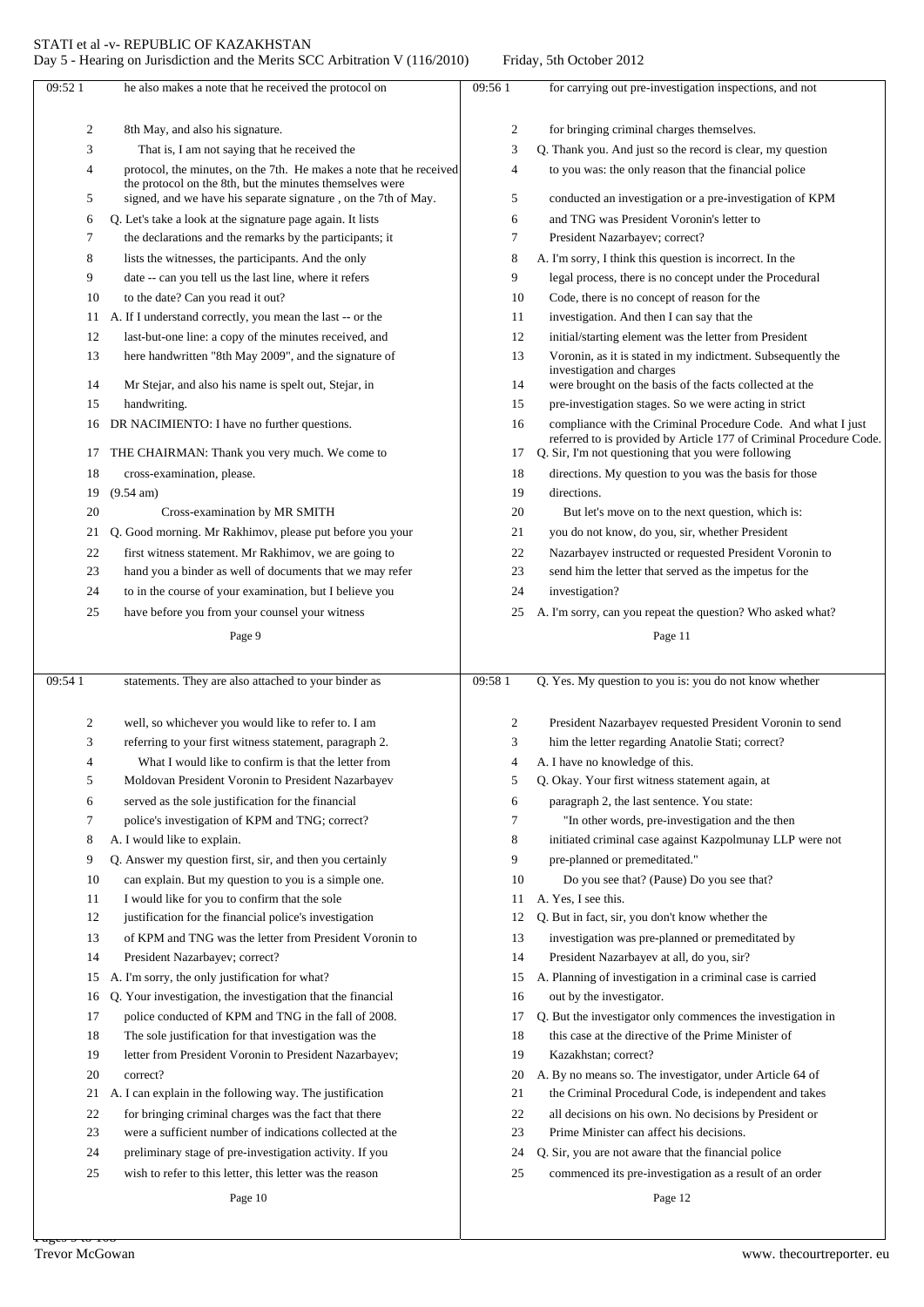Day 5 - Hearing on Jurisdiction and the Merits SCC Arbitration V (116/2010) Friday, 5th October 2012

| 10:001 | from the Prime Minister in response to                | 10:041 | police were asked to investigate in response to            |
|--------|-------------------------------------------------------|--------|------------------------------------------------------------|
|        | President Nazarbayev's directive?                     |        | President Voronin's letter?                                |
| 3      | A. I know only one thing: that the initial reason for |        | A. Let me explain that the investigator does not take part |
|        | investigation was the request by Mr Voronin which was |        | in the pre-investigation activities. But I can explain     |

6 As far as I remember, the letter of Mr Voronin

9 Mr Stati received illegal income in the Republic of

7 informed that Mr Stati obtained -- I'm speaking from my

- 5 registered in the book of incoming correspondence of the 5 still.
- 6 financial police. Based on it, a pre-investigation inspection was carried out, and its
- 7 results were handed over to Investigation department for taking further procedural decisions.<br>And I have no
- 8 And I have no 8 memory: I haven't got the document with me -- that
- 9 knowledge of any other decisions by the Government or Prime Minister 10 10 Kazakhstan and used these proceeds for -- or in some
- 
- 11 Q. Okay. In paragraph 2 in your first witness statement 11 countries which are under UN sanctions or something like 12 you also state in the third sentence that: 12 this.
- 13 "[President] Voronin's application was subject for 13 As an investigator, I did not look into this letter.
- 14 consideration and was considered in the same manner as 14 I was dealing with the materials that were collected at
- 15 any other application of any other citizen containing 15 the pre-investigative stage.
- 16 information on illegal activity on the territory of the 16 Q. It's correct, is it not, sir, that the allegations
- 17 Republic of Kazakhstan." 17 contained in President Voronin's letter that served as
- 18 So I want to be clear: it is your testimony, 18 the basis for the financial police's investigation were
- 19 Mr Rakhimov, that the multi-agency investigation 19 not looked into at all; they were never investigated?
- 20 commenced in the fall of 2008 as to KPM and TNG would 20 A. I'm sorry, I would like to correct you. It was not the
- 21 have been of the same scope and intensity whether the 21 reason for the action. We have a clear difference
- 22 letter had come from President Voronin or from any 22 between -- in the Procedural Code between the facts
- 23 citizen of Kazakhstan that had sent that letter to 23 leading to and reasons.
- 24 President Nazarbayev; is that correct? 24 I cannot agree that the letter was the reason for
- 25 A. I'm sorry, I don't understand your question. I must 25 bringing a criminal case. The criminal case was brought
	- Page 13 Page 15 Page 15

| 10:02 1        | reconfirm -- are you asking me to confirm this                                                                                    | 10:06 1        | as a result of the materials collected after application                         |
|----------------|-----------------------------------------------------------------------------------------------------------------------------------|----------------|----------------------------------------------------------------------------------|
| $\overline{2}$ | paragraph, or the fact that there were many agencies                                                                              | 2              | of Mr Voronin, which contained sufficient elements                               |
| 3              | involved in the investigation?                                                                                                    | 3              | indicating the presence of a crime, and in compliance                            |
| 4              | Q. I thought the question was clear. Let me ask it again,                                                                         | $\overline{4}$ | with Art. 185 of the Criminal Procedural Code, I had to take one of<br>the three |
| 5              | sir.                                                                                                                              | 5              | decisions with respect to these materials of                                     |
| 6              | You state in your first witness statement at                                                                                      | 6              | pre-investigative inspections.                                                   |
| 7              | paragraph 2 that President Voronin's application to                                                                               | 7              | Q. In your statement -- again, first witness statement,                          |
| 8              | President Nazarbayev was considered in the same manner                                                                            | 8              | paragraph 2 -- you state:                                                        |
| 9              | as the application of any other citizen would have been                                                                           | 9              | "In accordance with Article 183 of [the]                                         |
| 10             | handled; is that correct?                                                                                                         | 10             | Criminal-Procedural Code of [the Republic of Kazakhstan]                         |
| 11             | A. Yes, exactly.                                                                                                                  | 11             | the prosecuting agency is obliged to accept, register                            |
| 12             | $0.50 -$                                                                                                                          | 12             | and consider application or information on any completed                         |
| 13             | A. The application of Mr Voronin was to be considered under                                                                       | 13             | or imminent crime."                                                              |
| 14             | a standard procedure, and if it contained some evidence                                                                           | 14             | My question to you, sir, is: what completed or                                   |
| 15             | or information about illegal activities, the law                                                                                  | 15             | imminent crime was being investigated by the financial                           |
| 16             | enforcement body was obliged to take subsequent action,                                                                           | 16             | police in response to President Voronin's letter?                                |
| 17             | no matter who sent in this message, be it an ordinary                                                                             | 17             | A. I can speak about the preliminary investigation, and                          |
| 18             | citizen or the President or be it a press report or information from a<br>person who carries out operative search activities. All | 18             | this investigation was carried out in connection with                            |
| 19             | the same, the law enforcement body has to follow the                                                                              | 19             | the fact of illegal entrepreneurial activity.                                    |
| 20             | same procedure.                                                                                                                   | 20             | Q. Let's move on, Mr Rakhimov.                                                   |
| 21             | Q. Okay. And you indicate also in your statement, in that                                                                         | 21             | You would agree with me, would you not -- and this                               |
| 22             | same sentence, that if an application is made containing                                                                          | 22             | is referenced in your second witness statement at                                |
| 23             | information on illegal activity, then that serves as                                                                              | 23             | paragraph 2.2, which is in front of you. But you would                           |
| 24             | a proper basis for investigation.                                                                                                 | 24             | agree with me, would you not, that you had the                                   |
| 25             | What is the illegal activity that the financial                                                                                   | 25             | discretion as to whether to initiate a criminal                                  |
|                | Page 14                                                                                                                           |                | Page 16                                                                          |

Trevor McGowan www. thecourtreporter. The courtreporter of the courtreporter of the courtreporter. The courtre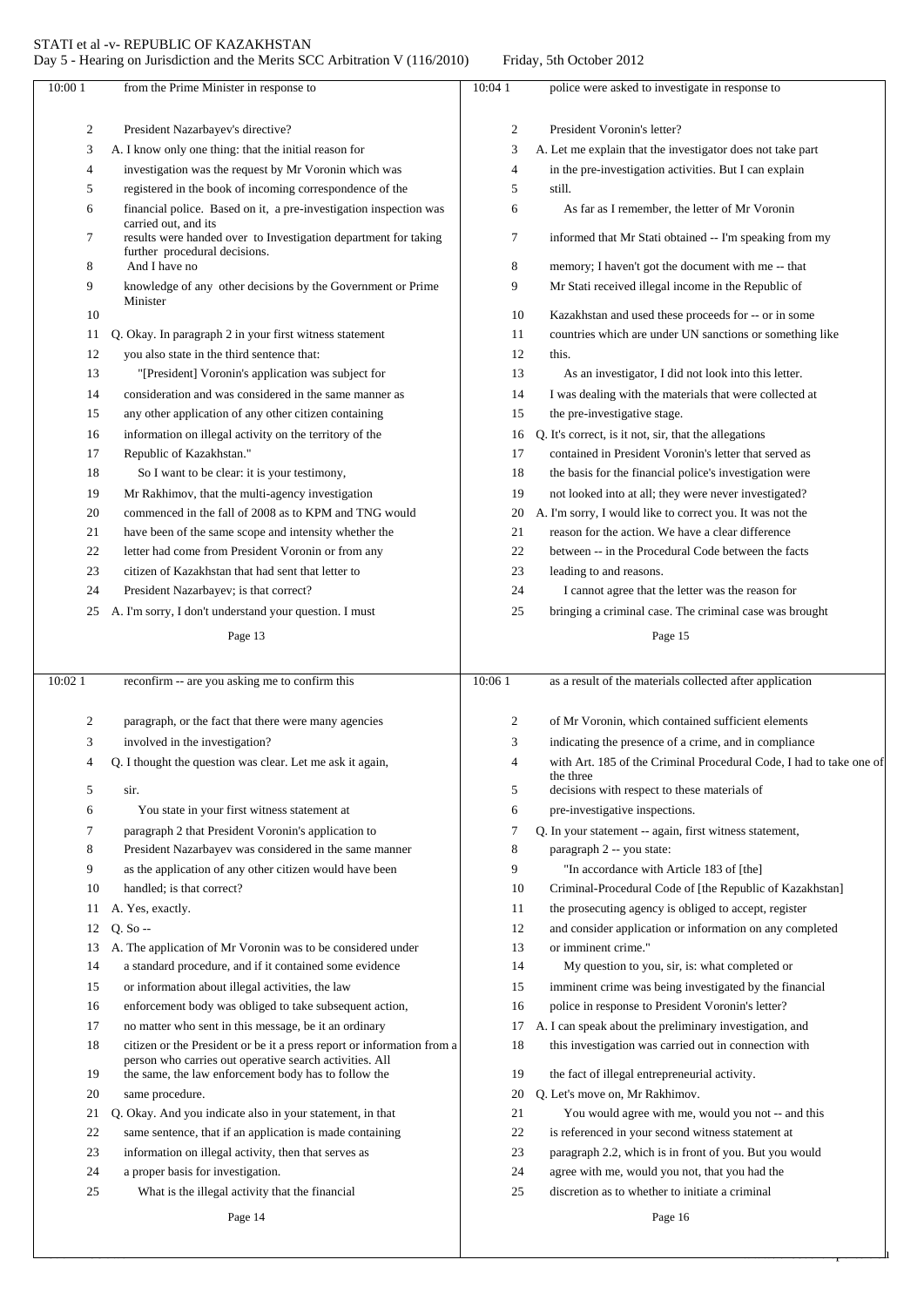| 10:071         | investigation based upon the pre-investigation materials    | 10:11 1                 | translation of the answer and the next question.            |
|----------------|-------------------------------------------------------------|-------------------------|-------------------------------------------------------------|
| 2              | that you received? Correct?                                 | $\overline{\mathbf{c}}$ | MR SMITH: I apologise. I thought it was a simple question,  |
| 3              | A. Did you say 2.2?                                         | 3                       | and I believe it is.                                        |
| 4              | Q. Yes.                                                     | 4                       | My question to you, sir, is simply: you had the             |
| 5              | A. Of my second testimony?                                  | 5                       | discretion as to whether or not to initiate a criminal      |
| 6              | Q. My question, while you are reviewing that, sir, is       | 6                       | investigation of KPM, based upon the materials that you     |
| 7              | simply --                                                   | 7                       | received; correct?                                          |
| 8              | A. Just a second, sir. I would like to read this first.     | 8                       | A. Yes, I was the one to decide, based on the materials of  |
| 9              | (Pause) Yes, I am ready.                                    | 9                       | the pre-investigation.                                      |
| 10             | Q. My only question to you, sir, is: you would agree, would | 10                      | Q. Thank you.                                               |
| 11             | you not, that you had the discretion, based upon the        | 11                      | Now, you would agree with me, would you not, that at        |
| 12             | pre-investigation inspection, as to whether or not to       | 12                      | the time that you made the decision to pursue a criminal    |
| 13             | initiate a criminal investigation?                          | 13                      | investigation, you had no qualifications to make            |
| 14             | A. It might be a problem with interpretation. Not based on  | 14                      | a determination as to whether KPM operated a main           |
| 15             | the results of the preliminary investigation, but based     | 15                      | pipeline; correct?                                          |
| 16             | on the results of the investigative search. These are       | 16                      | A. I was not qualified to decide, to determine?             |
| 17             | two different stages. Investigative search is the           | 17                      | Q. Okay, thank you. And in fact no one within the --        |
| 18             | second stage, and it's the investigators who decide         | 18                      | THE INTERPRETER: Sorry, sir, this was a question, not       |
| 19             | whether to initiate the case.                               | 19                      | an answer. The witness just asked you what you meant.       |
| 20             | So the first stage is there was a complaint, and            | 20                      | It was a question.                                          |
| 21             | there was a checkup or search by investigators, and I'm     | 21                      | Q. I'm sorry. My question was: you were not qualified to    |
| 22             | not entitled to make any decisions there. And the           | 22                      | decide whether KPM operated a main pipeline; correct?       |
| $23\,$         | materials from this first stage will be given to the        | 23                      | A. Well, I can answer that. I was not qualified to          |
| 24             | investigators, who are to take a decision to deny           | 24                      | determine whether it was a main pipeline or not.            |
| 25             | initiating investigation, to agree to initiate the          | 25                      | Q. Thank you. Now --                                        |
|                | Page 17                                                     |                         | Page 19                                                     |
| 10:10 1        | investigation, or to forward the materials based on the     | 10:13 1                 | A. But I had the authority -- since you are speaking about  |
| $\overline{c}$ | scope of the case. And there is a fourth possibility,       | 2                       | authority, I had the authority to decide whether to         |
| 3              | since very recently: they may decide to start               | 3                       | initiate or to decide to initiate a criminal case based     |
| $\overline{4}$ | a simplified court procedure.                               | $\overline{4}$          | on the suspicions that a criminal activity had been         |
| 5              | So, having looked at the materials in 2008, the             | 5                       | committed. And this is not the same as to accuse --         |
| 6              | investigator had three options: either to initiate          | 6                       | this is not the same as to put accusations.                 |
| 7              | a case, to deny to initiate the case, or to forward the     | 7                       | Q. Okay. So your decision to initiate a criminal            |
| 8              | materials based on the particular specialty of this         | 8                       | investigation was based on your suspicions that KPM         |
| 9              | case. If the case is initiated, then they start             | 9                       | operated a main pipeline; is that your testimony?           |
| 10             | a preliminary investigation, and it's the investigators     | 10                      | A. Absolutely correct.                                      |
| 11             | who make decisions.                                         | 11                      | Q. Let's look at the resolution that you entered initiating |
| 12             | Based on these preliminary investigations, there are        | 12                      | that criminal investigation. It's behind tab 14, sir,       |
| 13             | several options: they may decide to forward it to the       | 13                      | in your binder. It's C-632 in the record. You will see      |
| 14             | court; they may decide to stop investigations; or the       | 14                      | the Russian behind the English.                             |
| 15             | third option is to forward it according to the              | 15                      | Sir, this is a 15th December 2008 resolution on the         |
| 16             | territorial or to the material type of the case to          | 16                      | initiation and acceptance of the criminal case, and it      |
| 17             | another body or, for example, to another state, if it's     | 17                      | is signed by you; correct?                                  |
| 18             | a foreign state that should be dealing with it. Or if       | 18                      | A. Correct.                                                 |
| 19             | the person disappeared, the procedure could be              | 19                      | Q. You would agree with me, would you not, that nowhere in  |
| $20\,$         | stopped --                                                  | 20                      | that resolution on your decision to initiate and accept     |
| 21             | MR SMITH: Mr Chairman, I think the witness is               | 21                      | a criminal case is there any suggestion or statement        |
| 22             | filibustering. I would like an answer to my question.       | 22                      | that KPM operates a main pipeline; correct? And if it's     |
| 23             | THE CHAIRMAN: He hadn't finished.                           | 23                      | not correct, could you direct the Tribunal to where in      |
| 24             | MR SMITH: I apologise.                                      | 24                      | your resolution there is any suggestion or statement        |
| 25             | THE CHAIRMAN: We have to make a pause between the           | 25                      | that KPM operates a main pipeline.                          |
|                | Page 18                                                     |                         | Page 20                                                     |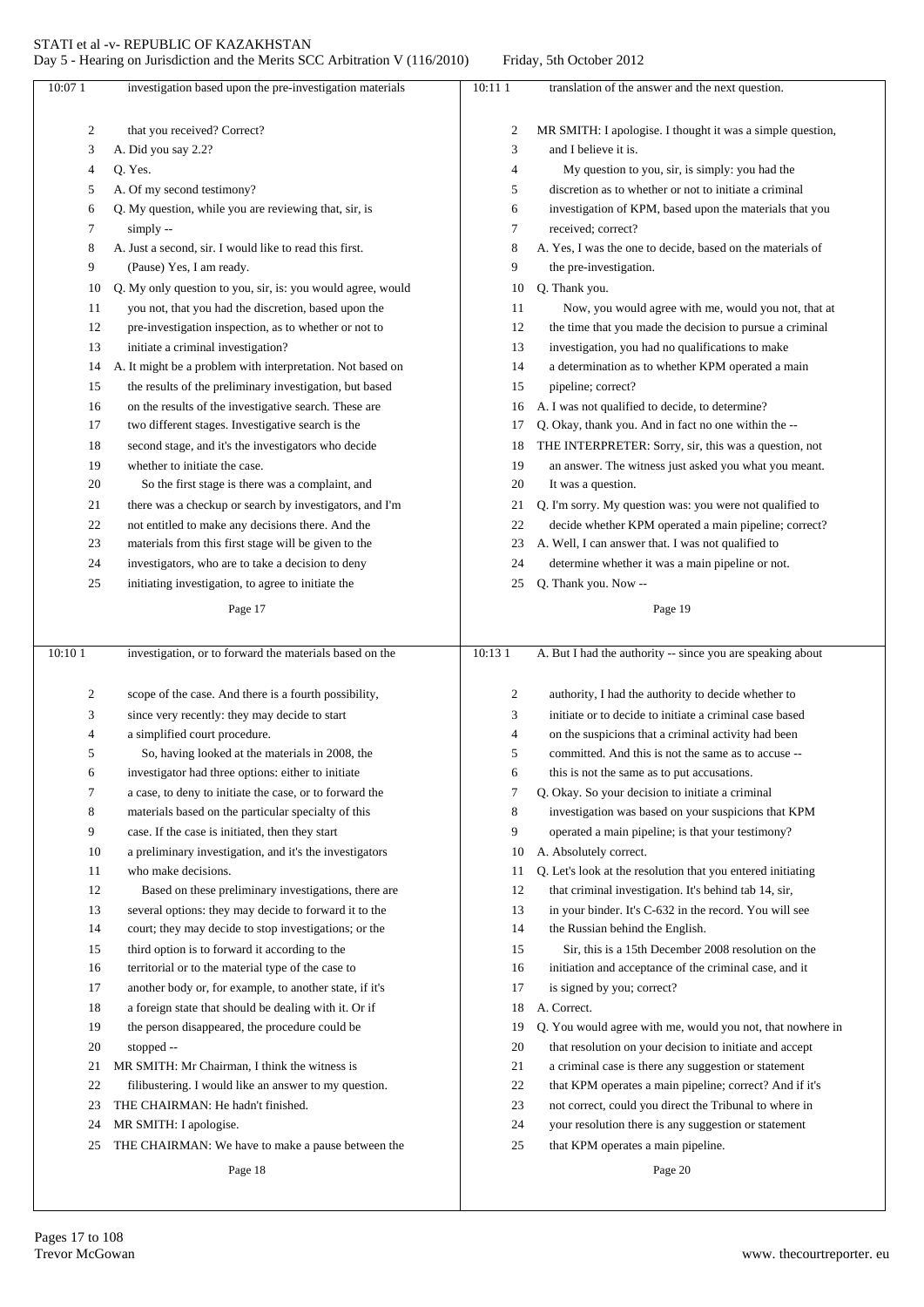Day 5 - Hearing on Jurisdiction and the Merits SCC Arbitration V (116/2010) Friday, 5th October 2012

| 10:161         | A. You are right.                                                                                                               | 10:201         | So my answer is: I refer to the Code of Criminal                                                                                                                                       |
|----------------|---------------------------------------------------------------------------------------------------------------------------------|----------------|----------------------------------------------------------------------------------------------------------------------------------------------------------------------------------------|
| 2              | Q. Now, in your second witness statement you state that you                                                                     | 2              | Procedure, which says that a criminal case will be                                                                                                                                     |
| 3              | passed this resolution to open a criminal investigation                                                                         | 3              | initiated in case there is sufficient data indicating                                                                                                                                  |
| $\overline{4}$ | because you had concluded there was "sufficient                                                                                 | $\overline{4}$ | the presence of a crime, and in absence of circumstances                                                                                                                               |
| 5              | evidence" indicating that a crime had been committed; is                                                                        | 5              | excluding the possibility to pursue someone in                                                                                                                                         |
| 6              | that correct?                                                                                                                   | 6              | a criminal matter.                                                                                                                                                                     |
| 7              | A. Could you please refer me to a particular paragraph?                                                                         | 7              | So these were the reasons why I initiated criminal                                                                                                                                     |
| 8              | Q. Yes, paragraph 2.2 of your second witness statement, in                                                                      | 8              | investigation. There were no such exceptional                                                                                                                                          |
| 9              | the second sentence. It states that you:                                                                                        | 9              | Circumstances in the materials of pre-investigation inspection that<br>would exclude the possibility to pursue someone in a criminal<br>matter, so I was not in a position to actually |
| 10             | " concluded that there was sufficient evidence                                                                                  | 10             | deny or to actually abstain from initiating criminal                                                                                                                                   |
| 11             | indicating that a crime had been committed."                                                                                    | 11             | investigation, based on the materials available to me.                                                                                                                                 |
| 12             | Correct?                                                                                                                        | 12             | I made these conclusions based on what was available to                                                                                                                                |
| 13             | A. What I'm saying is that there is sufficient data                                                                             | 13             | me and based on my internal, my personal convictions.                                                                                                                                  |
| 14             | indicating that, but I'm not speaking about sufficient                                                                          | 14             | Q. What evidence did you have at the time that you made the                                                                                                                            |
| 15             | evidence. So if there is sufficient data, then the                                                                              | 15             | decision to commence a criminal investigation that KPM                                                                                                                                 |
| 16             | decision is made to initiate a criminal investigation, and if there is<br>sufficient evidence, then accusations may be brought, | 16             | operated a main pipeline?                                                                                                                                                              |
| 17             | and this is based on Articles 209 and 177 of the                                                                                | 17             | A. Well, first of all, the materials that came to me, they                                                                                                                             |
| 18             | Criminal Code.                                                                                                                  | 18             | reached me sometime in early December, and I made this                                                                                                                                 |
| 19             | Q. But in fact none of that data or evidence -- the English                                                                     | 19             | decision on 15th December. I had studied the materials,                                                                                                                                |
| 20             | translation we have is "evidence", but I'll accept your                                                                         | 20             | I was critical in respect of some of the issues;                                                                                                                                       |
| 21             | amendment that it is "sufficient data" -- is referenced                                                                         | 21             | however-                                                                                                                                                                               |
|                |                                                                                                                                 |                |                                                                                                                                                                                        |

22 in your resolution opening the investigation; correct? 22 Q. Mr Chairman, I believe, given the press of time, we need 23 (Pause) 23 answers to the questions that have been asked. I asked

24 THE INTERPRETER: The witness hasn't yet heard the question, 24 a very simple question: what was his evidence that he

25 sir. I beg your pardon. 25 relied upon to conclude that KPM was operating a main

| 10:181 | MR SMITH: Has there been an answer to the question?       | 10:21 1        | pipeline? He is not answering that question.             |
|--------|-----------------------------------------------------------|----------------|----------------------------------------------------------|
|        |                                                           |                |                                                          |
| 2      | THE INTERPRETER: Sorry, sir, I had a problem with the     | 2              | DR NACIMIENTO: He started to answer it.                  |
| 3      | transcript. So I don't have the last lines of the         | 3              | THE CHAIRMAN: I think the witness was not answering the  |
| 4      | transcript in front of me.                                | $\overline{4}$ | question. But you have heard it again, so perhaps you    |
| 5      | THE CHAIRMAN: Well, you can't have the transcript because | 5              | try to say what evidence you had at that time.           |
| 6      | we are still waiting for the English translation of what  | 6              | A. Alright. More specifically, the materials of the      |
| 7      | was said in Russian by the witness.                       | 7              | preliminary investigation contained letters of           |
| 8      | THE INTERPRETER: The last sentence the witness said was   | 8              | Mr Cornegruta and Mr Cojin directed to the Ministry of   |
| 9      | translated, and after that the last question followed.    | 9              | Energy and [Mineral] Resources where they tried to, in   |
| 10     | MR SMITH: Chairman, I can repeat the question.            | 10             | the form of application to reissue the licence,          |
| 11     | THE CHAIRMAN: Go ahead.                                   | 11             | attempted to obtain a separate licence, a special        |
| 12     | MR SMITH: My question to you, sir, is: you state in your  | 12             | licence for new kind of activities, activities that are  |
| 13     | second witness statement that based upon the              | 13             | to be licensed. This is the first thing.                 |
| 14     | pre-investigation inspection materials you concluded      | 14             | Second, the case materials, the investigation            |
| 15     | that there was sufficient data indicating that a crime    | 15             | materials contained letters directed to the Agency for   |
| 16     | had been committed, and that led you to pass the          | 16             | Natural Monopolies, where the same people tried, in the  |
| 17     | resolution which is before you as C-632. And my           | 17             | form of application to reissue a licence, [to obtain]    |
| 18     | question to you simply is: none of that data or evidence  | 18             | the right to perform activities which are supposed to be |
| 19     | that supported your decision to initiate a criminal       | 19             | licensed in particular.                                  |
| 20     | investigation is contained in your resolution; correct?   | 20             | Third, there was also materials from the geologic        |
| 21     | A. I'm afraid I did not understand the question. What     | 21             | committee where Kazpolmunay -- where it was stated that  |
| 22     | I write here is based on the analysis of the collected    | 22             | this company did not have the licence to use main        |
| 23     | data, material of the inspection. And due to the          | 23             | pipelines, and there must be a reason why it was stated  |
| 24     | sufficient data indicating the presence of a crime,       | 24             | there, that there was no such licence.                   |
| 25     | I rendered a resolution on 15th December.                 | 25             | Fourth, there were letters from the licensing            |
|        | Page 22                                                   |                | Page 24                                                  |

Page 21 Page 23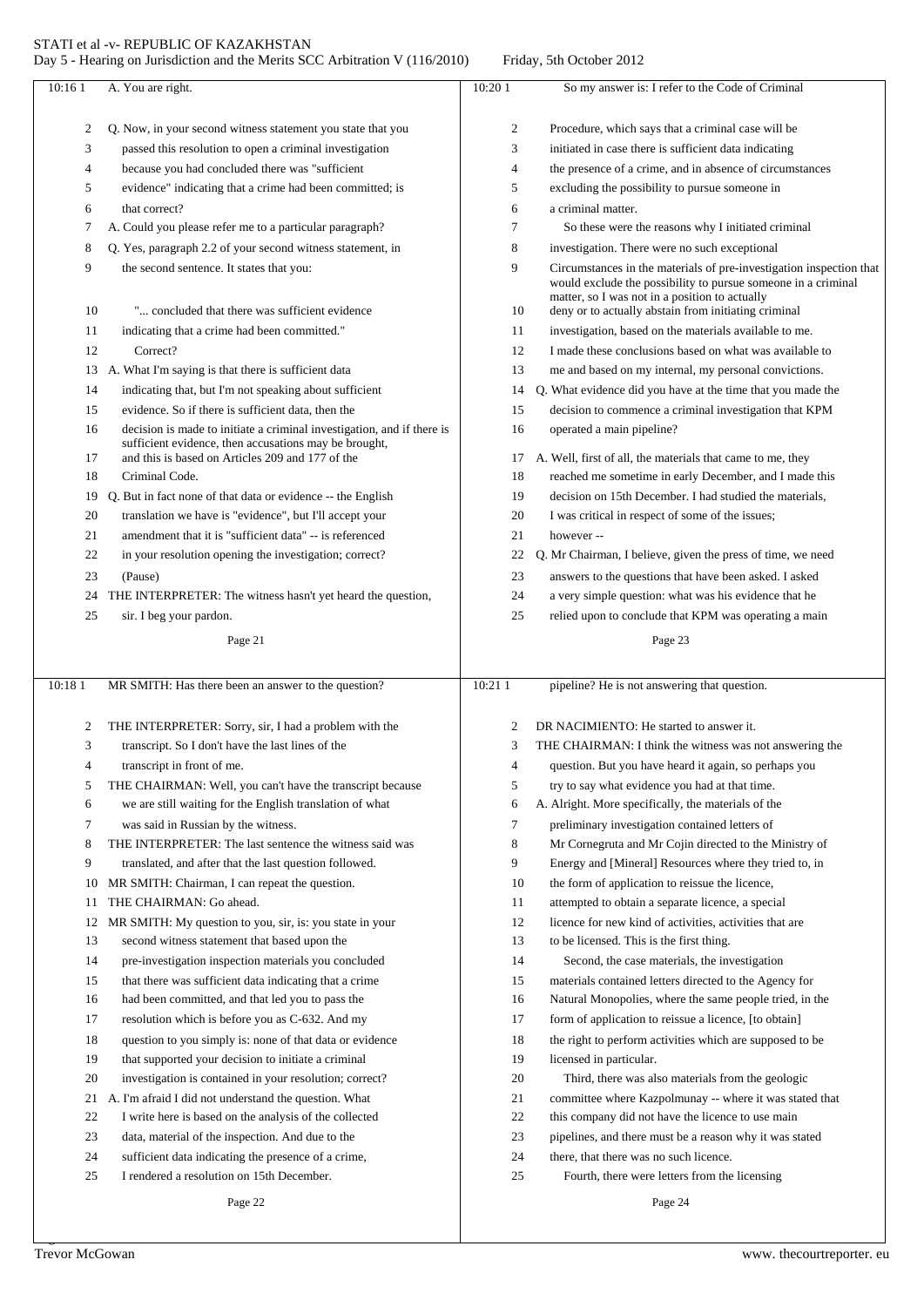| 10:23 1        | authorities, Ministry of Energy and Mineral Resources and Agency<br>for Regulation of Natural Monopolies -- where it was stated that | 10:26 1 | inspection; correct?                                        |
|----------------|--------------------------------------------------------------------------------------------------------------------------------------|---------|-------------------------------------------------------------|
| $\overline{c}$ | these legal entities did not have special licence to use                                                                             | 2       | A. What kind of instruction?                                |
| 3              | main pipelines.                                                                                                                      | 3       | Q. My question to you is: you are aware, are you not, that  |
| 4              | Fifth, there were results of an expert review based                                                                                  | 4       | there is no witness from the financial police that has      |
| 5              | on a similar pipeline where the conclusions were that                                                                                | 5       | denied that an instruction was given to the geology         |
| 6              | such pipeline was a main pipeline, which was indirect                                                                                | 6       | committee to include the language in the inspection         |
| 7              | [indication] of illegal activity. And I also myself                                                                                  | 7       | report that KPM did not possess a main pipeline licence;    |
| 8              | studied the normative documents concerning licensing for                                                                             | 8       | correct?                                                    |
| 9              | this kind of activity.                                                                                                               | 9       | A. Well, my answer to this is there are witnesses, all the  |
| 10             | Sixth, I studied the design documentation, where                                                                                     | 10      | people who participated in the inspection, people from      |
| 11             | I could see that they did have such a pipeline, without                                                                              | 11      | the geological committee and financial                      |
| 12             | qualifying this pipeline in a particular manner.                                                                                     | 12      | inspection, the people who actually experienced the --      |
| 13             | So I concluded that there were no reasons to refuse                                                                                  | 13      | sorry, not tax commission; geology commission. But          |
| 14             | initiating criminal [investigation]. At the same time                                                                                | 14      | I can only assume that these people may answer this.        |
| 15             | I concluded that there were no reasons to initiate                                                                                   | 15      | Q. Okay. The next question I have is: you stated that one   |
| 16             | criminal investigation in respect of a particular                                                                                    | 16      | of the items of evidence that you considered was that       |
| 17             | person. We needed to figure it out in preliminary investigation. And<br>this is how I came to my decision.                           | 17      | the Agency for the Regulation of Natural Monopolies had     |
| 18             | Q. Thank you, sir. I appreciate that. Now let me just ask                                                                            | 18      | confirmed that KPM did not possess a main pipeline          |
| 19             | you a few questions about what you said.                                                                                             | 19      | licence; correct?                                           |
| 20             | First, the notation that you note that the geology                                                                                   | 20      | A. That's correct.                                          |
| 21             | committee determined that KPM did not have a main                                                                                    | 21      | Q. But you are aware also, are you not, sir, that a witness |
| 22             | pipeline licence, that notation included in the geology                                                                              | 22      | in this proceeding from the Agency for the Regulation of    |
| 23             | committee report was made as a result of a request by                                                                                | 23      | Natural Monopolies has indicated that his agency is not     |
| 24             | the financial police; correct?                                                                                                       | 24      | qualified and is not competent to make a determination,     |
| 25             | A. This is the first time I hear of it from you. I had                                                                               | 25      | as the licensing agency, as to whether KPM was required     |
|                | Page 25                                                                                                                              |         | Page 27                                                     |
| 10:25 1        | a protocol from the geological committee. And should                                                                                 | 10:28 1 | to apply for a main pipeline licence? You know that, do     |
|                |                                                                                                                                      |         |                                                             |
|                |                                                                                                                                      |         |                                                             |
| $\overline{c}$ | there be any pressure used, why didn't the person who                                                                                | 2       | you not, sir?                                               |
| 3              | signed this document make a note of that or refer to the                                                                             | 3       | A. Well, from his testimony I know that the application     |
| $\overline{4}$ | financial police request, or something like that?                                                                                    | 4       | for such licence is made by presentation.                   |
| 5              | I can't state anything to this effect.                                                                                               | 5       | Q. My question to you is a different one, sir.              |
| 6              | Q. You've been sitting in this hearing room throughout this                                                                          | 6       | You cited the observation by the Agency for the             |
| 7              | hearing; correct?                                                                                                                    | 7       | Regulation of Natural Monopolies that KPM did not           |
| 8              | A. Yes. At times I would leave the room, but yes.                                                                                    | 8       | possess a main pipeline licence as being one of the         |
| 9              | Q. You heard Mr Cojin --                                                                                                             | 9       | items of evidence that you considered in initiating         |
| 10             | THE CHAIRMAN: You are a bit fast.                                                                                                    | $10\,$  | a criminal investigation. And my question to you simply     |
| 11             | MR SMITH: Yes, I apologise.                                                                                                          | 11      | is: you know, sir, do you not, that that agency has         |
| 12             | Sir, this is not the first time you have heard that                                                                                  | 12      | provided evidence in this proceeding that it is not         |
| 13             | the financial police instructed the geology committee to                                                                             | 13      | competent to make a determination as to whether             |
| 14             | include the notation that KPM did not possess a main                                                                                 | 14      | a pipeline operator is required to apply for a main         |
| 15             | pipeline licence because you were sitting in this                                                                                    | 15      | pipeline licence? You know that, do you not?                |
| 16             | room -- assuming this is the first time you heard it --                                                                              | 16      | A. I did not study the testimonies of the Agency for        |
| 17             | when Mr Cojin specifically testified that that was the                                                                               | 17      | Natural Monopolies but I did interview the employees of     |
| 18             | case; correct?                                                                                                                       | 18      | this agency. And if you want, I can check and see what      |
| 19             | A. Yes, you are right. I have to correct myself. This is                                                                             | 19      | they said in [response] regarding these issues in the       |
| 20             | the first time I am posed with this question, and                                                                                    | 20      | interviews I conducted, if we have the time.                |
| 21             | I can't answer it.                                                                                                                   | 21      | Q. That's a fair answer.                                    |
| 22             | Q. And you are also aware, are you not, that no one from                                                                             | 22      | Let's move to the next item of evidence that you            |
| 23             | the financial police, in connection with this                                                                                        | 23      | cited. You say that there was an expert review done         |
| 24             | proceeding, has submitted any evidence that in fact that                                                                             | 24      | that concluded that either KPM or TNG -- I don't recall     |
| 25             | instruction was not given that was present at that                                                                                   | 25      | your testimony -- operated a main pipeline licence.         |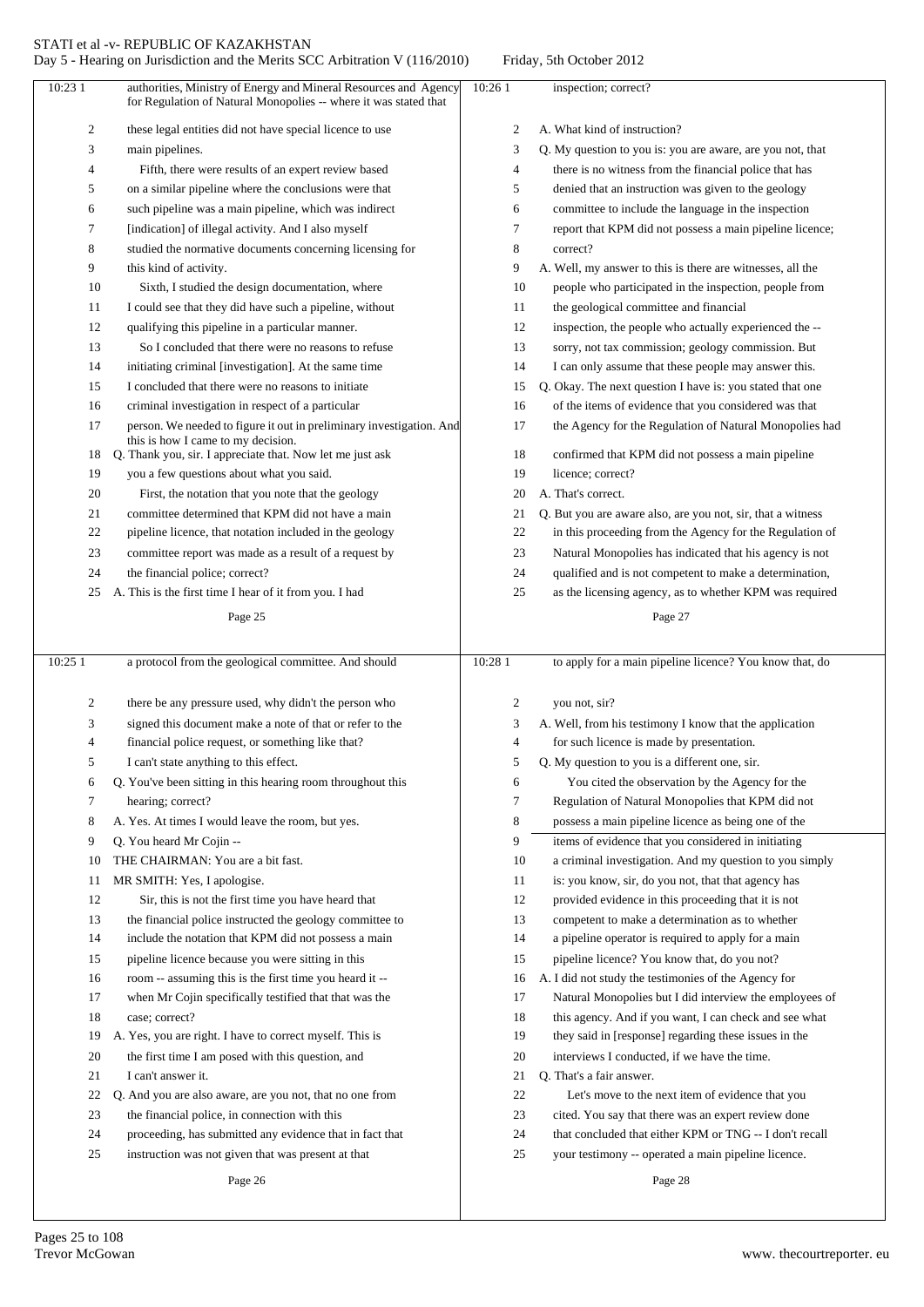| 10:30 1  | That's news to us today.                                                                                                                                                                                | 10:34 1        | Q. Do you know why that forensic expert review of TNG's                                                 |
|----------|---------------------------------------------------------------------------------------------------------------------------------------------------------------------------------------------------------|----------------|---------------------------------------------------------------------------------------------------------|
| 2        | What expert review had been done of that issue as                                                                                                                                                       | $\overline{2}$ | pipeline by the Ministry of Justice that apparently                                                     |
| 3        | part of the pre-investigation?                                                                                                                                                                          | 3              | occurred prior to 15th December 2008, do you know why                                                   |
| 4        | A. In this case? All in all, I can tell you, based on                                                                                                                                                   | 4              | that's not been produced by respondent in this                                                          |
| 5        | criminal -- there were approximately nine expert reviews                                                                                                                                                | 5              | proceeding?                                                                                             |
| 6        | in cases of TNG and KPM; three economic [expert                                                                                                                                                         | 6              | A. I cannot know that. It could be that such forensic                                                   |
| 7        | reviews], as far as I remember, among them.                                                                                                                                                             | 7              | expert review results were used in another process. It                                                  |
| 8        | When it comes to qualification of a pipeline as                                                                                                                                                         | 8              | was a different case, a criminal case against TNG.                                                      |
| 9        | a main pipeline, it was a construction and technical                                                                                                                                                    | 9              | There were separate criminal cases: one against KPM, and                                                |
| 10       | expert review that was conducted that resulted in such                                                                                                                                                  | 10             | then at a later stage due to illegal entrepreneurial                                                    |
| 11       | conclusions.                                                                                                                                                                                            | 11             | activities of TNG, and that was a separate criminal                                                     |
| 12       | Q. Okay. I want to be very specific here, sir. Now we are                                                                                                                                               | 12             | case.                                                                                                   |
| 13       | talking about the period prior to 15th December 2008, so                                                                                                                                                | 13             | Q. Okay. Let's move to the next item of evidence that you                                               |
| 14       | prior to the time you made the decision to initiate                                                                                                                                                     | 14             | considered. You say you studied yourself the normative                                                  |
| 15       | a criminal investigation.                                                                                                                                                                               | 15             | documents on whether or not KPM operated a main                                                         |
| 16       | Your testimony was: one of the items of evidence                                                                                                                                                        | 16             | pipeline. You are referring to technical specifications                                                 |
| 17       | that you considered was an expert review that had made                                                                                                                                                  | 17             | for pipelines' design; is that correct?                                                                 |
| 18       | a determination that the companies operated a main                                                                                                                                                      | 18             | A. When I speak about "normative acts", normative acts,                                                 |
| 19       | pipeline. I will state to you -- and if counsel                                                                                                                                                         | 19             | according to our legislation, are the constitution, the                                                 |
| 20       | challenges this, we can talk about it -- that no such                                                                                                                                                   | 20             | codes, the resolutions of the President and other                                                       |
| 21       | document has ever been produced in this case by the                                                                                                                                                     | 21             | similar documents. So technical specifications and the                                                  |
| 22       | respondent.                                                                                                                                                                                             | 22             | like are not such normative acts. So I studied the                                                      |
| 23       | So my question to you is: what specific expert                                                                                                                                                          | 23             | legislation on licensing, older legislation on licensing                                                |
| 24       | review had been done of the issue prior to the date on                                                                                                                                                  | 24             | and current legislation on licensing.                                                                   |
| 25       | which you decided to commence the criminal                                                                                                                                                              | 25             | Q. But none of that legislation on licensing defines                                                    |
|          | Page 29                                                                                                                                                                                                 |                | Page 31                                                                                                 |
|          |                                                                                                                                                                                                         |                |                                                                                                         |
|          |                                                                                                                                                                                                         |                |                                                                                                         |
| 10:32 1  | investigation?                                                                                                                                                                                          | 10:36 1        | whether a pipeline is or is not a main pipeline;                                                        |
|          |                                                                                                                                                                                                         |                |                                                                                                         |
| 2        | A. Yes, you are right. By 15th December there had been no                                                                                                                                               | $\overline{2}$ | correct?                                                                                                |
| 3        | such expert review with regard to KPM. But there was an expert<br>review                                                                                                                                | 3              | A. Shall I explain why I studied this legislation?                                                      |
| 4        | concerning the condensate pipeline of TNG.                                                                                                                                                              | 4              | Q. No, I really would like an answer to my question.                                                    |
| 5        | Q. Okay. We've not seen that either from the respondent.                                                                                                                                                | 5              | I would just like a confirmation that none of the                                                       |
| 6        | So my question to you is: who conducted that expert                                                                                                                                                     | 6              | normative acts that you've testified you studied contain                                                |
| 7        | review?                                                                                                                                                                                                 | $\tau$         | a definition of what is or what is not a main pipeline;                                                 |
| 8        | A. It was the Centre for Judicial Expert Reviews of the                                                                                                                                                 | 8              | correct?                                                                                                |
| 9        | Ministry of Justice. But you are right, this had                                                                                                                                                        | 9              | A. As I understand, the legislation on subsoil and subsoil                                              |
| 10       | nothing to do with KPMs pipeline.                                                                                                                                                                       | 10             | use and the Law on Oil.                                                                                 |
| 11       | Q. I understand. I want to talk about TNG's pipeline now.                                                                                                                                               | 11             | Q. You understand that those items of legislation do define                                             |
| 12       | So a forensic expert report had been done on TNG's                                                                                                                                                      | 12             | a main pipeline?                                                                                        |
| 13       | pipeline by the Ministry of Justice that was included in                                                                                                                                                | 13             | A. At least these laws contain the concept of a main                                                    |
| 14<br>15 | the file that you reviewed prior to December 15th 2008,<br>and prior to the commencement of any criminal                                                                                                | 14<br>15       | pipeline.<br>I didn't find other concepts of pipelines – neither technological,                         |
| 16       |                                                                                                                                                                                                         | 16             | nor field - in these laws.                                                                              |
| 17       | investigation of TNG; is that your testimony?                                                                                                                                                           | 17             | Q. Okay. Let's look, if you would, at tab 2 in your<br>binder. It's Exhibit C-90 in the record. This is |
| 18       | A. No. Let me clarify.<br>The materials of preliminary investigations which                                                                                                                             | 18             | a letter dated 19th November 2008, so prior to                                                          |
| 19       |                                                                                                                                                                                                         | 19             |                                                                                                         |
| 20       | were given to me had the results of a forensic expert<br>review concerning the condensate pipeline of TNG. I took into<br>consideration that forensic expert review which related to TNG.<br><b>TNG</b> | 20             | 15th December 2008, when you decided to commence<br>a criminal investigation. It's from the Ministry of |
| 21       | had three or more pipelines, while KPM had only one                                                                                                                                                     | 21             | Emergency Situations, and in particular the Department                                                  |
| 22       | pipeline. So I recall that it was a TNG pipeline.                                                                                                                                                       | 22             | of Emergency Situations of Mangystau oblast, to                                                         |
| 23       | As for the KPM pipeline, it was me, during the                                                                                                                                                          | 23             | Mr Cornegruta, from the head of the department.                                                         |
| 24       | investigation, who instructed to conduct such a forensic                                                                                                                                                | 24             | Do you see that?                                                                                        |
| 25       | expert review.                                                                                                                                                                                          | 25             | A. Yes, exactly so.                                                                                     |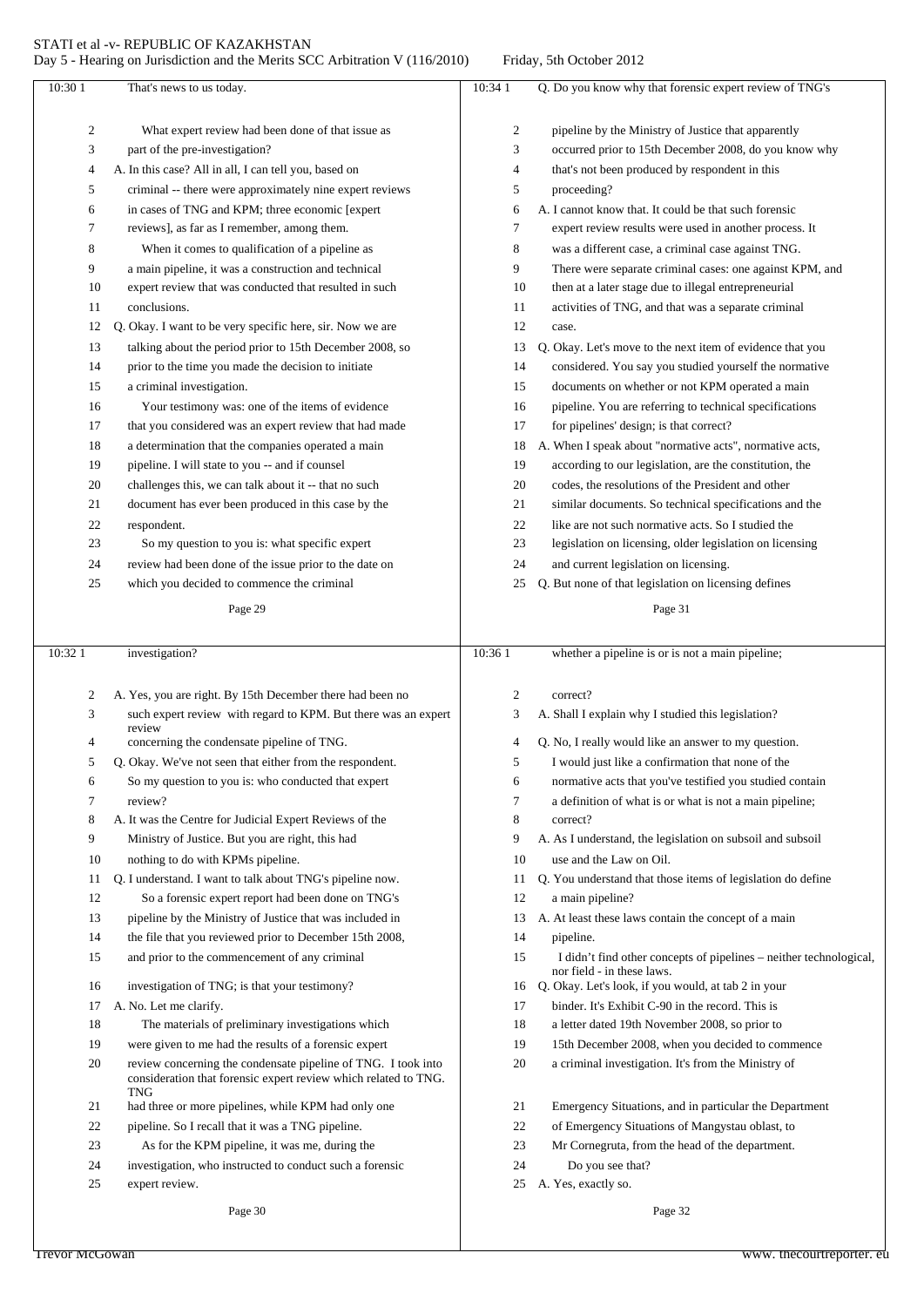| 10:38 1          |                                                            |                |                                                             |
|------------------|------------------------------------------------------------|----------------|-------------------------------------------------------------|
|                  | Q. You've seen this document before today; correct?        | 10:42 1        | included the head of the industry department,               |
| $\overline{c}$   | A. Yes, I've seen this document before.                    | $\overline{c}$ | Mr Bisenov?                                                 |
| 3                | Q. You understand that in claimant's Exhibit C-90, in      | 3              | A . I can't see this representative in the working          |
| 4                | response to a request by KPM as to whether or not its      | 4              | committee. Are we talking about document C-469?             |
| 5                | pipeline -- the pipeline at issue in the criminal          | 5              | Q Yes, C-469. If you look at the list of the working        |
|                  |                                                            |                |                                                             |
| 6                | proceeding -- was a main pipeline, the Ministry of         | 6              | committee members, do you see "State" --                    |
| 7                | Emergency Situations of Kazakhstan, citing Article 124     | 7              | A Sorry, can you give me the name of this person?           |
| 8                | of the Law on Oil, reached the conclusion that:            | 8              | Q Well, it's B-I-S-E-N-O-V, "State inspection for           |
| 9                | " all pipelines operated by your enterprise, from          | 9              | emergency situations". It's in the list on the first        |
| 10               | the place of extraction to the point of transferring the   | 10             | page.                                                       |
| 11               | hydrocarbons to the oil and gas main pipelines, are not    | 11             | A . I am looking at the first page, not at the signature    |
| 12               | main pipelines."                                           | 12             | list. We are looking at the composition of the              |
| 13               | You understood that at the time you made the               | 13             | commission, right? So we have here -- so far I haven't      |
| 14               | decision to commence the criminal investigation;           | 14             | found a representative of the Ministry for Emergencies.     |
| 15               | correct?                                                   | 15             | Q Okay. Well, if you look midway down the first page, do    |
| 16               | A. Well, first of all, in taking a decision to initiate    | 16             | you not see Mr Bisenov?                                     |
| 17               | a criminal case, I was not given this document. This       | 17             | A Can you please show me?                                   |
| 18               | document was presented by Mr Cornegruta after the          | 18             | Q And in fact he also signs the document; correct?          |
| 19               | criminal case had been initiated.                          | 19             | A Yes, that's right.                                        |
| 20               | Secondly, it's not a document from the Ministry of         | 20             | Q You also know that the pipeline company that was          |
| 21               | Emergencies.                                               | 21             | responsible for or involved in the design of the KPM        |
| 22               | Q. Who is the document from?                               | 22             | pipeline at issue, NIPI Neftegaz, also reached the          |
| 23               | A. This is a document of the Department for Emergency      | 23             | conclusion, in response to an enquiry from KPM, that KPM    |
| 24               | Situations of the Mangystau region.                        | 24             | did not operate a main pipeline? You know that as well,     |
| 25               | Q. But you are disputing that that department is under the | 25             | do you not, sir?                                            |
|                  |                                                            |                |                                                             |
|                  | Page 33                                                    |                | Page 35                                                     |
| 10:40 1          | auspices or under the jurisdiction of the Ministry of      | 10:45 1        | A I can't say anything from my memory. Can you show me      |
|                  |                                                            |                |                                                             |
|                  |                                                            |                |                                                             |
| $\boldsymbol{2}$ | Emergency Situations of the country; is that correct?      | 2              | the respective document, please?                            |
| 3                | A. No, I am not disputing this. I can even confirm that    | 3              | Q Yes. Please look at tab 5, Exhibit C-101.                 |
| 4                | this department is directly subordinated to the Ministry   | 4              | A . Can I close the previous document?                      |
| 5                | of Emergency Situations. But these are two separate        | 5              | Q Sure.                                                     |
| 6                | legal persons.                                             | 6              | A Yes.                                                      |
| 7                | Q. Look, if you would, at tab 12 in your binder (C-469).   | 7              | Q. Do you know what NIPI Neftegaz is?                       |
| 8                | I'll ask you a question; we may need to refer to the       | 8              | A . I know what NIPI Neftegaz is.                           |
| 9                | document if necessary. Both tabs 11 and 12 we'll be        | 9              | Q Okay. And the design institute of NIPI Neftegaz is in     |
| 10               | talking about if necessary.                                | 10             | fact an expert in Kazakhstan in the design of oil and       |
| 11               | But you understand, do you not, that the Ministry of       | 11             | gas pipelines; correct?                                     |
| 12               | Emergency Situations had a representative involved in      | 12             | A Yes. One of the many experts in design of industrial      |
| 13               | and on a working group committee in connection with the    | 13             | facilities, one out of many.                                |
| 14               | design of the KPM pipeline at issue in the criminal        | 14             | Q<br>. And you understand, and you learned in the course of |
| 15               | proceeding; correct?                                       | 15             | your investigation, that in designing the KPM pipeline      |
| 16               | A. The Ministry for Emergency Situations had no right to   | 16             | segment that ultimately was the subject of the criminal     |
| 17               | participate in the design work of a pipeline, as far as    | 17             | investigation, NIPI Neftegaz used design criteria for       |
| 18               | I know, because it is not a design organisation.           | 18             | in-field pipelines; correct?                                |
| 19               | Q. Okay. Answer my question. You understand or             | 19             | A . I can't agree with you on this issue. I am not          |
| 20               | understood, did you not, that a representative of the      | 20             | a designer or a construction engineer. But speaking         |
| 21               | Ministry of Emergency Situations was in fact on the        | 21             | from my personal experience, I can say that all the         |
| 22               | working committee engaged in connection with the design    | 22             | industrial facilities, especially of this class of          |
| 23               | of the KPM pipeline at issue; correct?                     | 23             | potential hazard, must be based on obligatory design        |
| 24               | If you look at tab 12, the act of the working              | 24             | solutions which undergo a certain procedure. I cannot       |
| 25               | committee that led to the acceptance of the pipeline       | 25             | say how they should be qualified; they may be in-field      |
|                  | Page 34                                                    |                | Page 36                                                     |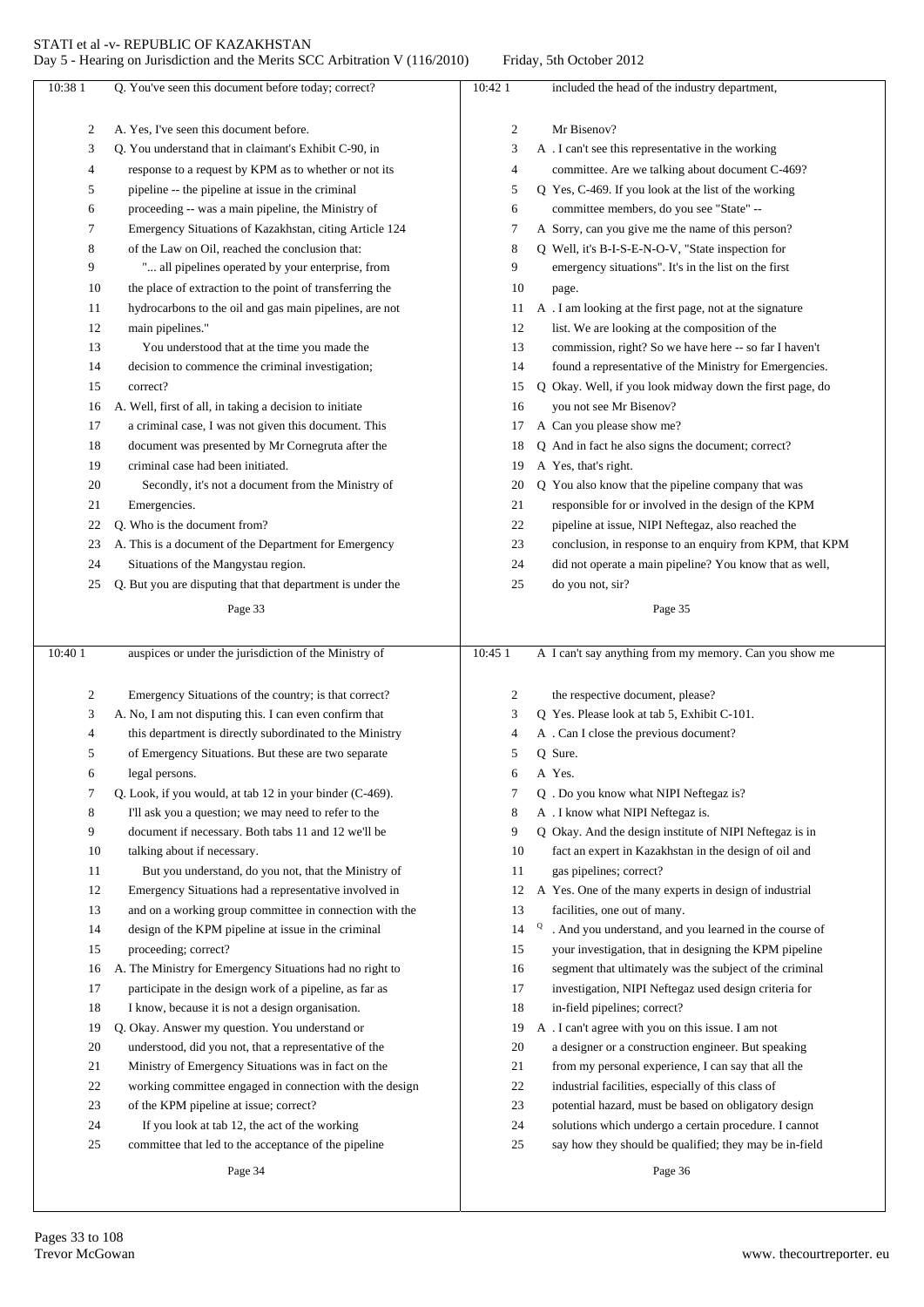| 10:47 1        | or something else. But I'm not an expert in these          | 10:51 1 | national oil company, KazMunaiGas; correct?                                             |
|----------------|------------------------------------------------------------|---------|-----------------------------------------------------------------------------------------|
|                |                                                            |         |                                                                                         |
| 2              | matters.                                                   | 2       | A. As far as I remember, I spoke to Mr Dorofeev, and we                                 |
| 3              | Q. Right. Okay. You know, do you not, sir, that by letter  | 3       | have at the hearing two names of different entities:                                    |
| 4              | dated January 9th 2009 to KPM from NIPI Neftegaz and       | 4       | national company KazMunaiGas-Kazakh Institute for Oil and Gas,<br>and separately Kazakh |
| 5              | their design institute, that design institute concluded    | 5       | Scientific Research and Design Institute for Oil and Gas. I can't                       |
| 6              | that the proper classification of the KPM pipeline at      | 6       | confirm or deny what you are saying.                                                    |
| 7              | issue is a classification of in-field pipeline, and not    | 7       | Q. Look, if you would, at tab 13 as well. You know, do you                              |
| 8              | a classification of main pipeline?                         | 8       | not, sir, that before you made the decision to initiate                                 |
| 9              | A. Yes, I've read this letter.                             | 9       | a criminal investigation, your department had requested                                 |
| 10             | Q. And you agree you have no expertise to make a contrary  | 10      | the opinion of the national oil company, KazMunaiGas, as                                |
| 11             | determination as to what is or is not properly designed    | 11      | to whether KPM operated a main pipeline; correct?                                       |
| 12             | as a main pipeline or an in-field pipeline; correct?       | 12      | A. As far as I know, in the case material -- either in the                              |
| 13             | A. Sorry, what have I to agree to? Please give me the      | 13      | material of the case or me personally has never                                         |
| 14             | position that I have to accept.                            | 14      | initiated any request to KazMunaiGas.                                                   |
| 15             | Q. What I'm asking you to accept -- I believe perhaps you  | 15      | Can I have a look at this letter which is referenced                                    |
| 16             | have already -- is that unlike NIPI Neftegaz, who made     | 16      | here?                                                                                   |
| 17             | the conclusion that this pipeline was properly designed    | 17      | Q. Please do. It's C-604, behind tab 13. And while you                                  |
| 18             | as an in-field pipeline and not a main pipeline, you       | 18      | are reading, for the record, it states in its opening                                   |
| 19             | have no qualifications to dispute that determination;      | 19      | sentence:                                                                               |
| 20             | correct?                                                   | 20      | "Having examined letter No. 6-22/10723 of                                               |
| 21             | A. I am not disputing this proposition. If I see this      | 21      | 5 December 2008 of the Agency on Fighting with Economic                                 |
| 22             | letter, Mr Gershtanskiy makes the conclusion that the      | 22      | and Corruption Crimes of the Republic of Kazakhstan                                     |
| 23             | pipelines for transportation to the treatment plant:       | 23      | (Financial Police), we inform you about the                                             |
| 24             | " as well as pipelines transporting marketable             | 24      | following:"                                                                             |
| 25             | oil  are classified as in-field  of respective             | 25      | And then it goes on to describe the KPM pipeline;                                       |
|                | Page 37                                                    |         | Page 39                                                                                 |
|                |                                                            |         |                                                                                         |
| 10:49 1        | types and categories, depending on the features and        | 10:53 1 | correct?                                                                                |
|                |                                                            |         |                                                                                         |
| $\overline{c}$ | parameters "                                               | 2       | A. May I read this?                                                                     |
| 3              | That's all that I can read here.                           | 3       | Q. Sure, certainly. (Pause)                                                             |
| 4              | Q. Okay, thank you.                                        | 4       | A. Yes, I've familiarised myself with this letter.                                      |
| 5              | Next, you are also aware, and learned during the           | 5       | Q. In the concluding paragraph, after some discussion of                                |
| 6              | course of your criminal investigation, that the national   | 6       | the legislative regime, ultimately the national oil                                     |
| 7              | oil company, KazMunaiGas, and its design institute         | $\tau$  | company states:                                                                         |
| 8              | similarly reached the conclusion that the KPM pipeline     | 8       | "Given the aforementioned, we consider that to solve                                    |
| 9              | segment at issue in the criminal prosecution was not       | 9       | this issue it is necessary to address the competent                                     |
| 10             | a main pipeline? And if you look at tab 4 to refresh       | 10      | bodies $\ldots$ "                                                                       |
| 11             | your recollection. It's C-99.                              | 11      | And specifically it identifies the Ministry for                                         |
| 12             | Do you recall this letter?                                 | 12      | Emergency Situation as a competent body within the                                      |
| 13             | A. Yes, I recall it now.                                   | 13      | Republic of Kazakhstan to make a determination of                                       |
| 14             | Q. And the general director of the national oil company's  | 14      | whether KPM operates a main pipeline; correct?                                          |
| 15             | design institute concluded specifically that the           | 15      | A. Or appoint "appropriate expert examination", as it says.                             |
| 16             | pipeline at issue in your criminal prosecution:            | 16      | Q. Right. But my question to you is: the national oil                                   |
| 17             | " do[es] not belong to the category of main                | 17      | company also very clearly identifies the Ministry for                                   |
| $18\,$         | pipelines  "                                               | 18      | Emergency Situation as being competent to make                                          |
| 19             | Correct?                                                   | 19      | a determination as to whether or not a company operates                                 |
| 20             | A. I can't say whether the Kazakh institute is part of the | $20\,$  | a main pipeline; correct?                                                               |
| 21             | national company. I can't say anything about this.         | 21      | A. Can you please explain the essence of this question?                                 |
| 22             | Q. Look at the Russian --                                  | $22\,$  | Yes, I've read this letter. I haven't seen it before;                                   |
| 23             | A. But the content of the letter I do remember.            | 23      | this is the first time I see it. What do you expect me                                  |
| 24             | Q. But if you look at the letter in Russian, it in fact    | 24      | to reply?                                                                               |
| 25             | identifies the design institute as being part of the       | 25      | Q. Well, I'd like an answer. There's no essence to the                                  |
|                | Page 38                                                    |         | Page 40                                                                                 |
|                |                                                            |         |                                                                                         |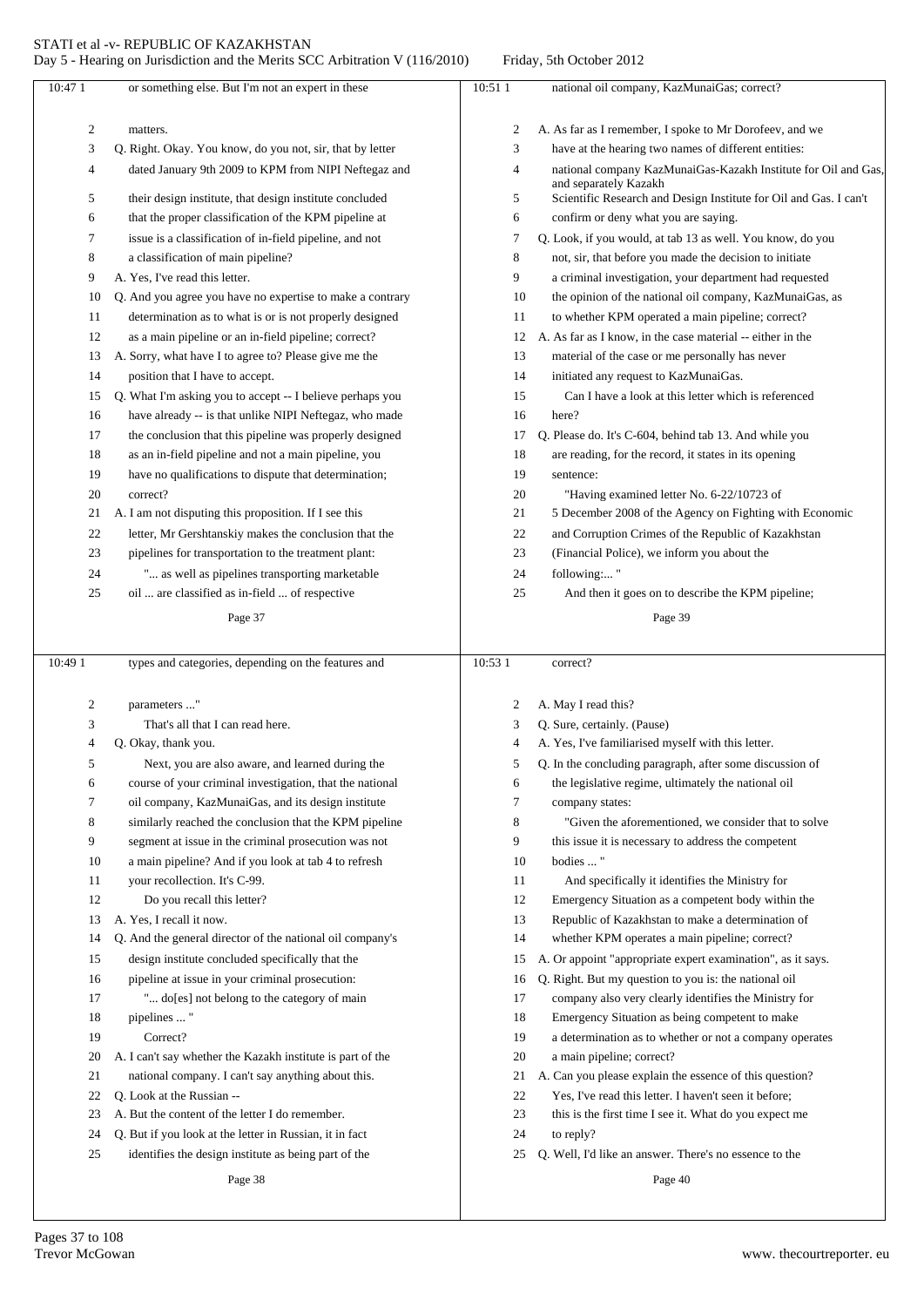| 10:56 1 | question. The question is pretty straightforward.                                      | 11:00 1 | Q. Yes, sir.                                              |
|---------|----------------------------------------------------------------------------------------|---------|-----------------------------------------------------------|
|         |                                                                                        |         |                                                           |
| 2       | The financial police solicited the views of the                                        | 2       | A. "CONCLUSION", Centre for Technical Safety -- Research  |
| 3       | national oil company as to whether KPM operated a main                                 | 3       | Centre on Industrial Safety Issues. Yes, I see.           |
| 4       | pipeline, and the national oil company in response said,                               | 4       | Q. And you are familiar with this letter, right? Because  |
| 5       | "We suggest that you address that question to                                          | 5       | you in fact excluded this, among other letters of         |
| 6       | a competent body." And the competent body that they                                    | 6       | opinion that my clients did not operate a main pipeline,  |
| 7       | identified was the Ministry of Emergency Situations;                                   | 7       | as part of your criminal investigation; correct?          |
| 8       | correct?                                                                               | 8       | A. This was submitted among other things to me so that    |
| 9       | A. No, it's not correct. The financial police never                                    | 9       | I could join them to the case materials.                  |
| 10      | requested any such explanations from the national oil                                  | 10      | Q. Okay. And you understand, do you not, that in its      |
| 11      | company. As you see, KazMunaiGas is answering to Deputy                                | 11      | rather lengthy letter that's somewhat technical dated     |
| 12      | Minister of Energy and Mineral Resources, Mr. Turganov, after they                     | 12      | 8th January 2009, on the last page, the Ministry of       |
| 13      | reviewed our letter. So please show me the letter to                                   | 13      | Emergency Situations -- there are three signatories --    |
| 14      | which we have the reply here, and let's see whom we                                    | 14      | concludes:                                                |
| 15      | addressed on 5th December 2008.                                                        | 15      | "According to the expert review results, the [KPM]        |
| 16      | This opinion of Mr Berlibayev is not known to me,                                      | 16      | pipeline  "                                               |
| 17      | and he proposes here to turn to the Committee for State Control of<br>the Ministry for | 17      | And it's the one at issue in the criminal                 |
| 18      | Emergency Situation, but not the department for Emergency<br>Situations of             | 18      | proceeding:                                               |
| 19      | Mangystau region.                                                                      | 19      | " is a field pipeline."                                   |
| 20      | This is the first time I see this letter.                                              | 20      | Do you see that?                                          |
| 21      | Q. Well, I appreciate it may be the first time you've seen                             | 21      | A. Yes, I do see this last page of the document. But      |
| 22      | the letter. Are you denying, sir, that the financial                                   | 22      | I cannot agree that these persons work for the Ministry   |
| 23      | police in fact made enquiry of KazMunaiGas that's                                      | 23      | of Emergencies.                                           |
| 24      | identified as letter no. 6-22/10723 of 5th December?                                   | 24      | Q. Why can you not agree that? Isn't it on the letterhead |
| 25      | A. I'm not denying that there might be such a letter, but                              | 25      | of the Ministry for Emergency Situations?                 |
|         | Page 41                                                                                |         | Page 43                                                   |
| 10:58 1 | I don't remember that me personally, or at least in the                                | 11:021  | A. Well, you do see this in the letterhead, "Ministry of  |
|         |                                                                                        |         |                                                           |
| 2       | materials of the case that I was investigating with                                    | 2       | Emergency Situations". But this ministry has              |
| 3       | respect to KPM and TNG there should be a letter                                        | 3       | a subsidiary, which is National Scientific and Research   |
| 4       | addressed to KazMunaiGas. KazMunaiGas is not                                           | 4       | Centre, and this research centre has its own state        |
| 5       | a competent body to determine such matters. This is my                                 | 5       | company, Scientific Research Centre on Technical Safety   |
| 6       | personal opinion.                                                                      | 6       | in Oil and Gas, which is situated in the City of Atyrau.  |
| 7       | Q. They're not competent, notwithstanding the fact that the                            | 7       | So it's very hard to say that the people who signed this  |
| 8       | financial police, for whom you work, asked them                                        | 8       | letter are employees of the ministry.                     |
| 9       | specifically to render such a view; correct?                                           | 9       | Q. Okay. We'll take that answer and move on.              |
| 10      | A. We are not asking them. In this case Mr Berlibayev                                  | 10      | Now, when you received from KPMs management --            |
| 11      | would write to the financial police and not to the                                     | 11      | let's talk first about the letters from the Ministry of   |
| 12      | Deputy Minister of Energy and Mineral Resources. You                                   | 12      | Emergency Situations. You know, we've looked right at     |
| 13      | see here that the letter is addressed to the Ministry of                               | 13      | two of those that concluded that my client did not        |
| 14      | Energy and Mineral Resources. So either they confused                                  | 14      | operate a main pipeline. You sent a letter directing      |
| 15      | the addressee or they confused the content of the                                      | 15      | that those letters be -- or their initial letter be       |
| 16      | Letter, I mean Mr. Berlibayev.                                                         | 16      | withdrawn; correct?                                       |
| 17      | Q. Let's look at tab 6, which is Exhibit C-103. This is                                | 17      | We are looking at tab 3. This is C-92 in the              |
| 18      | a letter dated 8th January 2009 from the Ministry of                                   | 18      | record. When I say "you", I apologise, sir, I'm           |
| 19      | Emergency Situations, and in particular its National                                   | 19      | referring to the financial police.                        |
| 20      | Scientific and Research Centre on Industrial Safety                                    | 20      | You recall, do you not, that the financial police         |
| 21      | Issues, entitled "CONCLUSION of the expert review to                                   | 21      | instructed the Ministry of Emergency Situations to        |
| 22      | determine the appurtenance of pipelines from                                           | 22      | withdraw its letter, which is behind tab 2 at C-90,       |
| 23      | < <kazpolmunay>&gt; LLP objects to main or field pipelines".</kazpolmunay>             | 23      | opining that KPM did not operate a main pipeline;         |
| 24      | Do you see that?                                                                       | 24      | correct? (Pause)                                          |
| 25      | A. We are speaking about C-103, [aren't] we?                                           | 25      | A. Yes, I am ready.                                       |
|         | Page 42                                                                                |         | Page 44                                                   |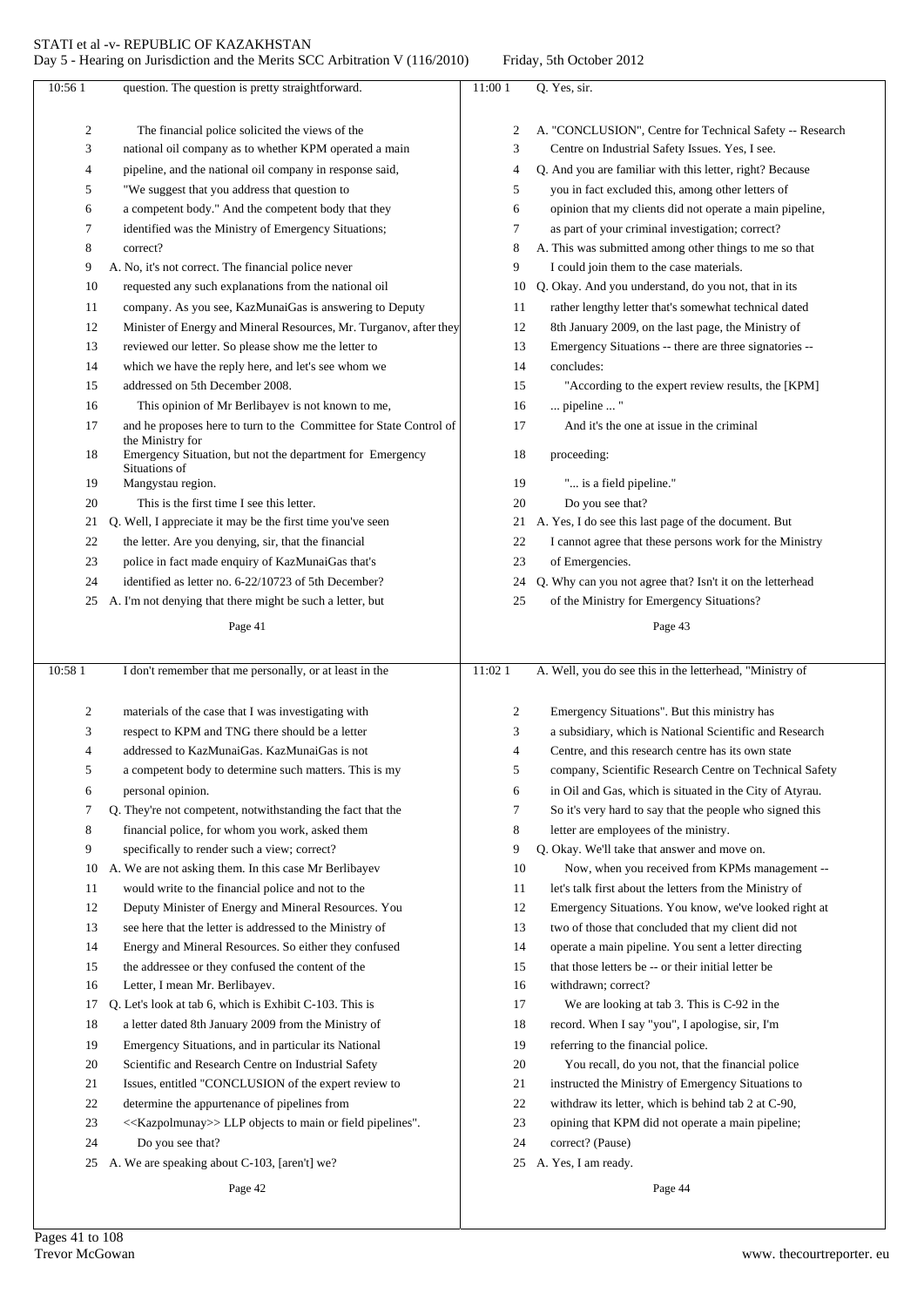| 11:05 1        | Q. My question to you is: the financial police directed the                                                    | 11:09 1        | that is enumerated is the KPM pipeline that was the                                                        |
|----------------|----------------------------------------------------------------------------------------------------------------|----------------|------------------------------------------------------------------------------------------------------------|
|                |                                                                                                                |                |                                                                                                            |
| 2              | Ministry of Emergency Situations to withdraw its opinion                                                       | 2              | subject of Mr Cornegruta's criminal prosecution;                                                           |
| 3              | that KPM did not operate a main pipeline, and                                                                  | 3              | correct? (Pause) Is that correct?                                                                          |
| 4              | specifically the opinion at C-90 behind tab 2?                                                                 | 4              | A. Yes, I am reading it.                                                                                   |
| 5              | A. Yes, probably this is a document mentioned in the                                                           | 5<br>6         | Q. In fact the Ministry of Energy and Natural Resources                                                    |
| 6<br>7         | letter. However, I do not see that the Agency of the<br>Financial Police gives any instructions. The agency is | 7              | responded to the financial police's enquiry on<br>February 4th 2009 and concluded that KPM did not operate |
| 8              | not entitled to instruct the Ministry of Emergencies.                                                          | 8              | a main pipeline; correct?                                                                                  |
| 9              | Instructions means that they demanded something be done,                                                       | 9              | A. Could I see this letter, please?                                                                        |
| 10             | they put their own, enforced their own will. This would                                                        | 10             | Q. Yes. It's tab 15 --                                                                                     |
| 11             | not be correct.                                                                                                | 11             | A. Because I don't recall.                                                                                 |
| 12             | I am just reading the last paragraph of the document                                                           | 12             | Q. C-719. Tab 15, claimant's Exhibit C-719.                                                                |
| 13             | under the third tab, and I am quoting this last                                                                | 13             | You would agree with me, would you not, that on                                                            |
| 14             | paragraph:                                                                                                     | 14             | 4th February 2009, in response to the financial police's                                                   |
| 15             | "Considering the fact that the aforementioned                                                                  | 15             | letter as to the oil pipeline that was at issue in                                                         |
| 16             | explanations of Colonel Hairusev  indirectly                                                                   | 16             | Mr Cornegruta's criminal proceeding, the Ministry of                                                       |
| 17             | influence the verification performed  under  I am                                                              | 17             | Energy and Natural Resources, in particular the                                                            |
| 18             | requesting that you revoke the letters "                                                                       | 18             | executive secretary Mr Batalov, stated:                                                                    |
| 19             | This is a request; this is not an instruction.                                                                 | 19             | "Considering the above, the above-named pipelines                                                          |
| 20             | Q. Okay. So this is the financial police, who have been                                                        | 20             | belong to pipelines working as a gathering manifold."                                                      |
| 21             | directed to investigate my clients' activities by                                                              | 21             | Do you see that?                                                                                           |
| 22             | President Nazarbayev, requesting that the Ministry of                                                          | 22             | A. I will partly agree with you, because he refers to "the                                                 |
| 23             | Emergency Situations revoke a letter; correct?                                                                 | 23             | above-mentioned pipelines". And the above-mentioned                                                        |
| 24             | A. Yes, based on the text of this letter. Yes.                                                                 | 24             | pipelines, let's see which ones. These are not only                                                        |
| 25             | Q. Okay. You also know, do you not, that in the course of                                                      | 25             | Kazpolmunay pipelines, but also TNG. But below, they                                                       |
|                | Page 45                                                                                                        |                | Page 47                                                                                                    |
|                |                                                                                                                |                |                                                                                                            |
| 11:07 1        | the financial police's investigation it asked the                                                              | 11:121         | say that TNG is using two or more -- two main pipelines,                                                   |
| $\overline{c}$ | Ministry for Energy and Natural Resources its opinion on                                                       | 2              | don't they?                                                                                                |
| 3              | whether KPM operated a main pipeline; correct? If you                                                          | 3              | So if you read the entire document, you can see --                                                         |
| 4              | look at tab [18].                                                                                              | $\overline{4}$ | and this is my understanding -- that this letter signed                                                    |
| 5              | A. Yes, there was such a letter.                                                                               | 5              | by Mr Batalov says that there are several pipelines out                                                    |
| 6              | Q. Okay. And at tab 18, which is C-718, as you will see,                                                       | 6              | of the six pipelines listed in the request. So there                                                       |
| 7              | there are a number of different pipelines operated both                                                        | $\overline{7}$ | are some of them belonging to TNG and some of them                                                         |
| 8              | by TNG and KPM identified in this January 5th 2009                                                             | 8              | belonging to KPM. So there are some of them which are                                                      |
| 9              | letter, but the one that is identified at paragraph 2.1,                                                       | 9              | not main pipelines but are gathering manifold pipelines.                                                   |
| 10             | which on the English is the next-to-last page of the                                                           | 10             | However, as earlier specified, the gas pipeline,                                                           |
| 11             | letter, you would agree with me, would you not, that is                                                        | 11             | based on technical specifications, is considered to be                                                     |
| 12             | the KPM pipeline that was the subject of the criminal                                                          | 12             | a main pipeline. So this is something you can see in                                                       |
| 13             | prosecution? Is that correct?                                                                                  | 13             | this letter as well. So we are not speaking about one                                                      |
| 14             | A. Yes.<br>Q. Okay. And then --                                                                                | 14             | KPM pipeline.                                                                                              |
| 15             | A. Criminal investigation accusing Mr Cornegruta.                                                              | 15             | Q. Yes, I appreciate that, sir. But the KPM pipeline that<br>was the subject of Mr Cornegruta's criminal   |
| 16<br>17       | Q. Fine. And the letter which you authored, it appears --                                                      | 16<br>17       | investigation, which is clearly identified in the fifth                                                    |
| 18             | is that correct? You authored this letter, right?                                                              | 18             | paragraph of Executive Secretary Batalov's letter, it's                                                    |
| 19             | A. Yes, I am the executor of this letter. You can see it                                                       | 19             | identified as "oil pipeline OTF-OSF". That's the                                                           |
| 20             | here.                                                                                                          | 20             | pipeline that he-                                                                                          |
| 21             | Q. Yes. And you state near the conclusion:                                                                     | 21             | A. (Not interpreted) Da.                                                                                   |
| 22             | "In this respect I ask you to provide additional                                                               | 22             | Q. Correct?                                                                                                |
| 23             | clarifications whether the following pipelines are                                                             | 23             | A. Yes, I agree.                                                                                           |
| 24             | classified as trunk pipelines  "                                                                               | 24             | Q. And it is as to that pipeline that the Ministry of                                                      |
| 25             | And you would agree with me that the sixth pipeline                                                            | 25             | Energy and Natural Resources concluded that that                                                           |
|                | Page 46                                                                                                        |                | Page 48                                                                                                    |
|                |                                                                                                                |                |                                                                                                            |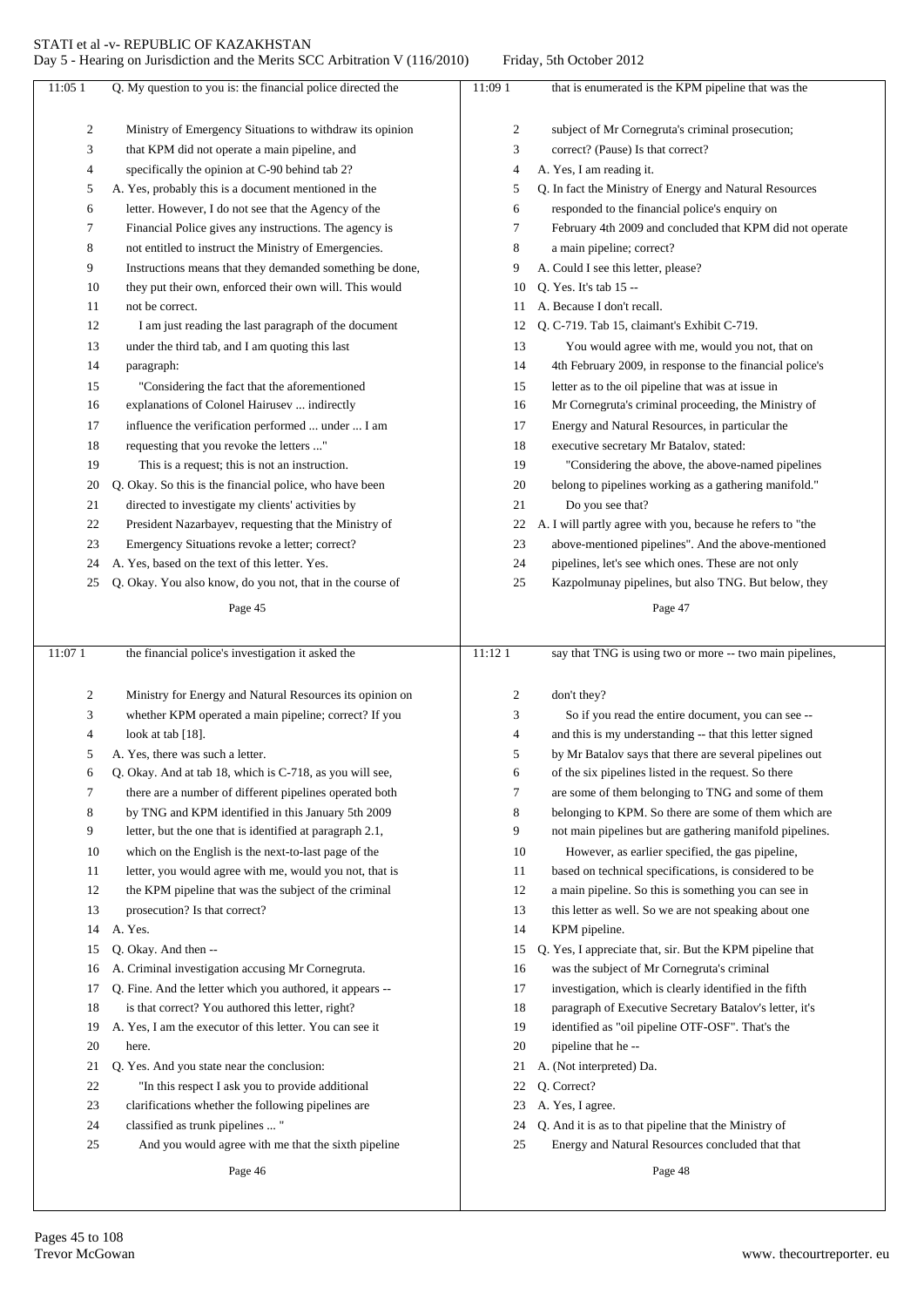| STATI et al -v- REPUBLIC OF KAZAKHSTAN                                        |                          |
|-------------------------------------------------------------------------------|--------------------------|
| Day 5 - Hearing on Jurisdiction and the Merits SCC Arbitration V $(116/2010)$ | Friday, 5th October 2012 |

| 11:14 1 | pipeline was working as a gathering manifold; correct?      | 11:18 1 | not operate a main pipeline?                               |
|---------|-------------------------------------------------------------|---------|------------------------------------------------------------|
| 2       | A. Absolutely correct.                                      | 2       | A. We can only guess about that. You have to look into the |
| 3       | Q. And then, just as you had done with the Ministry of      | 3       | letter.                                                    |
| 4       | Emergency Situations, you asked that this letter be         | 4       | Q. I may have to guess; I don't think you have to guess.   |
| 5       | withdrawn; correct? That's in your third witness            | 5       | My question is: you know, do you not, sir, that you got    |
| 6       | statement at paragraph 3.4.                                 | 6       | two letters from the Ministry of Energy and Natural        |
| 7       | A. No, I did not ask the Ministry of Oil and Gas or         | 7       | Resources, both of which concluded that KPM did not        |
| 8       | Ministry of Energy and Mineral Resources to withdraw        | 8       | operate a main pipeline, and you asked that they both be   |
| 9       | this letter; I never said so. Could you please show in      | 9       | reconsidered?                                              |
| 10      | my witness statement where I said it?                       | 10      | A. Well, you know, this letter dated 30th December, there  |
| 11      | Q. Look at paragraph 3.4. And I take your modification of   | 11      | is no information that this letter actually has anything   |
| 12      | my question. You called the author of the letter,           | 12      | to do with Mr Cornegruta, KPM or TNG; it could be any      |
| 13      | Mr Ibagarov, who wrote the letter for the executive         | 13      | other letter concerning any other case.                    |
| 14      | secretary, and quizzed him as to what technical and         | 14      | I can only answer you in any detail after I have           |
| 15      | project documentation he had used. And then he told you     | 15      | read the letter. But since the letter has been             |
| 16      | that he would talk to his superior, right?                  | 16      | withdrawn, I can't produce it. And there is no             |
| 17      | A. I couldn't call Mr Batalov. I probably called            | 17      | information in this document concerning any particular     |
| 18      | Mr Ibagarov, who was the executor of this letter. In        | 18      | criminal case. I do not exclude the possibility that it    |
| 19      | item 3.4, this is what I am saying:                         | 19      | concerns the same criminal case, but it could be some      |
| 20      | "Therefore, shortly after I received  I called              | 20      | official correspondence; it could be any other matter.     |
| 21      | the person who wrote the letter, Mr Ibagarov "              | 21      | So we need to be specific and refer to specific            |
| 22      | I never called Mr Batalov.                                  | 22      | documents, otherwise I cannot answer.                      |
| 23      | Q. Right, and I think that's what I said. But, if not,      | 23      | Q. I appreciate that. If it were in the record from the    |
| 24      | I take the revision to my question. But my question is:     | 24      | respondent, we would be talking about it.                  |
| 25      | you received this letter which indicated the opinion of     | 25      | Let me ask you about Exhibit 4 to your third witness       |
|         | Page 49                                                     |         | Page 51                                                    |
|         |                                                             |         |                                                            |
|         |                                                             |         |                                                            |
| 11:16 1 | the Ministry of Energy and Mineral Resources that the       | 11:19 1 | statement. This is the letter after your exchange with     |
| 2       | KPM pipeline segment that was at issue in the criminal      | 2       | the ministry and the ultimate withdrawal of their prior    |
| 3       | investigation was not a main pipeline, and you quizzed      | 3       | letter. This is the letter that they reissued dated        |
| 4       | him as to what technical and project documentation he       | 4       | 13th February 2009, so a little over a week later.         |
| 5       | had used, and I assume somewhat sheepishly he said he       | 5       | Do you recall receiving this letter, or having this        |
| 6       | would have to discuss that with his superior?               | 6       | letter in your criminal file?                              |
| 7       | A. That's correct.                                          | 7       | A. Yes, this is the letter which is part of the criminal   |
| 8       | Q. And then lo and behold, as we say in the south, the      | 8       | file, and you can see a note to this effect. This is       |
| 9       | minister withdrew his letter, did he not?                   | 9       | one of the materials of the criminal case.                 |
| 10      | A. That's right, they did withdraw.                         | 10      | Q. And in this letter, am I correct, am I not, that --     |
| 11      | Q. In fact they withdrew two letters, did they not? If you  | 11      | MR HAIGH: I'm sorry, Mr Smith. I am looking for Exhibit 4  |
| 12      | look behind your third witness statement, you produced      | 12      | to the third witness statement and I'm not sure that       |
| 13      | some new exhibits to your third witness statement.          | 13      | I have it attached to my copy.                             |
| 14      | A. That's right.                                            |         | 14 MR SMITH: Excuse me. Let me make an enquiry. (Pause)    |
| 15      | Q. And the first exhibit is a registry card indicating that | 15      | I think this was translated subsequent to our              |
| 16      | the Ministry of Energy and Natural Resources had            | 16      | receipt of the Russian by the respondent. So we'll         |
| 17      | withdrawn both its 4th February 2009 letter, but also       | 17      | endeavour to get you a copy.                               |
| 18      | a 30th December 2008 letter. Do you recall that?            | 18      | DR NACIMIENTO: We have it here; we can just give you       |
| 19      | A. Yes, I can see in the document this very fact: that the  | 19      | a copy.                                                    |
| 20      | Ministry of Energy withdraws two letters, and the Agency    | 20      | THE CHAIRMAN: Oh, you have. (Handed) Thank you.            |
| 21      | of Financial Police, the department, executes this          | 21      | MR SMITH: Okay.                                            |
| 22      | withdrawal accordingly.                                     | 22      | Mr Rakhimov, in this new Ministry of Energy response       |
| 23      | Q. And while it's not been produced by the respondent in    | 23      | I think it would be fair to say -- and tell me if you      |
| 24      | this case, am I correct in understanding that the           | 24      | disagree -- that the ministry went through the legal       |
| 25      | December 30th 2008 letter also concluded that KPM did       | 25      | definition of a "trunk pipeline" and ultimately            |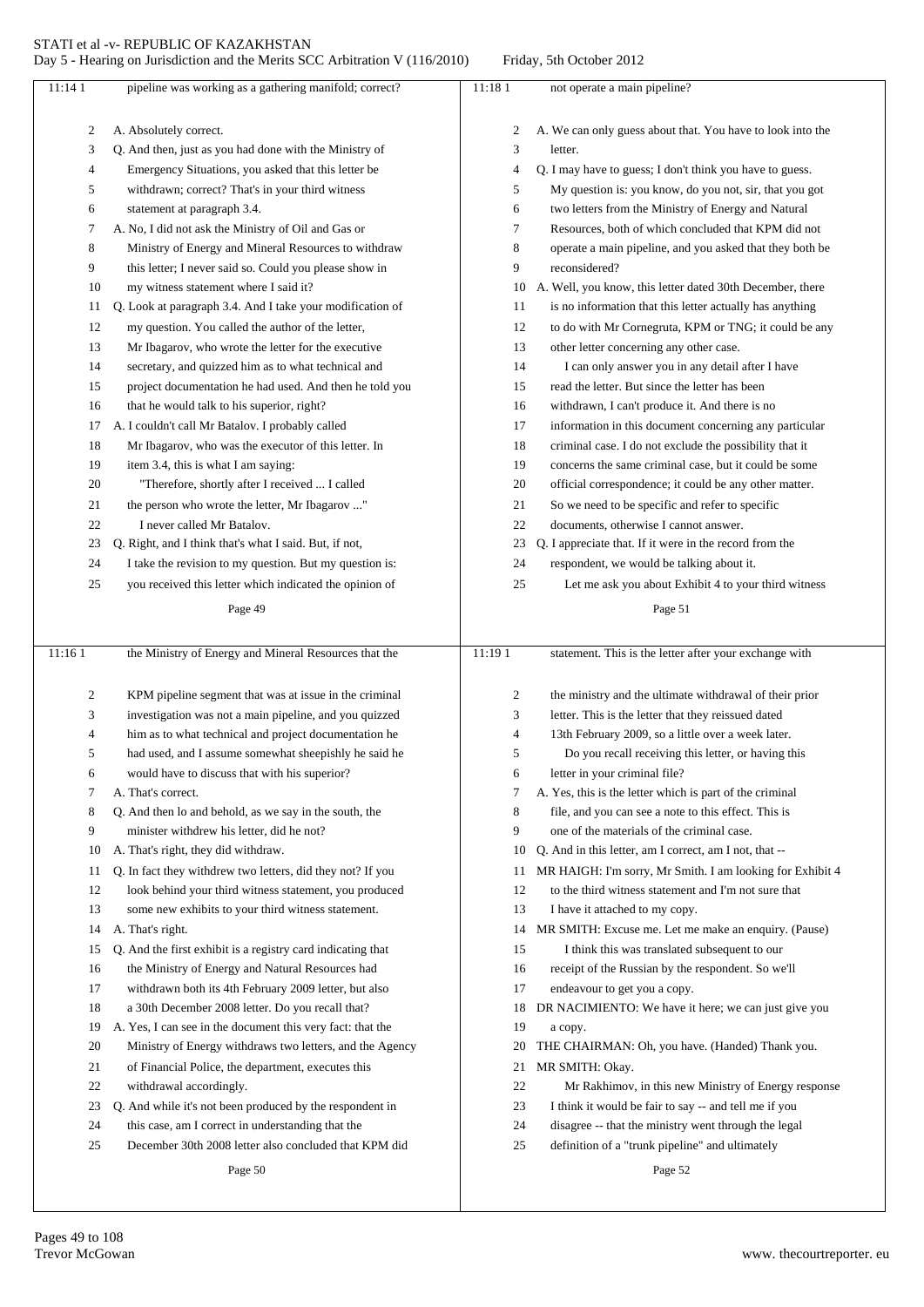| 11:22 1          | concluded that it was ambiguous and they could not reach                       | 11:25 1        | A. I beg your pardon? Whom did I ask?                                                                                                  |
|------------------|--------------------------------------------------------------------------------|----------------|----------------------------------------------------------------------------------------------------------------------------------------|
| $\overline{2}$   | a determination as to whether or not KPM operated a main                       | 2              | Q. You didn't ask, sir. My question to you: it is true, is                                                                             |
| 3                | pipeline; correct?                                                             | 3              | it not, that you instructed the Ministry of Energy to                                                                                  |
| 4                | A. In general, yes. In general I agree with you. So you                        | 4              | include the language referencing the need for a forensic                                                                               |
| 5                | could interpret the content of this letter in the manner                       | 5              | examination under criminal procedure rules? And in fact                                                                                |
| 6                | you've just done.                                                              | 6              | you had already commenced the process of such expert                                                                                   |
| 7                | Q. So the ministry that was responsible until 2007 for                         | $\tau$         | examination four days earlier; isn't that true?                                                                                        |
| 8                | licensing of main pipelines and the ministry that is                           | 8              | A. No, I did not give such instructions and I couldn't                                                                                 |
| 9                | responsible in your country for interpreting the Law on                        | 9              | possibly give such instructions. And why is it so                                                                                      |
| 10               | Oil, wherein the definition, such as it is, of a "main                         | 10             | logical? Where do you see the logic behind it? If                                                                                      |
| 11               | pipeline" exists, ultimately could not reach                                   | 11             | I had already instructed to conduct such an expert                                                                                     |
| 12               | a conclusion as to whether KPM operated a main pipeline                        | 12             | review, why would I give any instructions to include                                                                                   |
| 13<br>14         | when they reconsidered the issue after your contact;<br>correct?               | 13<br>14       | such wording in this text and make them explain articles of CPC to<br>me? No, I did not give any<br>instructions. This is not correct. |
| 15               | A. Well, I don't know about the interpretation. But the                        | 15             | Q. Okay. Let's turn to the forensic examination conducted                                                                              |
| 16               | fact that neither the Ministry of Energy nor the Agency                        | 16             | by the Ministry of Justice of this issue.                                                                                              |
| 17               | for Natural Monopolies, the fact that both these                               | 17             | THE CHAIRMAN: Mr Smith, we will have to make a short break                                                                             |
| 18               | agencies decided that they were not competent to                               | 18             | at some stage.                                                                                                                         |
| 19               | determine whether it was a trunk pipeline, this is                             | 19             | MR SMITH: This is a good time.                                                                                                         |
| 20               | correct.                                                                       | 20             | THE CHAIRMAN: That's what I thought. So we'll meet again                                                                               |
| 21               | Q. And the ministry, in the last paragraph, suggests that                      | 21             | at 11.45. Thank you.                                                                                                                   |
| 22               | the financial police conduct an appropriate expert                             | 22             | I should tell you, as you probably heard before,                                                                                       |
| 23               | review by someone with specialised scientific knowledge;                       | 23             | that during the break you should not discuss the witness                                                                               |
| 24               | correct?                                                                       | 24             | testimony with the parties.                                                                                                            |
| 25               | A. In the very last paragraph of this letter, I understand                     | 25             | DR NACIMIENTO: Mr Chairman, one issue: we were discussing                                                                              |
|                  | Page 53                                                                        |                | Page 55                                                                                                                                |
|                  |                                                                                |                |                                                                                                                                        |
| 11:24 1          | it that in the ministry's opinion -- if I read word by                         | 11:27 1        | the timing as of yesterday, because I believe that there                                                                               |
| $\boldsymbol{2}$ | word:                                                                          | 2              | might be a difference, and we had addressed the                                                                                        |
| 3                | "In the ministry's opinion "                                                   | $\mathfrak{Z}$ | secretary also this morning. Could we maybe in the                                                                                     |
| 4                | That means that this is the ministry's opinion:                                | $\overline{4}$ | break adjourn and look at the timing issues again?                                                                                     |
| 5                | " in order to determine the circumstances"                                     | 5              | MR SMITH: We'd be happy to discuss it.                                                                                                 |
| 6                | decisive for the case consideration, to establish                              | 6              | THE CHAIRMAN: Whatever you do during the break with the                                                                                |
| 7                | an expert review  "                                                            | 7              | secretary, I couldn't care less!                                                                                                       |
| 8                | So they are speaking about determination of the                                | 8              | $(11.27 \text{ am})$                                                                                                                   |
| 9                | circumstances which are significant for the case:                              | 9              | (A short break)                                                                                                                        |
| 10               | " according to item 1 of Article 240, chapter 32                               | 10             | $(12.14 \text{ pm})$                                                                                                                   |
| 11               | of the Code of Criminal Procedure, an expert review is                         | 11             | THE CHAIRMAN: Alright. It took us a bit longer because we                                                                              |
| 12               | appointed in case the circumstances may be received as                         | 12             | want to make sure that the timing calculation is correct                                                                               |
| 13               | a result of research of a study of the materials of the                        | 13             | and what we will do in that regard.                                                                                                    |
| 14               | case by an expert based on specialist scientific                               | 14             | It is obvious that our secretary made a mistake                                                                                        |
| 15               | knowledge."                                                                    | 15             | yesterday and "gave" one hour too much to you. You had                                                                                 |
| 16<br>17         | So they refer to Article 240. They also comment                                | 16<br>17       | used up one more hour than she had indicated to you.                                                                                   |
| 18               | Article 83 of the same code, saying which person may act<br>as such an expert. | 18             | Respondent's timing is correct. And then we took into<br>account what you used up today, up to now.                                    |
| 19               | Q. Okay. Well, in fact it's true, is it not, Mr Rakhimov,                      | 19             | So I can tell you in the morning the claimant had                                                                                      |
| 20               | that you instructed the ministry to include that                               | 20             | 4 hours 5 minutes left; the respondent had 5 hours 27                                                                                  |
| 21               | language in its letter because four days before you                            | 21             | left. Then this morning the following was used up:                                                                                     |
| 22               | received this letter you had asked the Ministry of                             | 22             | respondent, for the direct, 18 minutes, which leaves the                                                                               |
| 23               | Justice to have a forensic expert examine the question                         | 23             | respondent 5 hours 9 minutes; the claimant used up                                                                                     |
| 24               | for the financial police of whether my client operated                         | 24             | 1 hour and 29 minutes this morning, which leaves the                                                                                   |
| 25               | a main pipeline?                                                               | 25             | claimant 2 hours 36 minutes.                                                                                                           |
|                  | Page 54                                                                        |                | Page 56                                                                                                                                |
|                  |                                                                                |                |                                                                                                                                        |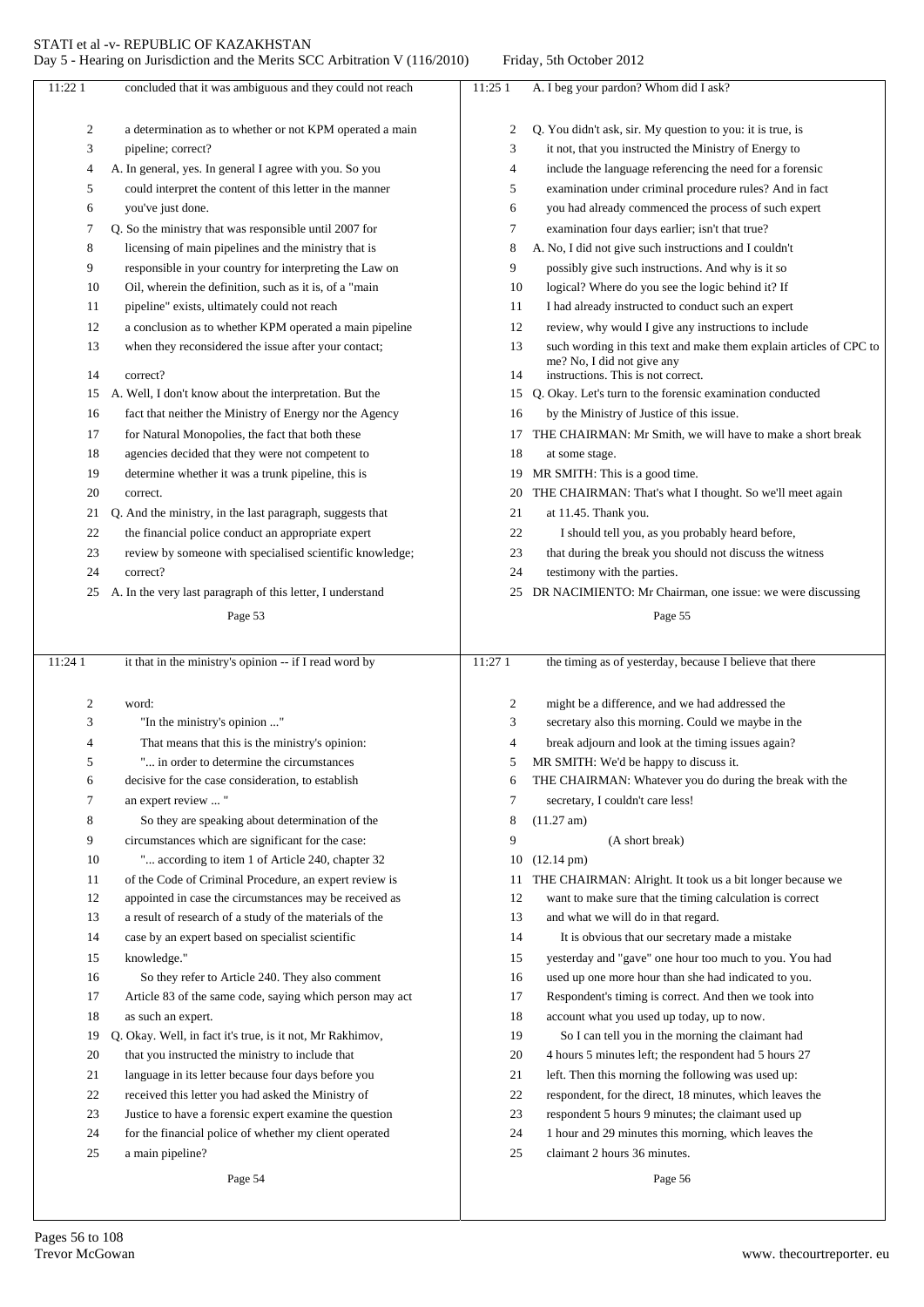| 12:15 1 | Now, we discussed: how should we take into                  | 12:19 1 | only to perform a construction and technical                |
|---------|-------------------------------------------------------------|---------|-------------------------------------------------------------|
| 2       | consideration that you got the wrong information last       | 2       | examination; correct? Not a legal review.                   |
| 3       | night? And we feel, taking into account that we still       | 3       | A. One can explain that this kind of expert -- there is no  |
| 4       | have two and a half days basically to go, the fairest       | 4       | expert review which would be classified as legal expert     |
| 5       | solution would be to give one hour more to each party.      | 5       | review. So the expert was put questions, received           |
| 6       | I am aware that respondent may not need that. But we        | 6       | questions with respect to the technical and construction    |
| 7       | think under the circumstances the claimant could say        | 7       | issues.                                                     |
| 8       | that they relied on the information they got, and           | 8       | Q. Okay. And in item 4 in this order, there was             |
|         |                                                             |         |                                                             |
| 9       | therefore we should give them that one additional hour.     | 9       | a direction:                                                |
| 10      | It therefore means that the claimants have 3 hours          | 10      | "To provide [that expert] with:                             |
| 11      | and 36 minutes left, which is not very much anyhow, and     | 11      | "- all necessary documents related to the oil               |
| 12      | the respondent has 6 hours 9 minutes left. We would         | 12      | pipeline 'Oil Treatment [Plant] - Commodities and Raw       |
| 13      | like to confirm that is the definite time left.             | 13      | Material Base, Opornaya station'."                          |
| 14      | Those are the rules. We have one correction now in          | 14      | Correct?                                                    |
| 15      | view of the circumstances, but that does not mean that      | 15      | A. Yes, exactly.                                            |
| 16      | we will go beyond that. So please take into account, as     | 16      | Q. And under the Rules of Procedure in Kazakhstan, and in   |
| 17      | we have always indicated, the timing as it is.              | 17      | particular Article 83 as it relates to forensic expert      |
| 18      | Do you have any further comments in that regard? We         | 18      | work, you understand that a forensic expert is not          |
| 19      | tried our best to come up with a relatively fair            | 19      | permitted to collect any materials on his own in            |
| 20      | solution. Okay.                                             | 20      | connection with an investigation, but may only review       |
| 21      | There we are. And now we continue, with some                | 21      | those materials that are provided to him pursuant to his    |
| 22      | delay -- which goes on our account, of course -- with       | 22      | directions; correct?                                        |
| 23      | the cross-examination.                                      | 23      | A. Yes. And if necessary he may request to receive          |
| 24      | MR SMITH: Thank you, Mr Chairman.                           | 24      | additional materials.                                       |
| 25      | We are going to put before the witness                      | 25      | Q. But he may only receive those materials if he requests   |
|         |                                                             |         |                                                             |
|         | Page 57                                                     |         | Page 59                                                     |
|         |                                                             |         |                                                             |
| 12:17 1 | Exhibit C-109. Unfortunately this is not included in        | 12:21 1 | to review them, and then that will be considered by         |
|         |                                                             |         |                                                             |
| 2       | your binders, so I'll give everyone a moment to pull out    | 2       | whom, his request?                                          |
| 3       | the document. It's claimant's Exhibit 109.                  | 3       | A. By the law enforcement bodies or body, or the body which |
| 4       | Mr Rakhimov, claimant's Exhibit 109 appears to be           | 4       | ordered such expert examination.                            |
| 5       | an order on performance of forensic construction and        | 5       | Q. And in this instance that body would be the financial    |
| 6       | technical examination dated February 9th 2009 under your    | 6       | police; is that correct?                                    |
| 7       | signature; is that correct?                                 | 7       | A. Yes, exactly.                                            |
| 8       | A. Yes.                                                     | 8       | Q. Okay.                                                    |
| 9       | Q. And the individual or the department that has been asked | 9       | Look, if you would, at tab 7 of your binder, which          |
| 10      | to conduct a forensic technical examination is under the    | 10      | is a report prepared by the forensic expert in this case    |
| 11      | auspices or the responsibility of the Ministry of           | 11      | dated 13th February 2009. It's Exhibit C-110. Do you        |
| 12      | Justice; is that correct?                                   | 12      | have that before you?                                       |
| 13      | A. Yes, exactly.                                            | 13      | A. Yes, I do.                                               |
| 14      | Q. And in connection with this February 9th 2009 order that | 14      | Q. So this expert that had been appointed pursuant to       |
| 15      | you provided for forensic examination, the first decided    | 15      | Exhibit C-109 rendered his written expert opinion four      |
| 16      | task of the examiner is:                                    | 16      | days after that order was issued; correct?                  |
| 17      | "To perform forensic construction and technical             | 17      | A. Yes. The decision was made on 9th February, and on       |
| 18      | expert [examination] within the  criminal [case             | 18      | 11th February this decision was received by the forensic    |
| 19      | under] investigation."                                      | 19      | Laboratory.                                                 |
| 20      | Correct?                                                    | 20      | Q. Okay. So it was actually received by the forensic        |
| 21      | A. It is "construction and technical", it is "construction  | 21      | laboratory on the 11th. So actually two days later he       |
| 22      | and technical expert review". And they don't mention        | 22      | rendered his written opinion; is that correct?              |
| 23      | any economic issues.                                        | 23      | A. One can say three days probably.                         |
| 24      | Q. Understood. And so this forensic examiner [to whom] you  | 24      | Q. Okay. And did you meet with this forensic examiner?      |
| 25      | had issued this order requesting the examination was        | 25      | A. When?                                                    |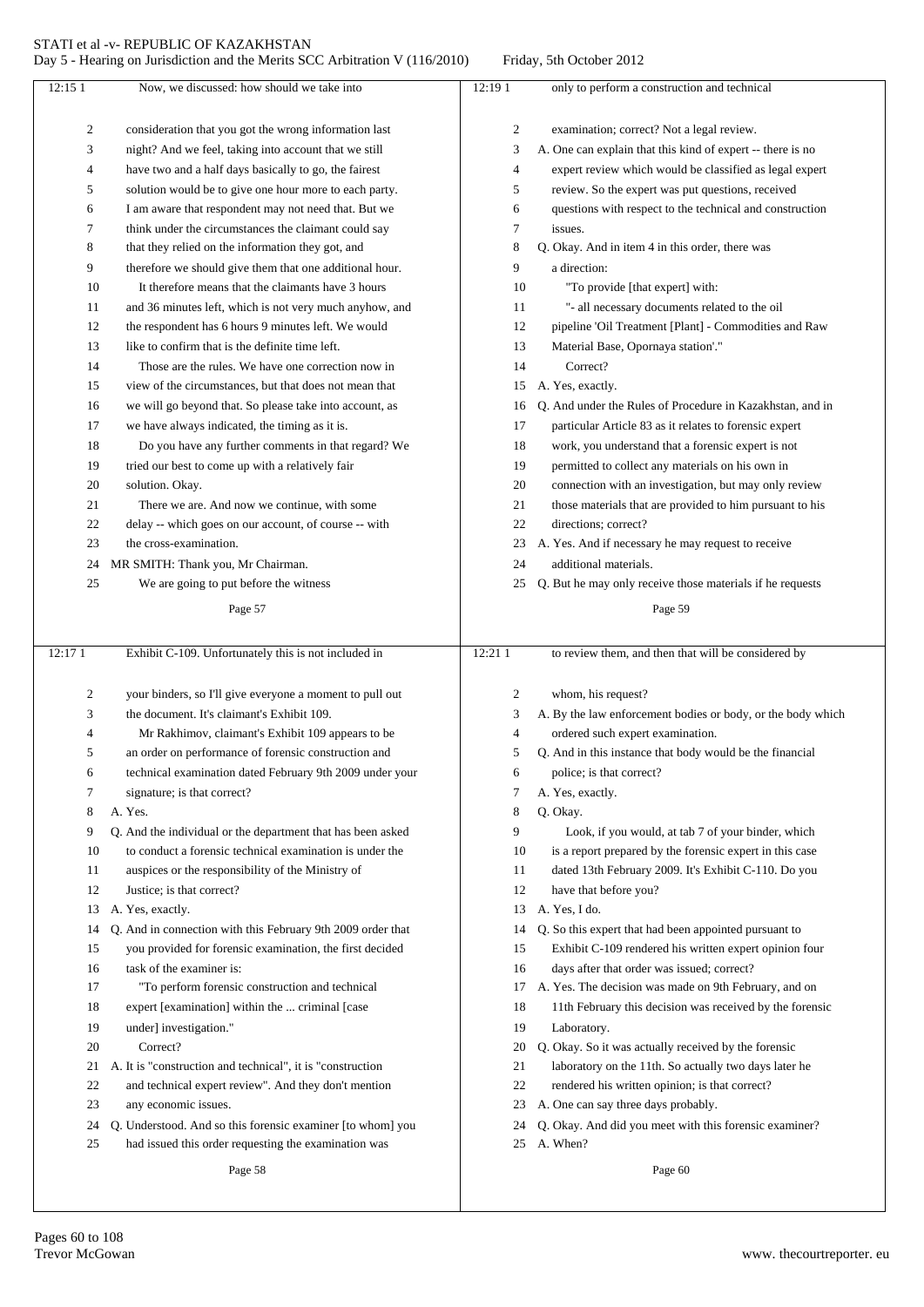| 12:23 1        | Q. Prior to the issuance of his report that appears at                                                     | 12:27 1        | for the expert examination.                                               |
|----------------|------------------------------------------------------------------------------------------------------------|----------------|---------------------------------------------------------------------------|
|                |                                                                                                            |                |                                                                           |
| 2              | $C-110.$                                                                                                   | $\mathbf{2}$   | If these documents were insufficient, then the                            |
| 3              | A. The financial police is located in the city of Astana                                                   | 3              | examining expert or expert body should request                            |
| 4              | and I knew -- had known this expert; and not only him                                                      | 4              | additional materials. It's not for me to decide whether                   |
| 5              | alone, but many other experts working at this                                                              | 5              | it is sufficient or not. If it is sufficient, they                        |
| 6              | laboratory.                                                                                                | 6              | carry out the examination; if it is not, they request                     |
| 7              | Q. My question to you is a bit more specific than that. My                                                 | 7              | additional documentation. This is the procedure for                       |
| 8              | question to you is: did you meet with this expert                                                          | 8              | forensic examination.                                                     |
| 9              | regarding the order contained at C-109 prior to the time                                                   | 9              | Q. But your order appointing the forensic examiner says                   |
| 10             | that he issued his report which appears at C-110?                                                          | 10             | that you, being the financial police, are going to                        |
| 11             | A. I can't reply with certainty. It is possible that I met                                                 | 11             | provide that investigator with all necessary documents;                   |
| 12             | with him with respect to this expert examination; it is                                                    | 12             | correct?                                                                  |
| 13             | possible that I handed this document to him. But I may                                                     | 13             | A. Sorry, where is it indicated?                                          |
| 14             | be mistaken, because there were other investigators and                                                    | 14             | Q. It's in Exhibit C-109, no. 4, under the heading,                       |
| 15             | other inspectors involved.                                                                                 | 15             | "[Ordered]".                                                              |
| 16             | Q. Okay. You know, do you not, Mr Rakhimov, that prior to                                                  | 16             | THE INTERPRETER: It is C-109?                                             |
| 17             | the expert report which is contained at C-110, this                                                        | 17             | MR SMITH: Yes.                                                            |
| 18             | expert had never before in his life classified                                                             | 18             | THE INTERPRETER: There was probably a mistake in                          |
| 19             | a pipeline as main or non-main?                                                                            | 19             | translation.                                                              |
| 20             | A. In his life? I know this expert, he worked on other                                                     | 20             | A. Yes, to provide all the necessary documents to the                     |
| 21             | similar issues: for example, with respect to drilling                                                      | 21             | experts.                                                                  |
| 22             | new wells, he carried out such expert examination. So                                                      | 22             | Q. And in fact, of the four documents that the financial                  |
| 23             | it may well be that he also examined other pipelines or                                                    | 23             | police provided to this forensic expert as being all                      |
| 24             | not. In any case, I don't know this. But from my --                                                        | 24             | necessary documents for his project, one of those                         |
| 25             | Q. If -- I'm sorry. Go ahead.                                                                              | 25             | documents was in fact this order; correct?                                |
|                | Page 61                                                                                                    |                | Page 63                                                                   |
|                |                                                                                                            |                |                                                                           |
|                |                                                                                                            |                |                                                                           |
| 12:25 1        | A. From my experience I can say that with respect to                                                       | 12:29 1        | A. Yes, these are the documents. All the documents as                     |
|                |                                                                                                            |                |                                                                           |
| $\overline{2}$ | infrastructure and development of oilfields, he                                                            | 2              | listed here were submitted by the financial police. It                    |
| 3              | functioned as an expert at least in one case upon my order. I can't                                        | 3              | turns out this way.                                                       |
| 4              | say that he had no experience with respect to this area                                                    | $\overline{4}$ | Q. Okay. So in fact, as it relates to evidence that the                   |
| 5              | of examination.                                                                                            | 5              | financial police asked the expert to consider, putting                    |
| 6              | Q. Well, if this forensic expert who has provided a witness                                                | 6              | aside its order directing the examination, you in fact                    |
| 7              | statement in this case has testified in that statement                                                     | 7              | only provided three items of evidence; correct?                           |
| 8              | that he had never before been asked to classify                                                            | 8              | A. These are not evidence. I cannot determine the opinion                 |
| 9              | a pipeline as main or non-main, do you have any basis to                                                   | 9              | of an expert providing evidence. What I provide is the                    |
| 10             | disagree with his testimony?                                                                               | 10             | necessary material for examination. It would be                           |
| 11             | A. If he says it, then I can't object. I have nothing to                                                   | 11             | a breach on my part if I produced something as evidence.                  |
| 12             | object against it.                                                                                         | 12             | Q. Two of the items that were provided were the working                   |
| 13             | Q. Let's look at Exhibit C-110. About a quarter of the way                                                 | 13             | project for the construction of the line, and I would                     |
| 14             | down the page it indicates that four documents were                                                        | 14             | ask you if you recall whether that is the document that                   |
| 15             | provided to this forensic expert for examination. Do                                                       | 15             | appears at tab 11 in the binder. That's C-465. In                         |
| 16             | you see that?                                                                                              | 16             | other words, you provided the construction-related                        |
| 17             | A. Yes.                                                                                                    | 17             | working project documents for the subject pipeline;                       |
| 18             | Q. And these were the four documents that the financial                                                    | 18             | correct?                                                                  |
| 19             | police deemed to be all of the necessary documents,                                                        | 19             | A. I provided the working design documentation for the                    |
| 20             | according to Exhibit C-109, that were necessary for this                                                   | 20             | construction of raw material base in Borankol village.                    |
| 21             | expert to render his expert determination; correct?                                                        | 21             | Q. Okay. And then you also provided the act -- this is the                |
| 22<br>23       | A. These were the documents on the basis of which it turns                                                 | 22<br>23       | fourth bullet in the examiner's report -- the act on                      |
| 24             | out that these documents were sufficient for the expert                                                    | 24             | availability of the completed project, and that appears                   |
| 25             | to carry out the expert examination. I could not<br>determine what volume of documents would be sufficient | 25             | in your binder at tab 12, C-469. Is that correct?<br>A. Yes, it seems so. |
|                | Page 62                                                                                                    |                | Page 64                                                                   |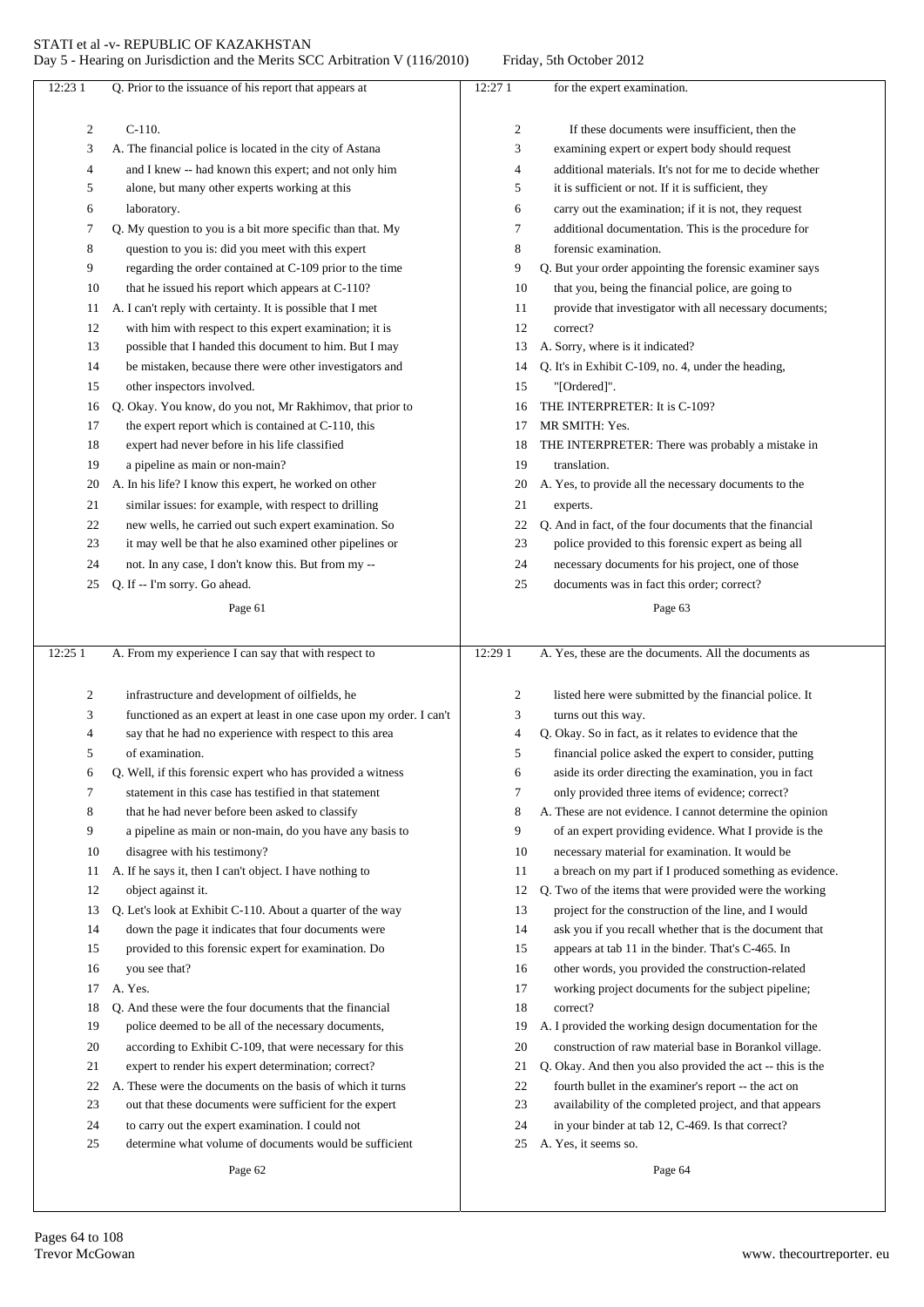| 12:32 1        | Q. Okay. Other than those two documents, the only other                | 12:36 1        | SNiPs; correct?                                                                               |
|----------------|------------------------------------------------------------------------|----------------|-----------------------------------------------------------------------------------------------|
| $\overline{2}$ | document that the financial police provided was a SNiP,                | 2              | A. Judging by the Exhibit C-109, I provided all the                                           |
| 3              | which as I understand it is a construction or design                   | 3              | necessary documents concerning the pipeline.                                                  |
| 4              | norm, and the first one is 2.05.06-85* and the second is               | 4              | Q. Let me ask you this, sir: if you look at tab 11 (C-465),                                   |
| 5              | III-42-80*. Do you see that? Again we are looking at                   | 5              | which is one of the items that you provided, which is                                         |
| 6              | tab 7. Are you with me at tab 7, first page?                           | 6              | the working project for construction -- these are the                                         |
| 7              | Just so the record's clear, we've talked about the                     | 7              | design documents -- and specifically I would ask that                                         |
| 8              | two working project documents. You also provided a copy                | 8              | you look behind tab 11 at section 4.3.5, pages 73 and 74                                      |
| 9              | of the order. But then the only other document that you                | 9              | of the Russian. The English pages unfortunately are not                                       |
| 10             | provided -- and when I say "you", I mean the financial                 | 10             | numbered.                                                                                     |
| 11             | police -- were these two SNiPs; correct?                               | 11             | A. And which paragraph should I look at?                                                      |
| 12             | A. Yes, it turns out so.                                               | 12             | Q. Let's look at the beginning, where it describes the                                        |
| 13             | Q. Okay. And these SNiPs are SNiPs for the design of                   | 13             | pipeline that was the subject of the criminal                                                 |
| 14             | a main pipeline; correct?                                              | 14             | investigation. It contains a description of the line.                                         |
| 15             | A. Design and construction. Design and construction rules              | 15             | Then I am looking at the last paragraph of that section,                                      |
| 16             | for design and construction of pipelines.                              | 16             | after the bullet points. It says:                                                             |
| 17             | Q. Well, it's not --                                                   | 17             | "The design of the Borankol-RMB oil pipeline is made                                          |
| 18             | A. I think they are called "main pipelines", but we can                | 18             | in accordance with VSN 2.38-85 'Design of commercial                                          |
| 19             | check it. Then if I check, I can say. Can you show me                  | 19             | steel pipes' and SN 527-80 'Instruction for design of                                         |
| 20             | the documents? Because I'm afraid I can make a mistake.                | 20             | technological steel pipes'."                                                                  |
| 21             | Q. I'll represent for the record, just out of the interest             | 21             | Do you see that?                                                                              |
| 22             | of time, that these SNiPs are for the design of main                   | 22             | A. Is it under tab 11?                                                                        |
| 23             | pipelines. I don't believe that's disputed, but counsel                | 23             | Q. Yes, it's under tab 11. It's at page 74 of the Russian.                                    |
| 24             | can certainly follow up if they would like.                            | 24             | A. I thought there was some omission in the text. We have                                     |
| 25             | My question to you is: why was the financial police                    | 25             | page 11, then page 16, then 53 and then 74. So it's not                                       |
|                | Page 65                                                                |                | Page 67                                                                                       |
|                |                                                                        |                |                                                                                               |
| 12:34 1        | providing the forensic expert with the construction                    | 12:39 1        | the entire project.                                                                           |
|                |                                                                        |                |                                                                                               |
| $\overline{2}$ | design norms that it deemed relevant to the question                   | 2              | Did you say page 76?                                                                          |
| 3              | that he was being asked?                                               | 3              | Q. 74. Look at the top of the page. In section 4.3.5,                                         |
| $\overline{4}$ | A. What documents do you mean? And what do you mean by                 | $\overline{4}$ | after a description of the pipeline at issue in the                                           |
| 5              | "relevant"?                                                            | 5              | criminal investigation, it indicates, does it not, that:                                      |
| 6              | Q. Why were the [financial] police providing the forensic              | 6              | "The design of the [subject] pipeline, is made in                                             |
| 7              | expert with SNiPs?                                                     | $\tau$         | accordance with "                                                                             |
| 8              | A. I don't remember the details now, but I think that since            | 8              | And it cites two SNiPs; correct?                                                              |
| 9              | I'm not an expert in this area, the expert was given all               | 9              | A. Yes, I see this text:                                                                      |
| 10             | the materials of the case, and he selected what was                    | 10             | "The design of the  pipeline, [was carried out]                                               |
| 11             | necessary and he requested from me what was necessary.                 | 11             | in [compliance] with VSN" --                                                                  |
| 12<br>13       | I think it was sufficient for him to make the required<br>examination. | 12<br>13       | Q. I didn't get any of the answer.<br>THE INTERPRETER: I'm sorry, sir. The witness is reading |
| 14             | It means I had the SNiPs in my materials of the                        | 14             | the corresponding line that:                                                                  |
| 15             | case, as well as the design project and the act of the                 | 15             | "The design of the  oil pipeline, [was carried                                                |
| 16             | working commission, because I provided all the necessary               | 16             | out] in [compliance] with VSN 2.38  and SN 527 "                                              |
| 17             | documents with respect to the pipeline. I can say that                 | 17             | Q. My question to you is: you know, do you not, sir, that                                     |
| 18             | I offered him all the materials of the case, and he                    | 18             | those design criteria are design criteria for the                                             |
| 19             | could select what was necessary for his examination.                   | 19             | construction of an in-field pipeline?                                                         |
| 20             | Q. That's not what Exhibit C-110 says and what you                     | 20             | A. I'm sorry, which criteria are you talking about?                                           |
| 21             | testified earlier, is it, sir? In fact the expert                      | 21             | Q. I don't think this is very confusing. Let me ask the                                       |
| 22             | didn't pick and choose among your file as to what he                   | 22             | question again so we can get through this.                                                    |
| 23             | wanted. You only gave him four items: the order, the                   | 23             | My question to you is: do you have 4.3.5 in front of                                          |
| 24             | working project for construction, the act on the                       | 24             | you? Are you looking at it?                                                                   |
| 25             | availability of the completed pipeline and these two                   | 25             | A. I see page 74, and there are no numbered items here on                                     |
|                | Page 66                                                                |                | Page 68                                                                                       |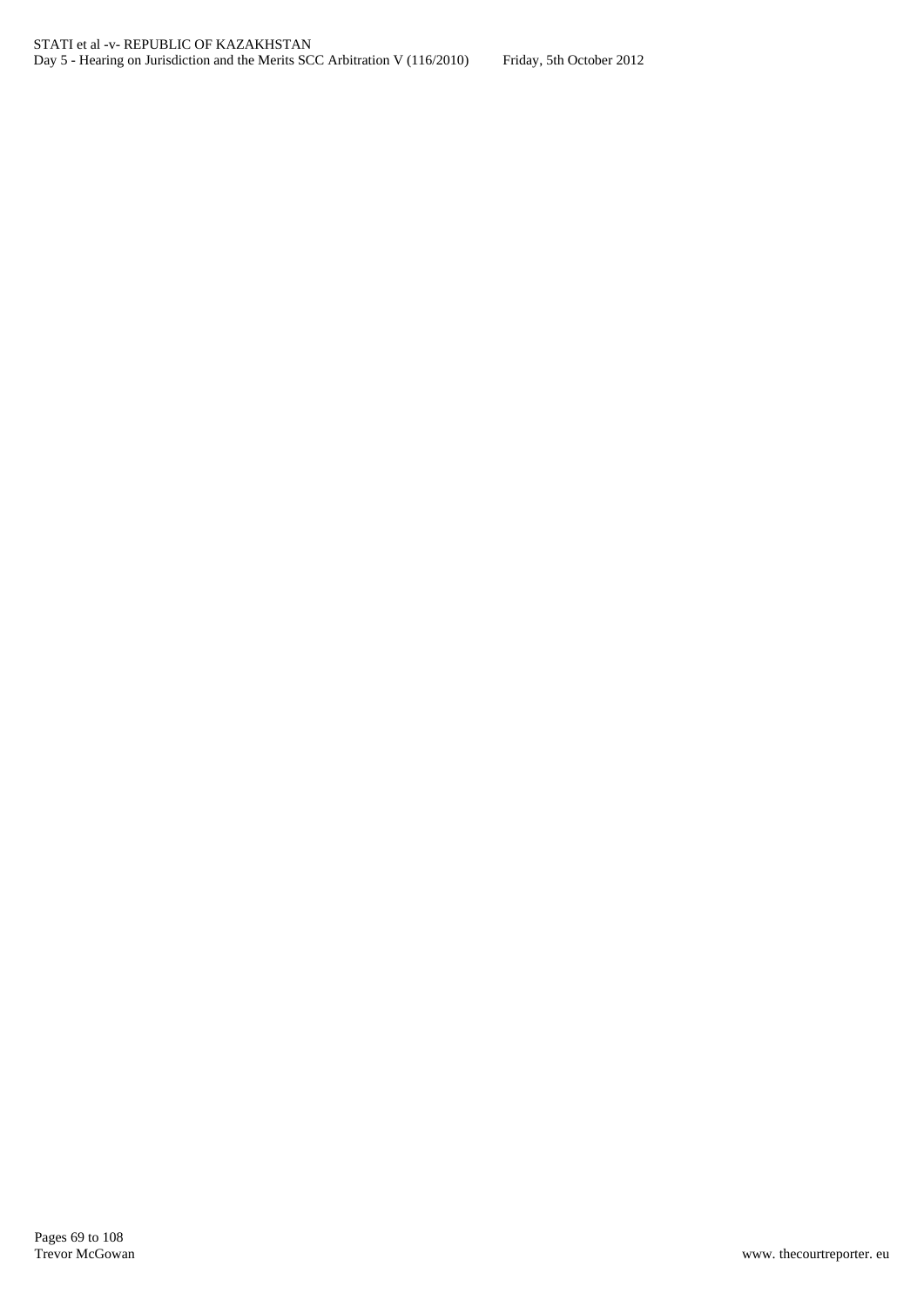| 12:41 1  | page 74.                                                    | 12:44 1  | you expect if I haven't read the document to which you                                                                                                                             |
|----------|-------------------------------------------------------------|----------|------------------------------------------------------------------------------------------------------------------------------------------------------------------------------------|
|          |                                                             |          |                                                                                                                                                                                    |
| 2        | Q. I'm not getting the translation.                         | 2        | refer?                                                                                                                                                                             |
| 3        | THE INTERPRETER: I'm sorry.                                 | 3        | Q. Let's move on. Let me ask you a few other questions on                                                                                                                          |
| 4        | A. I am looking at page 74, and there are no numbered items | 4        | the evidence or the materials that were provided to the                                                                                                                            |
| 5        | on page 74. I see no numbered items at page 74. Please      | 5        | forensic expert.                                                                                                                                                                   |
| 6        | direct me where I should look to.                           | 6        | Did you provide the forensic expert with the letters                                                                                                                               |
| 7        | Q. Is there a bullet point at the top of the page?          | 7        | from the Ministry of Emergency Situations opining that                                                                                                                             |
| 8        | A. Are you talking about the first paragraph here? Yes,     | 8        | the subject pipeline was not a main pipeline?                                                                                                                                      |
| 9        | I see page 74 and --                                        | 9        | A. No, I did not.                                                                                                                                                                  |
| 10       | Q. I am taking [you] to the next page, page 74: the page    | 10       | Q. Did you provide the forensic expert with the letter from                                                                                                                        |
| 11       | that you have your right hand on. Do you see that? And      | 11       | KMG, the national oil company's design division,                                                                                                                                   |
| 12       | there is a paragraph. Do you see the first paragraph of     | 12       | indicating that the subject pipeline was not a main                                                                                                                                |
| 13       | the page?                                                   | 13       | pipeline?                                                                                                                                                                          |
| 14       | A. Mm-hm.                                                   | 14       | A. Not to waste your time, all the four letters, all the                                                                                                                           |
| 15       | Q. And do you see that it says:                             | 15       | four opinions that were produced by Mr Cornegruta in the                                                                                                                           |
| 16       | "The design of the Borankol -- RMB oil pipeline "           | 16       | criminal case, or the opinions which stated [that] this                                                                                                                            |
| 17       | Do you see that? Are we together?                           | 17       | pipeline was not trunk pipeline, were not given to the                                                                                                                             |
| 18       | A. Mm-hm.                                                   | 18       | expert, not to affect his conclusions; to give him                                                                                                                                 |
| 19       | O. And it says:                                             | 19       | an opportunity to make independent conclusions as to                                                                                                                               |
| 20       | " is made in accordance with VSN 2.38=85  and               | 20       | determination of the type of this pipeline.                                                                                                                                        |
| 21       | SN 527-80 "                                                 | 21       | This was done in line with the requirements of the                                                                                                                                 |
| 22       | Do you see that?                                            | 22       | Code of Criminal Procedure, because I did not have the                                                                                                                             |
|          |                                                             |          |                                                                                                                                                                                    |
| 23       | A. Mm-hm.                                                   | 23       | right to affect the opinion of such independent expert.                                                                                                                            |
| 24       | Q. Okay. And you understand that those are the design       | 24       | Q. Okay. So not only did you not provide the forensic                                                                                                                              |
| 25       | criteria for the manufacture and construction of            | 25       | expert with the ultimate opinions of the Ministry of                                                                                                                               |
|          | Page 69                                                     |          | Page 71                                                                                                                                                                            |
|          |                                                             |          |                                                                                                                                                                                    |
|          |                                                             |          |                                                                                                                                                                                    |
| 12:42 1  | an in-field pipeline; you know that, do you not, sir?       | 12:45 1  | Emergency Situations, the national oil company,                                                                                                                                    |
|          |                                                             |          |                                                                                                                                                                                    |
| 2        | A. No, I have no knowledge. I am not a construction         | 2        | NIPI Neftegaz, who designed the pipeline, but you also                                                                                                                             |
| 3        | expert; I am a lawyer.                                      | 3        | didn't provide this expert -- who, if we are to believe                                                                                                                            |
| 4        | Q. Okay. You would agree with me, would you not, then,      | 4        | his testimony, had never before in his life classified                                                                                                                             |
| 5        | that those two construction design norms were not           | 5        | a main pipeline -- with any of the substantive analysis                                                                                                                            |
| 6        | provided to the forensic expert in the list contained in    | 6        | that was conducted by each of those three organisations                                                                                                                            |
| 7        | Exhibit C-110, but instead two SNiPs for the design of      | 7        | in reaching their conclusion; is that correct?                                                                                                                                     |
| 8        | a main pipeline were provided by the financial police to    | 8        | A. Well, you have several portions in your question, so let                                                                                                                        |
| 9        | the examiner; correct?                                      | 9        | me address each of them.                                                                                                                                                           |
| 10       | A. I must study the SNiPs that were provided to the expert, | 10       | To start with, as I said earlier, neither the                                                                                                                                      |
| 11       | and after that I will be able to give an exact answer.      | 11       | Ministry of Emergency nor KazMunaiGas provided me with                                                                                                                             |
| 12       | Q. You are not a technical expert; correct? We've           | 12       | their opinions on the main pipeline.                                                                                                                                               |
| 13       | established that.                                           | 13       | Second, the expert based his opinion on the                                                                                                                                        |
| 14       | A. That's correct; I said so.                               | 14       |                                                                                                                                                                                    |
| 15       | Q. So why would you need to examine the SNiPs? How would    | 15       | materials that were provided to the expert. I had no<br>right to affect his opinion, to predetermine his opinion                                                                   |
|          |                                                             |          |                                                                                                                                                                                    |
| 16<br>17 | you know what SNiPs, as the financial police officer, to    | 16<br>17 | based on the documents that were provided by the                                                                                                                                   |
|          | provide to the forensic expert that is pertinent to his     |          | defence, especially given that it was not clear on which                                                                                                                           |
| 18       | examination?                                                | 18       | technical specifications, design documents they are based and the                                                                                                                  |
| 19       | A. Well, your previous question was put differently: you    | 19       | the                                                                                                                                                                                |
| 20       | gave certain SNiPs to the expert, SNiPs which were not      | 20       | parameters of the pipelines themselves are not mentioned. Probably<br>defence representatives know what the authors said, in particular<br>the Department on Emergency Situations. |
| 21       | relevant to the in-field pipelines. And in order to         | 21       | I don't know that. But the                                                                                                                                                         |
| $22\,$   | comment on this document, I must read this document         | 22       | lawyers of Mr Cornegruta were aware of such things.                                                                                                                                |
| 23       | first, especially when you say that I do agree that I am    | 23       | I did not have the right to give these documents to                                                                                                                                |
| 24       | not an expert in the field of construction of pipelines.    | 24       | the expert without having studied these documents about                                                                                                                            |
| 25       | What should I answer to your question? What answer do       | 25       | the relevance of these materials and credibility of                                                                                                                                |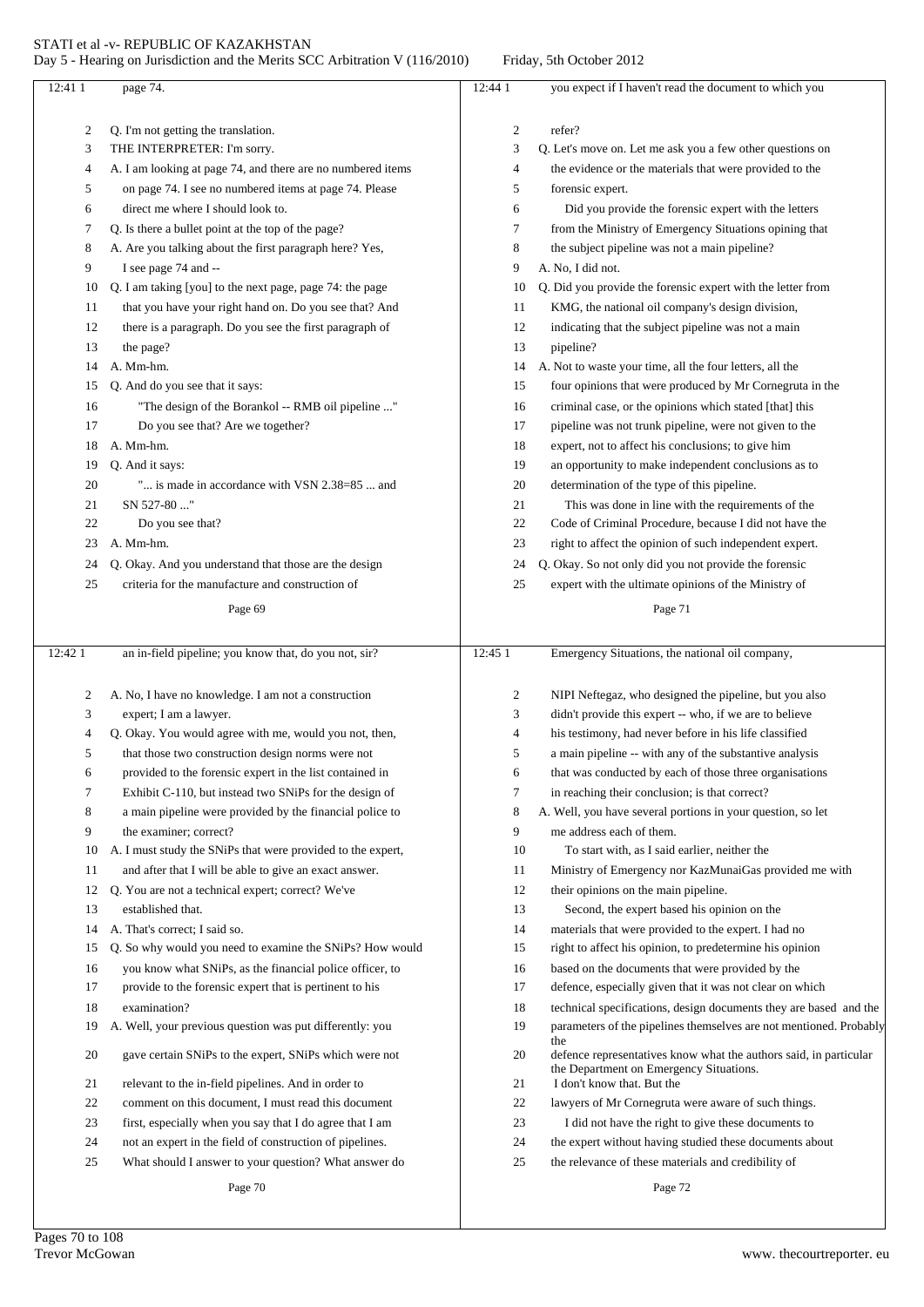| 12:47 1        | these materials and admissibility of these materials.            | 12:51 1 | a different recollection. I don't think that's at all       |
|----------------|------------------------------------------------------------------|---------|-------------------------------------------------------------|
| $\overline{c}$ | This is a duty that I have. The evidence that is                 | 2       | extraordinary in a case, that witnesses have different      |
| 3              | produced, including the evidence produced by the                 | 3       | recollections of the same events. And I would think         |
| 4              | defence, must be studied first regarding their                   | 4       | that the Tribunal ultimately has to weigh that evidence.    |
| 5              | admissibility, credibility and relevance; and if you like, I can | 5       | I am not sure what the purpose is of recalling              |
| 6              | elaborate on these matters.                                      | 6       | Mr Stejar to simply have him repeat his testimony and       |
| 7              | Q. No, I think that's more than sufficient. Just to              | 7       | say that Mr Rakhimov's recollection is, in his view,        |
| 8              | conclude on this.                                                | 8       | wrong.                                                      |
| 9              | In fact, the only construction or design norms that              | 9       | THE CHAIRMAN: May I just approach this in a pragmatic way   |
| 10             | the financial police provided to the forensic expert             | 10      | for the time being. Is Mr Stejar here?                      |
| 11             | were SNiPs for main pipelines, and if there is any               | 11      | MR SMITH: I am informed he is not. He has returned home.    |
| 12             | question about that, if you will look at tab 7, which is         | 12      | THE CHAIRMAN: He has returned home?                         |
| 13             | C-110, you will see the two SNiPs that are referred to           | 13      | MR SMITH: Yes.                                              |
| 14             | as -- those are main pipeline SNiPs; correct? And this           |         | 14 THE CHAIRMAN: Well, that takes care of the matter, I'm   |
| 15             | is directly above the word "Examination" that appears on         | 15      | afraid. You will recall that we have somewhere a rule       |
| 16             | the second page of the document.                                 | 16      | that if at the time of the examination of a witness no      |
| 17             | A. Yes, I see.                                                   | 17      |                                                             |
|                |                                                                  |         | party reserves the right to recall him or her, that         |
| 18             | Q. And the two SNiPs that were provided by the financial         | 18      | cannot be done. Also it's physically impossible.            |
| 19             | police, the only two SNiPs that were provided by the             | 19      | But on the other hand, of course, the Tribunal is           |
| 20             | financial police to the investigator were SNiPs for main         | 20      | aware of the different testimonies on this matter and       |
| 21             | pipelines; correct?                                              | 21      | will have to evaluate that.                                 |
| 22             | A. That's right. It seems these are the documents produced       |         | 22 DR NACIMIENTO: Okay, thank you.                          |
| 23             | for the expert review, based on the content of the               | 23      | THE CHAIRMAN: Thank you. You said that took care of --      |
| 24             | expert's conclusions. I can answer that these were               | 24      | DR NACIMIENTO: No further questions.                        |
| 25             | these SNiPs for main pipelines, but there are also other         |         | 25 THE CHAIRMAN: Any questions from you?                    |
|                | Page 73                                                          |         | Page 75                                                     |
|                |                                                                  |         |                                                             |
| 12:50 1        | construction documents used by him in his search.                | 12:53 1 | MR HAIGH: Yes, I'd like to ask a couple of questions,       |
| 2              | MR SMITH: We will hear from that witness next week. So           | 2       | please.                                                     |
| 3              | thank you very much. I have no further questions.                | 3       | $(12.53 \text{ pm})$                                        |
| $\overline{4}$ | THE CHAIRMAN: Thank you very much.                               | 4       | Questions from MR HAIGH                                     |
| 5              | Re-direct from respondent's side?                                | 5       | MR HAIGH: Major Rakhimov, can you tell me how you became    |
| 6              | DR NACIMIENTO: No re-direct, but I have a request to submit      | 6       | aware of the aware of the letter from President Voronin     |
| 7              | to the Tribunal, and this is before the witness is               | 7       | to President Nazarbayev?                                    |
| 8              | released.                                                        | 8       | A. This letter was registered in the register of complaints |
| 9              | I have asked Mr Rakhimov in direct questions today               | 9       | concerning crimes and accidents. We have this               |
| 10             | about the search conducted in May 2009 and the minutes           | 10      | procedure. So it was among the materials for                |
| 11             | signed in respect of that search, and that was because           | 11      | pre-investigation that I received in order to render        |
| 12             | there were new facts raised through direct examination           | 12      | a procedural decision. Together with other materials of     |
| 13             | in the testimony of Mr Stejar yesterday. Those were new          | 13      | pre-investigation, this letter was among the others.        |
| 14             | facts, they were not contained in his witness statement,         |         | 14 MR HAIGH: It's my understanding that the letter in the   |
| 15             | and we verified it this morning with Mr Rakhimov. And            | 15      | first instance would have been directed to                  |
| 16             | we have two completely opposite and contradictory                | 16      | President Nazarbayev. Is that correct?                      |
| 17             | descriptions of the same search, and the way those               | 17      | A. That's correct. You can see it from the content of the   |
| 18             | minutes were signed, and how they were produced.                 | 18      | letter that was addressed to President Nazarbayev.          |
| 19             | So what I request is to recall Mr Stejar, and to                 | 19      | MR HAIGH: Yes. And do you have knowledge of how the letter  |
| 20             | hear him in witness-conferencing, and that the Tribunal          | 20      | then was transmitted from President Nazarbayev to the       |
| 21             | asks the questions.                                              | 21      | file that you've just described?                            |
| 22             | THE CHAIRMAN: Alright. Any comments from the other side?         | 22      | A. Well, based on the administrative rules in Kazakhstan,   |
| 23             | MR SMITH: I'm not exactly sure I understand the basis for        | 23      | this letter was forwarded through the counsellor's          |
| 24             |                                                                  |         |                                                             |
|                | the request. Mr Stejar was here; he was thoroughly               | 24      | office to the Agency of Financial Police.                   |
| 25             | cross-examined on his testimony. Mr Rakhimov has                 |         | 25 MR HAIGH: And what I was trying to determine is: how did |
|                | Page 74                                                          |         | Page 76                                                     |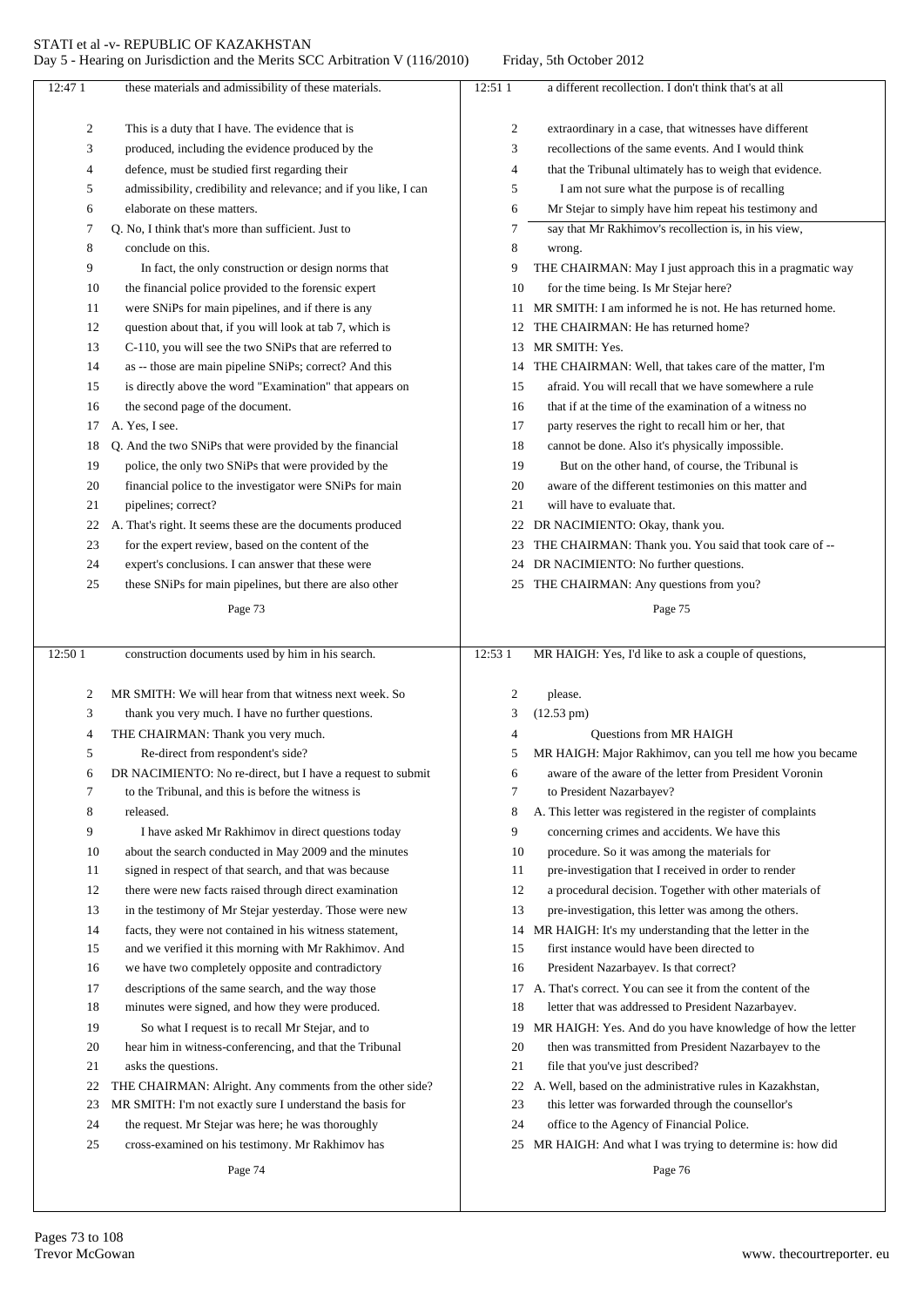| 12:55 1          | you personally become aware of it? That is, the letter          | they see as the components of the crime. This is the<br>12:58 1                                                         |
|------------------|-----------------------------------------------------------------|-------------------------------------------------------------------------------------------------------------------------|
| $\overline{2}$   | from President Voronin to President Nazarbayev.                 | $\overline{c}$<br>procedure.                                                                                            |
|                  |                                                                 |                                                                                                                         |
| 3                | A. Well, the letter itself was among the materials for          | MR HAIGH: Alright. I think I understand from that answer<br>3<br>that two things occurred that led to the file being on |
| $\overline{4}$   | pre-investigation. It was registered. And based on              | 4                                                                                                                       |
| 5                | this letter, the pre-investigation took place. So this          | your desk and you beginning the process: there was<br>5                                                                 |
| 6                | letter had to be among the materials, both for                  | a report of some sort, and you say the head of the<br>6                                                                 |
| 7                | pre-investigation and for the criminal file.                    | 7<br>department assigned the matter to you. Is that correct?                                                            |
| 8                | MR HAIGH: I can understand your answer up to the point          | 8<br>A. I was the one who initiated the case, but the materials                                                         |
| 9                | where you have the file in front of you on your desk.           | 9<br>were forwarded to me, as you say. But once I decide to                                                             |
| 10               | But how did you first begin the process? What initiated         | 10<br>initiate the case, the materials will become part of the                                                          |
| 11               | the process for you?                                            | materials for the criminal file.<br>11                                                                                  |
| 12               | Did somebody tell you a letter had come in that was             | MR HAIGH: I am interested at the moment just in the events<br>12                                                        |
| 13               | from President Voronin to President Nazarbayev, and that        | 13<br>that led to you having this file in your hands. So what                                                           |
| 14               | it had been registered, and that it was now part of             | 14<br>report did you receive in that regard?                                                                            |
| 15               | a file, and the file was brought to you? Is that the            | A. I received the materials of pre-investigation and report<br>15                                                       |
| 16               | sequence of events?                                             | of the head of the department for economic crimes<br>16                                                                 |
| 17               | A. Let me explain. We have an accounting and registration       | investigation, Mr Azbergenov, where he requests to hand<br>17                                                           |
| 18               | procedure, and when I receive the materials for                 | $18\,$<br>over the materials of pre-investigation on unlicensed                                                         |
| 19               | procedural decision-making, I must make sure that the           | 19<br>activity for investigation. And when I received these                                                             |
| 20               | materials of pre-investigation have been duly registered        | 20<br>Materials, I found out that Mr Voronin's letter was                                                               |
| 21               | in the register for such materials. This is a mandatory         | 21<br>among the other documents in this file that I received,                                                           |
| 22               | rule for incoming documents of this kind.                       | 22<br>and this was duly registered with a stamp and                                                                     |
| 23               | And it doesn't have to be President Voronin's                   | 23<br>everything.                                                                                                       |
| 24               | letter; it could be just a report of some operational           | MR HAIGH: Alright. And was there a note from<br>24                                                                      |
| 25               | official who himself revealed a crime; it could be some         | President Nazarbayev attached to the letter from<br>25                                                                  |
|                  |                                                                 |                                                                                                                         |
|                  | Page 77                                                         | Page 79                                                                                                                 |
|                  |                                                                 |                                                                                                                         |
|                  |                                                                 |                                                                                                                         |
| 12:56 1          | article from a newspaper. But we have the same                  | 13:00 1<br>President Voronin?                                                                                           |
| $\overline{c}$   | procedure that applies for registration of such                 | A. Yes, I recall such note, and on top of such a note was<br>2                                                          |
| 3                | documents. I must first make sure that I understand             | 3<br>another note by the chairman of the Agency of Financial                                                            |
| $\overline{4}$   | what exactly caused the pre-investigation.                      | $\overline{4}$<br>Police, and on top of which there was a notice of the                                                 |
| 5                | MR HAIGH: I am asking you to give us your recollection as       | 5                                                                                                                       |
| 6                |                                                                 | deputy head, and one more note by the head of the<br>6                                                                  |
| 7                | to how this matter came to your attention initially.            | department. So this is the administrative procedure<br>$\tau$<br>that was followed.                                     |
|                  | Can you tell us that?                                           | 8                                                                                                                       |
| $\,$ 8 $\,$<br>9 | A. About this letter? Well, the materials from the              | MR HAIGH: Would it have been exceptional or unusual for you<br>9                                                        |
|                  | department of investigation of economic and financial           | to receive an initiating direction or an initiating                                                                     |
| 10               | crimes, I received a report, and this report was                | request that comes from the Office of the President for<br>10                                                           |
| 11               | forwarded to the investigation department, and the head         | 11<br>sort of duties that you carried out normally?                                                                     |
| 12               | of the department entrusted me with the investigation.          | THE INTERPRETER: I will just reiterate the translation,<br>12                                                           |
| 13               | And by this time these materials were already pulled            | 13<br>sir, to make it absolutely correct.                                                                               |
| 14               | together; I don't remember if it was a binder or                | A. Well, I would answer to that, as I said, that the<br>14                                                              |
| 15               | otherwise.                                                      | investigator is an independent procedural body, and when<br>15                                                          |
| 16               | And when I started studying these materials, the                | 16<br>he makes his decisions, he bases his decisions on                                                                 |
| 17               | first thing and the main rule of every investigator:            | 17<br>internal beliefs, and any interference in the actions of                                                          |
| 18               | before you start looking at the materials, you have to          | 18<br>investigation results in liabilities, including criminal                                                          |
| 19               | verify whether the deadlines have been met, whether the         | 19<br>liabilities.                                                                                                      |
| 20               | complaint has been duly registered, whether there were          | 20<br>So there was nothing unusual in these notes attached                                                              |
| 21               | extensions for the period of review of the file, whether        | 21<br>to the letter. I did not see anything unusual in these                                                            |
| 22               | the Prosecutor's Office was informed of any such                | $22\,$<br>notes. The main thing was the document itself. This                                                           |
| 23               | extension.                                                      | 23<br>document could come from the President or from anyone                                                             |
| 24               | And once you've finished these formalities, you                 | 24<br>else. The notes themselves, in my personal opinion, are                                                           |
| 25               | start looking at the documents, and see what exactly<br>Page 78 | the instructions to look at this case, to consider this<br>25<br>Page 80                                                |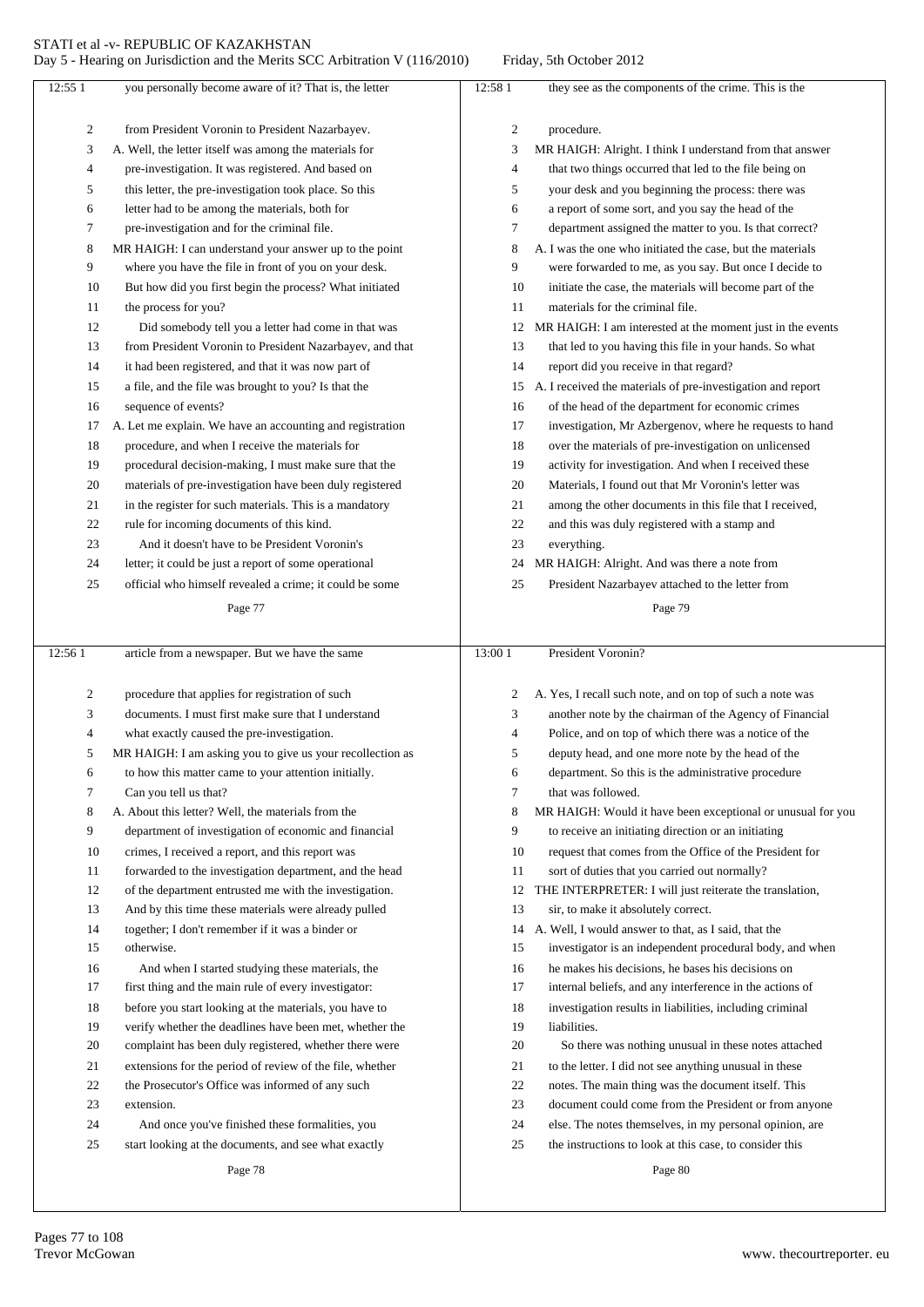# STATI et al -v- REPUBLIC OF KAZAKHSTAN<br>Day 5 - Hearing on Jurisdiction and the Merits SC

Day 5 - Hearing on Jurisdiction and the Merits SCC Arbitration V (116/2010) Friday, 5th October 2012

| 13:02 1        | case, to consider this application.                                                                   | 13:06 1<br>some citizens in the framework of the criminal       |
|----------------|-------------------------------------------------------------------------------------------------------|-----------------------------------------------------------------|
| $\overline{c}$ |                                                                                                       |                                                                 |
|                | As for myself, I did not see this as instructions                                                     | 2<br>investigation, but I can't recall the examples of this     |
| 3              | for me to act in a certain way. I just had to review                                                  | 3<br>kind, no.                                                  |
| $\overline{4}$ | this matter and I had three options: whether I would                                                  | 4<br>MR HAIGH: Alright, thank you.                              |
| 5              | deny to initiate a criminal case; or I would decide to                                                | 5<br>THE CHAIRMAN: Sergey.                                      |
| 6              | initiate it; or I would forward it to someone else who                                                | 6<br>$(1.07 \text{ pm})$                                        |
| $\tau$         | had the authority to do it instead of me, due to its                                                  | 7<br>Questions from PROFESSOR LEBEDEV                           |
| 8              | nature.                                                                                               | 8<br>PROFESSOR LEBEDEV: Mr Rakhimov, tell me, please: if the    |
| 9              | MR HAIGH: Can you tell the Tribunal how many previous                                                 | 9<br>protocol of investigation has been improperly made, for    |
| 10             | occasions before October 2008 you had received a file                                                 | 10<br>instance with regard to the presence and signature of     |
| 11             | assigned to you which had, let's say, a direct note --                                                | 11<br>witnesses who attended that process, would it be          |
| 12             | whether we call it a request or an instruction -- from                                                | 12<br>possible to challenge -- and if possible, before whom --  |
| 13             | the President to investigate or look at a matter?                                                     | 13<br>that protocol as a document? Or once it is made, does     |
| 14             | A. Personally, in my work experience of criminal                                                      | 14<br>it thus become final and not possible to change by        |
| 15             | investigation, [whether] there would be applications                                                  | 15<br>anybody at the request of interested people, or their     |
| 16             | which came to the President, I can't recall. I didn't                                                 | 16<br>attorneys and so on?                                      |
| 17             | have such cases. But in my experience of investigator,                                                | A. Thank you for the question. I just wanted to clarify<br>17   |
| 18             | we had criminal cases which were controlled by the                                                    | 18<br>that. And I reiterate that the investigator is            |
| 19             | administration -- which were supervised by the                                                        | 19<br>a procedurally independent person, but it does not mean   |
| 20             | administration of the President due to some complaints                                                | that he can do whatever he likes. An investigator must<br>20    |
| 21             | Received.                                                                                             | 21<br>follow procedural rules, must follow the constitutional   |
| 22             | And based on the -- this is my personal opinion                                                       | 22<br>provisions, must never breach the constitution and the    |
| 23             | exclusively. But if I would follow the notes received                                                 | 23<br>rights of the citizens. And all the actions carried out   |
| 24             | from the President, then I recall that in September the                                               | 24<br>in the framework of an investigation may be challenged    |
| 25             | department of financial police of Mangystau investigated                                              | 25<br>or appealed both with his direct supervisor and with the  |
|                | Page 81                                                                                               | Page 83                                                         |
| 13:04 1        | the case of illegal return of VAT to Kazpolmunay, and it                                              | 13:08 1<br>Prosecutor's Office and with the court. So there are |
|                |                                                                                                       |                                                                 |
| $\overline{c}$ | would be more logical in the framework of that case to                                                | 2<br>mechanisms for these kind of actions, and they are well    |
| 3              | carry out some investigative activities and not to bother with                                        | 3<br>described in the procedural legislation.                   |
| $\overline{4}$ | initiation of some cases on pipelines. And we did<br>study that case and we understood that it had no | 4<br>As for the protocol of the search, or of                   |
| 5              | potential, the case that was initiated by Mangystau                                                   | 5<br>investigative activity, if I had breached any norms, or    |
| 6              | Department of financial police.                                                                       | 6<br>breached someone's rights, in this case the person who     |
| 7              | And if we actually had intent to follow on the                                                        | 7<br>was searched could, on the first hand, bring this to my    |
| 8              | presidential note, to follow some instructions or to                                                  | 8<br>attention by making a note in the protocol; and he could   |
| 9              | fabricate a case, it would be logical that we would                                                   | 9<br>also approach the supervisory authorities and bring        |
| 10             | undertake certain measures in the other case I've just                                                | their attention to this fact.<br>10                             |
| 11             | mentioned.                                                                                            | I recall that there were plenty of complaints<br>11             |
| 12             | Well, you did not really ask me about that, but                                                       | 12<br>regarding my investigative activities, but there was no   |
| 13             | I just allowed myself to elaborate a bit, just to                                                     | 13<br>such complaint regarding the search. And that is          |
| 14             | explain.                                                                                              | something I found strange.<br>14                                |
| 15             | MR HAIGH: So if I understand the first part of your                                                   | 15 PROFESSOR LEBEDEV: My second question of the same kind: if   |
|                |                                                                                                       |                                                                 |

- 16 answer -- and I am giving you an opportunity to confirm 16 you, or a person in your position, committed any
- 17 this, just to make sure I have it clear -- would this 17 violation with regard to initiating a criminal case --
- 18 particular note from President Nazarbayev, on top of the 18 you said to us today that you made the decision to
- 19 letter from President Voronin, be, in your experience, 19 initiate a criminal case -- would it be possible to
- 20 the first occasion with the financial police in which 20 challenge it, according to the rules existing in
- 21 you had received such a direct piece of information from 21 Kazakhstan, according to rules of the Criminal Code or
- 22 the President leading to an enquiry into whether 22 other existing regulations relating to criminal
- 23 a criminal matter had occurred? 23 procedure? Would it be possible to challenge it?
- 24 A. At least I can't recall other such situations. I said 24 A. Absolutely right. Any decision of an investigator can
- 25 there were similar cases concerning applications from 25 be appealed in a due manner, in a manner that is

Page 82 **Page 84** Page 84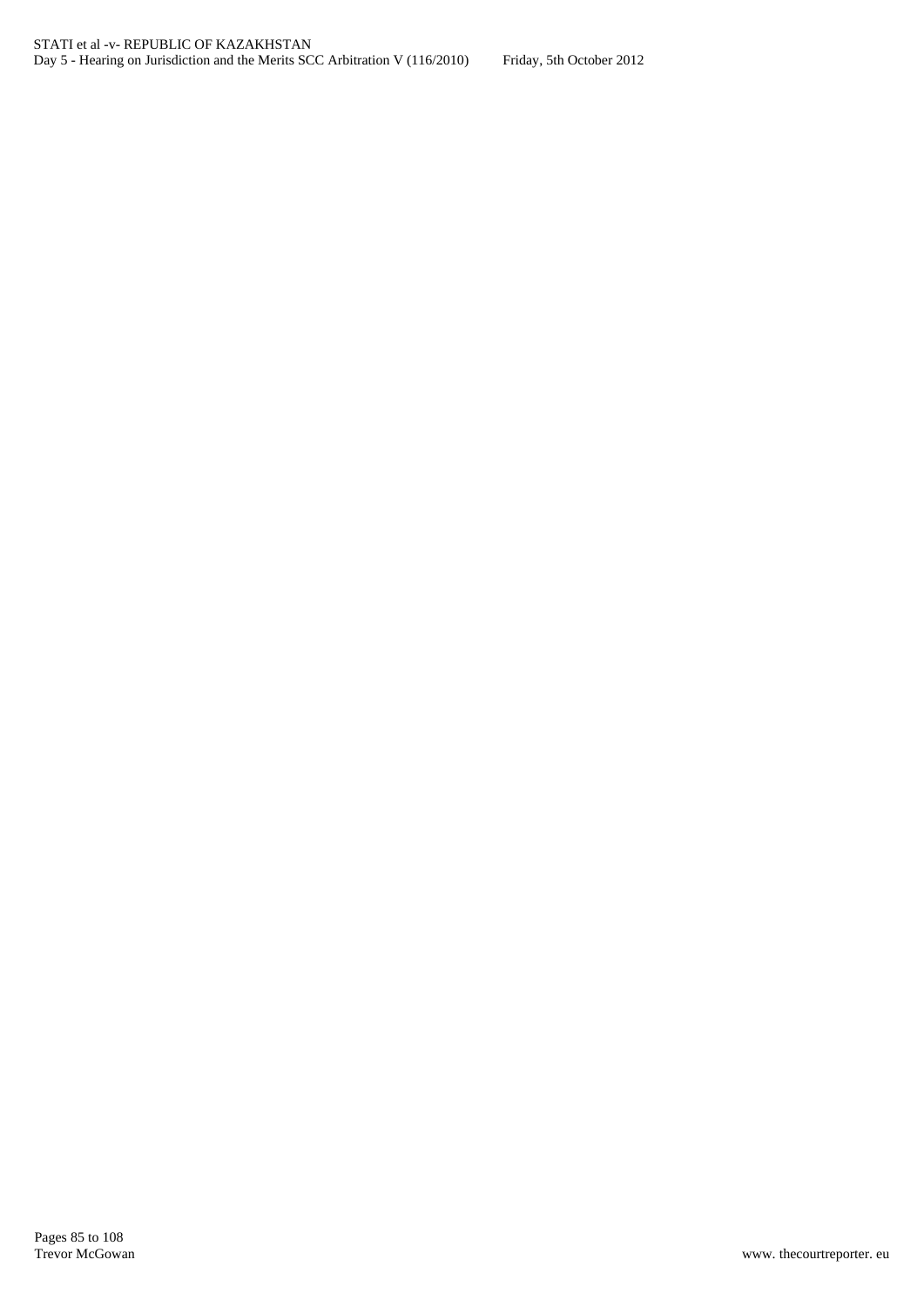| 13:11 1 | described by the criminal procedural rules, both with                | 14:23 1 | late, I admit, due to our fault.                                                                  |
|---------|----------------------------------------------------------------------|---------|---------------------------------------------------------------------------------------------------|
| 2       | the Prosecutor's [Office] and in court. I recall there               | 2       | Now, our last witness for today is Mr Turganbayev,                                                |
| 3       | are corresponding CPC articles no. 109 and no. 110 about it.         | 3       | if I say it correctly. I wasn't quite sure because on                                             |
| 4       | Besides, when you initiate a criminal case, at the                   | 4       | the witness statement that is mentioned as your first                                             |
| 5       | beginning of this process the prosecutor must verify the             | 5       | name and two others are following. But Turganbayev, is                                            |
| 6       | legitimacy of the decision to initiate the case, and                 | 6       | that the correct name to address you with?                                                        |
| 7       | I must provide him with the resolution so that he can                | 7       | THE WITNESS: Yes, it is my surname, Turganbayev, and my                                           |
| 8       | verify it.                                                           | 8       | first name is Daniyar.                                                                            |
| 9       | So there are two controlling mechanisms: the person                  | 9       | THE CHAIRMAN: Alright. Would you be kind enough to read                                           |
| 10      | who is engaged in the criminal case may appeal it; and               | 10      | out the declaration that you have in front of you?                                                |
|         |                                                                      |         |                                                                                                   |
| 11      | also the supervisory authority has a duty to verify it.              | 11      | THE WITNESS: I am aware that in my testimony I have to tell                                       |
| 12      | So I am always on the edge of being challenged, or my                | 12      | the truth and nothing but the truth. I am also aware                                              |
| 13      | procedural decisions may always be challenged.                       | 13      | that if I do not comply with this obligation, I may face                                          |
|         | 14 THE CHAIRMAN: Alright. No questions from my side. Do you          | 14      | severe legal consequences.                                                                        |
| 15      | have a further question?                                             | 15      | THE CHAIRMAN: Thank you very much indeed.                                                         |
|         | 16 MR SMITH: A follow-up on the last one.                            | 16      | Respondent, please.                                                                               |
| 17      | $(1.12 \text{ pm})$                                                  | 17      | DR NACIMIENTO: Thank you, Mr Chairman.                                                            |
| 18      | Further cross-examination by MR SMITH                                | 18      | $(2.24 \text{ pm})$                                                                               |
| 19      | Q. Mr Rakhimov, do you recall that on several different              | 19      | Direct examination by DR NACIMIENTO                                                               |
| 20      | occasions written complaints were filed with the                     | 20      | Q. Mr Turganbayev, you submitted two witness statements in                                        |
| 21      | financial police regarding the investigation of KPM and              | 21      | this arbitration. Is there anything that you would like                                           |
| 22      | TNG?                                                                 | 22      | to add or amend?                                                                                  |
| 23      | A. With the financial police?                                        | 23      | A. No.                                                                                            |
| 24      | Q. The Ministry of Justice, I apologise. With the Ministry           | 24      | Q. Could you briefly describe your education, your                                                |
| 25      | of Justice. So the record is clear: do you recall that               | 25      | professional background and your current position?                                                |
|         | Page 85                                                              |         | Page 87                                                                                           |
|         |                                                                      |         |                                                                                                   |
| 13:12 1 | a number of written complaints were filed on behalf of               | 14:24 1 | A. I have two educations: the first one is in economy and                                         |
|         |                                                                      |         |                                                                                                   |
| 2       | KPM and TNG with the Ministry of Justice regarding the               | 2       | the second is law. I have worked about 15 years in the                                            |
| 3       | conduct of the criminal case?                                        | 3       | financial police, until I gradually reached my present                                            |
| 4       | A. Well, you know, my answer is that there were many                 | 4       | position.                                                                                         |
| 5       | complaints, but I cannot recall that the complaints                  | 5       | Q. And what is your present position?                                                             |
| 6       | would come to the Ministry of Justice. This is not the               | 6       | A. Currently I am deputy head of the department for                                               |
| 7       | authority who supervises legitimacy of preliminary investigation.    | 7       | Mangystau region responsible for investigation and                                                |
| 8       | MR SMITH: That's all.                                                | 8       | operative activities.                                                                             |
| 9       | A. There were complaints to the Prosecutor's Office. There           | 9       | Q. Thank you.                                                                                     |
| 10      | were complaints possibly to the agency, because I'm not              | 10      |                                                                                                   |
| 11      |                                                                      |         | Mr Turganbayev, could you explain the difference                                                  |
|         | the person who actually reviews such complaints; there               | 11      | between inspections and investigations? This goes back                                            |
| 12      | are other bodies for that.                                           | 12      | to some questions that were raised here in this                                                   |
|         | 13 MR SMITH: Thank you.                                              | 13      | arbitration, and it might be useful to get some general                                           |
|         | 14 THE CHAIRMAN: Alright. That concludes your testimony.             | 14      | introduction to that.                                                                             |
| 15      | Thank you very much, Mr Rakhimov. You are now relieved.              | 15      | A. I will try to explain it in my own words.                                                      |
| 16      | This is obviously the time for the lunch break. We                   | 16      | In the Criminal Procedural Code there is a clear                                                  |
| 17      | have one hour, so we will meet again at 2.15 for the                 | 17      | distinction of pre-investigation inspections, and then                                            |
| 18      | last witness of today, I understand. Alright. Thank                  | 18      | investigation and handing over the case to a court. So                                            |
| 19      | you.                                                                 | 19      | with reference to financial police, there is a clear                                              |
| 20      | $(1.13 \text{ pm})$                                                  | 20      | distinction of operative units, which work with                                                   |
| 21      | (Adjourned until 2.15 pm)                                            | 21      | pre-investigation inspections, collect the respective                                             |
|         | 22 (2.23 pm)                                                         | 22      | materials, check them, collect information. And                                                   |
| 23      | MR DANIYAR MUKHANOVICH TURGANBAYEV (called)                          | 23      |                                                                                                   |
|         |                                                                      |         | subsequently, in order to review these materials and to make a legal<br>procedural decision, they |
| 24      | (Evidence interpreted)                                               | 24      | are handed over to the investigation department, which                                            |
|         | 25 THE CHAIRMAN: Alright, we resume the hearing. Slightly<br>Page 86 | 25      | reviews the collected material, makes conclusions and<br>Page 88                                  |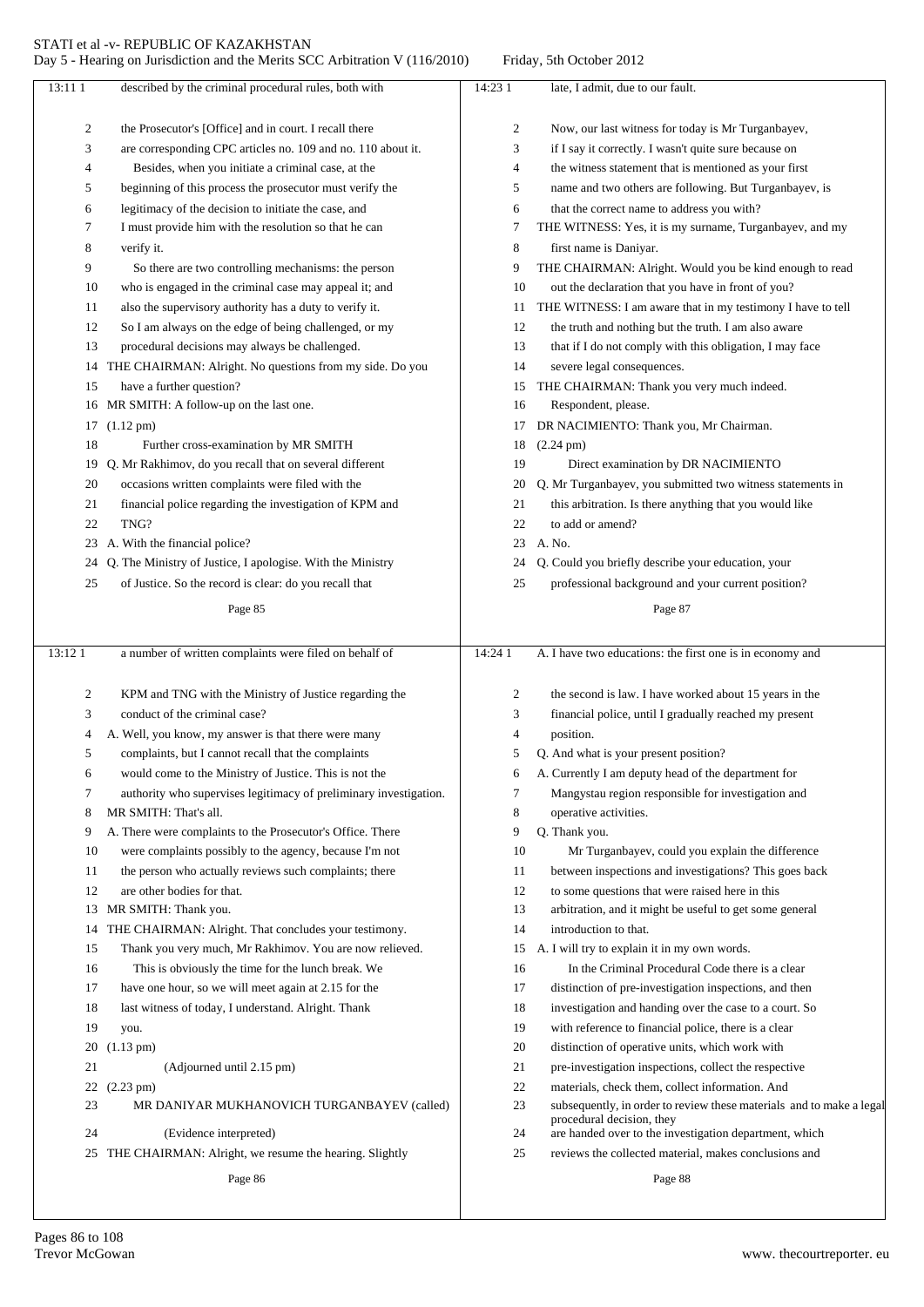| 14:261           | takes procedural decisions.                                                                         | 14:31 1 | carries out pre-investigation inspections.                  |
|------------------|-----------------------------------------------------------------------------------------------------|---------|-------------------------------------------------------------|
|                  |                                                                                                     |         |                                                             |
| 2                | Q. In your position, in which phase were you involved?                                              | 2       | Q. And since that time, you have been promoted to deputy    |
| 3                | A. In my position at that time I was senior inspector of                                            | 3       | head of the financial police of the Mangystau region; is    |
| 4                | the operative unit, and I received the application of                                               | 4       | that correct?                                               |
| 5                | President Voronin. And proceeding from Article 183 of                                               | 5       | A. No, it's not like this, because I've been appointed to   |
| 6                | the Criminal Procedural Code, I was obliged actually to                                             | 6       | this position only this year, 10th July, by the order of    |
| 7                | do this: to accept this material for examination and                                                | 7       | the Agency for Combating Corruption and Economic Crimes.    |
| 8                | carry out the inspection, pre-investigation inspection.                                             | 8       | Q. Right. So now you are the deputy head of the financial   |
| 9                | Q. Thank you.                                                                                       | 9       | police in the Mangystau region, right? Would you            |
| 10               | A last question, again relating to an issue that was                                                | 10      | describe that promotion as substantial?                     |
| 11               | raised yesterday. Can I ask you to take a look at                                                   | 11      | A. I can explain it in simple words --                      |
| 12               | C-452. It's a document that we discussed yesterday in                                               | 12      | Q. Would you just describe it as substantial, a significant |
| 13               | the context of another testimony; it's an expert opinion                                            | 13      | promotion?                                                  |
| 14               | on forensic expert examination. Could I ask you to read                                             | 14      | A. No. I wanted to explain that my latest position in the   |
| 15               | out in the middle of the page -- I take it that you are                                             | 15      | structure of the financial police was equivalent to my      |
| 16               | looking at the Russian version -- could I ask you to                                                | 16      | present position. I was previously deputy head of the       |
| 17               | read out the issues of investigation under items 1                                                  | 17      | operative division, in the central structure of the         |
| 18               | and 2.                                                                                              | 18      | financial police.                                           |
| 19               | A. In compliance with my decision, I, within the pre-investigation<br>inspection, put the following | 19      | Q. Okay. We're going to be handing you a binder of          |
| 20               | questions to the expert. First:                                                                     | 20      | documents that I'll be asking you about this afternoon.     |
| 21               | "Based on the received Opinion of the Tax Committee                                                 | 21      | (Handed) I'd like to just begin by asking you several       |
| 22               | of the Ministry of Finance of the Republic of Kazakhstan                                            | 22      | questions about dates, to establish the sequence of         |
| 23               | of 19th November 2008 to calculate the amount of income                                             | 23      | events.                                                     |
| 24               | derived by Kazpolmunay from unlicensed activity, namely                                             | 24      | If I could ask you just to look behind tab 1 at             |
| 25               | transportation and subsequent sales of oil through                                                  | 25      | Exhibit C-12. That is the resolution you sent to the        |
|                  | Page 89                                                                                             |         | Page 91                                                     |
|                  |                                                                                                     |         |                                                             |
| 14:29 1          | product pipeline belonging to Kazpolmunay."                                                         | 14:33 1 | geology committee dated October 28th 2008; correct?         |
| $\boldsymbol{2}$ | The second question:                                                                                | 2       | A. Yes. Yes, that's correct.                                |
| 3                | "What is the actual amount of income received by                                                    | 3       | Q. I think my English copy is in a different font, but      |
| 4                | Kazpolmunay through this unlicensed activity, namely                                                | 4       | under subsection 3 of what is called "Ruled" in the         |
| 5                | transportation of raw oil through the product pipeline                                              | 5       | English, you submit for consideration the following         |
| 6                | belonging to Kazpolmunay."                                                                          | 6       | issue:                                                      |
| 7                | I have been reading the English translation                                                         | 7       | " compliance with the legislation of the Republic           |
| 8                | submitted as C-452, and this relates to an issue raised                                             | 8       | of Kazakhstan on subsoil use and carrying out of subsoil    |
| 9                | yesterday by the Tribunal. It seems that the                                                        | 9       | operations "                                                |
| $10\,$           | translation is wrong. In item 2 there is "and                                                       | 10      | Is that correct?                                            |
| 11               | subsequent sales"; this is not in the Russian                                                       | 11      | A. Yes, I see it.                                           |
| 12               | [original].                                                                                         | 12      | Q. And then if you would turn with me to tab 4 of your      |
| 13               | I have no further questions.                                                                        | 13      | binder, which is Exhibit C-86. This is the report that      |
| 14               | THE CHAIRMAN: Alright. We turn to cross.                                                            | 14      | was delivered back by the geology committee; is that        |
| 15               | $(2.30 \text{ pm})$                                                                                 | 15      | correct?                                                    |
| 16               | Cross-examination by MR FLEURIET                                                                    | 16      | A. Just a second. I am trying to find the Russian.          |
| 17               | Q. Mr Turganbayev, good afternoon.                                                                  | 17      | MR FLEURIET: I think he said "yes" but something was cut    |
| 18               | A. Good afternoon.                                                                                  | 18      | off.                                                        |
| 19               | Q. I understood you to say in direct examination that in                                            | 19      | THE INTERPRETER: He said he's looking for the Russian       |
| 20               | 2008 you were a senior inspector of an investigative                                                | 20      | version.                                                    |
| 21               | unit in the financial police. Is that correct?                                                      | 21      | Q. Just so the transcript is clear, this is the report that |
| 22               | A. No, this is not correct. I was senior inspector not of                                           | 22      | was delivered back by the geology committee on              |
| 23               | an investigative but an operative unit. And I was                                                   | 23      | November 11th; is that correct?                             |
| 24               | trying to explain the difference now between operative                                              | 24      | A. Yes, it is correct.                                      |
| 25               | and investigative divisions. An operative division                                                  | 25      | Q. And then by November 14th 2008 this report is signed,    |
|                  |                                                                                                     |         |                                                             |
|                  | Page 90                                                                                             |         | Page 92                                                     |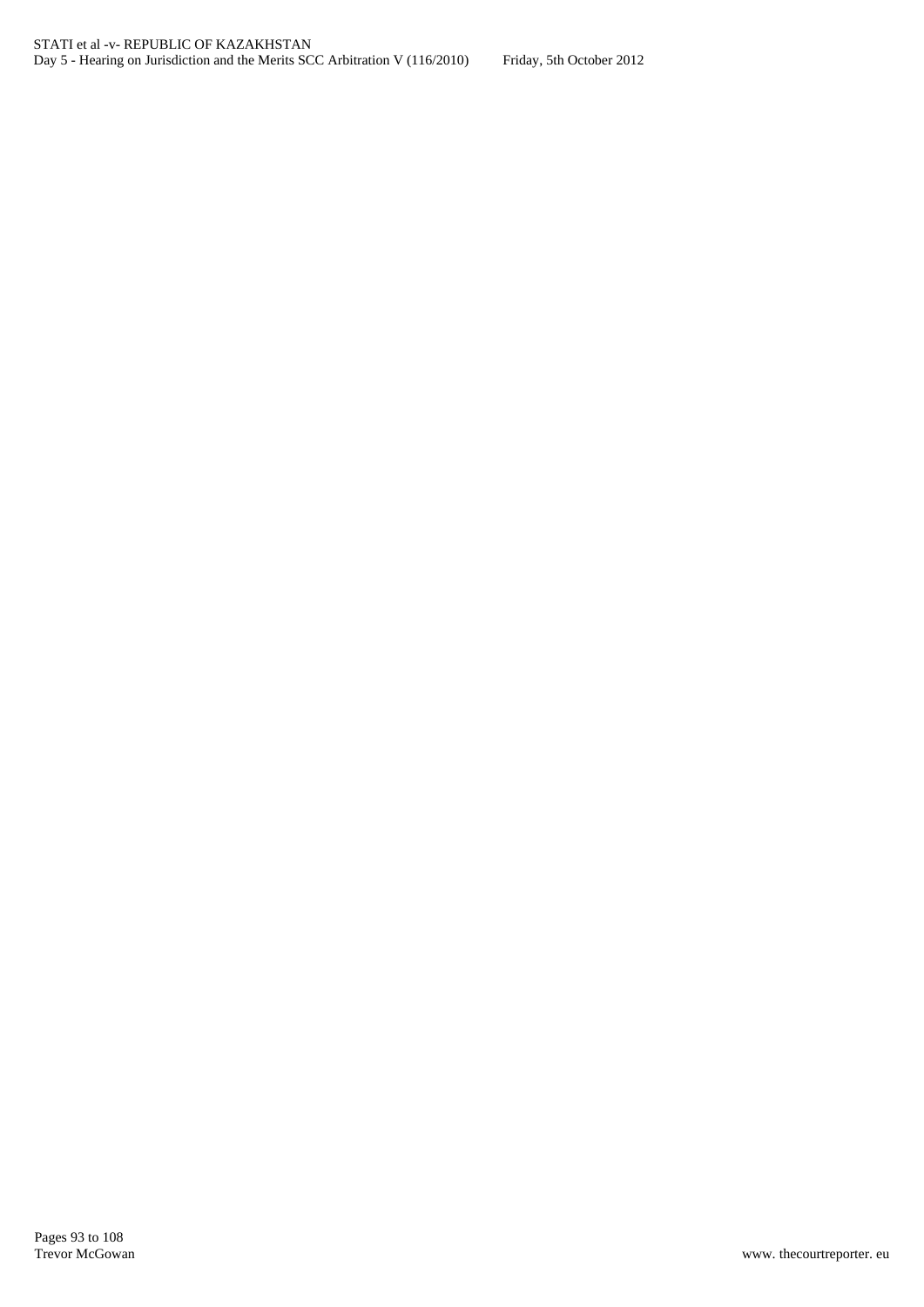|                | on surplacement and the metric beef intertation $\ell$ (110/2010) |                                                                |                                                                                                              |
|----------------|-------------------------------------------------------------------|----------------------------------------------------------------|--------------------------------------------------------------------------------------------------------------|
| 14:36 1        | and by that time it contains the language that you will           | 14:41 1<br>investigation.                                      |                                                                                                              |
| $\overline{c}$ | find behind the first red tab.                                    | Q. I will put my question a third time.<br>$\overline{c}$      |                                                                                                              |
| 3              | I'm sorry, is your notebook tabbed? Do you see the                | When you instructed the tax committee on<br>3                  |                                                                                                              |
| 4              | first red marker there?                                           | $\overline{4}$                                                 | November 17th 2008 to calculate the amount of money                                                          |
| 5              | I don't think this is in dispute, but I am just                   | 5                                                              | earned by KPM through its operation of the pipeline, had                                                     |
| 6              | taking you through this chronologically. My question to           | 6                                                              | any entity in Kazakhstan determined that KPM in fact                                                         |
| 7              | you, sir, is: by November 14th 2008 this geology                  | 7<br>operated a main pipeline? That's a yes or no question.    |                                                                                                              |
| 8              | committee report is signed, and it contains this                  | 8<br>The answer is no, isn't it, sir?                          |                                                                                                              |
| 9              | language in here regarding the fact that KPM and TNG do           | 9<br>A. Negative in what sense? I can explain.                 |                                                                                                              |
| 10             | not have licences to use main pipelines; is that                  | 10<br>When I received the reply from the Agency for            |                                                                                                              |
| 11             | accurate?                                                         | 11                                                             | Regulation of Natural Monopolies, I obtained from the executor and                                           |
| 12             | A. I can remark some difference. I will read what we have         | 12<br>inspector controlling this LLP the licence file, and     |                                                                                                              |
| 13             | in this text in paragraph VIII, "Additional information".         | 13                                                             | there I saw in this file the correspondence between the                                                      |
| 14             | We have that:                                                     | 14                                                             | Agency for Natural Monopolies and Kazpolmunay. Starting                                                      |
| 15             | "The above  licences issued to these legal                        | 15<br>from June that year, there was quite a voluminous        |                                                                                                              |
| 16             | entities by the Department of Energy  do not give                 | 16                                                             | correspondence on the need to obtain a licence for main                                                      |
| 17             | them the right to use the main gas pipelines, oil                 | 17<br>pipeline by KPM.                                         |                                                                                                              |
| 18             | pipelines and oil-products pipelines."                            | 18                                                             |                                                                                                              |
| 19             | That is, it doesn't say that they don't have                      | 19                                                             | So for me I was following this version of events,<br>because in my view the existence of such correspondence |
| 20             | licences; it says something else.                                 | 20<br>was a proof to the fact that they did not have a -- that |                                                                                                              |
|                |                                                                   |                                                                |                                                                                                              |
| 21             | Q. Okay. Anyway, that language is included, and this              | 21<br>they were operating a main pipeline.                     |                                                                                                              |
| 22             | report is fully signed by November 14th 2008, right?              | 22<br>Q. Okay. I'm going to give you a fourth chance to answer |                                                                                                              |
| 23             | A. Yes. Yes.                                                      | 23<br>my question and then I'm going to move on.               |                                                                                                              |
| 24             | Okay. And then three days later, on November 17th 2008,<br>Q.     | 24                                                             | By the time you asked the tax committee to calculate                                                         |
| 25             | you instruct the tax committee to calculate the amount            | 25                                                             | the amount of income earned by KPM through operation of                                                      |
|                | Page 93                                                           | Page 95                                                        |                                                                                                              |
| 14:38 1        | of income for transportation and sale of crude oil                | a main pipeline, had any governmental agency in<br>14:42 1     |                                                                                                              |
| 2              | through the pipeline in question; correct?                        | $\overline{c}$                                                 | Kazakhstan concluded that KPM in fact operated a main                                                        |
| 3              | I will reference you to tab 6, which is                           | 3<br>pipeline?                                                 |                                                                                                              |
| 4              | Exhibit C-89. Specifically on page 2, under item 2, at            | A. No. No.<br>4                                                |                                                                                                              |
| 5              | least in the English, you are asking there for two                | Q. Don't you think, sir, that you should have determined<br>5  |                                                                                                              |
| 6              | calculations. And this document is dated                          | whether or not KPM in fact operated a main pipeline<br>6       |                                                                                                              |
| 7              | November 17th 2008, right?                                        | 7<br>before issuing instructions to calculate the amount of    |                                                                                                              |
| 8              | A. Yes, that's correct. Yes.                                      | 8<br>money earned by KPM through a main pipeline?              |                                                                                                              |
| 9              | Q. Now, by November 17th, when you asked for a calculation        | 9<br>A. No. I can say unambiguously no. Because this was       |                                                                                                              |
| 10             | of the amounts of profits earned by KPM, no governmental          | following up different versions in the course of<br>10         |                                                                                                              |
| 11             | agency had yet concluded that KPM actually had a main             | pre-investigation, and since I had letters confirming<br>11    |                                                                                                              |
| 12             | pipeline, right?                                                  | 12<br>they had no licence for a main pipeline, this was        |                                                                                                              |
| 13             | A. I can explain --                                               | 13<br>sufficient grounds for me to order this expert           |                                                                                                              |
| 14             | Can you just answer the question.<br>Q.                           | 14<br>examination. There was enough corroborating              |                                                                                                              |
| 15             | -- in a simple way --<br>A.                                       | 15                                                             | documentation both from the Ministry of Energy and from                                                      |
| 16             | Q. Had any governmental agency in Kazakhstan determined           | 16<br>the Agency for Regulation of Natural Monopolies.         |                                                                                                              |
| 17             | that KPM operated a main pipeline before you instructed           | 17                                                             | I would also like to add that during this period of                                                          |
| 18             | the tax committee to calculate the amount of income               | 18<br>time, when I started dealing with this and looking       |                                                                                                              |
| 19             | earned from operation of that pipeline; yes or no?                | 19                                                             | through the licence files and correspondence relevant to                                                     |
| 20             | A. If you look at the first part of my decision, it says:         | 20<br>that, it was clear that starting from May 2008 these     |                                                                                                              |
| 21             | "Pursuant to reply of the Agency  for Regulation                  | 21                                                             | legal entities, both KPM and TNG, had problems with the                                                      |
| $22\,$         | of Natural Monopolies  Kazpolmunay  does not have                 | 22<br>legislation in respect of obtaining the licence to       |                                                                                                              |
|                |                                                                   |                                                                |                                                                                                              |
| 23             | a state licence for operation of trunk gas<br>pipelines."         | $23\,$<br>24<br>14th October.                                  | operate a main pipeline. And our inspections started on                                                      |
| 24<br>25       | This was the sufficient grounds for me to start this              | Q. Let me refer you again to page 2 of Exhibit C-89, which     |                                                                                                              |
|                |                                                                   | 25                                                             |                                                                                                              |
|                | Page 94                                                           | Page 96                                                        |                                                                                                              |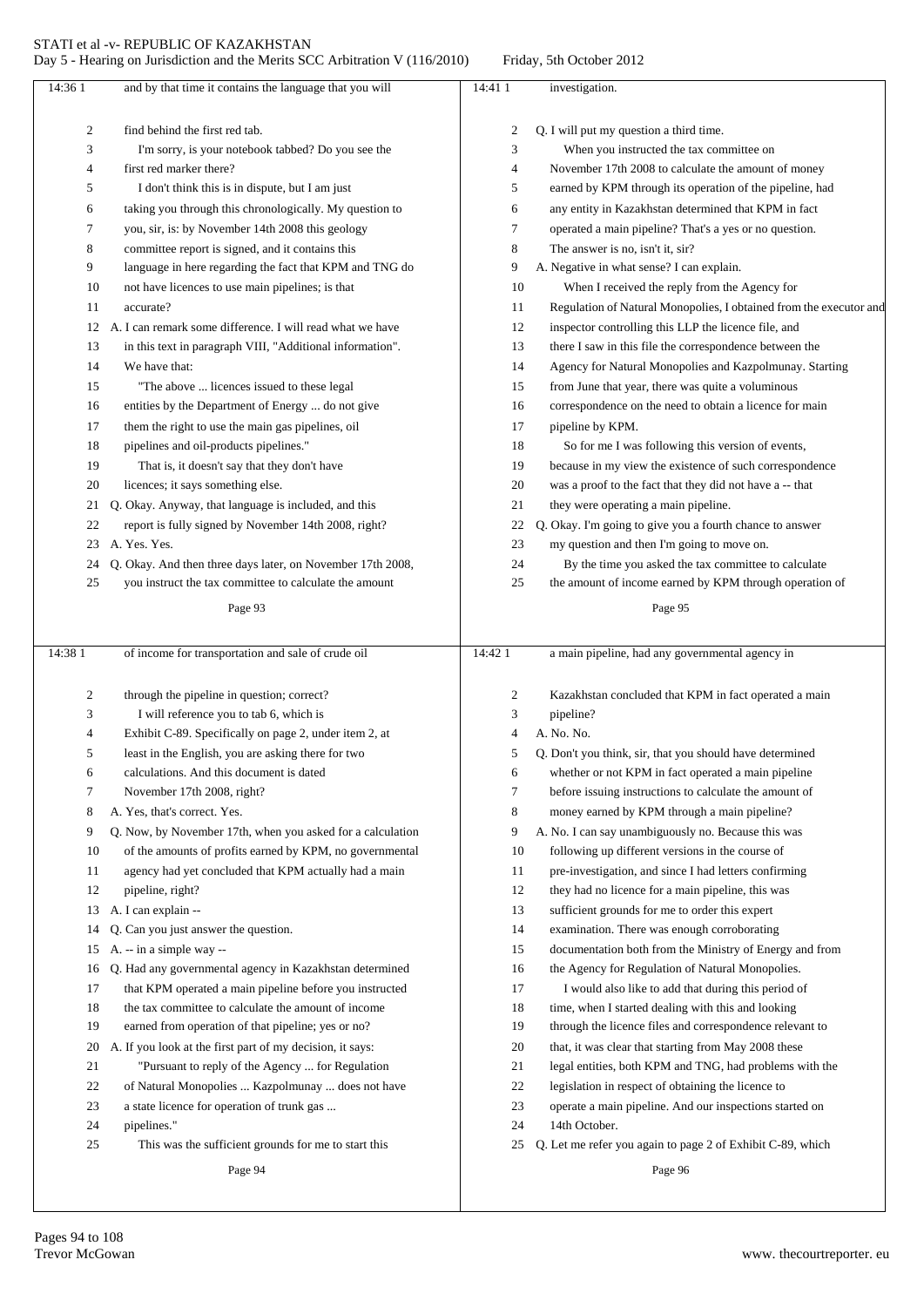Day 5 - Hearing on Jurisdiction and the Merits SCC Arbitration V (116/2010) Friday, 5th October 2012

| 14:45 1        | is behind tab 6. I am under item 2, after the first      | 14:49 1 | Q. Well, that was just your personal determination;         |
|----------------|----------------------------------------------------------|---------|-------------------------------------------------------------|
|                |                                                          |         |                                                             |
| $\overline{2}$ | dash in the English version. The first question that     | 2       | correct? That has no basis in law, does it?                 |
| 3              | you instruct the tax committee to determine is:          | 3       | A. No, why? There is an Article 190 in the Criminal Code    |
| 4              | " the amount of profit gained by Kazpolmunay LLP         | 4       | which lists the matters as I quoted them. If a tool of      |
| 5              | as a result of transportation and subsequent sale of its | 5       | a crime -- or if the pipeline, in this particular           |
| 6              | crude oil through the oil products pipeline belonging to | 6       | case -- for the use of which the entity did not have        |
|                | Kazpolmunay LLP."                                        | 7       | a licence, such calculations will be legitimate.            |
| 8              | Is that correct?                                         | 8       | O. KPM could have sold its oil some other way, couldn't it? |
| 9              | A. Not sale, but marketing of their own oil by means of  | 9       | A. Yes, they could, but they did not. If there was          |
| 10             | this pipeline.                                           | 10      | transportation or transshipment of oil, then it wouldn't    |

- 11 Q. Well, "marketing" refers to sale, doesn't it? I mean, 11 be an issue.
- 12 they are calculating the amount of income earned, as 12 Q. And you are aware, sir, aren't you, that KPM did not pay
- 13 I understand it, by transportation and then subsequent 14 sales of the product. Is that correct?
- 15 A. That's correct, they are related. No connotations, but
- 16 I just want to give you exact translation of the very
- 
- 18 Q. Did you draft that specific request that I just referred
- 
- 20 A. Yes, of course I did draft it myself. I dealt with this
- 21 pre-investigative inspection.
- 22 Q. So I take it then that it was your own personal
- 23 determination that the profits from operation of a main
- 24 pipeline would include subsequent marketing or sales of
- 

14:47 1 A. That's correct. I can explain why it is correct. 2 Q. Well, let me -- I'm sure your counsel will let you. She 3 can come back to you on re-direct --4 DR NACIMIENTO: Why don't you let him explain? You asked 5 the question.  $\begin{array}{ccc} 5 & A. \text{No, I am perfectly aware of that. But as far as } \end{array}$ 6 MR FLEURIET: He had answered my question. I asked him if 7 it was his own personal determination, and he said, 8 "That's correct." and the state of the general design.  $\begin{array}{ccc} 8 & \text{situated at KPM. So this is part of the general design.} \end{array}$ 9 DR NACIMIENTO: And he wanted to explain why. 10 MR FLEURIET: You are welcome to come back on re-direct. 11 Now, the inclusion of marketing or sales of oil, 12 rather than merely the income from operation of a main 13 pipeline, ensured that the number produced by the tax 14 committee would be as high as possible, didn't it? 15 A. No, that's not correct. Why? Because this pipeline, in 16 my opinion, was the activity without having obtained the 17 licence, so it was the pipeline used illegally. If the

- 18 subject-matter of the illegal activities is used for
- 19 transportation of oil, own oil, even if they did not
- 20 have the pipeline, they wouldn't be able to obtain this
- 22 So by means of -- how should I put it? -- by means
- 23 of this tool for the crime, they were able to obtain the
- 24 income, and that means that this accumulated as a result
- 

| $\overline{\phantom{0}}$ | they are calculating the allount of income carlied, a       |         | <i>T</i> that you are aware, <i>sir,</i> aren't you, that is in and not pay |
|--------------------------|-------------------------------------------------------------|---------|-----------------------------------------------------------------------------|
| 13                       | I understand it, by transportation and then subsequent      | 13      | itself to transport its own oil?                                            |
| 14                       | sales of the product. Is that correct?                      |         | 14 A. They provided additional service, which was the                       |
| 15                       | A. That's correct, they are related. No connotations, but   | 15      | transportation through the pipeline.                                        |
| 16                       | I just want to give you exact translation of the very       | 16      | Q. Let me move on. By this date, November 17th, had you                     |
| 17                       | paper.                                                      | 17      | determined which pipeline on KPM's field you were going                     |
| 18                       | Q. Did you draft that specific request that I just referred | 18      | to call a main pipeline?                                                    |
| 19                       | to?                                                         | 19      | A. KPM? They only have one pipeline in their field: that's                  |
| 20                       | A. Yes, of course I did draft it myself. I dealt with this  | 20      | from Borankol to the base. And based on that, I --                          |
| 21                       | pre-investigative inspection.                               | 21      | THE INTERPRETER: Just a second, sir.                                        |
| 22                       | Q. So I take it then that it was your own personal          | 22      | Q. KPM in fact has other pipelines, does it not?                            |
| 23                       | determination that the profits from operation of a main     | 23      | A. So this was the pipeline that I used for my                              |
| 24                       | pipeline would include subsequent marketing or sales of     | 24      | calculations.                                                               |
| 25                       | oil. Is that correct?                                       | 25      | THE INTERPRETER: Pardon me. That was the end of the answer                  |
|                          | Page 97                                                     |         | Page 99                                                                     |
|                          |                                                             |         |                                                                             |
|                          | A. That's correct. I can explain why it is correct.         | 14:51 1 | from the witness.                                                           |
|                          |                                                             |         |                                                                             |
| $\boldsymbol{2}$         | Q. Well, let me -- I'm sure your counsel will let you. She  | 2       | Q. You are not aware that KPM has other pipelines, for                      |
| 3                        | can come back to you on re-direct --                        | 3       | instance the 1-kilometre pipeline between the storage                       |
| 4                        | DR NACIMIENTO: Why don't you let him explain? You asked     | 4       | facility and the real main pipeline?                                        |
| 5                        | the question.                                               | 5       | A. No, I am perfectly aware of that. But as far as                          |
| 6                        | MR FLEURIET: He had answered my question. I asked him if    | 6       | I recall, based on the project design, this was part of                     |
| 7                        | it was his own personal determination, and he said,         | 7       | the whole structure of the chain of pipelines which are                     |
| 8                        | "That's correct."                                           | 8       | situated at KPM. So this is part of the general design.                     |
| 9                        | DR NACIMIENTO: And he wanted to explain why.                | 9       | Q. How did the tax committee know what pipeline in KPMs                     |
| 10                       | MR FLEURIET: You are welcome to come back on re-direct.     | 10      | field it was allegedly calculating the profits for? Did                     |
| 11                       | Now, the inclusion of marketing or sales of oil,            | 11      | you tell them?                                                              |
| 12                       | rather than merely the income from operation of a main      | 12      | A. I am not authorised to know how they made their                          |
| 13                       | pipeline, ensured that the number produced by the tax       | 13      | calculations. But a simple answer is that the tax                           |
| 14                       | committee would be as high as possible, didn't it?          | 14      | committee at that moment was visiting the field with                        |
| 15                       | A. No, that's not correct. Why? Because this pipeline, in   | 15      | an inspection. I sent instructions, and I made orders.                      |
| 16                       | my opinion, was the activity without having obtained the    | 16      | And I don't know how exactly they calculated it, and                        |
| 17                       | licence, so it was the pipeline used illegally. If the      | 17      | what they included in their calculations, and I didn't                      |
| 18                       | subject-matter of the illegal activities is used for        | 18      | have the duty to know.                                                      |
| 19                       | transportation of oil, own oil, even if they did not        |         | 19 Q. Did it even matter to the tax committee what pipeline in              |
| 20                       | have the pipeline, they wouldn't be able to obtain this     | 20      | KPM's field was supposedly the main pipeline?                               |
| 21                       | income.                                                     | 21      | A. Most likely, since they were there with documentary and                  |
| 22                       | So by means of -- how should I put it? -- by means          | $22\,$  | tax inspection of this particular legal entity, they had                    |
| 23                       | of this tool for the crime, they were able to obtain the    | 23      | with them their calculations, calculations of the income                    |
| 24                       | income, and that means that this accumulated as a result    | 24      | of TNG and of KPM, separately for each entity.                              |
| 25                       | of this crime.                                              | 25      | I believe accordingly they had such conclusions.                            |
|                          | Page 98                                                     |         | Page 100                                                                    |
|                          |                                                             |         |                                                                             |
|                          |                                                             |         |                                                                             |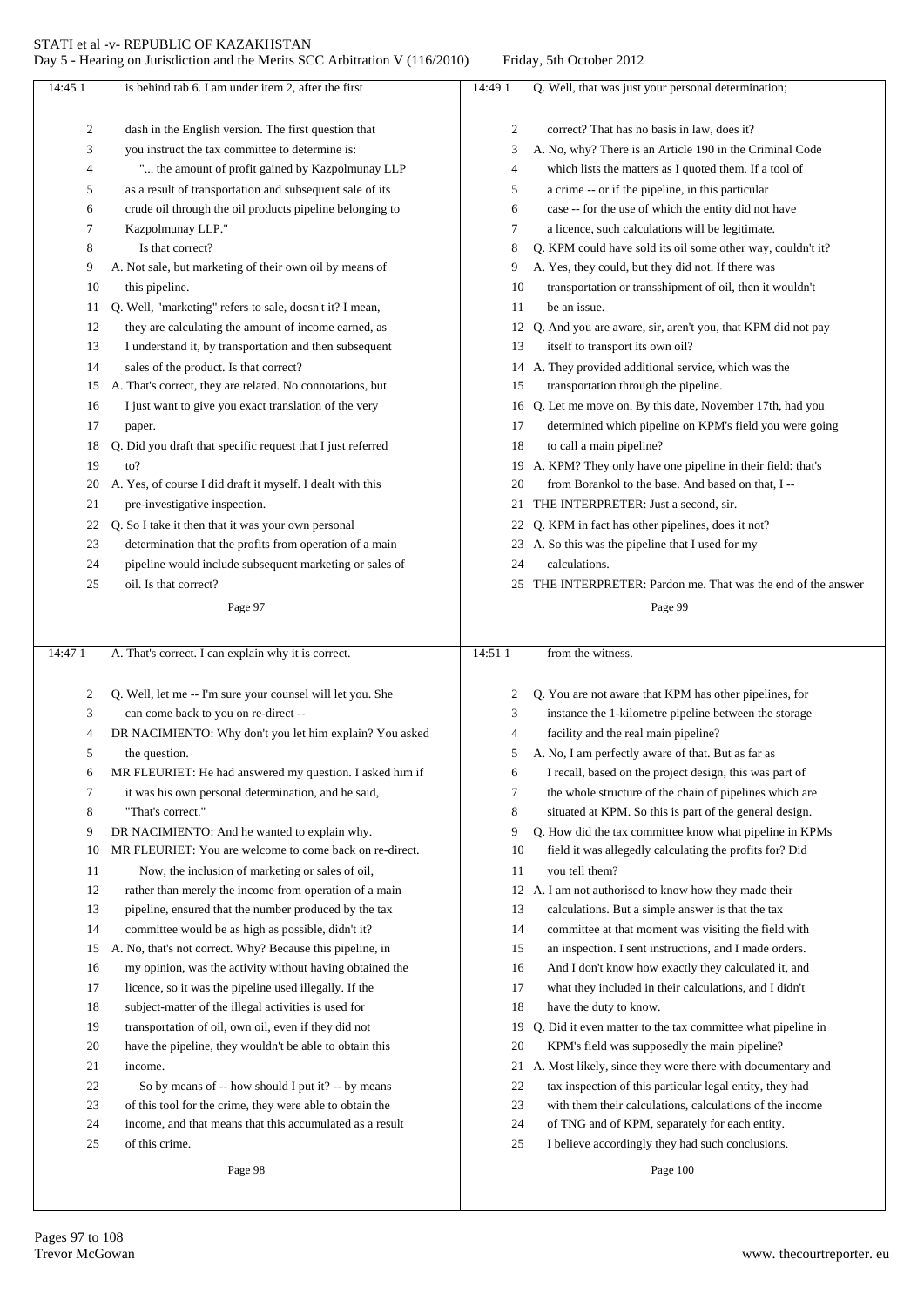14:53 1 Q. That didn't answer my question. Let me try again. Did

- it even matter to the tax committee which pipeline in
- KPM's field was supposedly the main pipeline?
- A. Well, my answer is: most likely the tax committee
- doesn't know much about pipelines. However, based on
- the fact that they had the entire set of documentation
- of KPM, they drew relevant conclusions.
- Q. It cannot have mattered much to the tax committee,
- because nothing had been determined at this point in
- time as to whether any KPM pipeline was a main pipeline
- 11 or not; correct?
- A. I'm not sure I understood the question. Or you could
- rephrase it probably.
- Q. The point is the tax committee is calculating profits on
- this alleged operation of a main pipeline, but nobody
- has yet concluded that there is in fact such a main
- pipeline in operation, right?
- A. I believe the tax committee does not necessarily have to
- separate between main pipelines or in-field pipelines;
- 20 this is not the area of their field of competence. They
- 21 just calculated the income which was obtained through
- KPM pipeline. And at that moment KPM, when marketing or
- selling their oil, they always did it by means of the
- 24 pipeline; by no other ways.
- Q. Okay.

#### Page 101

- 14:56 1 The tax committee's response was received on November 19th, and that's behind tab 7, Exhibit C-450,
	- right? I'm just asking about the date on Exhibit C-450.
	- This is the response from the tax committee received on
	- November 19th, right?
	- A. Yes, I can see that. It's correct.
	- Q. Okay. And then if you look with me behind tab 8 at
	- C-451, on the very next day, November 20th 2008, you
	- take the next step of appointing an economic expert to
	- run these calculations, right?
	- A. That's correct.
	- Q. And then this expert produces his first report back to
	- you on November 28th, and that is Exhibit C-452, behind
	- tab 9, that we looked at on your direct examination,
	- right?
	- A. That's right. 28th November, the expert Mr Askarov gave
	- me this report.
	- Q. At this point in time you've now gone through two
	- different stages of calculating or having others
	- calculate the amount of income that KPM allegedly earned
	- from operation of a main pipeline. But we're still
	- almost three months away from Mr Baymaganbetov's report
	- of February 13th, which is the first conclusion that's
	- issued that KPM does in fact operate such a pipeline; is
	- that correct?

Page 102

- 14:58 1 A. I'm not sure why you put the question in such a [manner], about this "almost three months". But at this moment the conclusions and the results of the inspections that I've ordered and the tax inspections are clear for me, as someone representing the operative department. It was clear for me that starting from May 2008, after the new law was introduced, the new Law on Licensing, these legal entities lacked the licences to use the main pipelines. So we were verifying whether it was indeed the case that they lacked such licence. And we were able to demonstrate that it was indeed the case: they had no such licences. Q. So you had already decided on your own, I take it, that in fact KPM operated a main pipeline, and the report that's issued on February 13th was just to confirm the conclusion you'd already reached. Is that your testimony? A. May I just clarify or correct you. I did not decide, but I tested this possible -- I followed up this version, among other versions I was following up.
	- Q. But in any event, you have run in November 2008 two
	- different computations of the amount of money that KPM
	- allegedly earned through operation of a main pipeline
	- before any expert or any governmental agency or anybody

Page 103

| 15:00 1       | else in an official capacity gives you an opinion that     |
|---------------|------------------------------------------------------------|
| 2             | KPM in fact operates a main pipeline, which occurs in      |
| 3             | February 2009, right?                                      |
| 4             | A. Let me reiterate: yes, but I did not decide. I followed |
| 5             | up this version; nothing but that.                         |
| 6             | Q. Now, in your second witness statement at                |
| 7             | paragraph 6.3 -- can you just read that paragraph for      |
| 8             | a moment. It's only three sentences.                       |
| 9             | A. Yes.                                                    |
| 10            | Q. Your testimony here, Mr Turganbayev, is that other than |
| 11            | going to KPM and TNG's office to collect some financial    |
| 12            | documentation, you had no further involvement in the       |
| 13            | investigation of KPM or TNG after this was all handed      |
| 14            | over to Mr Rakhimov by December 2008, right?               |
| 15            | A. That's right. Most likely this is the case. But I want  |
| 16            | to point out that I was a member of the investigative      |
| 17            | operative group, so it might be so that I did go in.       |
| 18            | But at least what is true is that after February 2009 -19  |
|               | February 2009 was the last time I was visiting KPM, and    |
| 20            | I've never been there since.                               |
| 21            | Q. In fact you had a very important meeting in             |
| 22            | February 2009, did you not, sir, with Mr Baymaganbetov?    |
| 23            | A. Could you please be more specific? Where was this       |
| 24            | important meeting held, or event?                          |
| $\sim$ $\sim$ | $\alpha$ are interested in the state of the state $\alpha$ |

25 Q. You've testified that you had no further involvement, as

Page 104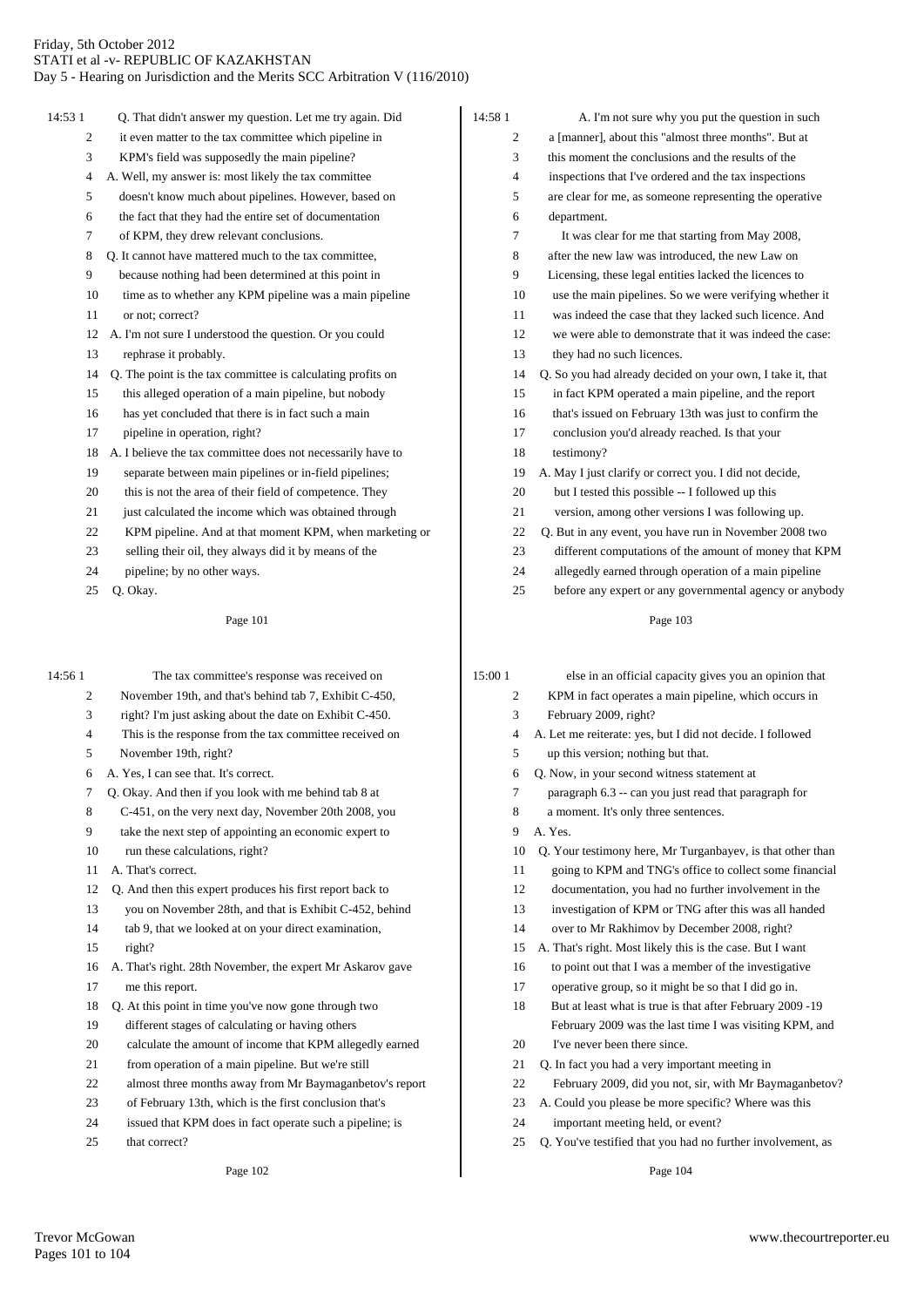| 15:04 1      | I understand it, after this was handed over to              | Q. Well, you were the one that turned over the material and<br>15:09 1 |
|--------------|-------------------------------------------------------------|------------------------------------------------------------------------|
| 2            | Mr Rakhimov. At least that was your testimony in your       | 2<br>evidence to the expert who is now, three months after             |
| 3            | witness statement; it now seems to be changing. But do      | 3<br>your calculation of income, going to finally conclude             |
| 4            | you recall a meeting in February 2009 that you had with     | for you that this is in fact a main pipeline, right?<br>4              |
| 5            | Mr Baymaganbetov?                                           | 5<br>A. Sorry, I did not understand the substance of your              |
| 6            | A. I do not see where exactly I said that I met             | 6<br>question. Are you asking whether I was the person who             |
| 7            | Mr Baymaganbetov, particularly in KPM.                      | 7<br>personally handed over the documents? Is that your                |
| 8            | Q. You don't say it in your statement, and that's why I am  | 8<br>question?                                                         |
| 9            | asking you about it. Mr Baymaganbetov talks about it in     | Q. I believe this report establishes that you handed over<br>9         |
| 10           | his statement.                                              | the material evidence to the expert who now, in<br>10                  |
| 11           | Do you have any recollection of that meeting, sir?          | 11<br>February 2009, is finally going to get you your                  |
| 12           | A. No, I don't. I don't recall meeting him in KPM.          | 12<br>conclusion that KPM in fact operates a main pipeline;            |
| 13           | I don't recall visiting KPM together with him.              | 13<br>isn't that correct, sir?                                         |
| 14           | Q. I didn't ask you if you had met with him at KPM; I asked | 14 A. Let me explain once again. The very fact that I was              |
| 15           | if you had met with him in February 2009.                   | 15<br>a member of this investigative operative group, and              |
| 16           | A. Well, since it's been a long time ago, it's possible     | 16<br>Mr Rakhimov was the head of that group, Mr Rakhimov at           |
| 17           | that I did meet him, due to my official position, and it    | 17<br>that moment had a lot of other work to do in the                 |
| 18           | could be in the course of the work of this investigative    | 18<br>framework of this criminal investigation, and as one of          |
| 19           | operative group. Not more than that.                        | 19<br>the operative officials, Mr Rakhimov most likely                 |
| 20           | Q. Let's look at what he says about it. It should be        | 20<br>instructed me to take these documents with me and take           |
| 21           | behind tab 11 in your binder, and I'd ask you to turn to    | 21<br>them to the place. But it was following his                      |
| 22           | paragraph 3.3 of Mr Baymaganbetov's statement.              | 22<br>instructions; not otherwise.                                     |
| 23           | Do you see there he's talking about his meeting with        | 23<br>And this is common practice: in order not to                     |
| 24           | you on February 10th 2009 to turn over all of the           | 24<br>overload the investigative bodies while they are busy            |
| 25           | "substantial evidences" -- that's the English --            | 25<br>with the investigation of a criminal case, you need to           |
|              | Page 105                                                    | Page 107                                                               |
|              |                                                             |                                                                        |
|              |                                                             |                                                                        |
|              | including the following materials that he lists?            | 15:11 1<br>help the investigator. And we do, we provide such help;     |
| 2            | A. Yes, I see.                                              | 2<br>we work together.                                                 |
| 3            | Q. Do you see in paragraph 3.5 he references that           | MR FLEURIET: I have no further questions.<br>3                         |
| 4            | February 10th 2009 meeting with you again?                  | THE CHAIRMAN: Thank you very much indeed. Any questions in<br>4        |
| 5            | A. Yes, I do.                                               | 5<br>re-direct?                                                        |
| 15:06 1<br>6 | Q. So there's really not much distinction between           | DR NACIMIENTO: No questions, thank you.<br>6                           |
| 7            | inspection and investigation, as we've heard throughout     | THE CHAIRMAN: Mr Haigh?<br>7                                           |
| 8            | this case, is there, sir? You stayed involved, and you      | MR HAIGH: No, thank you.<br>8                                          |
| 9            | were involved in the investigative apparatus, as you've     | THE CHAIRMAN: Sergey?<br>9                                             |
| 10           | testified?                                                  | 10 PROFESSOR LEBEDEV: No.                                              |
| 11           | A. Let me explain to you, as I did earlier, that according  | 11 THE CHAIRMAN: No questions from me.                                 |
| 12           | to the order of the Agency of Financial Police, they        | So thank you very much. That concludes your<br>12                      |
| 13           | created an investigative operative group, and I was one     | 13<br>testimony. Thank you.                                            |
| 14           | of the members of this group. And sometime in the           | 14 THE WITNESS: Thank you.                                             |
| 15           | course of the work of this group I might have met           | 15 (3.12 pm)                                                           |
| 16           | Mr Baymaganbetov, but I do not recall this meeting.         | 16 THE CHAIRMAN: Do I understand correctly that that is all we         |
| 17           | Q. Let me refer you behind tab 10 in your binder to         | 17<br>can do today?                                                    |
| 18           | Exhibit R-246. This is the report of your meeting on        | 18 MS ROEBUCK FREY: Yes, that's correct.                               |
| 19           | February 10th, where that says that the material            | THE CHAIRMAN: This was our last witness today. Is that all<br>19       |
| 20           | evidences were introduced by you, Major Turganbayev, and    | 20<br>we can do today?                                                 |
| 21           | it again lists the four items of material evidence that     | 21 MR FLEURIET: That is correct, Mr Chairman. We are ending            |
| 22           | were then signed for by Mr Baymaganbetov; correct?          | 22<br>early today.                                                     |
| 23           | A. That's correct. But as I said, I was a part of the       | 23 THE CHAIRMAN: Okay. Well, you have, I think, withdrawn the          |
| 24           | group, and it's quite possible that I met him, and you      | 24<br>testimony of three witnesses. We have the two witnesses          |
| 25           | can see my signature. But what does that change?            | 25<br>for the video conference on Monday, and two further              |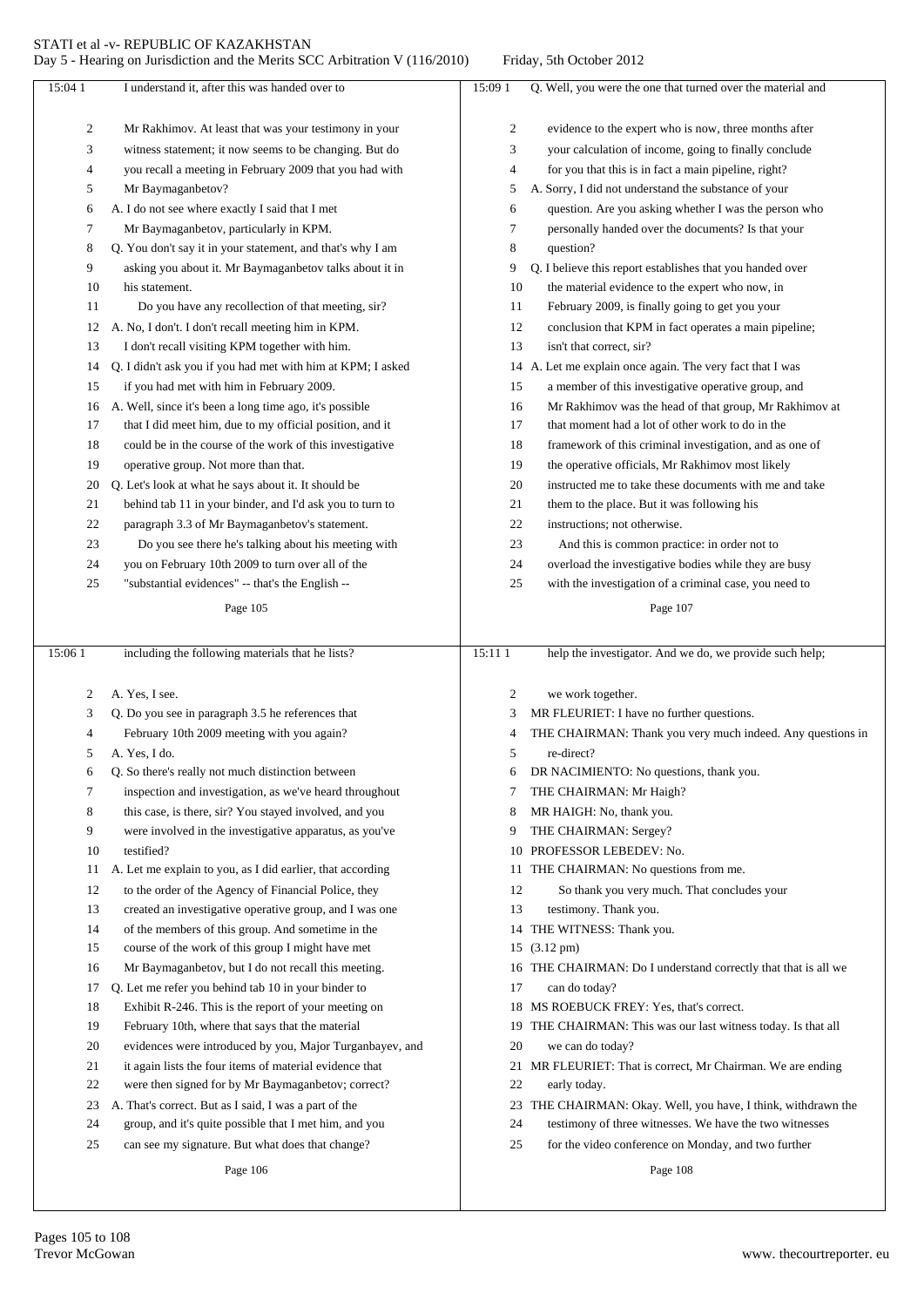| 15:121  | witnesses whom you want to examine, you indicated.                                                         | 15:15 1             | Monday morning. Thank you.                                 |
|---------|------------------------------------------------------------------------------------------------------------|---------------------|------------------------------------------------------------|
|         |                                                                                                            |                     |                                                            |
| 2       | I am just looking at claimant, because we are                                                              |                     |                                                            |
| 3       | together aware of the little time you have left. Have                                                      | $\overline{c}$<br>3 | $(3.15 \text{ pm})$                                        |
| 4       | you given any thought to how you want to organise that,                                                    |                     | (The hearing adjourned until 9.30 am                       |
| 5       | or should I not discuss it with you?                                                                       | 4                   | on Monday, 8th October 2012)                               |
|         | MR SMITH: We are aware of the time constraints. I believe                                                  | 5                   |                                                            |
| 6       |                                                                                                            | 6                   |                                                            |
| 7       | the two witnesses by video [conference] will be first.                                                     | 7                   |                                                            |
| 8       | I believe their examinations will be relatively brief.                                                     | $8\,$               |                                                            |
| 9       | THE CHAIRMAN: I'm sorry, I didn't hear.                                                                    | 9                   |                                                            |
| 10      | MR SMITH: My understanding is that we will have two                                                        | 10                  |                                                            |
| 11      | witnesses by video first thing Monday morning, and then                                                    | 11                  |                                                            |
| 12      | two additional witnesses live.                                                                             | 12                  |                                                            |
| 13      | THE CHAIRMAN: Okay. Yes, respondent?                                                                       | 13                  |                                                            |
|         | 14 DR NACIMIENTO: Yes, that is right. We have scheduled for                                                | 14                  |                                                            |
| 15      | 9.30 the video conference with Dr Kim from Korea, and we                                                   | 15                  |                                                            |
| 16      | need to confirm a time for the second witness testifying                                                   | 16                  |                                                            |
| 17      | from Kazakhstan. So if you say it's going to be short,                                                     | 17                  |                                                            |
| 18      | can we say one hour later at 10.30?                                                                        | 18                  |                                                            |
| 19      | MR SMITH: Depending on the length of your direct with                                                      | 19                  |                                                            |
| 20      | Mr Kim.                                                                                                    | 20                  |                                                            |
| 21      | DR NACIMIENTO: Okay.                                                                                       | 21                  |                                                            |
| 22      | THE CHAIRMAN: I think we'll leave that to the parties, of                                                  | 22                  |                                                            |
| 23      | course.                                                                                                    | 23                  |                                                            |
| 24      | DR NACIMIENTO: Okay.                                                                                       | 24                  |                                                            |
| 25      | THE CHAIRMAN: On the other hand, we have a common interest.                                                | 25                  |                                                            |
|         |                                                                                                            |                     |                                                            |
|         | Page 109                                                                                                   |                     | Page 111                                                   |
|         |                                                                                                            |                     |                                                            |
| 15:13 1 | Video-conferencing, as I know, can technically take                                                        |                     | <b>INDEX</b>                                               |
|         |                                                                                                            |                     |                                                            |
| 2       | a lot of time, and we don't want to lose time on that.                                                     |                     | PAGE                                                       |
| 3       | So that's why I understand your question: when do you                                                      |                     | MR ARMAN TESTEMIROVICH RAKHIMOV1<br>(called)               |
| 4       | want to set it up?                                                                                         |                     |                                                            |
| 5       | DR NACIMIENTO: Exactly. This is why I need to have                                                         |                     | Direct examination by DR NACIMIENTO 1                      |
| 6       | an approximate idea of the time. But it is something                                                       |                     | Cross-examination by MR SMITH9                             |
| 7       | that we can take up also among ourselves.                                                                  |                     |                                                            |
| 8       | THE CHAIRMAN: I remember in another hearing I had a video                                                  |                     |                                                            |
| 9       | conference with Kazakhstan which was technically not so                                                    |                     |                                                            |
| 10      |                                                                                                            |                     |                                                            |
|         | easy. So if you are aware of that concern, we will                                                         |                     |                                                            |
| 11      | simply say we will meet at 9.30 on Monday.                                                                 |                     | Further cross-examination by MR SMITH 85                   |
| 12      | MR SMITH: Mr Chairman, just for logistics, we have<br>an understanding that the witness will appear at the |                     | MR DANIYAR MUKHANOVICH TURGANBAYEV  86                     |
| 13      |                                                                                                            |                     |                                                            |
| 14      | video-conferencing facilities at the Ministry of                                                           |                     | $\sim$ UllVU $J$<br>Direct examination by DR NACIMIENTO 87 |
| 15      | Justice?                                                                                                   |                     | Cross-examination by MR FLEURIET 90                        |
|         | 16 DR NACIMIENTO: No, we decided to have him appear in a law                                               |                     |                                                            |
| 17      | firm in Astana.                                                                                            |                     |                                                            |
|         | 18 MR SMITH: Okay. And he will be alone in the                                                             |                     |                                                            |
| 19      | video-conference room; correct?                                                                            |                     |                                                            |
|         |                                                                                                            |                     |                                                            |

- 20 DR NACIMIENTO: In the video-conference room, yes, I think
- 21 he will be alone. Dr Kim asked whether he could be
- 22 accompanied by his lawyer, sitting in the room next to
- 23 him so that everyone can see him.
- 24 THE CHAIRMAN: Okay. That's all we have to do now. Have
- 25 a good weekend, however you want to spend it. 9.30 on

Page 110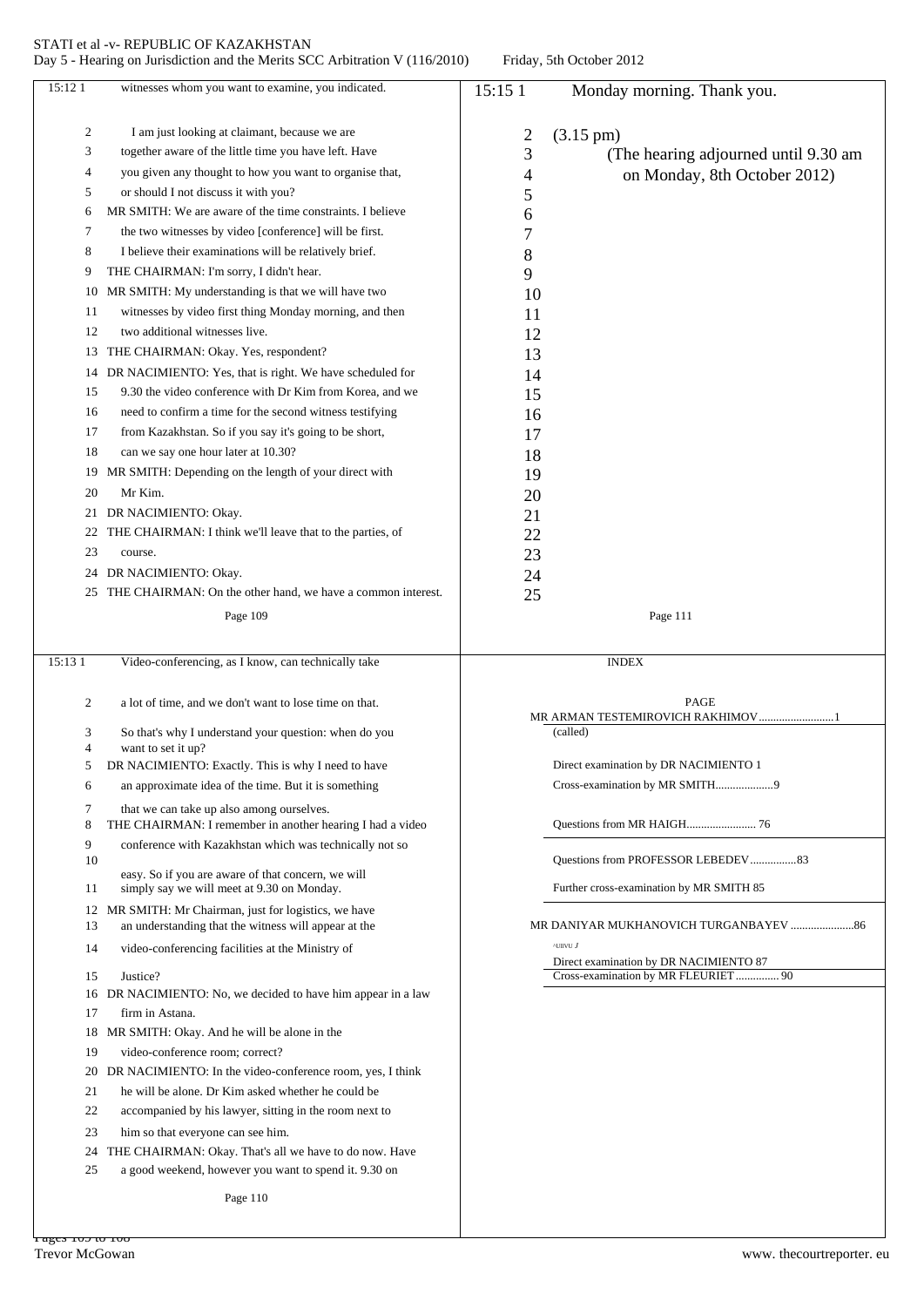able 70:11 98:20.23  $103.12$  shout 5.11 14:15 16:17 20:1  $21.1425.19$ 29:13,20 30:11 31:1834:10 35:4  $38.21$  39.23 42.25  $44.1148.13$ 51:2,24,25 53:15 54:8 62:13 65:7 68:20 69:8 72:21.24 73:12 74:10 78:8  $82.1285388.2$  $91.2022101.5$ 102:3 103:2 105:9.9 105:20,23 above  $47.1973.15$ 93:15 above-mentioned  $47.23.23$ above-named 47:19 absence 23:4 absolutely 20:10 49:2  $80.13.84.24$ abstain  $23:10$  $accept$  16:11  $20.20$ 21:20 37:14.15 89:7 acceptance 20:16 34:25 accidents 76.9 accompanied 110:22 accordance 4:12 16:9 67:18 68:7 69:20 according 18:15 31:19 43:15 54:10 62:20  $84.2021106.11$ accordingly 3:23 50:22 100:25 account 56:18 57:3,16 57:22 accounting 77:17 accumulated  $98.24$  accurate  $93.11$ accusations 20:6 accuse 20:5 accusing 46:16 act 34:24 54:17 64:21 64:22 66:15,24 81:3 acting 8:12 11:15 action 4:14,15,20 5:11  $5.227.161914.16$ 15:21 actions 4:18  $80:17$ 83:23 84:2 activities  $14.15$   $15.4$  $24.12$  12 18 31.11 45:21 82:3 84:12 88:8 98:18 activity 2:16 10:24 13:16 14:23,25 16:19 20:4 25:7.9 79:19 84:5 89:24 90:4

98:16 acts 31:18,18,22 32:6 actual 90:3 actually 23:9,10 27:12 51:11 60:20.21 82:7 86:11 89:6 94:11 add  $1.2387.2296.17$ additional 46:22 57:9 59:24 63:4,7 93:13 99:14 109:12 address  $40.941.5$  $72.9876$ addressed  $41.1542.4$ 42:13 56:2 76:18 addressee 42:15 adjourn 56:4 adjourned 86:21  $111.3$ administration 81:19 81:20 administrative 76:22 80:6 admissibility 73:1,5 admit 87:1 advisor  $7.3$  Advocates  $1.22$ affect 12:23 71:18.23 72:15 affected  $72:18$ aforementioned 40:8 45:15 afraid 22:21  $65.20$  $75.15$  after  $3.24.9$ 5:8 7:18 16:1 22:9 33:18 40:5 41:12 49:20 51:14 52:1 53:13 60:16 67:16  $68.470.1197.1$  $103.8104:13.18$ 105:1 107:2 afternoon 5:22 90:17 90:18 91:20 again 4:25 8:14 9:6 12:5  $14.4$  16.7 24.4 55.20 56:4 65:5 68:22 86:17 89:10 96:25 101:1 106:4 106:21 107:14 against 12:8 31:8.9 62:12 agencies 14:2 53:18 agency 2:3 16:11 24:15 27:17.22.23 27:25 28:6.11.16.18 39:21  $45.6750.2053.16$  $76.2480.3$ 86:1091:794:11.16 94:21 95:10,14 96:1 96:16 103:25 106:12 ago 105:16 agree  $15.24$   $16.21$   $24$  $17:10.25$  19 $\cdot$ 11.20 $\cdot$ 19 36:19 37:10 37:13 43:22,24 46:11,25

47:13.22 48:23 53:4 70:4,23 ahead 22:11 61:25 Aktau 6:1  $ALAN 2:11$ **ALEXANDRA** 1:18 **ALEXANDRE 2.23** allegations 15:16 alleged 101:15 allegedly 100:10 102:20 103:24 allowed 8:12 82:13 almost  $102.22103.2$  alone 61.5 110:18.21 already 37:16 55:6,11 78:13 103:14,17 Alright 1:16 24:6 56:11  $74.22.79.32483.4$ 85:14 86:14.18 86:25 87.9 90.14 always 57:17 85:12,13 101:23 AMAN 2:13 ambiguous 53:1 amend  $1.2387.22$ amendment 21:21 among 29:7 43:5,8 66:22 76:10,13 77:3 77:6 79:21 103:21 110:7 amount 89:23 90:3  $93.2594.1895.425$  $96.797.412102.20$ 103:23 amounts 94:10 AMY 1:18 analysis 22:22 72:5 **ANASTASIA 2:8** Anatolie  $1:12$   $12:3$ another 6:10 10 15 18:17,17 31:7 80:3 89:13 110:8 answer 2:25 3:3,8,12 3:17 10:9 18:22 19:1.19.23 22:1 23:1.24:2.26:21.27:9.14 28.21.32.4.34.19.40.25  $44.951.142268.12$ 70:11,25,25 73:24 77:8 79:3 80:14 82:16 86:4  $94.1495.82299.25$  $100.13101.14$ answered 98:6 answering 24:1,3 41:11 answers 23:23 anybody 83:15 103:25  $anv$ how 57:11 anvone  $80.23$  anything 1:22 26:5 36:1 38:21 51:11 80:21 87:21 Anyway 93:21 apologise 18:24 19:2 26:11 44:18 85:24 apparatus 106:9 apparently 31:2 appeal 85:10 appealed 83:25 84:25 appear 3:1

110:13,16 appeared 1:19,22 APPEARING 2:1 appears 46:17 58:4  $61:1.1064:15.23$ 73:15 application  $13.13.15$ 14:7.9.13.22 16:1 16:12 24:10,17 28:3  $81 \cdot 189 \cdot 4$ annlications  $81.15$  $82:25$  applies  $78:2$ apply  $28:1,14$  appoint 40:15 appointed 54:12 60:14 91:5 appointing 63:9 102:9 appreciate 25:18  $48.15$  $41.21$ 51:23 approach  $75.0$  $84.9$ appropriate 40:15  $53.22$ approximate 110:6 approximately 29:5 appurtenance  $42:22$  arbitration<br>1:1,1,2 1:22 8:15 87:21 88:13 area 62:4 66:9 101:20 **ARMAN** 1-3 112-3 article 12:20 16:9 33:7 54:10,16,17 59:17 78:1 89:5 99:3 Articles 21:17 Ascom 1:13 2:5 aside 64:6 Askarov  $102.16$  asked  $2.208.11$  $11.251511919$ 23:23.23 42:8 46:1 49:4 51:8 54:22 58:9 62:8 64:5 66:3 74:9 94:9 95:24 98:4.6 105:14 110:21 asking 14:1  $37.1542.1078.5$  $91 \cdot 202194 \cdot 51023$ 105:9 107:6 asks 74:21 assigned 79:7 81:11 **assume**  $27.14.50.5$ assuming  $26:16$ Astana 61:3 110:17 attached 10:1 52:13 79:25 80:20 attempted 24:11 attended 83.11 attention 78.6 84.8 10 attorneys 83:16 Atyrau 44:6 auspices 34:1 58:11 author 49:12 authored  $46:17.18$  authorised 100:12 authorities  $25:127:11$ 

72:20 84:9 authority 20:1,2,2 81:7 85:11 86:7 availability 64:23 66:25 available 23.11.12 avenue 1.4 aware 12:24 26:22 27:3,21 38:5 57:6 72:22 75:20 76:6,6 77:1 87:11.12 99:12 100:2.5 109:3,6 110:10 away  $102.22$  Azamat 8.8 Azbergenov 79:17  $\bf{B}$ back 8:14 88:11 92:14 92:22 98:3.10 102:12 hackground 1.25 87:25 hase 59:13  $64:20$ 99:20 based 17:1,11,14,15 18:1,8,12  $19.6820.3821.17$  $22.1322.22$ 23:11 12:13:25:4:29:4 36:23 45:24 48:11 54:14 72:13,16 73:23 76:22 77:4 81:22 89:21  $99.20100.6101.5$ bases 80:16 basically 57:4 basis 11:14,18 14:24 15:18 62:9,22 74:23 99:2 **Batalov** 47:18 48:5 49:17.22 Batalov's 48:18 Baymaganbetov 104:22 105:5.7.9 106:16,22 Baymaganbetov's  $102.22105.22$ hecame 76.5 **become**  $77.179.10$ 83:14 before 1:8 4:16 5:25 9:21,25 22:17 33:1 33:2 39:8 40:22 54:21 55:22 57:25  $60.1261.1862.872.4$ 74:7 78:18 81:10 83:12 94:17 96:7 103:25 beg 21:25 55:1 begin 77:10 91:21 beginning  $7:10$ 67:12 79.5 85.5 hehalf 1:19.22 86:1 behind 20:12,14 39:17 44:22 45:4 50:12 55:10 67:8 91:24 93:2 97:1 102:2,7 102:13 105:21 106:17 behold 50:8 being 16:15 28:8 38:25 40:18 63:10 63:23 66:3 75:10

79:4 85:12 **BEKETAYEV 2:9** beliefs 80:17 believe 9:24 19:3 23:22 37:15 56:1 65:23 72:3 100:25  $101.18$  107.9 109.6 109:8 belong 2:8 38:17 47:20 belonging 48:7,8 90:1  $90:6$   $97:6$ below  $47:25$ Rerlibayev  $41.16$ 42:10 Besides 85:4 best  $57.19$ between 1:11 15:22,22 18.25 88.11 90.24 95:13 100:3 101:19 106:6 beyond 57:16 binder 9:23 10:1 20:13 32:17 34:7 60:9 64:15,24 78:14 91:19  $92.13105.21106.17$ binders 58:2 Bisenov 35:2,16 bit 26:10 56:11  $61.7$ **82:13 BITENOV** 2:16 bodies 2:8.9 27:11  $40.106038612$ 107:24 hody 14:16.19 18:17 40:12 41:6,6 42:5 60:3,3,5 63:3 80:15 **book** 13:5 **Borankol** 64:20 69:16  $99.20$ Borankol-RMB 67.17 both 4:6 5:11 7:8,12 7:12 34:9 46:7 50:17 51:7,8 53:17 77:6 83:25 85:1 96:15.21 breach 64.11 83.22 hreached 84.5 6 hreak 55.17 23  $56.46$ 56:9 86:16 brief  $109.8$ briefly 1:25  $4:10$ 87:24 BRILL 2:17 bring 84:7,9 bringing 10:22 11:2 15:25 **hrought** 11:14 15:25 77:15 bullet 64:22  $67:16$ 69:7 busy 107:24 **B-I-S-E-N-O-V 35:8 BOCKSTIEGEL 1:9**  $\mathcal{C}$ 

calculate  $89:2393:25$ 

**Trevor McGowan** Page 1

www.thecourtreporter.eu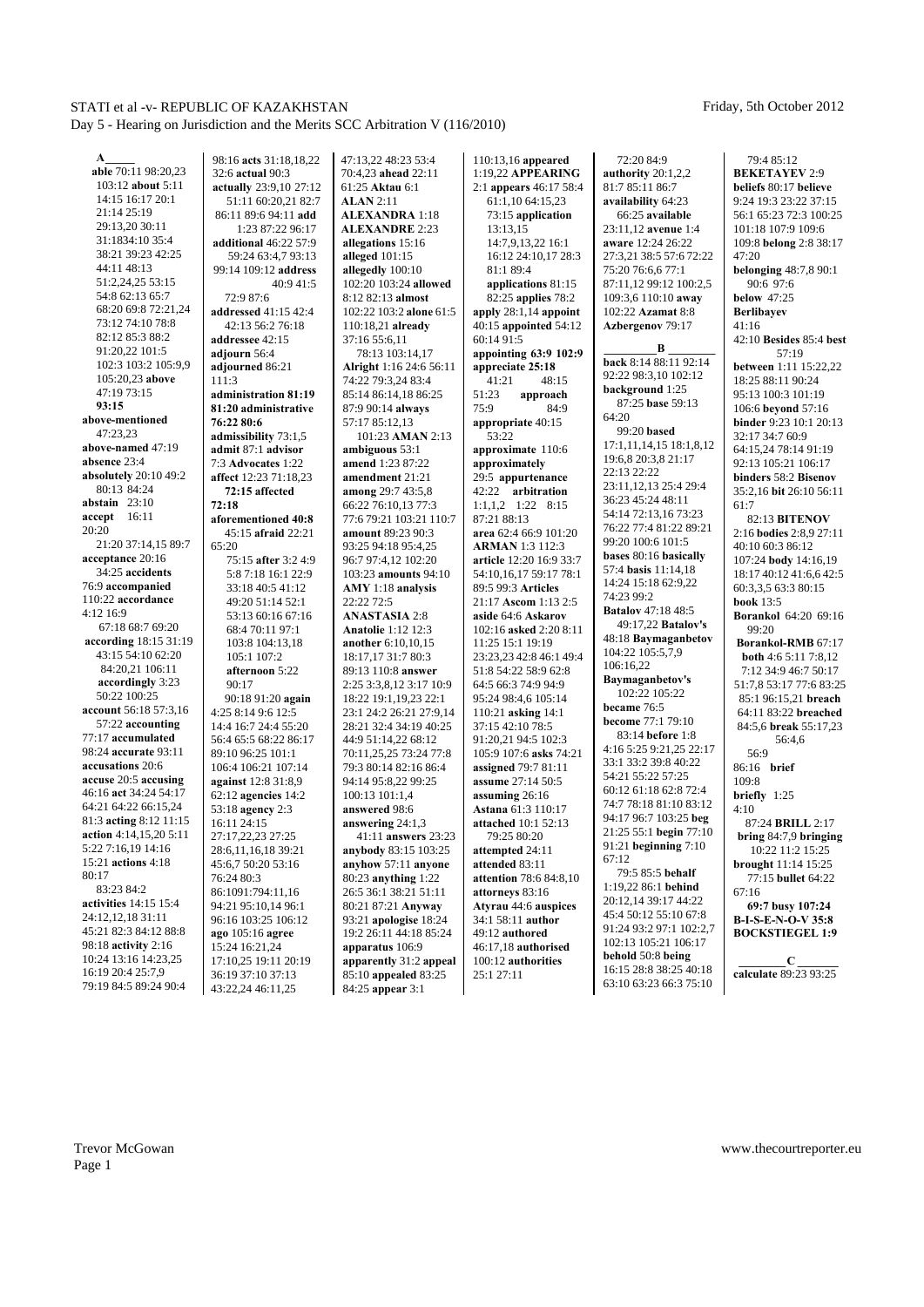94:18 95:4,24 96:7  $102.20$ calculated 100.16 101:21 calculating 97:12 100:10 101:14  $102.19$ calculation 56:12 94:9  $107.3$ calculations 94:6 99:7 99:24 100:13,17,23  $100.23$   $102.10$ call 49.17 81.12 99.18 called 1:3 49:12,17,20  $49.2265188623$ 92:4 112:3,10 calm  $4.23$ came 3:19 4:19 23:17 25:17 78:6 81:16 capacity 8:12 104:1 card  $50:15$ care 56:7 75:14.23 Carnegie 2:17 carried 12:15 13:6 16:18 61:22 68:10  $68.1580.1183.23$  $carries$  91.1 carry 4:19 62:24 63:6 82:3 89:8 carrying 4:14 11:1  $Q2.8$ case 12:8,15,18 15:25 15:25 17:19 18:2.7 18:7.9.9.16 20:3.16 20:21 23:2.3 24:14  $26.1829421318$  $31.81233.1710$ 39:12.13 42:2.10 43:9 50:24 51:13.18 51:19 52:9 54:6.9  $54.12$  14  $58.18$  $60.1061.2462.37$ 66:10,15,18 71:16  $75.279.81080.25$ 81:1,5 82:1,2,4,5,9  $82.10$   $84.6$  17 19  $85.4610863$ 88:18 95:12 99:6  $103.11$   $12$   $104.15$ 106:8 107:25 cases  $2.5296319$ 81:17.18 82:25 categories 38:1 category 38:17  $caused 78.4$ central 91:17 centre 1:4 30:8 42:20 43:2,3 44:4,4,5 certain  $3.20525$ 36:24 70:20 81:3  $82.10$ certainly 10:9 40:3 65:24 certainty 61:11 chain  $100.7$ chairman 1:5,8,13,16 1:18 9:17 18:21,23 18:25 22:5,10,11

23:22 24:3 26:10  $52:2055:172025$ 56.6 11 57.24 74.4 74:22 75:9,12,14,23 75:25 80:3 83:5 85:14 86:14.25 87:9  $87.151790.14$ 108:4.7.9.11.16.19 108:21,23 109:9,13 109:22,25 110:8,12 110:24 challenge 83:12 84:20 84:23 challenged 83:24  $85.1213$ challenges 29:20  $$ chance 95:22 change 83:14 106:25 changing 105:3 chanter  $54.10$ charges 10:22 11:2,13 check 4:25 28:18 65:19.19 88:22 checkup 17:21 Chief  $2.16$ choose  $66.22$ chronologically 93:6 circumstances 23:4,9 54:5,9,12 57:7,15  $c$ ited  $28.623$  $c$ ites  $68.8$ citing 33:7 citizen 13:15.23 14:9  $14.18$  $citizens$   $2.13$   $83.1$   $23$ city  $44.661.3$ claimant 56:19.23.25 57:7 109:2 claimants 1:14.19 2:2 2:20 6:11.23 7:6  $57.10$ claimant's 33:3 47:12  $58.34$ clarifications 46:23 clarify 3:17.30:17  $83.17103.19$ class 36:22 classification 37:6.7.8 classified  $37.2546.24$  $59.461.1872.4$ classify 62:8 clear 11:3 13:18 14:4 15:21 65:7 72:17  $82.1785.2588.16$ 88:19 92:21 96:20 103:5,7 clearly 40:17 48:17 client 44.13 54.24 clients 43:6 45:21 close 36:4 code 4:13 5:5 11:10,16 12:21 15:22 16:4,10  $21.1823.154.1117$  $71.2284.2188.16$  $89.699.3$ codes 31:20 Coiin 24:8 26:9.17

collect 59:19 88:21.22  $104.11$ collected  $10.23$   $11.14$ 15:14 16:1 22:22  $88.25$ Collegium 1:22  $C$ olonel 45:16 column 5:14 combating 2:3,12 91:7 come 9:17 13:22 57:19 77:12 80:23 86:6  $98.310$ comes 29:8 80:10 commence 23:15 29.25.32.19.33.14 commenced 12:25  $13.20556$ commencement 30:15 commences 12:17 commend 54:16 comment 5:6 70:22  $comments$  57.18  $74.22$ Commerce 1:2 commercial 67:18 commission 27.13.13  $35.1366.16$ committed 20:5 21:5 21:11 22:16 84:16 committee 24:21  $25.212326.113$  $27.634.132225$ 35:4,6 89:21 92:1 92:14.22 93:8.25 94:18 95:3.24 97:3 98:14 100:9 14 19 101:2.4.8.14.18  $102.4$ committee's 102:1 **Commodifies 59:12** common 4:19 107:23  $109.25$ companies 29:18 company 6:18 24:22 35:20 38:7,21 39:1 39:4 10:40:7 17:19  $41.341144.5721$ company's 38:14  $71.11$ competence 101:20 competent 27:24 28:13 40:9.12.18 41:6,6 42:5,7 53:18 complaint 17:20 78:20  $84.13$ complaints 76:8 81:20 84:11 85:20 86:1,5 86:5,9,10,11 complete 6.8 completed 8:2 16:12 16:14 64:23 66:25 completely 74:16 completion 5:8 7:19 compliance 2:12.12.14  $2.14$  11.16 16.3 68:11,16 89:19 92:7 comply  $87:13$ components 79:1

composition 35:12 computations 103.23 concept 11:9,10 32:13  $32:15$ concern 110:10 concerning  $5:2$  13:8  $25.830.42051.13$  $51.17673769$  $82.25$ concerns 51:19 conclude 23:25 73:8  $107.3$  $concluded 21:4 10$ 22:14 25:13,15 28:24 37:5 38:15 44:13 47:7 48:25  $50.2551.7531$ 94:11 96:2 101:16 concludes 43:14 86:14  $108.12$ concluding 40:5 conclusion  $33.835.23$ 37:17.22 38:8 42:21 43:2 46:21 53:12  $72.7102.23103.17$  $107.12$ conclusions 23:12 25:5 29:11 71:18,19 73:24 88:25 100:25  $101.7103.3$ condensate 30:20 conduct 30:24 53:22 55:11 58:10 86:3 conducted 4:12,23 5:11 6:16 10:17  $11.528.2029.10$  $30.655.1572.6$  $74.10$ conference 108:25 109:7.15 110:9 confirm 1:14 15 10:4  $10.11$   $14.1$   $24.2$  $39.657.1382.16$  $103.16109.16$ confirmation 32:5 confirmed 27:18 confirming 96:11 confused  $42:14.15$ confusing 68:21 connection 16:18  $26.2334.1322$  $58.1459.20$ connotations 97:15 consequences 87:14 consider  $16:1240:8$ 64:5 80:25 81:1 consideration 13:14 54:6 57:2 92:5 considered  $13:14$   $14:8$  $14.132716289$ 29:1731:1448:11  $60:1$ Considering 45:15  $47.19$ constitution 31.10  $83.22$ constitutional 83:21 constraints 109:6

Friday, 5th October 2012

construction 29:9 36.20 58.5 17 21 21 59:1.6 64:13.20 65:3,15,15,16 66:1 66:24 67:6 68:19 69:25 70:2.5.24  $73.9741$ construction-related  $64.16$ contact 53:13 72:18 contain 32:6,13,14 contained 14:14 15:17  $16.222.2024.715$ 61:9,17 70:6 74:14 containing 13:15 14:22 contains  $67.1493.18$ content 38:23 42:15 53:5 73:23 76:17  $context$  89.13  $confinne$  57.21 contradictory 74:16 contrary  $37:10$ controlled 81:18 controlling 85:9 conversation 4:17 convictions 23:13 Cooperation 2:10 copy 9:12 52:13,17,19  $65:892:3$ Cornegruta 24:8  $32.2333.1846.16$ 51:12 71:15 72:22 Cornegruta's 8:8 47:2  $47:1648:16$ correct  $1.24$  5.18 6.13  $7.138.2310.714$  $10:20$   $11:7$   $12:3$   $19$ 13:24 14:10 15:16 15:20 17:2 19:7.15  $19.2220.101718$ 20.22.23.21:6.12.22 22:20 25:24 26:7,18 26:19 27:1 8:19 20 31:17 32:2,8 33:1  $33.1534.21523$  $35.1836.1118$ 37:12.20 38:19 39:1 39:11 40:1.14.20 41:8.9 42:9 43:7  $44.162445.1123$ 46:3.13.18 47:3.3.8 48:22 49:1,2,5 50:7 50:24 52:10 53:3,14  $53.202455.14$ 56:12,17 58:7,12,20 59:2,14,22 60:6,16 60:22 62:21 63:12 63.25.64.7.18.24 65:11.14 67:1 68:8 70:9,12,14 72:7 73:14,21 76:16,17 79:7 80:13 87:6  $90.21.22.91.4.92.1$  $92.210152324$ 94:2,8 97:8,14,15 97:25 98:1,1,8,15 99:2 101:11 102:6

102:11,25 103:19  $106:22.23.107:13$ 108:18.21.110:19 correction 57:14 correctly 4:16 9:11 87:3 108:16 correspondence 13:5 51:20 95:13,16,19  $96.19$ corresponding 68:14 corroborating 96:14 corruption  $2:3,13$ 39:22 91:7 counsel 2:21 9:25 29:19 65:23 98:2 counsellor's 76:23 countries 15:11 country 2:12 34:2 53:9 couple 76:1 course 7:15 9:24  $36.143864525$ 57:22 75:19 96:10 97:20 105:18 106:15 109:23 court 1:25 18:4 14  $84.185.288.18$ created 106:13 credibility 72:25 73:5 crime 2:4 16:3,13,15  $21.51122.1524$  $23.477.2579.1$ 98:23.25 99:5 crimes 39:22 76:9 78:10 79:16 91:7 criminal  $4:12,10:22$  $11 \cdot 2$  16 12:8 15 21 13:8 15:25.25 16:25 17:13 19:5.12 20:3 20:4.7.12.16.21  $21.3161822.19$  $23 \cdot 1$  2.6.7 10.15 25:14,16 28:10 29:5 29:15.25 30:15 31:8 31:9,11 32:20 33:5 33.14 17 19 34.14  $36.16386916$ 39:9 43:7.17 46:12 46:16 47:2.16 48:16 50:2 51:18.19 52:6  $52.7954.1155.5$ 58:18 67:13 68:5 71:16,22 77:7 79:11 80:18 81:5,14,18 82:23 83:1 84:17.19 84:21,22 85:1,4,10 86:3 88:16 89:6 99:3 107:18,25 Criminal-Procedural  $16.10$ criteria 36:17 68:18 68:18,20 69:25 critical 23:20 cross  $90.14$ cross-examination 9:18,20 57:23 85:18 90:16 112:5,8,12 cross-examined 74:25

**Trevor McGowan** Page 2

www.thecourtreporter. eu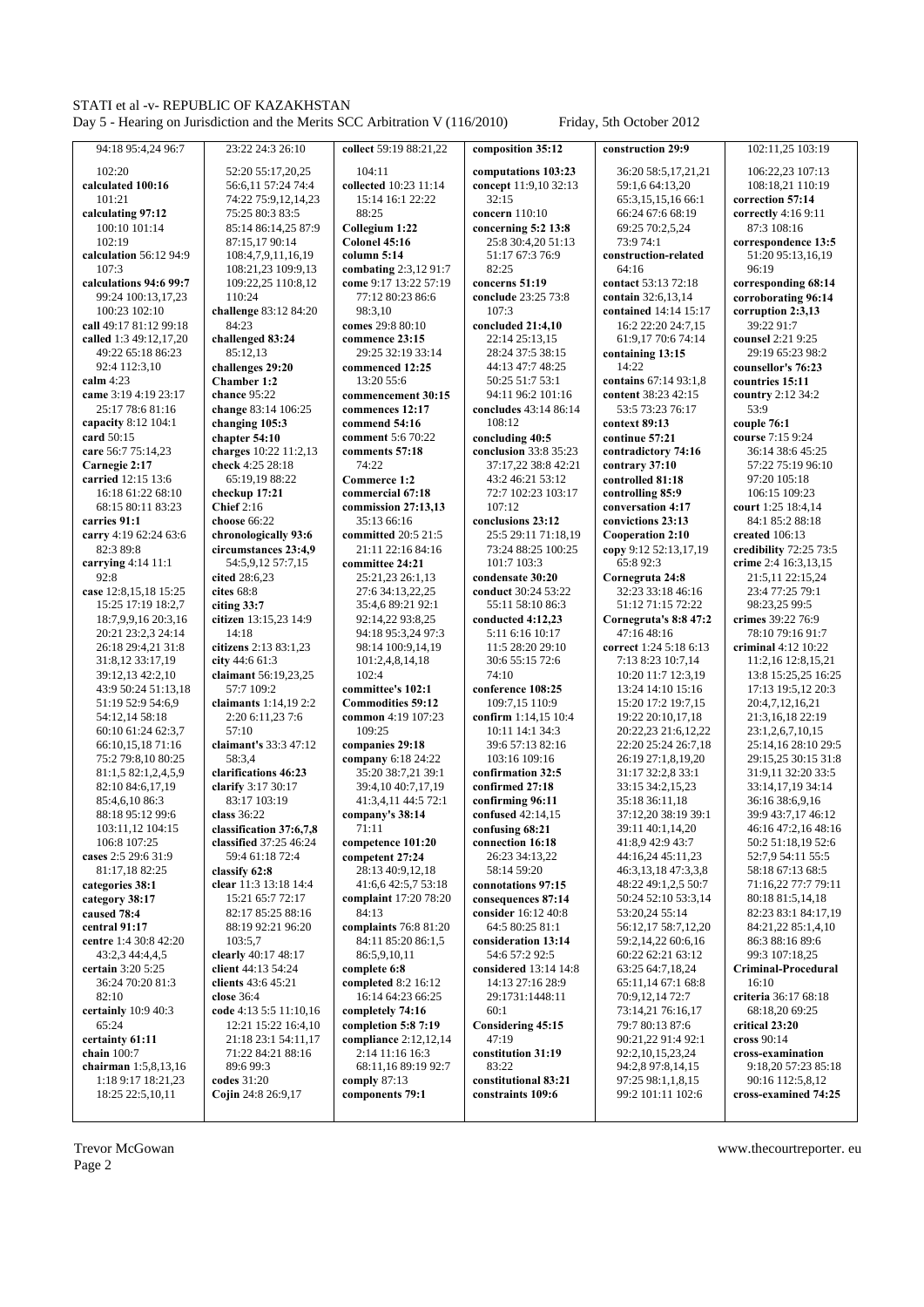Friday, 5th October 2012

| crude 94:1 97:6                      | decision 17:24 19:12                    | designed $37:11,17$                      | 43:21 45:5,12 48:3                            | educational 1:25                         | event 103:22 104:24                       |
|--------------------------------------|-----------------------------------------|------------------------------------------|-----------------------------------------------|------------------------------------------|-------------------------------------------|
| current 2:1 5:24 31:24               | 20:7,20 21:16 22:19                     | 72:2                                     | 50:19 51:17 58:3                              | educations 88:1                          | events 75:3 77:16                         |
| 87:25                                | 23:15,19 25:17                          | designer 36:20                           | 61:13 64:14 65:2,9                            | effect 5:3 26:5 52:8                     | 79:12 91:23 95:18                         |
| currently $2:388:6$                  | 29:14 33:14,16 39:8                     | designing 36:15                          | 70:22,22 71:1 73:16                           | either 18:6 28:24 30:5                   | ever 3:10 29:21                           |
| cut 92:17                            | 60:17,1876:12                           | desk 77:9 79:5                           | 80:22,23 83:13                                | 39:12 42:14                              | every 78:17                               |
| $C-10136:3$                          | 84:18,24 85:6 89:19                     | detail 51:14                             | 89:12 94:6                                    | elaborate 73:6 82:13                     | everyone 58:2 110:23                      |
| $C-103$ 42:17,25                     | 94:20                                   | details 66:8                             | documentary 100:21                            | element 11:12                            | everything $1:12,14,24$                   |
| C-109 58:1 60:15 61:9                | decisions 12:22,22,23                   | determination 19:14                      | documentation 25:10                           | elements 16:2                            | 79:23                                     |
| 62:20 63:14,16 67:2                  | 13:7,9 16:5 17:22                       | 27:24 28:13 29:18                        | 49:15 50:4 63:7                               | <b>Emergencies 33:21</b>                 | evidence 1:4 14:14                        |
| $C-110$ 60:11 61:2,10                | 18:11 80:16,16                          | 37:11,19 40:13,19                        | 64:19 96:15 101:6                             | 35:14 43:23 45:8                         | 21:5, 10, 15, 19, 20                      |
| 61:17 62:13 66:20                    | 85:13 89:1                              | 53:2 54:8 62:21                          | 104:12                                        | emergency 32:21,22                       | 22:18 23:14,24 24:5                       |
| 70:7 73:13                           | decision-making                         | 71:20 97:23 98:7                         | documents 9:23 25:8                           | 33:7,23 34:2,5,12                        | 26:24 27:16 28:9,12                       |
| $C-1144:5$                           | 77:19                                   | 99:1                                     | 31:15,21 51:22                                | 34:16,21 35:9 40:12                      | 28:22 29:16 31:13                         |
| $C-1291:25$<br>$C-450$ 102:2,3       | decisive 54:6<br>declaration 1:10 5:14  | determine 19:16,24<br>42:5,22 53:19 54:5 | 59:11 62:14,18,19                             | 40:18 41:7,18 42:19                      | 64:4,7,8,9,11 71:4<br>73:2,3 75:4 86:24   |
| $C-451$ 102:8                        | 87:10                                   | 62:25 64:8 76:25                         | 62:22,23,25 63:2,11<br>63:20, 22, 24, 25 64:1 | 43:13,25 44:2,12,21<br>45:2,23 49:4 71:7 | 106:21 107:2,10                           |
| C-452 89:12 90:8                     | declarations 5:15,15                    | 97:3                                     | 64:1,17 65:1,8,20                             | 72:1,11                                  | evidences 105:25                          |
| 102:13                               | 9:7                                     | determined 25:21                         | 66:4,17 67:3,7                                | employees 28:17 44:8                     | 106:20                                    |
| C-465 64:15 67:4                     | declared 4:15                           | 94:16 95:6 96:5                          | 72:16,23,24 73:22                             | end 99:25                                | exact 70:11 97:16                         |
| C-469 34:7 35:4,5                    | deemed 62:19 66:2                       | 99:17 101:9                              | 74:1 77:22 78:3,25                            | endeavour 52:17                          | exactly 7:11 14:11                        |
| 64:24                                | defence 72:17,20 73:4                   | development 62:2                         | 79:21 91:20 107:7                             | ending $108:21$                          | 32:25 58:13 59:15                         |
| C-604 39:17                          | define $32:11$                          | difference 15:21 56:2                    | 107:20                                        | <b>Endowment 2:17</b>                    | 60:7 74:23 78:4,25                        |
| C-632 20:13 22:17                    | defines 31:25                           | 88:10 90:24 93:12                        | done 6:7 28:23 29:2                           | <b>Energy</b> 24:9 41:12                 | 100:16 105:6 110:5                        |
| $C-71846:6$                          | definite 57:13                          | different 17:17 28:5                     | 29:24 30:12 45:9                              | 42:12,14 46:2 47:5                       | examination 1:20 2:21                     |
| $C-71947:12,12$                      | definition 32:7 52:25                   | 31:8 39:3 46:7 75:1                      | 49:3 53:6 71:21                               | 47:17 48:25 49:8                         | 9:24 40:15 55:5,7                         |
| $C-8692:13$                          | 53:10                                   | 75:2,20 85:19 92:3                       | 75:18                                         | 50:1,16,20 51:6                          | 55:15 58:6,10,15,18                       |
| C-89 94:4 96:25                      | delay 57:22                             | 96:10 102:19                             | Dorofeev 39:2                                 | 52:22 53:16 55:3                         | 58:25 59:2 60:4                           |
| C-90 32:17 33:3 44:22                | delegated 6:15                          | 103:23                                   | down 35:15 62:14                              | 93:16 96:15                              | 61:12,22 62:5,15,24                       |
| 45:4                                 | delivered 92:14,22                      | differently 70:19                        | doles 38:17                                   | enforced 45:10                           | 63:1,6,8 64:6,10                          |
| $C-9244:17$                          | demanded 45:9                           | direct 1:20 2:21 20:23                   | Dr 1:21 1:18,20 9:16                          | enforcement 2:9,10                       | 66:13,19 70:18                            |
| $C-9938:11$                          | demonstrate 103:12                      | 56:22 69:6 74:9,12                       | 24:2 52:18 55:25                              | 14:16,19 60:3                            | 73:15 74:12 75:16                         |
|                                      | denied 27:5                             | 81:11 82:21 83:25                        | 74:6 75:22,24 87:17                           | engaged 34:22 85:10                      | 87:19 89:7,14 90:19                       |
| D<br>Da 48:21                        | deny 17:24 18:7 23:10<br>39:6 81:5      | 87:19 90:19 102:14                       | 87:19 98:4,9 108:6                            | engineer 36:20                           | 96:14 102:14 112:4<br>112:11              |
| Daniyar 86:23 87:8                   |                                         | 109:19 112:4,11                          | 109:14,15,21,24                               | <b>English</b> 4:7,8 20:14               |                                           |
| 112:9                                | denying $41:22,25$                      | directed 24:8,15 45:1<br>45:21 76:15     | 110:5,16,20,21<br>112:4,11                    | 21:19 22:6 46:10<br>67:9 90:7 92:3.5     | examinations 109:8<br>examine 54:23 70:15 |
| dash 97:2                            | department 2:10,12<br>2:14,16 2:5 32:21 | directing $44:1464:6$                    | draft 97:18,20                                | 94:5 97:2 105:25                         | 109:1                                     |
| data 21:13,15,19,21                  | 32:23 33:23,25 34:4                     | direction 59:9 80:9                      | drew 101:7                                    | enough 1:9 87:9 96:14                    | examined 39:20 61:23                      |
| 22:15,18,23,24 23:3                  | 35:1 39:9 41:18                         | directions 11:18,19                      | drilling 61:21                                | enquiry 35:23 41:23                      | examiner 58:16,24                         |
| date 7:19,23,23 9:9,10               | 50:21 58:9 78:9,11                      | 59:22                                    | due 22:23 31:10 81:7                          | 47:6 52:14 82:22                         | 60:24 63:9 70:9                           |
| 29:24 99:16 102:3                    | 78:12 79:7,16 80:6                      | directive 12:18 13:2                     | 81:20 84:25 87:1                              | ensured 98:13                            | examiner's 64:22                          |
| <b>dated</b> 32:18 37:4              | 81:25 82:6 88:6,24                      | directives 85:3                          | 105:17                                        | entered 20:11                            | examining 63:3                            |
| 42:18 43:11 51:10                    | 93:16 103:6                             | <b>directly</b> 34:4 73:15               | duly 77:20 78:20                              | enterprise 33:9                          | example 18:17 61:21                       |
| 52:3 58:6 60:11                      | depending 38:1                          | director 2:10 38:14                      | 79:22                                         | enterprises 2:14                         | examples 83:2                             |
| 92:1 94:6                            | 109:19                                  | disagree 52:24 62:10                     | during 3:7,10,12,13                           | entire 48:3 68:1 101:6                   | exceptional 23:8 80:8                     |
| dates 91:22                          | deputy 2:9 41:11                        | disagreed 3:20                           | 4:1 7:14 8:19,20                              | entities 25:2 39:3                       | exchange 52:1                             |
| <b>DAVID</b> 1:10                    | 42:12 80:5 88:6                         | disappeared 18:19                        | 30:23 38:5 55:23                              | 93:16 96:21 103:9                        | exclude 51:18                             |
| day 1:6 2:23 5:23                    | 91:2,8,16                               | discretion 16:25 17:11                   | 56:696:17                                     | entitled 17:22 42:21                     | excluded 43:5                             |
| 102:8                                | derived 89:24                           | 19:5                                     | duties 5:24 80:11                             | 45:8                                     | excluding 23:5                            |
| days 54:21 55:7 57:4                 | describe 1:25 2:6 4:10                  | discuss 50:6 55:23                       | duty 73:2 85:11                               | entity 95:6 99:6                         | exclusively 81:23                         |
| 60:16,21,23 93:24<br>deadlines 78:19 | 39:25 87:24 91:10<br>91:12              | 56:5 109:5<br>discussed 57:1 89:12       | 100:18                                        | 100:22,24<br>entrepreneurial 16:19       | <b>Excuse 52:14</b><br>executes 50:21     |
| dealing 15:14 18:18                  | described 76:21 84:3                    | discussing 55:25                         | E                                             | 31:10                                    | executive 47:18 48:18                     |
| 96:18                                | 85:1                                    | discussion 40:5                          | each 6:11 57:5 72:6,9                         | entrusted 78:12                          | 49:13                                     |
| dealt 97:20                          | describes 67:12                         | dispute 37:19 93:5                       | 100:24                                        | enumerated 47:1                          | executor 46:19 49:18                      |
| December 20:15                       | description 67:14 68:4                  | disputed 65:23                           | earlier 48:10 55:7                            | <b>Environmental 2:12</b>                | exhibit 4:5 32:17 33:3                    |
| 22:25 23:18,19                       | descriptions 74:17                      | disputing $33:253:4:3$                   | 66:21 72:10 106:11                            | 2:14                                     | 36:3 42:17 47:12                          |
| 29:13 30:2,14 31:3                   | design 25:10 31:17                      | 37:21                                    | early 23:18 108:22                            | equivalent 91:15                         | 50:15 51:25 52:11                         |
| 32:19 39:21 41:15                    | 34:14,17,18,22                          | distinction 88:17,20                     | earned 94:10,19 95:5                          | especially 2:5 36:22                     | 58:1,3,4 60:11,15                         |
| 41:24 50:18,25                       | 35:21 36:9,10,12,17                     | 106:6                                    | 95:25 96:8 97:12                              | 70:23 72:17                              | 62:13,20 63:14                            |
| 51:10 104:14                         | 36:23 37:5,5 38:7                       | distract 5:23                            | 102:20 103:24                                 | essence 4:18 40:21,25                    | 66:20 67:2 70:7                           |
| decide 17:18 18:3,13                 | 38:15,25 39:5 64:19                     | division 2:11,13 71:11                   | easy 110:10                                   | establish 54:6 91:22                     | 91:25 92:13 94:4                          |
| 18:14 19:8,16,22                     | 65:3, 13, 15, 15, 16, 22                | 90:25 91:17                              | economic 2:4,12 29:6                          | established 70:13                        | 96:25 102:2,3,13                          |
| 20:2,3 63:4 79:9                     | 66:2,15 67:7,17,18                      | divisions 90:25                          | 39:21 58:23 78:9                              | establishes 107:9                        | 106:18                                    |
| 81:5 103:19 104:4                    | 67:19 68:6,10,15,18                     | document 15:8 26:3                       | 79:16 91:7 102:9                              | evaluate 75:21                           | exhibits 50:13                            |
| decided $6:2$ 29:25                  | 68:18 69:16,24 70:5                     | 29:21 33:1,2,17,18                       | economy 88:1 edge                             | even 5:3 34:3 98:19                      | existence 95:19                           |
| 32:19 53:18 58:15                    | 70:7 71:11 73:9                         | 33:20,22,23 34:9                         | 85:12                                         | 100:19 101:2                             | existing $84:20,22$                       |
| 103:14 110:16                        | 100:6,8                                 | 35:4,18 36:2,4                           | education 87:24                               | evening 7:25                             | exists 53:11                              |

Trevor McGowan Page 3

www.thecourtreporter. eu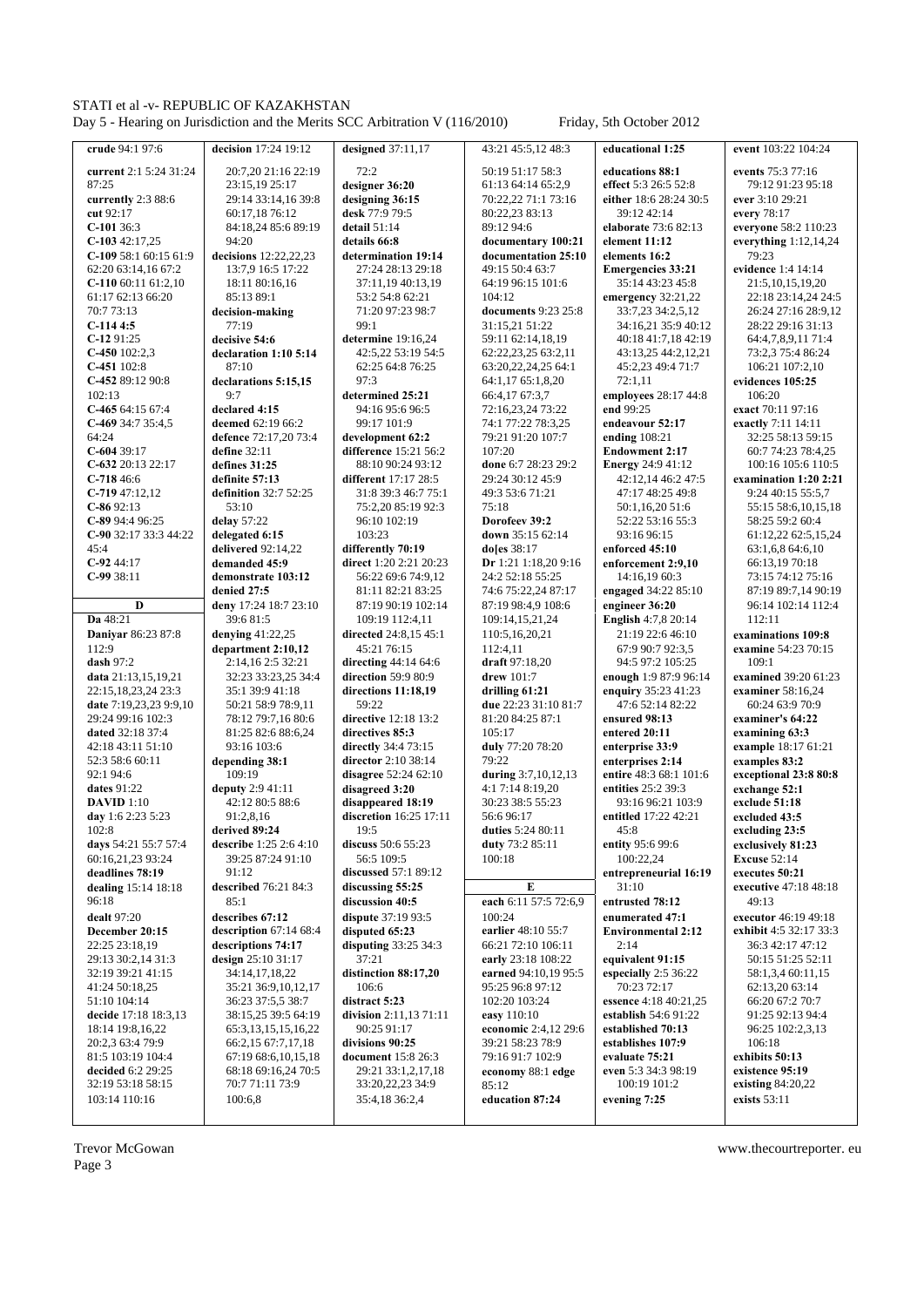Page 4

Trevor McGowan www.thecourtreporter. eu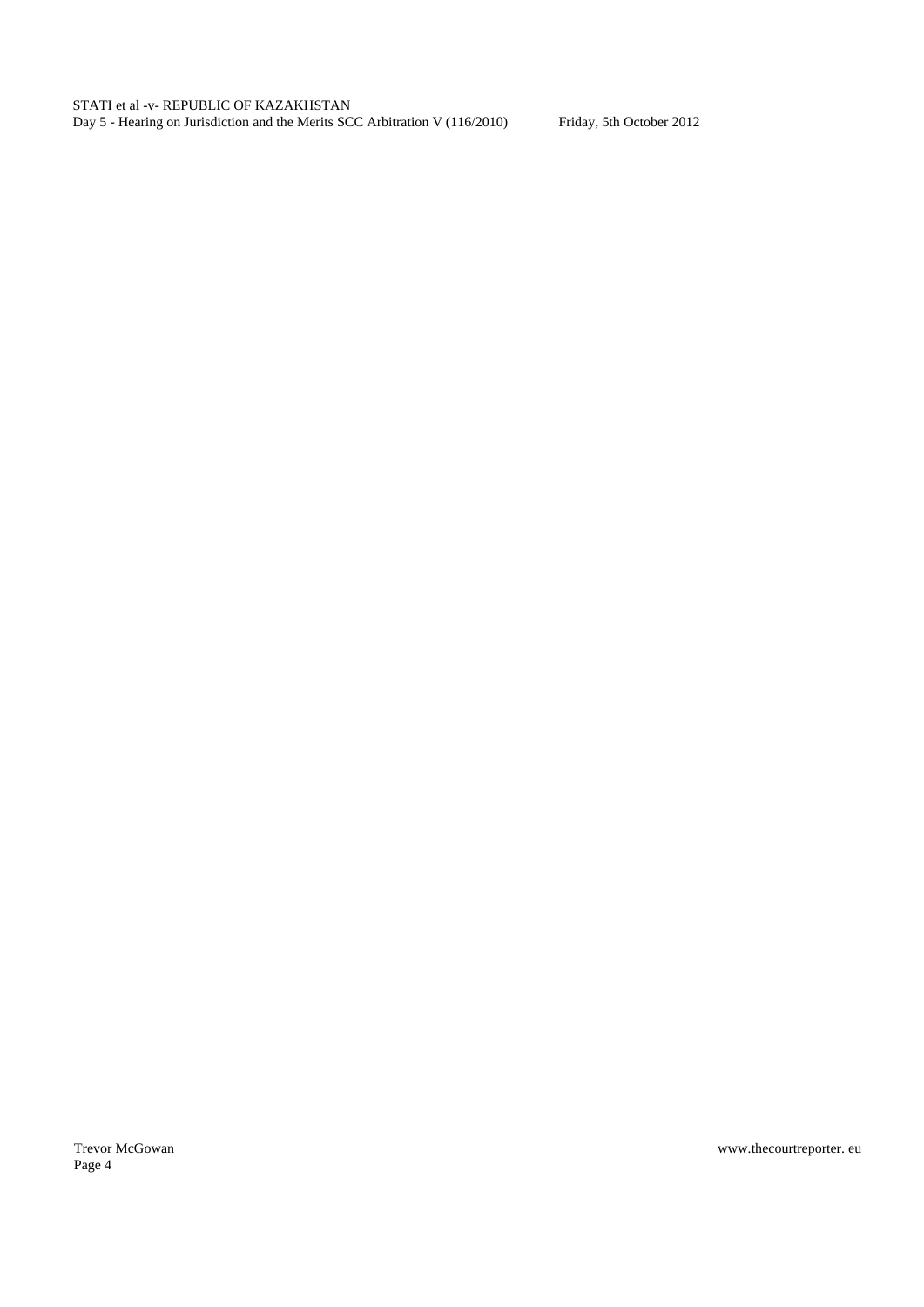Friday, 5th October 2012

| expect 40:23 71:1                         | fairest 57:4                                 | 76:15 77:10 78:3,17                      | 95:10,11,15 96:15                       | grounds 94:25 96:13                      | hours 56:20,20,23,25                          |
|-------------------------------------------|----------------------------------------------|------------------------------------------|-----------------------------------------|------------------------------------------|-----------------------------------------------|
| experience 36:21 62:1                     | fall 10:17 13:20                             | 82:15,20 84:7 87:4                       | 96:15,20 97:23                          | group 1:13 2:5 34:13                     | 57:10,12                                      |
| 62:4 81:14,17 82:19                       | familiar 43:4                                | 87:8 88:1 89:20                          | 98:12 99:20 100:1                       | 104:17 105:19                            | hydrocarbons 33:11                            |
| experienced 27:12                         | familiarised 40:4                            | 93:2,4 94:20 97:1,2                      | 102:4,21,22 103:7                       | 106:13,14,15,24                          | <b>HELOISE 1:18</b>                           |
| expert 2:16 25:4 28:23                    | far 6:8 15:6 29:7                            | 102:12,23 109:7,11                       | 108:11 109:15,17                        | 107:15,16                                |                                               |
| 29:2,5,6,10,17,23                         | 34:17 35:13 39:2,12                          | <b>FLEURIET 1:18</b>                     | 112:6.7                                 | guess 51:2,4,4                           | I                                             |
| 30:3,3,6,8,12,19,25                       | 100:5                                        | 90:16 92:17 98:6,10                      | front 1:10 16:23 22:4                   |                                          | <b>Ibagarov</b> 49:13,18,21                   |
| 31:1,736:1037:1                           | fast 26:10                                   | 108:3,21 112:12                          | 68:23 77:9 87:10                        | Н                                        | <b>ICC</b> 1:4                                |
| 40:15 42:21 43:15                         | fault $87:1$                                 | floor $6:5,5,7$                          | fully 93:22                             | Haigh 1:10 52:11 76:1                    | idea 110:6                                    |
| 53:22 54:7,11,14,18                       | features 38:1                                | follow 14:19 65:24                       | function 2:11 6:25                      | 76:4,5,14,19,25                          | identified 41:7,24                            |
| 54:23 55:6,11 58:18                       | <b>February 47:7,14</b>                      | 81:23 82:7,8 83:21                       | functioned 62:3                         | 77:8 78:5 79:3,12                        | 46:8,9 48:17,19                               |
| 58:22 59:3,4,4,5,10                       | 50:17 52:4 58:6,14<br>60:11,17,18 102:23     | 83:21<br>followed 3:21 22:9              | functions 2:6.15<br>further 9:16 13:7   | 79:24 80:8 81:9<br>82:15 83:4 108:7,8    | <b>identifies</b> 38:25 40:11<br>40:17        |
| 59:17,18 60:4,10,14<br>60:15 61:4,8,12,17 | 103:16 104:3,18,19                           | 80:7 103:20 104:4                        | 57:18 74:3 75:24                        | 112:6                                    | <b>IGOR 1:22</b>                              |
| 61:18,20,22 62:3,6                        | 104:22 105:4,15,24                           | <b>following</b> 10:21 11:17             | 85:15,18 90:13                          | Hairusev 45:16                           | III-42-80 65:5                                |
| 62:15,21,21,23,24                         | 106:4,19 107:11                              | 39:24 46:23 56:21                        | 104:12,25 108:3,25                      | half 57:4                                | <b>illegal</b> 13:16 14:15,23                 |
| 63:1,3,3,23 64:5,9                        | feel 57:3                                    | 87:5 89:19 92:5                          | 112:8                                   | hand 9:23 69:11 75:19                    | 14:25 15:9 16:19                              |
| 66:1,7,9,9,21 70:3,6                      | few 8:20 25:19 71:3                          | 95:18 96:10 103:21                       |                                         | 79:17 84:7 109:25                        | 25:731:10 82:1                                |
| 70:10,12,17,20,24                         | field 42:23 43:19                            | 106:1 107:21                             | G                                       | handed 13:7 52:20                        | 98:18                                         |
| 71:5,6,10,18,23,25                        | 70:24 99:17,19                               | follow-up $85:16$                        | <b>GABRIEL 1:13</b>                     | 61:13 88:24 91:21                        | illegally 98:17                               |
| 72:3,13,14,24 73:10                       | 100:10,14,20 101:3                           | font 92:3                                | gained 97:4                             | 104:13 105:1 107:7                       | imminent 16:13,15                             |
| 73:23 89:13,14,20                         | 101:20                                       | foreign 18:18                            | <b>GANI 2:16</b>                        | 107:9                                    | impetus 11:23                                 |
| 96:13 102:9,12,16                         | fifth 25:4 48:17                             | forensic 30:12,19,24                     | gas 33:11 36:11 44:6                    | handing 88:18 91:19                      | important 2:5 104:21                          |
| 103:25 107:2,10                           | Fighting 39:21                               | 31:1,6 54:23 55:4                        | 48:10 49:7 93:17                        | handled 14:10                            | 104:24                                        |
| expertise 37:10                           | file 30:14 52:6,8 66:22                      | 55:15 58:5,10,15,17                      | 94:23                                   | <b>hands</b> 79:13                       | impossible 75:18                              |
| experts 36:12 61:5,15                     | 76:21 77:7,9,15,15                           | 58:24 59:17,18                           | gathered 4:20                           | handwriting 9:15                         | improperly 83:9                               |
| 63:21                                     | 78:21 79:4,11,13,21                          | 60:10,18,20,24 62:6                      | gathering 47:20 48:9<br>49:1            | handwritten 5:16<br>9:13                 | include 26:14 27:6<br>54:20 55:4,12 97:24     |
| expert's 73:24<br>explain 5:21 10:8,10    | 81:10 95:12,13<br>filed 85:20 86:1           | 62:15 63:8,9,23<br>66:1,6 70:6,17 71:5   | gave 56:15 66:23                        | happy $56:5$                             | included 25:22 30:13                          |
| 10:21 15:3,4 32:3                         | files 96:19                                  | 71:6,10,24 73:10                         | 70:20 102:16                            | <b>hard</b> 44:7                         | 35:1 58:1 93:21                               |
| 40:21 59:3 77:17                          | filibustering 18:22                          | 89:14                                    | general 2:13,15 38:14                   | having 18:5 39:20                        | 100:17                                        |
| 82:14 88:10,15                            | final 83:14                                  | form 24:10,17                            | 53:4,4 88:13 100:8                      | 52:5 72:24 79:13                         | including 73:3 80:18                          |
| 90:24 91:11,14                            | finally $107:3,11$                           | formalities 78:24                        | geologic 24:20                          | 98:16 102:19                             | 106:1                                         |
| 94:13 95:9 98:1.4.9                       | Finance 89:22                                | forward 18:1,7,13,15                     | geological 26:1                         | hazard 36:23                             | inclusion 98:11                               |
| 106:11 107:14                             | <b>financial</b> 2:10 2:6,8,11               | 81:6                                     | geology 25:20,22                        | head 2:11 5:9 6:14,17                    | income 15:9 89:23                             |
| explained 4:17,22 5:2<br>5:4              | 2:15 3:19,22 6:10<br>10:6,12,1611:4          | forwarded 76:23<br>78:11 79:9            | 26:13 27:5,13 92:1<br>92:14,22 93:7     | 7:2 8:7 32:23 35:1<br>78:11 79:6,16 80:5 | 90:3 94:1,18 95:25<br>97:12 98:12,21,24       |
| explanation 5:2                           | 12:24 13:6 14:25                             | found 35:14 79:20                        | Gershtanskiy 37:22                      | 80:5 88:6 91:3,8,16                      | 100:23 101:21                                 |
| explanations 41:10                        | 15:18 16:15 25:24                            | 84:14                                    | getting 69:2                            | 107:16                                   | 102:20 107:3                                  |
| 45:16                                     | 26:4,13,23 27:4,11                           | four 3:6 5:1 54:21                       | give 35:7 37:13 52:18                   | headed $6:3,6$                           | incoming 13:5 77:22                           |
| extension 78:23                           | 39:23 41:2,9,22                              | 55:7 60:15 62:14,18<br>63:22 66:23 71:14 | 55:8,9,12,13 57:5,9<br>58:2 70:11 71:18 | heading 63:14<br>hear 25:25 74:2,20      | incorrect 11:8                                |
| extensions 78:21<br>extraction 33:10      | 42:8,11 44:19,20<br>45:1,7,20 46:1 47:6      | 71:15 106:21                             | 72:23 78:5 93:16                        | 109:9                                    | indeed 87:15 103:11<br>103:12 108:4           |
| extraordinary 75:2                        | 47:14 50:21 53:22                            | fourth 18:2 24:25                        | 95:22 97:16                             | heard 6:9 21:24 24:4                     | independent 12:21                             |
|                                           | 54:24 60:5 61:3                              | 64:22 95:22                              | given 5:11 17:23                        | 26:9,12,16 55:22                         | 71:19,23 80:15                                |
| F                                         | 62:18 63:10,22 64:2                          | framework 82:2 83:1                      | 23:22 26:25 27:5                        | 106:7                                    | 83:19                                         |
| fabricate 82:9                            | 64:5 65:2,10,25                              | 83:24 107:18                             | 30:19 33:17 40:8                        | hearing 1:4,7 26:6,7                     | <b>INDEX 112:1</b>                            |
| face 87:13                                | 66:6 70:8,16 73:10                           | <b>FREY</b> 1:18 108:18                  | 66:9 71:17 72:17                        | 39:3 86:25 110:8                         | indicate 14:21                                |
| facilities 36:13,22                       | 73:18,20 76:24 78:9                          | <b>Friday 1:6 1:1</b>                    | 109:4                                   | 111:3                                    | indicated 7:9 23:3                            |
| 110:14                                    | 80:3 81:25 82:20                             | from 2:2,22,23 5:23                      | gives 45:7 104:1                        | held 104:24                              | 27:23 49:25 56:16                             |
| facility 100:4                            | 85:21,23 88:3,19                             | 6:4,5,10,11 7:6 9:25                     | giving 82:16                            | help $108:1,1$                           | 57:17 63:13 109:1                             |
| fact 5:21 8:10 10:22<br>12:12 14:2 16:19  | 90:21 91:3,8,15,18<br>104:11 106:12          | 10:4,13,19 11:12<br>13:1,22,22 15:7      | go 22:11 57:4,16 61:25<br>104:17        | her $75:17$<br><b>HERVE</b> 1:18         | indicates 62:14 68:5<br>indicating $16:321:5$ |
| 19:17 21:19 26:24                         | find $92:1693:2$                             | 17:23 23:10 24:20                        | goes 39:25 57:22                        | high 98:14                               | 21:11,14 22:15,24                             |
| 34:21 35:18 36:10                         | <b>Fine 46:17</b>                            | 24:25 25:25 26:1,22                      | 88:11                                   | him $4:188:11,12$                        | 23:3 50:15 71:12                              |
| 38:24 41:23 42:7<br>43:5 45:15 47:5       | <b>finished</b> 18:23 78:24<br>firm $110:17$ | 27:4,10,22 30:5<br>32:20,23 33:9,20,22   | going 1:7 4:5 9:22<br>57:25 63:10 91:19 | 11:23 12:3 49:14<br>50:4 59:21 61:4,12   | indication 25:7<br>indications 10:23          |
| 50:11,19 53:16,17                         | first 3:3,23 4:13 5:24                       | 35:23 36:1,21 37:4                       | 95:22,23 99:17                          | 61:13 66:12,18,23                        | indirect 25:6                                 |
| 54:19 55:5 63:22,25                       | 6:3,20 8:23 9:22                             | 41:10 42:18,22                           | 104:11 107:3,11                         | 71:18 74:1,20 75:6                       | indirectly 45:16                              |
| 64:4,6 66:21 73:9                         | 10:3,9 12:5 13:11                            | 44:10,11 51:6,23                         | 109:17                                  | 75:17 85:7 98:4,6                        | individual 58:9                               |
| 84:10 93:9 95:6,20                        | 14:6 16:7 17:8,20                            | 61:24 62:1 66:11                         | gone 102:18                             | 105:12,13,14,15,17                       | industrial 36:12,22                           |
| 96:2,6 99:22 101:6                        | 17:23 23:17 24:13                            | 71:7,10 74:2,5,22                        | good 9:21 55:19 90:17                   | 106:24 110:16,23                         | 42:20 43:3                                    |
| 101:16 102:24                             | 25:20,25 26:12,16                            | 75:25 76:4,6,17,20                       | 90:18 110:25                            | 110:23                                   | industry 35:1                                 |
| 103:15 104:2,21                           | 26:20 33:16 35:9,11                          | 77:2,13 78:1,8 79:3                      | governmental 94:10                      | himself 7:2 77:25                        | influence 45:17                               |
| 107:4,12,14                               | 35:15 40:23 41:20                            | 79:24,25 80:10,23                        | 94:16 96:1 103:25                       | <b>HOLM</b> 2:23                         | inform $39:23$                                |
| facts 11:14 15:22                         | 41:21 44:11 50:15                            | 80:23 81:12,24                           | gradually 88:3                          | home $75:11,12$                          | information 13:16                             |
| 74:12,14                                  | 58:15 65:4,6 69:8                            | 82:18,19,21,25 83:7                      | graduated 2:2                           | hour 56:15,16,24 57:5                    | 14:15,23 16:12                                |
| fair 28:21 52:23 57:19                    | 69:12 70:23 73:4                             | 85:14 89:5,24 94:19                      | ground 6:5                              | 57:9 86:17 109:18                        | 51:11,17 57:2,8                               |

Trevor McGowan

Page 5

www.thecourtreporter. eu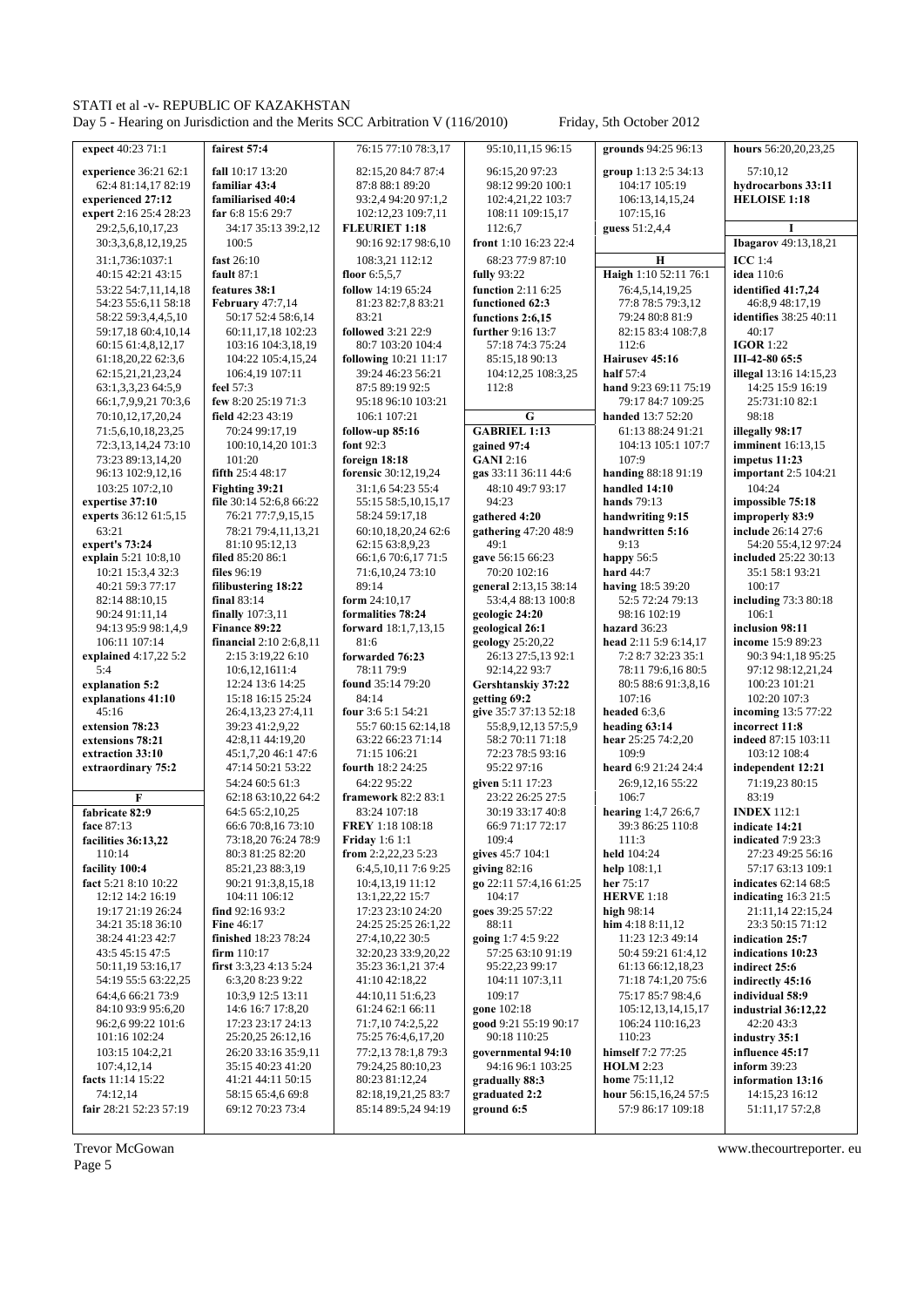| 82:21 88:22 93:13                                 | 81:13 investigated                         | 97:1 items 27:16 28:9                              | known 41:16 61:4                           | 103:9 legislation                                 | line $2:23,249::9,12$                                |
|---------------------------------------------------|--------------------------------------------|----------------------------------------------------|--------------------------------------------|---------------------------------------------------|------------------------------------------------------|
| informed 15:7 75:11                               | 15:19                                      | 29:16 32:11 64:7,12                                | Korea 109:15                               | 2:12,12,14 2:15                                   | 64:13 67:14 68:14 71:21                              |
| 78:22 infrastructure                              | 16:15 81:25                                | 66:23 67:5 68:25                                   | <b>KOTLYACHKOVA</b>                        | 31:19,23,23,24 31:25                              | lines $22:3$ list $35:5,9,12$                        |
| 62:2 initial 13:3 44:15                           | investigating 42:2                         | 69:4,5 89:17 106:21                                | 1:18                                       | 32:3,9,11 84:3 92:7                               | 70:6 listed 48:6 64:2                                |
| initially 78:6                                    | investigation                              |                                                    | KPM 2:19 5:106:1 8:5                       | 96:22 legislative 40:6                            | lists 9:6,8 99:4 106:1                               |
| initial/starting 11:12                            | 2:15,16                                    | J<br><b>January 37:4 42:18</b>                     | 10:7,13,17 11:5                            | legitimacy 85:6                                   | 106:21 little 52:4 109:3                             |
| initiate 16:25 17:13,19                           | 10:7,12,16,16,18                           | 43:12 46:8 join 43:9                               | 13:20 19:6,14,22                           | legitimate 99:7 length                            | live $109:12$ LLP $1:22$                             |
| 17:25 18:6,7 19:5                                 | 11:5, 11, 13, 24 12:13                     | JOSEPH 1:21 Judging                                | 20:8,22,25 23:15,25                        | 109:19 lengthy 43:11                              | 2:8,8 12:8                                           |
| 20:3,3,7,20 21:16 22:19<br>25:15 29:14 33:16 39:8 | 12:15,17 13:4,8,19<br>14:3,24 15:18 16:17  | $67:2$ Judicial $30:8$ July                        | 25:21 26:14 27:7,18<br>27:25 28:7,24 29:6  | less 56:7 let 7:17 14:4<br>15:3 25:18 30:17 51:25 | 42:23 97:4,7 lo 50:8<br>located $61:3$ logic $55:10$ |
| 79:10 81:5.6 84:19                                | 16:18 17:1,13,15,25                        | 91:6 June 95:15                                    | 30:21,23 31:9,15                           | 52:14 67:4 68:21 71:3                             | logical 55:10 82:2,9                                 |
| 85:4,6 initiated 12:8                             | 18:1,10 19:6,13                            | jurisdiction 1:7 34:1                              | 33:4 34:14,23 35:21                        | 72:8 77:17 96:25                                  | logistics 110:12 long                                |
| 18:9 23:7 33:19 39:14                             | 20:8,12 21:3,16,22                         | just 6:9 11:3 17:8 19:19                           | 35:23,23 36:15 37:4                        | 98:2,2,4 99:16 101:1                              | 105:16 longer 56:11                                  |
| 77:10 79:8 82:5                                   | 22:20 23:8,11,15                           | 25:18 32:5 45:12 49:3                              | 37:6 38:8 39:11,25                         | 104:4 106:11,17                                   | look 4:6 6:19,19,21                                  |
| initiating $17:2520:11$                           | 24:7,14 25:14,16                           | 52:18 53:6 65:7,21 73:7                            | 40:14 41:3 42:3                            | 107:14 letter                                     | 7:5,8 9:6 15:13 20:11                                |
| 23:10 25:14 28:9 80:9,9                           | 28:10 29:15 30:1,16                        | 75:9 76:21 77:24 79:12<br>80:12 81:3               | 43:15 44:23 45:3                           | 10:4,13,19,25,25                                  | 32:16 34:7,24 35:5,15                                |
| 84:17 initiation 20:16                            | 30:24 32:20 33:14                          | 82:10,13,13,17 83:17                               | 46:3,8,12 47:1,7                           | 11:6, 12, 23 12:3                                 | 36:3 38:10 38:22,24                                  |
| initiative 6:13                                   | 36:15,17 38:6 39:9                         | 91:12,21,24 92:16,21                               | 48:8, 14, 15 50:2, 25                      | 13:22,23 15:2,6,13                                | 39:7,15 42:17 46:4                                   |
| inspection $13:6$ 17:12<br>22:14,23 27:1,6,10     | 43:7 46:1,16 48:17<br>50:3 58:19 59:20     | 93:5 94:14 97:16,18                                | 51:7,12 53:2,12<br>85:21 86:2 93:9         | 15:17,24 16:16 32:18<br>37:3,9,22 38:12,23,24     | 49:11 50:12 51:2 56:4<br>60:9 62:13 67:4,8           |
| 27:12 35:8 89:8,8 97:21                           | 67:14 68:5 78:9,11                         | 99:1,21 101:21 102:3                               | 94:10,11,17 95:5,6                         | 39:15 39:20 40:4,22                               | 67:11,12 68:3 69:6                                   |
| 100:15,22 106:7                                   | 78:12 79:17,19                             | 103:16,19 104:7 109:2                              | 95:17,25 96:2,6,8                          | 41:13                                             | 73:12 80:25 81:13                                    |
| inspections $11:1$ 16:6                           | 80:18 81:15 83:2,9                         | 110:12 Justice 2:9,9,16                            | 96:21 99:8,12,19,22                        | 41:13,20,22,24,25                                 | 89:11 91:24 94:20                                    |
| 88:11,17,21 91:1 96:23                            | 83:24 85:21 88:7,18                        | 30:9 30:13 31:2 54:23                              | 100:2,8,24 101:7,10                        | 42:3,13,16,18 43:4                                | 102:7 105:20 looked                                  |
| 103:4,4 inspector 89:3                            | 88:24 89:17 95:1                           | 55:16 58:12 85:24<br>85:25 86:2,6 110:15           | 101:22,22 102:20                           | 43:11 44:8,14,15,22                               | 15:19 18:5                                           |
| 90:20                                             | 104:13 106:7                               | justification 10:6,12                              | 102:24 103:15,23                           | 45:6,23,24 46:5,9                                 | 44:12 102:14                                         |
| 90:22 95:12                                       | 107:18.25                                  | 10:15,18,21                                        | 104:2,11,13,19                             | 46:11,17,18,19 47:9                               | looking 35:11,12                                     |
| instance 60:5 76:15<br>83:10 100:3 instead        | investigations<br>18:12 18:14 30:18        |                                                    | 105:7,12,13,14                             | 47:15 48:4,13,18                                  | 44:17 52:11 65:5<br>67:15 68:24 69:4                 |
| 70:7 81:7 institute 1:2                           | 88:11 investigative                        | K.                                                 | 107:12 <b>KPM's</b><br>30:10 44:10 99:17   | 49:4,9,12,13,18,21<br>49:25 50:9,17,18,25         | 78:18,25 89:16 92:19                                 |
| 36:9 37:5 37:5                                    | 4:18,20 5:21 7:19                          | <b>KARL-HEINZ 1:9</b>                              | 100:9,20 101:3                             | 51:3, 10, 11, 13, 15, 15                          | 96:18 109:2 lose                                     |
| 38:7,15,20,25 39:5                                | 17:16,17 82:3                              | <b>KATHERINE 2:20</b><br>Kaunev 8:8 Kazakh         |                                            | 52:1,3,3,5,6,7,10                                 | 110:2 lot 107:17                                     |
| <b>instruct</b> 45:8 93:25                        | 84:5,12 90:20                              | 2:2 38:20 39:4                                     | L                                          | 53:5,25 54:21,22 71:10                            | 110:2 Ltd 1:25 lunch                                 |
| 97:3                                              | 90:23,25 104:16                            | Kazakhstan 1:16 2:4                                | laboratory 60:19,21                        | 76:6,8,13,14                                      | 86:16                                                |
| <b>instructed</b> 11:22 26:13                     | 105:18 106:9,13                            | 2:9 12:19 13:17,23                                 | 61:6 lacked 103:9,11<br><b>LANGE 1:21</b>  | 76:18,19,23 77:1,3                                | М                                                    |
| 30:24 44:21 54:20                                 | 107:15,24                                  | 15:10 16:10 33:7                                   | language 27:6 54:21                        | 77:5,6,12,24 78:8                                 | made 14:22 19:12                                     |
| 55:3,11 94:17 95:3<br>107:20 instruction          | investigator 2:4                           | 36:10 39:22 40:13                                  | 55:4 93:1,9,21 last                        | 79:20,25 80:21<br>82:19                           | 21:16 23:12,14,18                                    |
| 26:25 27:2 27:5 45:19                             | 6:16 12:16,17,20<br>15:3,13 18:6 63:11     | 59:16 76:22 84:21                                  | 9:9,11 12:6 22:3,8 22:9                    | letterhead 43:24 44:1                             | 25:23 28:4 29:14,17                                  |
| 67:19 81:12                                       | 73:20 78:17 80:15                          | 89:22 92:8 94:16                                   | 43:12,21 45:12 45:13                       | letters 24:7,15,25 43:5                           | 33:13 37:16 39:8                                     |
| instructions 45:7,9                               | 81:17 83:18,20                             | 95:6 96:2 109:17<br>110:9                          | 53:21,25 57:2 67:15                        | 44:11,15 45:18 50:11,20                           | 41:23 56:14 60:17                                    |
| 55:8,9,12,14 80:25 81:2                           | 84:24 108:1                                | KazMunaiGas 38:7                                   | 85:16 86:18                                | 51:6 71:6 71:14 96:11                             | 67:17 68:6 69:20                                     |
| 82:8 96:7 100:15 107:22                           | investigators 6:6                          | 39:1,4,10,14 41:11                                 | 87:2 89:10 104:19                          | let's 7:23 9:6 11:20                              | 83:9,13 84:18                                        |
| insufficient 63:2                                 | 17:18,21,24 18:10                          | 41:23 42:4,4 72:11                                 | 108:19 last-but-one<br>9:12 late 87:1      | 16:20 20:11 28:22 31:13                           | $100:12,15$ main<br>19:14,22,24 20:9                 |
| intensity 13:21 intent                            | 61:14 involved 14:3                        | Kazpolmunay 12:8                                   | later 31:10 52:4 60:21                     | 32:1641:14 42:17 44:11                            | 20:22,25 23:16,25                                    |
| 82:7 interest 65:21                               | 34:12 35:21 61:15                          | 24:21 42:23 47:25                                  | 93:24 109:18 latest                        | 47:24 55:15 62:13 67:12                           | 24:22 25:3,6,21                                      |
| 109:25 interested 79:12<br>83:15 interference     | 89:2 106:8,9<br>involvement                | 82:1 89:24 90:1,4,6                                | 91:14 law 2:2,9,10,10                      | 71:3 81:11 105:20<br>liabilities 80:18,19         | 26:14 27:7,18 28:1                                   |
| 80:17 internal 23:13                              | 104:12                                     | 94:22 95:14 97:4,7                                 | 14:15 14:19 32:10 33:8                     | licence 24:10,11,12,17                            | 28:8, 14, 25 29:9, 18                                |
| 80:17 International                               | 104:25 in-field                            | <b>KENNETH 1:18</b><br><b>KEVIN</b> 1:18 key 2:11  | 53:9 60:3 88:2 99:2                        | 24:22,24 25:2,22 26:15                            | 31:15 32:1,7,12,13                                   |
| 2:10,17 interpret 53:5                            | 36:18,25 37:7                              | Kim 109:15,20 110:21                               | 103:8,8 110:16 laws                        | 27:7,19 28:1                                      | 33:6,11,12 35:24                                     |
| interpretation 17:14                              | 37:12,18,25 68:19                          | kind 1:9 24:12 25:9                                | 32:13,14 lawyer 8:8,8                      | 28:4,8,15,25 94:23                                | 37:8,12,18 38:10,17                                  |
| 53:15                                             | 70:1,21 101:19                             | 27:2 59:3 77:22 83:3                               | 70:3 110:22 lawyers<br>72:22 leading 15:23 | 95:12,16 96:12,19 96:22                           | 39:11 40:14,20 41:3<br>42:23 43:6 44:14,23           |
| interpreted 1:4 48:21                             | issuance 61:1 issue 5:8                    | 84:2,15 87:9 King 1:19                             | 82:22 learned 36:14                        | 98:17 99:7 103:11                                 | 45:3 46:3 47:8 48:1                                  |
| 86:24 Interpreter<br>2:23,23 19:18 21:24          | 29:2,24 33:5 34:14,23                      | 2:4,4 Kleber 1:4 KMG                               | 38:5 least 32:13 42:1                      | licences 93:10,15,20                              | 48:9,12 50:3 51:1,8                                  |
| 22:2,8 63:16,18                                   | 35:22 36:19 37:7<br>38:9,16 40:9 43:17     | 71:11 knew 5:25 61:4                               | 62:3 82:24 94:5 104:18                     | 103:9,13 licensed<br>24:13,19 licensing 24:25     | 53:2,8,10,12 54:25                                   |
| 68:13 69:3 80:12                                  | 47:15 50:2 53:13                           | know 7:17 11:21 12:1                               | 105:2                                      | 25:8 27:25 31:23,23,24                            | 61:19 62:9 65:14,18                                  |
| 92:19 99:21 99:25                                 | 55:16,25 68:4 89:10                        | 12:12 13:3 28:1,3                                  | leave 8:11 26:8 109:22                     | 31:25 53:8 103:9 life                             | 65:22 70:8 71:8,12                                   |
| <b>INTERPRETERS</b>                               | 90:8 92:6 99:11 issued                     | 28:11,15 31:1,3,6 34:18<br>35:20,24 36:7 36:8 37:3 | <b>leaves</b> 56:22,24                     | 61:18,20 72:4 like 1:23                           | 72:5,12 73:11,14,20                                  |
| 2:22                                              | 9:5 58:25 60:16 61:10                      | 39:7,12 44:12 45:25                                | <b>LEBEDEV</b> 1:9 83:7,8                  | 2:22 6:13 10:2,4,8,11                             | 73:25 78:17 80:22                                    |
| interpreting 53:9                                 | 93:15 102:24 103:16                        | 51:5,10 53:15                                      | 84:15 108:10 112:7 led                     | 15:11 15:20 17:8 18:22                            | 93:10,17 94:11,17                                    |
| interview 28:17                                   | issues 7:3 23:20 28:19                     | 61:16,20,24 68:17                                  | 6:9,10 22:16 34:25<br>79:4,13 <b>left</b>  | 26:4 31:22 32:4,5 40:25                           | 95:7,16,21 96:1,2,6<br>96:8,12,23 97:23              |
| interviews 28:20                                  | 42:21 43:3 56:4 58:23                      |                                                    |                                            | 57:13 65:24 73:5 76:1                             |                                                      |
|                                                   |                                            | 70:1,16 72:20 72:21                                |                                            |                                                   |                                                      |
| introduced 3:6,14 7:2                             | 59:7 61:21 89:17                           | 86:4 100:9,12                                      | 56:20,21 57:11,12<br>57:13 109:3 legal     | 87:21 91:5,21 96:17                               | 98:12 99:18 100:4<br>100:20 101:3,10,15              |
| 103:8 106:20                                      | issuing 96:7 item                          | 100:16,18 101:5 110:1                              | 2:10 11:9 25:2 34:6                        | likely 100:21 101:4                               | 101:16,19 102:21                                     |
| introduction 88:14<br>investigate $15:145:21$     | 28:22 31:13 49:19<br>54:10 59:8 90:10 94:4 | knowledge 12:4 13:9<br>53:23 54:15 70:2 76:19      | 52:24 59:2,4 87:14<br>93:15 96:21 100:22   | 104:15 107:19 likes<br>83:20 LIMITED 1:14         | 103:10,15,24 104:2<br>107:4,12 Major 76:5            |

Trevor McGowan Page 6

www.thecourtreporter.eu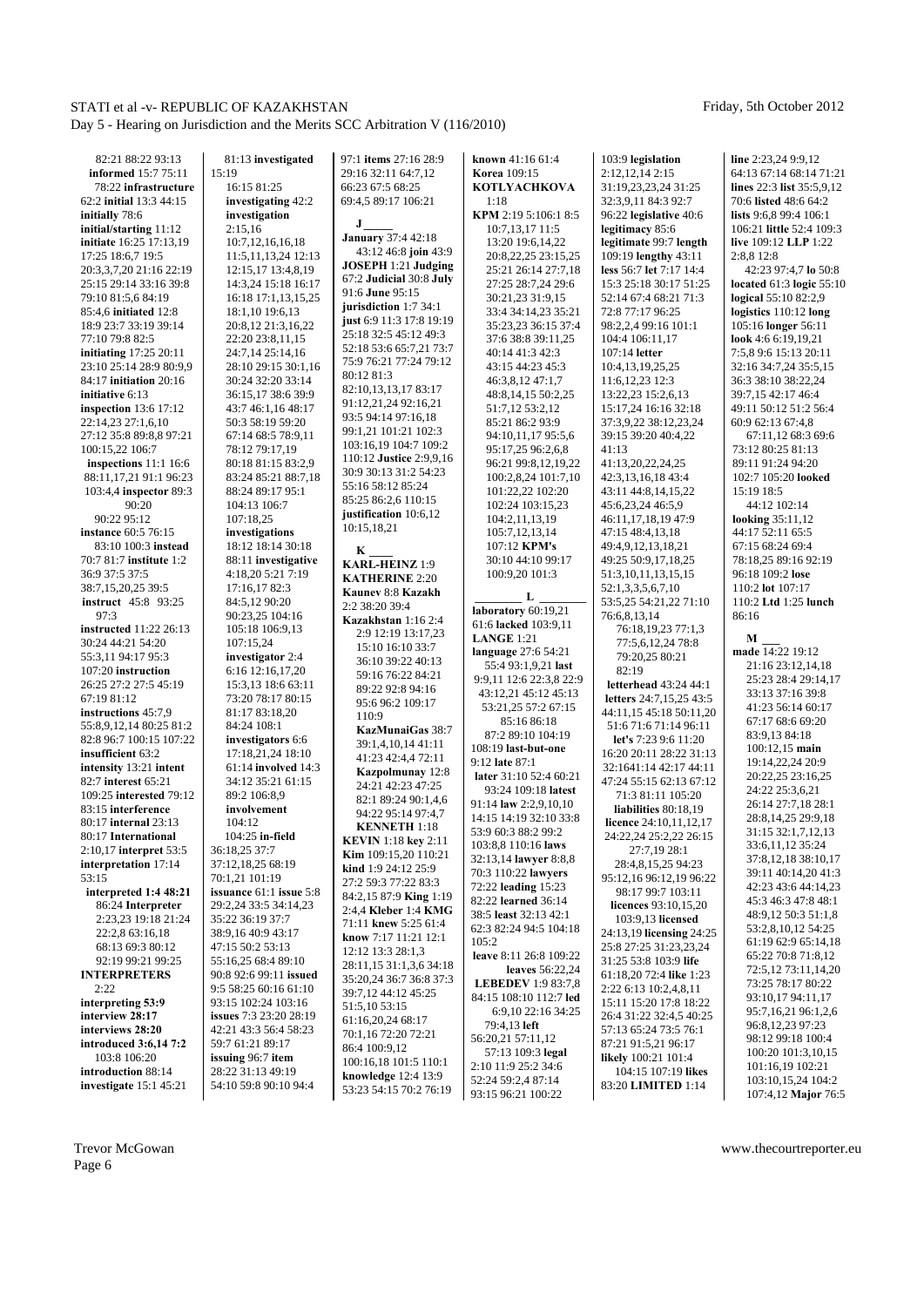106:20 make 5:6,12 17:22 18:11,25 19:13 26:3 27:24 28:13 37:10 40:13,18 52:14 55:17 56:12 65:20  $66:1271:1977:19$ 78:3 80:13 82:17 makes 9:1 37:22  $80.16$ 88.25 making 84:8 MALTSEVA 2:8 management 44:10 mandatory 77:21 Mangystau  $32.2233.2441.19$ 81:25 82:5 88:7  $91.39$  manifold  $47.2048.9$  $40 - 1$ manner 13:14 14:8 25:12 53:5 84:25,25 103:2 manufacture 69.25 many 14:2 36:12.13  $61.5810864$ **MARAT 2:9 marker** 93.4 marketable 37.24 marketing 97:9,11,24  $98.11101.22$ **MARTHA**  $2.17$ **MASON**  $2.4$ material 18:16 22:23 39:12.13 59:13 64:10.20 88.25.89.7 106:19 21 107:1.10 materials 15:14 16:1.5 17:1.23 18:1,5,8 19:6,8 22:14 23:11 23:17:19:24:6:14:15  $24.2030.1842.2$ 43:9 52:9 54:13 59:19,21,24,25 63:4 66:10,14,18 71:4  $72.14257311$ 76.10.12.77.3.6.18 77:20,21 78:8,13,16 78:18 79:8,10,11,15 79:18.20 88:22.23  $106.1$ matter 1:1 14:17 23:6  $51:2075:14.2078:6$ 79:7 81:4,13 82:23 100:19 101:2 mattered 101:8 matters 37:2 42:5 73:6 99:4 MAX 1:21 may 2:20 3:17 7:20,21 7:22,25 8:1,2,3,3 9:2,13,23 18:3,13 18:14 27:14 34:8 36:25 40:2 41:21  $51.454.1217576$  $59.20232561.13$ 61:23 74:10 75:9 83:24 85:10,13

103:19 maybe 56:3 McGowan 1:24 mean 9:11 57:15 65:10 66:4,4 83:19 97:11 means 12:20 45:9 54:4 57:10 66:14 97:9 98:22,22,24 101:23 meant 19:19 measures 82:10 mechanisms 84:2 85:9 medium-sized  $2.14$  meet 55.20.60.24  $61.886.17105.17$ 110:11 meeting 104:21,24  $105:4,11,12,23$  $106:41618$ member  $104.16$  $107.15$  members 35:6 106:14 memory 6:4 15:8 36:1 mention 58:22 mentioned 45:5  $82.11$ 87:4 merely 98:12 Merits 1.7 message 14:17 met 3:23 61:11 78.19 105.6 14 15 106:15 106:24 middle 89:15 midnight 8:1 midway 35:15 might 17:14 41:25 56:2 88:13 104:17 106:15 **MIHAIL 2:5 Mineral** 24:9 41:12  $42.12.1449.8$ minister 2:9 12:18 23 13:1,9 41:12 42:12  $50:9$ ministry 2:9,16 24:8 25:1 30:9.13 31:2  $32.2033.62034.1$  $34.4111621$ 35:14 40:11.17 41:7,17 42:13,18 43:12,22 43:25  $44.1281144.21$  $45.282246.2$ 47:5,16 48:24 49:3,7,8 50:1,16,20 51:6 52:2.22.24 53:7,8,16,21 54:20  $54.2255316$  $58.1171.725$ 72:11 85:24 85:24 86:2,6 89:22 96:15 110:14 ministry's 54:1.3.4 minute  $5.16$  minutes 3:3.4.15.18  $3:20.22.254:25:10$ 5:13,18 7:18 8:1,2 8:15,19,21,22,25 9:4.4.12.56:20.22 56.23.24.25.57.11  $57.1274.1018$ mistake 56:14 63:18

65:20 mistaken 61:14 Mm-hm 69:14.18.23 modification 49.11 **MOHR** 1:18 Moldovan 10:5 moment 3:24 4:1.2 58:2 79:12 100:14 101:22 103:3 104:8 107:17 moments 8:20 **Monday 108:25** 109.11 110:11 111:1.4 money 95:4 96:8  $103.23$ Monopolies 24:16 27:17,23 28:7,17 53:17  $94.2295.1195.1496.16$ months  $102.22103.2$  $107.2$ more 24:6 30:21 48:1 56:16 57:5 61:7 73:7 80:5 82:2 104:23 105:19 morning 9:21 56:3,19 56:21.24 74:15 109:11 111.1 Moscow 1.22 most 100:21 101:4  $104.15$   $107.19$ move 11:20 16:20  $28.2231.1344.9$  $71.395.2399.16$ much 9:17 56:15 57:11 74:3.4 86:15 87:15 101:5.8 106:6 108:4.12 **MUKHANOVICH**  $86.23112.9$ multi-agency 13:19 must 5:5,67:15 13:25 24:23 36:23 70:10 70:22 73:4 77:19 78:3  $83.2021228557$ myself 5.22.6.4.25.7 26:19 40:4 81:2 82:13 97:20 **NACIMIENTO 1:21**  $1.1820916242$ 52:18 55:25 74:6 75:22,24 87:17,19 98:4.9 108:6 109:14 109:21,24 110:5,16 110.20 112.4 11 name 9:14 35:7  $87.56878$ namely 89:24 90:4 names 39:3 **NATALIA 2:8**  $NATAI.V.223$ national 38:6,14,21 39:1,4,10 40:6,16 41:3.4.10 42:19 44:3 71:11 72:1 Natural 24:16 27:17 27:23  $28.71746.247.517$  $48.2550.150.16516$ 53:17 94:22 95:11,14 96:16 nature 81:8

Nazarbayev 10:5.14

10:19 11:7.22 12:2 12:14 13:24 14:8 45:22 76:7.16.18.20 77:2.13  $79.2582.18$ Nazarbayev's 13:2 near 46.21 necessarily 101:18 necessary 4:19 34:9 34:10 40:9 59:11,23 62:19,20 63:11.20 63:24 64:10 66:11 66:11.16.19 67:3 need 23:22.34:8.51:21  $55.457670.159516$ 107:25 109:16 110:5 Neftegaz 35:22 36:7,8 36:9,17 37:4,16 72:2 Negative 95:9 neither  $53.1672 \cdot 10$  never  $15.1939.13419$ 49:9,22 61:18 62:8 72:4 83:22 104:20 new 24:12 50:13 52:22 61.22.74.12.13.103.8.8 news 29:1 newspaper 78.1 next 11.20 19.1 27:15 28:22 31:13 38:5 69:10 74:2 102:8.9 110:22 next-to-last  $46.10$  night 57.3 NIKIFOROVA 2.8 nine 29:5 NIPI 35:22 36:7,8,9 36:17 37:4,16 72:2 nobody 101:15 none  $21.1922.18$  $31.25325$ non-main 61:19 62:9 norm 65:4 normally 80:11 normative 25:8  $31:14$  $31.181822336$ norms  $66.270.573.9$  $84.5$ **Norton** 1:21 2:8,8 notation  $25:20,22$ 26:14 note 5:6.16  $9.12520263528$ 79:24 80:2.2.3.5 81:11 82:8,18 84:8 notebook 93:3 noted 5:10 notes  $80.202224$  $81:23$  nothing  $30:10$ 62:11 80:20 87:12 101:9 104:5 notice 80:4 notwithstanding 42:7 November 32:18 89:23 92:23.25 93:7 93:22.24 94:7.9 95:4 99:16  $102.25102.81316$ 103:22 nowhere 20:19 number 10:23 46:7 86:1 98:13 numbered 67:10 68:25 69:4.5  $\Omega$  $\overline{\text{object } 62:11,12 \text{ objects}}$ 42.23 oblast 32.22 obligation 5:5 87:13

obligatory 7:15 36:23 obliged 14:16 16:11  $89.6$ observation 28:6 obtain 24:11 17 95:16 98:20.23 obtained 15:7 95:11  $98.16$   $101.21$ obtaining 96:22  $obvious$  56:14 obviously 86:16 occasion 82:20 occasions 81:10 85:20 occurred 31:3 79:4  $82.23$  occurs  $104.2$  $October 1.61.181.10$  $92.196.24111.4$  off 92:18 offered 66:18 office 2:13,15 3:19,22 4:21 6:1 8:5,17 76:24 78.22 80.10 84.1 85.2 86:9 104:11 officer  $70.16$  offices  $2.19$ official 8:12 51:20  $77.25104.1105.17$ officials 3:19,21 107:19 Oh 52:20 oil 32:10 33:8.11 36:10 37:25 38:7,14 39:1.10 40:6.16 41:3,4,10 44:6 47:15 48:19 49:7 53:10  $59.11$  12.67 $\cdot$ 17.68 $\cdot$ 15  $69.1671.1172.1$ 89:25 90:5 93:17 94:1 97:6,6,9,25 98:11 98:19,19 99:8.10.13 101:23 oilfields 62.2 oil-products 93:18 Okay 1:8 12:5 13:11 14:21 19:17 20:7 27:15 29:12 30:5  $31.1332.1634.19$ 35.15.36.9.37.3.38.4 43:10 44:9 45:20.25 46:6,15 52:21 54:19 55:15 57:20 59:8 60:8,20 60:24 61:16  $64.42165.113$ 69.24.70.4.71.24 75:22 91:19 93:21.24 95:22 101:25 102:7 108:23 109:13,21 109:24 110:18.24 OLCOTT 2:17 older 31:23 omission 67:24 once 4:25 78:24 79:9 83:13 107:14 one 6:6,9,178:22 10:10 13:3 16:4 19:8 17  $26.22.27.15.28.5.8$  $29.1630.2131.9$ 36:12.13 43:17 46:9 48:13 52:9 55:25 56:15,16 57:5

obligations 5:4

57:9.14 59:3 60:23 62:3 63:24 65:4 67:5 79:8 80:5 85:16 86.17.88.1.99.19 106:13 107:1 107:18 109:18 ones 47:24 only 1:13 4:1 8:7,20 8:22 9:8 10:15 11:4 12:17 13:3 17:10 27:14 30:21 47:24 51:2,14 59:1,20,25  $61.464.76519$ 66:23 71:24 73:9.19 91:6 99:19 104:8 open 21:3 opening 21:22 39:18 operate 35:24 43:6 44:14.23 45:3 47:7  $51.1896.23102.24$ operated 19:14,22 20:9 23:16 28:25 29:18 31:15 33:9 39:11 41:3 46:3,7 53.2.12.54.24.94.17 95:7 96:2.6 103:15 onerates  $20:22:25$ 40:14,19 104:2 107:12 operating 23:25 95:21 operation 94:19,23 95.52597.2398.12  $101.15$  17  $102.21$ 103:24 operational 77:24 operations 92:9 operative 2:16 6:14 88:8.20 89:4 90:23  $90.242591.17103.5$  $104.17$   $105.19$   $106.13$ 107:15,19 operator 28:14 opining 44:23 71:7 opinion 4:19 39:10 41:16 42:6 43:6 45:2.4  $46.249.2554134$  $60.15226487123$ 72:13.15 72:15 80:24 81:22 89:13,21 98:16  $104 - 1$ opinions 71:15,16.25  $72.12$ Opornaya 59:13 opportunity 5:12 71:19 82:16 opposite 74:16 option  $18.15$  options  $18.613$ 81:4 order 5:23 6:7 12:25 54:5 58:5,14,25 59:8 60:16 61:9 63:9,25 64:6 65:9 66:23 70:21 76:11 88:23 91:6 96:13  $106.12107.23$ ordered 60:4 63:15 103:4 orders 100:15 ordinary 14:17 organisation 34:18 organisations 72:6 organise 109:4 original 90:12 **OTF-OSF 48:19** other 3:4 12:7 13:15

**Trevor McGowan** Page 7

87:13 96:20 103:7

www.thecourtreporter.eu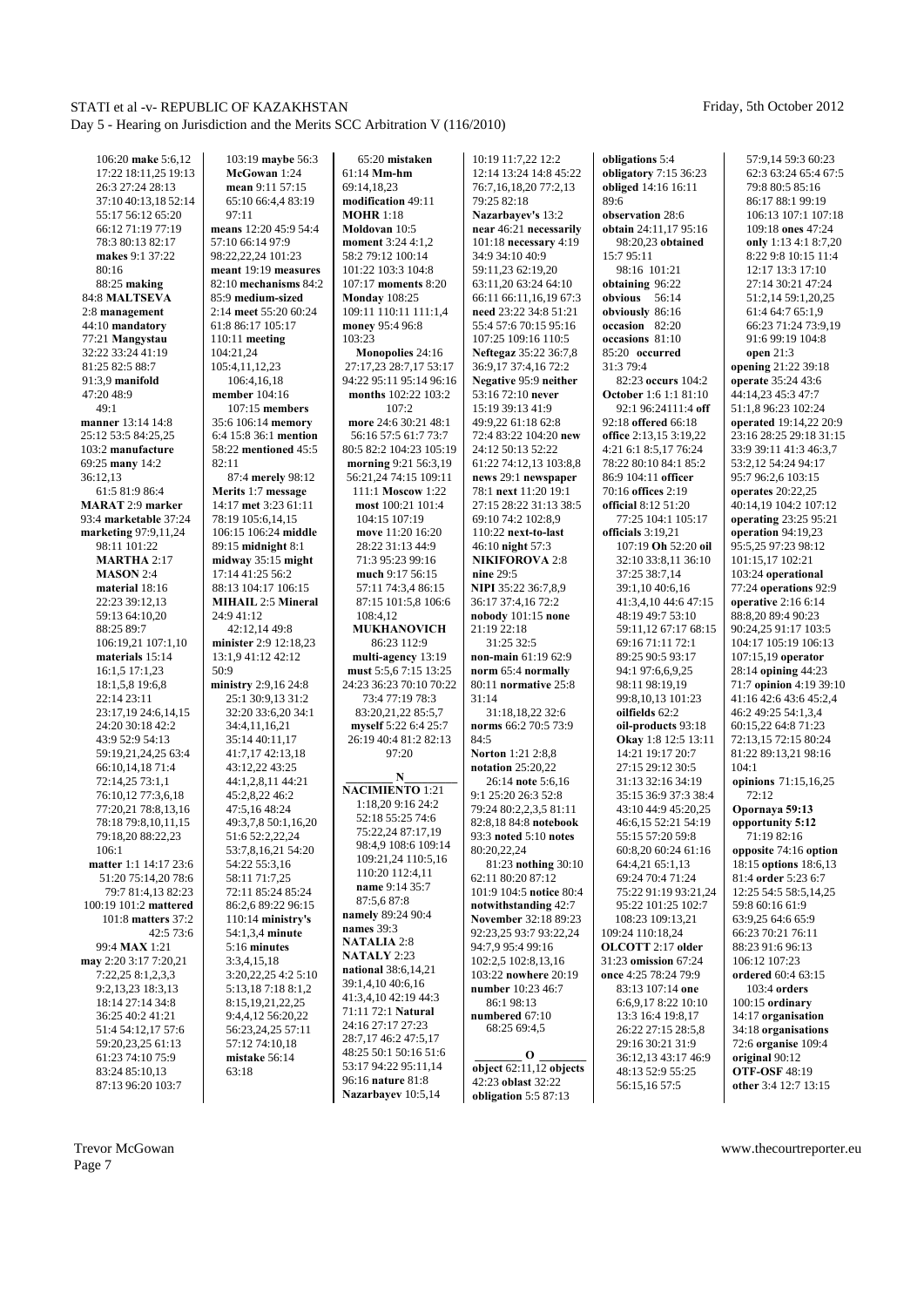13:15 14:9 31:20 32:14 43:5,8 51:13 51:13,20 61:5,14,15 61:20,23 64:16 65:1 65:1,9 71:3 73:25 74:22 75:19 76:12 79:21 82:10,24 84:22 86:12 99:8,22 100:2 101:24 103:21 104:10 107:17 109:25 **others** 76:13 87:5 102:19 **otherwise** 51:22 78:15 107:22 **ourselves** 110:7 **out** 1:10 4:14,20 9:10 9:14 11:1 12:16 13:6 16:18 36:13 48:5 58:2 61:22 62:23,24 63:6 64:3 65:12,21 68:10,16 79:20 80:11 82:3 83:23 87:10 89:8,15 89:17 91:1 92:8 104:16 **outside** 8:17 **over** 2:11,12,14,14 13:7 52:4 79:18 88:18,24 104:14 105:1,24 107:1,7,9 **overload** 107:24 **own** 12:22 44:4 45:10 45:10 59:19 88:15 97:9,22 98:7,19 99:13 103:14 **P**  $\qquad$ **page** 2:23,24 6:20,21 7:5 9:6 35:10,11,15 43:12,21 46:10 62:14 65:6<br>67:23.25 67:25 67:23,25 67:25 68:2,3,25 69:1,4,5,5,7,9,10,1 0 69:10,13 73:16 89:15 94:4 96:25 112:2 **pages** 6:19 67:8,9 **paper** 97:17 **paragraph** 10:3 12:6 13:11 14:2,7 16:8 16:23 21:7,8 40:5 45:12,14 46:9 48:18 49:6,11 53:21,25 67:11,15 69:8,12,12 93:13 104:7,7 105:22 106:3 **parameters** 38:2 72:19 **pardon** 21:25  $55.1$ 99:25 **Paris** 1:5 **part** 15:3 29:3 38:20 38:25 43:7 52:7 64:11 77:14 79:10 82:15 94:20 100:6,8 106:23 **participants** 9:7,8 **participate** 34:17 **participated** 2:18 27:10 **particular** 18:8 21:7 24:19 25:12,16 32:21 42:19 47:17 51:17 59:17 82:18 99:5 100:22 **particularly** 105:7 **parties** 55:24 109:22 **partly** 47:22 **party** 57:5 75:17 **pass** 22:16 **passed** 21:3 **PATRICIA** 1:21 **pause** 12:10 17:9 18:25 21:23 40:3 44:24 47:3 52:14 **pay** 99:12 **Peace** 2:17 **people** 3:24 4:21 24:16 27:10,10,12 27:14 44:7 83:15 **perfectly** 100:5 **perform** 24:18 58:17  $59.1$ **performance** 58:5 **performed** 45:17 **perhaps** 24:4 37:15 **period** 29:13 78:21 96:17 **permitted** 59:19 **person** 18:19 25:17 26:2 35:7 49:21 54:17 83:19 84:6,16 85:9 86:11 107:6 **personal** 23:13 36:21 42:6 80:24 81:22 97:22 98:7 99:1 **personally** 39:13 42:1 77:1 81:14 107:7 **persons** 3:5 6:17 34:6 43:22 **pertinent** 70:17 **phase** 89:2 **physically** 75:18 **pick** 66:22 **piece** 82:21 **pipeline** 19:15,22,24 20:9,22,25 23:16 24:1 25:5,6,6,11,12 25:22 26:15 27:7,18 28:1,8,14,15,25 29:8,9,19 30:4,10 30:11,13,20,22,22 30:23 31:2,16 32:1 32:1,7,12,14 33:5,5 33:6 34:14,17,23,25 35:20,22,24 36:15 37:6,7,8,12,12,17 37:18,18 38:8,10,16 39:11,25 40:14,20 41:4 43:6,16,19 44:14,23 45:3 46:3 46:12,25 47:1,8,15 48:10,12,14,15,19 48:20,24 49:1 50:2  $50.351 \cdot 1,852.25$ 53:3,11,12,19 54:25 59:12 61:19 62:9 64:17 65:14 66:17 66:25 67:3,13,17 68:4,6,10,15,19 69:16 70:1,8 71:8,8 71:12,13,17,17,20 72:2,5,12 73:14 90:1,5 94:2,12,17 94:19 95:5,7,17,21 96:1,3,6,8,12,23 97:6,10,24 98:13,15 98:17,20 99:5,15,17 99:18,19,23 100:3,4 100:9,19,20 101:2,3 101:10,10,15,17,22 101:24 102:21,24 103:15,24 104:2 107:4,12 **pipelines** 24:23 25:3 30:21 31:1733:9,11 33:12 36:11,18 37:23,24 38:18 42:22,23 46:7,23,24 47:19,20,23,24,25 48:1,5,6,9,9 53:8 61:23 65:16,18,23 70:21,24 72:19,21 73:11,21,25 93:10 93:17,18,18 94:24 99:22 100:2,7 101:5 101:19,19 103:10 **pipes** 67:19,20 **place**  $2:19$  33:10 77:5 107:21 **planned** 5:22 **Planning** 12:15 **plant** 37:23 59:12 **please** 9:18,21 21:7 35:17 36:2,3 37:13 39:17 40:21 41:13 47:9 49:9 57:16 69:5 76:2 83:8 87:16 104:23 **plenty** 84:11 **pm** 56:10 76:3 83:6 85:17 86:20,21,22 87:18 90:15 108:15  $111.2$ **point** 33:10 69:7 77:8 101:9,14 102:18 104:16 **points** 67:16 **police** 2:11  $2:7,8,11,15$  3:19,22 6:10 8:16 10:17 11:4 12:24 13:6 15:1 16:16 25:24 26:4,13,23 27:4 39:23 41:2,9 41:23 42:8,11 44:19 44:20  $45.1,7,20,50.21$ 53:22 54:24 60:6 61:3 62:19 63:10,23 64:2,5 65:2,11,25 66:6 70:8,16 73:10,19,20 76:24 80:4 81:25 82:20 85:21,23 88:3 88:19 90:21 91:3,9 91:15,18 106:12 **police's** 10:7,12  $15.18$ 46:1 47:6,14 **POPOVICI** 2:5 **portions** 72:8 **posed** 26:20 **position** 2:1 7:1 8:21 23:9 37:14 84:16 87:25 88:4,5 89:2,3 91:6,14,16 105:17 **possess** 26:14 27:7,18 28:8 **possibility 18:2 23:5**  51:18 **possible** 6:8 61:11,13 83:12,12,14 84:19 84:23 98:14 103:20 105:16 106:24 **possibly** 55:9 86:10 **potential** 36:23 82:5 **practice** 107:23 **pragmatic** 75:9 **predetermine** 72:15 **preliminary** 10:24  $16:17.17:15.18:10.18:12$ 24:7 30:18 **premeditated** 12:9,13 **premises** 6:3 8:11 **prepared** 60:10 **presence** 16:3 22:24 23:4 83:10 **present**  $3.14.1115.1566.11$ 7:14,16 8:6 8:9,19,20 26:25 88:3,5 91:16 **presentation** 28:4 **presented** 33:18 **President** 10:5,5,13 10:14,19,19 11:6,7 11:12,21,22 12:2,2 12:14,22 13:2,10,13 13:22,24 14:7,8,18 15:2,17 16:16 31:20 45:22 76:6,7,16,18 76:20 77:2,2,13,13 77:23 79:25 80:1,10 80:23 81:13,16,20 81:24 82:18,19,22 89:5 **presidential** 82:8 **press** 14:18 23:22 **pressure** 26:2 **pretty** 41:1 **previous** 36:4  $70.19.81.9$ **previously 91:16 pre-investigation** 

10:24 11:1,5,15 12:7,25 15:4 17:1 17:12 19:9 22:14 29:3 76:11,13 77:4 77:5,7,20 78:4 79:15,18 86:7 88:17 88:21 89:8 91:1 96:11 **pre-investigative**  15:15 16:6 97:21 **pre-planned** 12:9,13 **pre-trial** 2:16 **Prime** 12:18,23 13:1,9 **prior** 4:2 29:13,14,24 30:14,15 31:3 32:18 52:2 61:1,9,16 **probably** 45:5 49:17 55:22 60:23 63:18 72:19 101:13 **problem** 17:14 22:2 **problems** 96:21 **procedural** 4:13 5:5 11:9 12:21 15:22 16:4 76:12 77:19 80:15 83:21 84:3 85:1,13 88:16 89:1  $80 - 6$ **procedurally** 83:19 **procedure** 11:16 14:14,20 18:4,19 23:2 36:24 54:11 55:5 59:16 63:7 71:22 76:10 77:18 78:2 79:2 80:6 84:23 **proceeding** 26:24 27:22 28:12 31:5 33:6 34:15 43:18 47:16 89:5 **proceeds** 15:10 **process** 4:24 5:7 6:8 8:24 11:9 31:7 55:6 77:10,11 79:5 83:11 85:5 **produce** 51:16 **produced** 1:24 29:21 31:4 50:12,23 64:11 71:15 73:3,3,22 74:18 98:13 **produces** 102:12 **product** 90:1,5 97:14 **products** 97:6

**professional** 87:25 **PROFESSOR** 1:9,9 1:22 2:17 83:7,8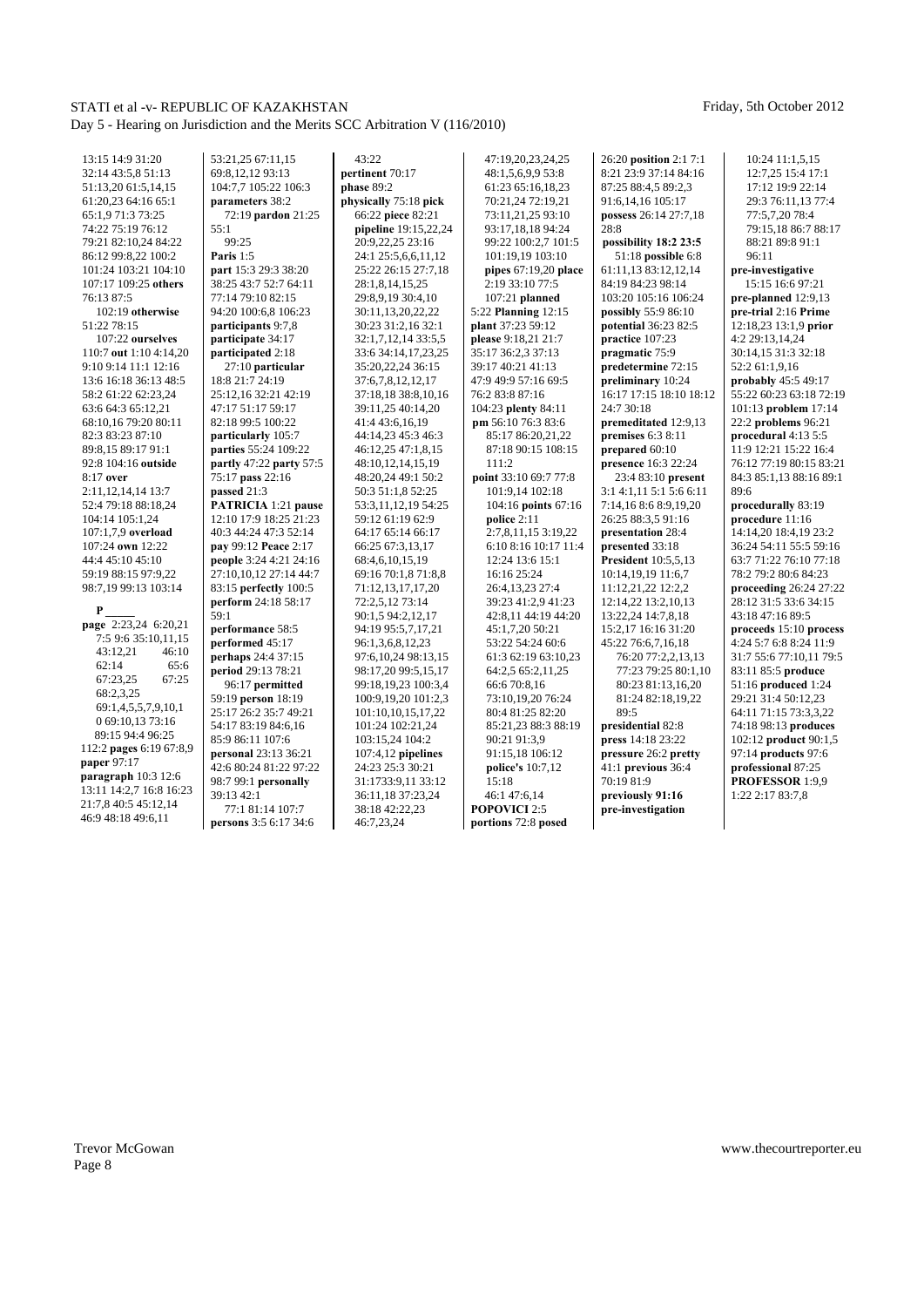| 84:15 108:10 112:7                    | 17:6,10 18:22 19:1                         | 106:6                                    | register 16:11 76:8                    | 83:15 97:18                             | re-direct 74:5,6 98:3                       |
|---------------------------------------|--------------------------------------------|------------------------------------------|----------------------------------------|-----------------------------------------|---------------------------------------------|
| profit 97:4                           | 19:2,4,18,20,21                            | reason 3:21 10:25                        | 77:21                                  | requested 11:22 12:2                    | 98:10 108:5                                 |
| profits 94:10 97:23                   | 21:24 22:1,9,10,12                         | 11:4,10 13:3 15:21                       | registered 13:5 76:8                   | 39:9 41:10 66:11                        | right 5:3 21:1 24:18                        |
| 100:10 101:14                         | 22:18,21 23:24 24:1                        | 15:24 24:23                              | 77:4,14,20 78:20                       | requesting 45:18,22                     | 26:19 30:2,9 34:16                          |
| project 49:15 50:4                    | 24:4 26:20 27:3,15                         | reasons 15:23 23:7                       | 79:22                                  | 58:25                                   | 35:13,19 37:3 40:16                         |
| 63:24 64:13,17,23                     | 28:5,10 29:23 30:6                         | 25:13,15                                 | registration 77:17                     | requests 59:25 79:17                    | 43:4 44:12 46:18                            |
| 65:8 66:15,24 67:6                    | 32:4 34:8,19 40:16                         | recall 28:24 30:22                       | 78:2                                   | required 27:25 28:14                    | 49:16,23 50:10,14                           |
| 68:1 100:6                            | 40:21 41:1,1,5 45:1                        | 38:12,13 44:20                           | registry 50:15                         | 66:12                                   | 69:11 71:23 72:15                           |
| promoted 91:2                         | 49:12,24,24 51:5                           | 47:11 50:18 52:5                         | Regulation 27:17,22                    | requirements 71:21                      | 72:23 73:22 75:17                           |
| promotion $91:10,13$                  | 54:23 55:2 61:7,8                          | 64:14 74:19 75:15                        | 28:7 94:21 95:11                       | research 39:5 42:20                     | 84:24 91:8,9 93:17                          |
| proof95:20<br>proper 14:24 37:6       | 65:25 66:2 68:17,22<br>68:23 70:19.25 72:8 | 75:17 80:2 81:16,24<br>82:24 83:2 84:11  | 96:16                                  | 43:2 44:3,4,5 54:13<br>reserves 75:17   | 93:22 94:7,12<br>101:17 102:3,5,10          |
| properly 37:11,17                     | 73:12 83:17 84:15                          | 85:2,19,25 86:5                          | regulations 84:22<br>reissue 24:10,17  | resolution 20:11,15,20                  | 102:15,16 104:3,14                          |
| Property 2:16                         | 85:15 89:10 90:2                           | 100:6 105:4,12,13                        | reissued 52:3                          | 20:24 21:3,22 22:17                     | 104:15 107:4                                |
| proposes 41:17                        | 93:6 94:2,14 95:2,7                        | 106:16                                   | reiterate 80:12 83:18                  | 22:20,25 85:7 91:25                     | 109:14                                      |
| proposition 37:21                     | 95:23 97:2 98:5,6                          | recalling 75:5                           | 104:4                                  | resolutions 31:20                       | rights 2:16 2:13 83:23                      |
| prosecuting 16:11                     | 101:1,12 103:1                             | receipt 52:16                            | related 59:11 97:15                    | <b>Resources</b> 24:9 41:12             | 84:6                                        |
| prosecution 38:9,16                   | 107:6,8 110:3                              | receive 59:23,25 77:18                   | relates 59:17 64:4                     | 42:12,14 46:2 47:5                      | <b>RMB</b> 69:16                            |
| 46:13 47:2                            | questioning 11:17                          | 79:14 80:9                               | 90:8                                   | 47:17 48:25 49:8                        | <b>ROEBUCK 1:18</b>                         |
| prosecutor $2:1385:5$                 | questions 2:21 9:16                        | received 4:13 5:2 9:1                    | relating 84:22 89:10                   | 50:1,16 51:7                            | 108:18                                      |
| prosecutor's 2:13,15                  | 23:23 25:19 59:5,6                         | 9:3,12 15:9 17:2                         | relatively 57:19 109:8                 | respect 5:7 8:24 16:5                   | room 26:6,8,16 110:19                       |
| 4:14 78:22 84:1<br>85:2 86:9          | 71:3 74:3,9,21                             | 19:7 44:10 49:20,25                      | released 74:8<br>relevance 72:25       | 23:20 25:16 42:3<br>46:22 59:6 61:12,21 | 110:20,22<br>Rose 1:21 2:8,8                |
| protection $2:16$ 2:14                | 75:24,25 76:1,4<br>83:7 85:14 88:12        | 54:12,22 59:5 60:18<br>60:20 76:11 78:10 | relevant 66:2,5 70:21                  | 62:1,4 66:17 74:11                      | rule 75:15 77:22 78:17                      |
| protocol 3:2 4:4 6:20                 | 89:20 90:13 91:22                          | 79:15,19,21 81:10                        | 96:19 101:7                            | 96:22                                   | <b>Ruled 92:4</b>                           |
| 7:6 9:1.4 26:1 83:9                   | 108:3,4,6,11 112:6                         | 81:21,23 82:21 89:4                      | relied 23:25 57:8                      | respective 27:11 36:2                   | rules 1:1 55:5 57:14                        |
| 83:13 84:4,8                          | 112:7                                      | 89:21 90:3 95:10                         | relieved 86:15                         | 37:25 88:21                             | 59:16 65:15 76:22                           |
| protocols 4:9,11 5:20                 | quite 87:3 95:15                           | 102:1,4                                  | remain 4:23                            | responded 47:6                          | 83:21 84:20.21 85:1                         |
| 7:8,12,17,18                          | 106:24                                     | receiving 52:5                           | remark 93:12                           | respondent 1:16,23                      | run 102:10 103:22                           |
| provide 46:22 59:10                   | quizzed 49:14 50:3                         | recently 18:3                            | remarks 5:6,10,12,13                   | 2:6 1:17 29:22 30:5                     | <b>Russian</b> 1:6,7,11 4:6                 |
| 63:11,20 64:9 70:17                   | quoted 99:4                                | recollection 38:11                       | 5:15,15 8:24 9:7<br>remember 4:15 15:6 | 31:4 50:23 51:24                        | 20:14 22:7 38:22,24                         |
| 71:6, 10, 24 72: 3<br>85:7 108:1      | quoting 45:13                              | 75:1,7 78:5 105:11<br>recollections 75:3 | 29:7 38:23 39:2                        | 52:16 56:20,22,23<br>57:6,12 87:16      | 52:16 67:9,23 89:16<br>90:11 92:16,19       |
| provided 28:12 58:15                  | $\bf R$                                    | reconfirm 14:1                           | 42:1 66:8 78:14                        | 109:13                                  | <b>Russian-English 2:23</b>                 |
| 59:21 62:6,15 63:23                   | R1:10                                      |                                          |                                        |                                         |                                             |
|                                       |                                            |                                          |                                        |                                         |                                             |
|                                       | <b>RAF</b> 1:14                            | reconsidered 51:9<br>53:13               | 110:8<br>render 42:9 62:21             | respondent's 56:17<br>74:5              | 2:23<br>R-246 106:18                        |
| 64:7,12,16,19,21<br>65:2,8,10 66:16   | raised 74:12 88:12                         | record 11:3 20:13                        | 76:11                                  | response 13:1 15:1                      |                                             |
| 67:2,5 70:6,8,10                      | 89:11 90:8                                 | 32:17 39:18 44:18                        | rendered 22:25 60:15                   | 16:16 28:19 33:4                        | ${\bf S}$                                   |
| 71:4 72:11,14,16                      | <b>Rakhimov</b> 1:3,5,9,21                 | 51:23 65:21 85:25                        | 60:22                                  | 35:23 41:4 47:14                        | SA 1:13 2:5                                 |
| 73:10,18,19 99:14                     | 2:18 4:4,10 9:21,22                        | record's 65:7                            | repeat 11:25 22:10                     | 52:22 102:1,4                           | Safety 42:20 43:2,3                         |
| providing $2:1264:9$                  | 13:19 16:20 52:22                          | red 93:2,4                               | 75:6                                   | responsibility 58:11                    | 44:5                                        |
| 66:1,6                                | 54:19 58:4 61:16                           | redrafted 3:22 8:18                      | rephrase 101:13                        | responsible 35:21                       | <b>SAGATOV 2:13</b>                         |
| provisions 83:22                      | 74:9,15,25 76:5                            | refer 4:4 9:23 10:2,25                   | reply 40:24 41:14                      | 53:7,9 88:7                             | sale 94:1 97:5,9,11                         |
| pull 58:2                             | 83:8 85:19 86:15                           | 21:7 23:1 26:3 34:8                      | 61:11 94:21 95:10                      | result 12:25 16:1                       | sales 89:25 90:11                           |
| pulled 78:13<br>purpose 75:5          | 104:14 105:2<br>107:16,16,19 112:3         | 51:21 54:16 71:2<br>96:25 106:17         | report 14:18 25:23<br>27:7 30:12 60:10 | 25:23 54:13 97:5<br>98:24               | 97:14,24 98:11<br>same 7:19 13:14,21        |
| pursuant 59:21 60:14                  | Rakhimov's 75:7                            | reference 88:19 94:3                     | 61:1,10,17 64:22                       | resulted 29:10                          | 14:8, 19, 20, 22 20:5                       |
| 94:21                                 | <b>RAMSDEN 1:21</b>                        | referenced 16:22                         | 77:24 78:10,10 79:6                    | results 13:7 17:15,16                   | 20:6 24:16 25:14                            |
| pursue 19:12 23:5                     | rather 43:11 98:12                         | 21:21 39:15                              | 79:14,15 92:13,21                      | 25:4 30:19 31:7                         | 51:19 54:17 74:17                           |
| put 9:21 20:6 45:10                   | raw 59:12 64:20 90:5                       | references 106:3                         | 92:25 93:8,22                          | 43:15 80:18 103:3                       | 75:3 78:1 84:15                             |
| 57:25 59:5 70:19                      | reach 53:1,11                              | referencing 55:4                         | 102:12,17,22                           | resume 86:25                            | sanction 4:14                               |
| 89:19 95:2 98:22                      | reached 23:18 33:8                         | referred 73:13 97:18                     | 103:15 106:18                          | return 82:1                             | sanctions 15:11                             |
| 103:1                                 | 35:22 38:8 88:3                            | referring $10:331:16$                    | 107:9                                  | returned 75:11,12                       | <b>SAURBEK 1:21</b>                         |
| putting 64:5                          | 103:17<br>reaching 72:7                    | 44:19<br>refers 9:9 47:22 97:11          | Reporter 1:25<br>represent 65:21       | revealed 77:25<br>review 25:4 28:23     | saw 95:13<br>saying 8:24 9:3 21:13          |
| $\mathbf 0$                           | read 1:9,14 2:22 5:16                      | refresh 38:10                            | representative 34:12                   | 29:2,10,17,24 30:3                      | 39:6 49:19 54:17                            |
| QC 1:10                               | 5:18 8:25 9:10 17:8                        | refuse $25:13$                           | 34:20 35:3,14                          | 30:3,7,20,25 31:1,7                     | says 5:12,14 8:15 23:2                      |
| qualification 29:8                    | 37:9 38:3 40:2,22                          | regard 56:13 57:18                       | representatives 72:20                  | 42:21 43:15 53:23                       | 40:15 48:5 62:11                            |
| qualifications 19:13                  | 48:3 51:15 54:1                            | 79:14 83:10 84:17                        | representing 103:5                     | 54:7,11 55:12 58:22                     | 63:9 66:20 67:16                            |
| 37:19                                 | 70:22 71:1 87:9                            | regarding $3:1$ 12:3                     | Republic $1:162:9$                     | 59:2,4,5,20 60:1                        | 69:15,19 93:20                              |
| qualified 19:16,21,23                 | 89:14,17 93:12                             | 28:19 61:9 73:4                          | 13:17 15:9 16:10                       | 73:23 78:21 81:3                        | 94:20 105:20                                |
| 27:24 36:25                           | 104:7                                      | 84:12,13 85:21 86:2                      | 39:22 40:13 89:22                      | 88:23                                   | 106:19                                      |
| qualifying 25:12                      | reading 2:23 39:18<br>45:12 47:4 68:13     | 93:9                                     | 92:7                                   | reviewed 30:14 41:13                    | scheduled 109:14                            |
| quarter 62:13<br>question 2:25 3:6,10 | 90:7                                       | regime 40:6<br><b>REGINALD 1:18</b>      | request 13:4 25:23<br>26:4 33:4 39:14  | reviewing 17:6<br>reviews 29:5,7 30:8   | scientific 39:5 42:20<br>44:3,5 53:23 54:14 |
| 3:15 10:9,10 11:3,8                   | ready 17:9 44:25                           | region 33:24 41:19                       | 45:19 48:6 59:23                       | 86:11 88:25                             | scope 13:21 18:2                            |
| 11:18,20,25 12:1                      | real 100:4                                 | 88:791:3,9                               | 60:2 63:3,6 74:6,19                    | revision 49:24                          | search 2:18 3:2,7,8,11                      |
| 13:25 14:4 16:14                      | really 32:4 82:12                          | <b>Regional 1:22</b>                     | 74:24 80:10 81:12                      | revoke 45:18,23                         | 3:12, 13, 16 4: 5, 9, 10                    |

Page 9

Trevor McGowan www.thecourtreporter. eu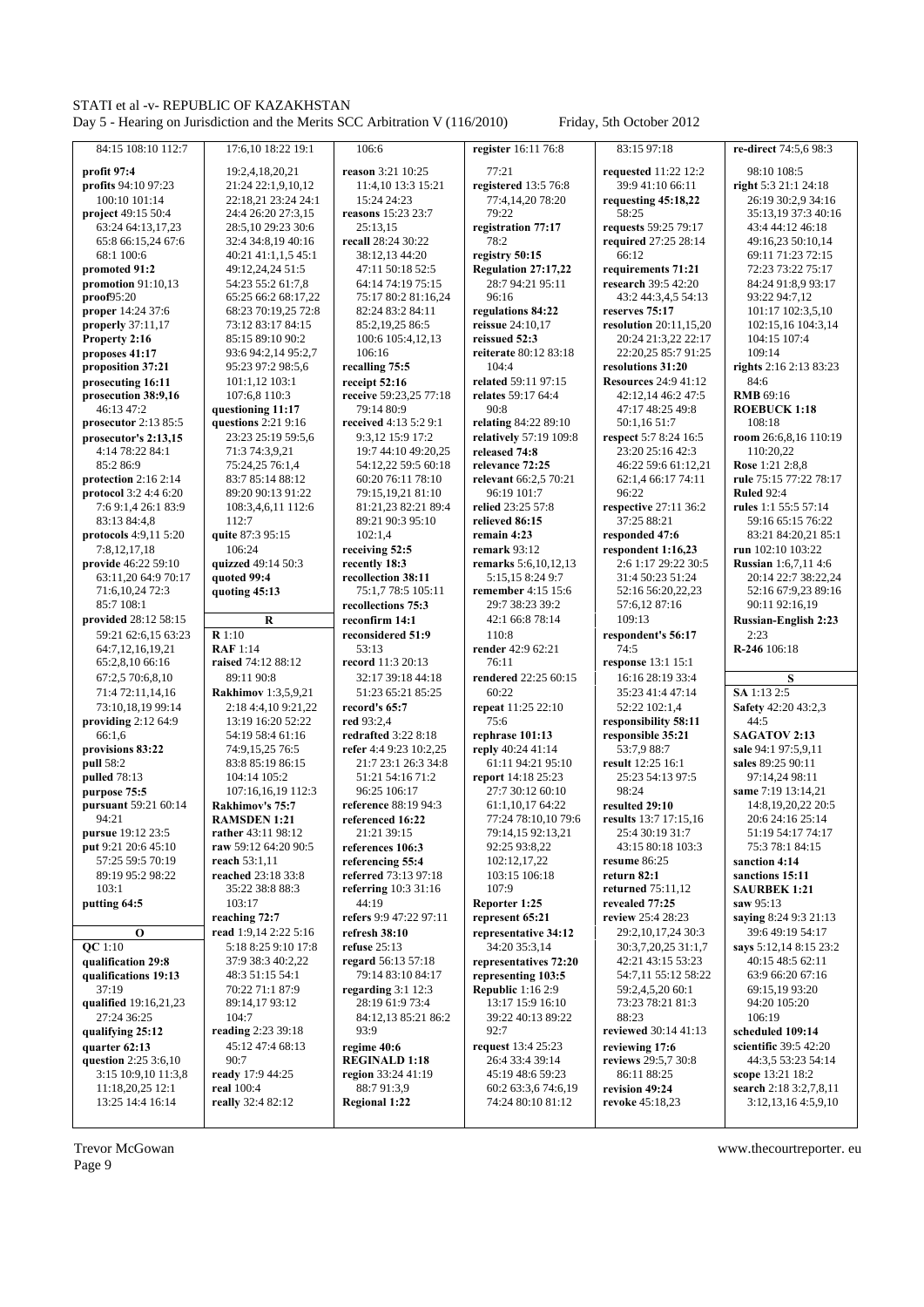84:13 **set** 101:6 110:4 **set** 101:6 110:4 **19:4 71:7 72:1 <b>specialty 18:8 specialty 18:8 specific 29:12,23 searched 6:7 84:7 sexeral 18:13 48:5 18:22 45:4,13 46:4 searched** 6:7 84:7 **several** 18:13 48:5 82:24 **specific** 29:12,23 **strange 84:14** 44:22 45:4,13 46:4<br>**specific** 29:12,23 **strange 84:14** 44:22 45:4,13 46:4<br>46:6 47:10,12 60:9 **second** 3:4 5:13 6:5,6 **severe** 87:14 **sixth** 25:10 46:25 **structure** 91:15,17 **s** and 3:4 5:13 6:5,6 **seecond** 3:4 5:13 6:5,6 **seecond** 3:4 5:13 6:5,6 **seecond** 3:4 5:13 **structure** 91:15,17 **s seecond** 5:13 **structure Secondly 33:20** side 6:12,23 7:6 74:5 56:5 57:24 63:17 **spelt** 9:14 **studying 78:16** tabs 34:9<br>**secretary** 2:9,20 47:18 74:22 85:14 74:22 85:14 74:2,23 75:11,13 **spend** 110:25 **subject** 13:13 36:16 **take** 1:6 4:6 6:20 8:1 **secretary** 2:9,20 47:18 74:22 85:14<br>48:18 49:14 56:3,7 **sign** 3:15 6:25 **section** 67:8,15 68:3 **signature** 5:18 6:19,20 110:18 112:5,8 **staff** 4:21 5:23 11,15 **securing** 2:13 57:1,16 89:11,15 **securing 2:13 6:21** 7:5,9 9:2,6,13 **SN** 67:19 68:16 69:21 **stage** 10:24 15:15 **subject-matter 98:18** 97:22 102:9 103:14<br>**SNiP** 65:2 **5:21 SNiP** 65:2 **10:24 SNiP** 65:2 **11:18:20.23** 31:10 **SNiP** 65:2 **security** 2:12 5:9 6:18 35:11 58:7 83:10 **SNiP** 65:2 17:18,20,23 31:10 **submit** 74:6 92:5 107:20,20 110:1,7<br>106:25 107:20,20 110:1,7 7:3,3 8:7 **SNiPs** 65:11,13,13,22 **SNIPs** 65:11,13,13,22 **takes** 11:15 17:17 **s stabes** 11:15 17:17 **b submitted** 1:21 26: **seems** 64:25 73:22 **simplified 18:4** 82:3,8 83:1 88:12 **stated** 3:5 8:14 24:21 21:4,10,13,14,15,21 **team** 6:6,9,11,11,15 **seen** 30:5 33:1,2 40:22 2:28 22:18 28:10 75:6 104:11 104:11 10:11 10:11 10:11 10:11 10:11 **somebody 77:12** 10:3 **tatement** 9:22 10:3 1:21 43:2.11 44:5 110:11 10:11 41:21 110:11 110:11 **somebody 77:12 statement** 9:22 10:3 73:7 94:25 96:13 **SIMPSON 2:20 someone** 23:5 53:23 12:2 12:5 13:11 14:6 21 **species 41:5** 48:11 49:14 50:4 **segment** 36:16 38:9 **SIMPSON 2:20 someone** 23:5 53:23 12:5 13:11 14:6,21 **suggest 41:5** 48:11 49:14 50:4 50:2 **since** 18:3 20:1 51:15 81:6 103:5 **since** 18:3 20:1 51:15 81:6 103:5 **select** 66:19 **since** 18:3 20:1 51:15 **suggestion 20:21,24 suggestion 20:21,24** 58:6,10,17,21,22<br>**select** 66:19 59:1,6 70:12 72:1 **selected 66:10 100:21 104:20 something** 15:11 26:4 49:10 50:12,13 52:1 **superior** 49:16 50:6 **technically 110:1,9**<br>**selling** 101:23 **105:16 105:16 105:16 105:16 105:16 105:16 105:16 105:16 105:16 105 selling** 101:23 105:16 105:16 37:1 45:9 48:12 52:12 62:7,7 74:14 **supervised 81:19** technological 67:20 **send** 11:23 12:2 **send** 11:23 12:2 **sir** 1:5 10:9 11:17,21 64:11 84:14 92:17 87:4 104:6 105:3,8 **supervises 86:7 tell** 9:9 29:4 52:23 **senior** 2:13 2:4 89:3 12:12,14,24 14:5 93:20 110:6 90:20,22 15:16 16:14 17:6,8 **Supervision 2:11,12** 55:22 56:19 76:5 90:20,22 15:16 16:14 17:6,8 **sometime 23:18 statements** 1:21 10:1 **2:14,14** 77:12 78:7 81:9<br>**sense** 95:9 17:10 19:4,18 20:12 106:14 87:20 83:8 87:11 100:11 **sent** 13:23 14:17 44:14 20:15 21:25 22:2,12 **somewhat** 43:11 50:5 **states** 21:9 39:18 40:7 **supervisory 84:9 Temirhanov 5:10,12**  91:25 100:15 25:18 26:12 27:21 **somewhere 75:15 Stati** 1:12,13 12:3 15:7 85:11 6:18,24 7:4 8:7<br>**91:25 10:15 12:3 15:7** 85:11 8 15:9 **Stati** 1:12,13 12:3 15:7 **Support 2:10 ERRA** 1:14 **sentence** 12:6 13:12 28:2,5,11 29:12 **sorry** 6:13 10:15 11:8 14:22 21:9 22:8 35:25 37:3 39:8 11:25 13:25 15:20 39:19 41:22 43:1 44:18 19:18,21 22:2 27:13 **stay** 8:13 **supposed 24:18 territory 13:1**<br>**stay 8:13 stay** 8:13 **stay** 8:13 **stay** 8:13 **stay** 8:13 **stay** 8:18 **supposed 24:18 texted** 103:20 **separate** 24:11 31:9 66:21 67:4 68:13,17 61:25 63:13 68:13 **steel** 67:19,20 101:3 **TESTEMIROVICH**<br>31:11 34:5 101:19 70:1 80:13 93:7 68:20 69:3 93:3 **STEIN** 1:21 **STEIN** 1:21 1:3 112:3 **separately 39:4 95:8 96:5 99:12,21 107:5 109:9 Stejar** 2:20,25 4:15,17 56:12 74:23 75:5 **testified** 26:17 32:6 **100:24 104:22 105:11 sort** 79:6 80:11 **Stejar** 2:20,25 4:15,17 7:7 8:6.7 **104:25** 77:19 78:3 82:17 **6 September 81:24 sequence** 77:16 91:22 **sitting** 26:6,15 110:22 **Spalding** 1:19 2:4,4 74:13,19,24 75:6,10 103:1 **testify 1:5,7 SERGEI 1:9** situated 44:6 100:8 **speak** 16:17 31:18 **step** 102:9 **step** 102:9 **steps** 33:5 108:9 **step s speaking** 109:16 **step s speaking** 109:16 **step s speaking** 109:16 **speaking** 6:4 15:7 20:1 **still** 15:5 **Sergey** 83:5 108:9 **Situation** 40:12,18 **speaking** 6:4 15:7 20:1 **still** 15:5 22:6 57:3 **suspicions 20:4,8 testimonies 28:16 serious** 7:16 **102:21 csimonics 28:16 html** 

**sense** 95:9 17:10 19:4,18 20:12 106:14 87:20 **supervisor 83:25** 83:8 87:11 100:11

**Smith** 1:18 9:20 18:21

5:25 6:14,14,15,16 15:17 33:7,24 34:2,5,12 **special** 2:10 5:14 **stop** 18:14 7:14,24,25 8:9,19 **serves** 14:23 34:16,21 35:9 41:7 24:11 25:2 **stopped 18:20 T**  8:25 17:16,17,21 **service** 5:9 7:3 99:14 42:19 43:13,25 44:2 **specialised 53:23 storage 100:3 tab** 20:12 32:16 34:7 74:1,10,11,17 84:4 **services 2:10** 44:12,21 45:2,23 **specialist 54:14 straight 7:23** 34:24 36:3 38:10 **six** 48:6 **sexerching 6:4**  $\frac{1}{25}$  **<b>six** 48:6 **sexerching 51:21,21 61:797:18 <b>strict** 11:15 46:6 47:10,12 60:06 **sexerching** 87:14 **sixth** 25:10 46:25 **104:23 structure** 91:15.17 64:15.24 65:6.6 **6:5 sheepishly 50:5 Slightly 86:25 specifically 24:6 26:17** 100:7 17:5,8,18 21:2,8,9 **short** 4:1 55:17 56:9 **small** 2:14 6:1 38:15 40:11 42:9 **studied** 23:19 25:8,10 91:24 92:12 93:2 72:13 73:16 84:15 **shortly 49:20** 18:24 19:2 22:1,10 **specifications 31:16** 72:24 73:4 102:14 105:21 88:2 90:2 92:16 **show** 35:17 36:1 41:13 22:12 26:11 52:11 31:21 48:11 72:18 **study** 28:16 54:13 106:17<br>99:21 104:6 109:16 49:9 65:19 52:14,21 55:17,19 **specified 48:10** 70:10 82:4 **tabbed** 93 99:21 104:6 109:16 49:9 65:19 52:14,21 55:17,19 **specified 48:10** 70:10 82:4 **tabbed 93:3**  48:18 49:14 56:3,7 **sign** 3:15 6:25 85:16,18 86:8,13 **sphere** 2:13,15 **sphere** 2:13,15 **sphere** 2:13,15 9:6 14:16 15:3 16:4 **signatories 43:13** 109:6.10.19 110:12 **sphere** 2:13,15 46:12 47:2 48:16 **signatories 43:13** 109:6 56:14 **signatories 43:13** 109:6,10,19 110:12 **spoke** 39:2 64:17 67:13 68:6 17:24 44:9 49:11,24 12:10,10,11 20:13 4:11 6:23 7:6,17,18 70:7,10,15,16,20,20 102:19 90:8 69:10 93:6 25:25:15,16,16,18,21 73:11,13,14,18,19 **stamp** 79:22 **SUBOCHEVA 1:19 raik** 29:20 30:11 44:11<br>8:22.23.25 9:5 73:20.25 **standard 14:14 subordinated 34:4** 49:16 35:3,6,16 37:21 8:22,23,25 9:5 73:20,25 **standard 14:14** subordinated 34:4 49:16<br>40:23 41:11,14,20 20:17 26:3 44:7 **socio-economic 2:13** standards 6:2 subsection 92:4 talked 65:7 **40.23 5 40.00 5 5 60:2 5 5 60:2 13 standards 6:2 start** 4:16 5:25 7:24 **subsection 92:4** 42:13,24 43:3,20,21 48:4 74:11,18 92:25 2:15 **start** 4:16 5:25 7:24 **subsequent 14:16 talking** 29:13 34:10 44:1 45:6 46:6,19 <br>47:9,21.24 48:3,12 **significant** 54:9 91:12 <br>**sole** 10:6,11,18 <br>**78:25 94:25** <br>**78:25 97:5,13.24** <br>**97:5,13.24** <br>**99:8 105:23 1** significant 54:9 91:12 **sole** 10:6,11,18 **p** 78:25 94:25 **p** 97:5,13,24 **p** 97:5,13,24 **p** 97:5,13,24 **p** 97:5,13,24 **p** 97:5,13,24 **p** 97:5,13,24 **p** 97:5,13,24 **p** 97:5,13,24 **p** 97:5,13,24 **p** 97:5,13,24 **p** 97:5,13 50:19 52:8 55:10 **signs** 5:13 35:18 **solicited 41:2 started** 3:8 6:4 7:25 **subsequently 11:13** 62:16 65:5 67:21 **SILVERMAN 2:4 solution** 57:5,20 24:2 78:16 96:18,23 88:23 **task** 58:16 68:9,25 69:5,9,11 **similar** 25:5 31:21 **solutions 36:24 starting** 2:19 95:14 **subsidiary 44:3 tax** 27:11,13 89:21 73:13,17 76:17 **similarly 38:8 some** 2:21 14:14 15:10 **state** 2:16 2:2 12:6 **substance 107:5** 97:3 98:13 100:9,13 78:25 79:1 80:21 **SIMON** 1:21 23:20 40:5 48:7,7,8 13:12 14:6 16:8 **substantial 91:10,12** 100:19,22 101:2,4,8<br>81:2 92:11 93:3 **simple** 10:10 19:2 101:14,18 102:1,4 81:13 51:19 55:18<br>**18:17,18 21:2 22:12**<br>**26:5 29:19 35:6.8** 102:6 105:6,23 23:24 91:11 94:15 57:21 67:24 77:24 26:5 29:19 35:6,8 **substantive 72:5** 103:4<br>106:2,3,25 110:23 10:23 100:13 77:25 79:6 81:20 44:4 46:21 94:23 **sufficient** 10:23 16:2 **TCHEKHOV 2:23** 100:13<br> **simplified 18:4** 77:25 79:6 81:20<br>
82:3,8 83:1 88:12<br> **stated** 3:5 8:14 24:21<br>
21:4,10,13,14,15.2 90:9 105:3 **simply** 17:7 19:4 88:13 93:12 99:8 24:23 25:1 27:15 22:15,24 23:3 62:23 **teams** 6:2,9<br>**en** 30:5 33:1.2 40:22 22:18 28:10 75:6 104:11 47:18 71:16 62:25 63:5.5 66:12 **technical** 29:9 31:16 **selection** 66:8 91:2 96:11 **someone's 84:6 c** 21:2,8 22:13 49:6 **suggests 53:21** 59:1,6 70:12 72:18 **something** 15:11 26:4 49:10 50:12,13 52:1 **superior** 49:16 50:6 **technically 110:1.9** 14:22 21:9 22:8 35:25 37:3 39:8 11:25 13:25 15:20 **station** 8:17 59:13 **supported 22:19 territorial 18:16**  31:11 34:5 101:19 70:1 80:13 93:7 68:20 69:3 93:3 **STEIN** 1:21 **sure** 36:5 40:3 52:12 1:3 112:3 104:22 105:11 **sort** 79:6 80:11 5:9,13,17 7:7 8:6,7 77:19 78:3 82:17 62:7 6<br>106:8 107:13 **south 50:8 x** 14.23 9:14 14 87:3 98:2 101:12 106:10

subsoil 32:9,9 92:8,8  $s$ upposedly 100:20 **serious 7:16** 41:18 21:14 36:20 42:25 102:21 **SVEN** 1:21 75:20

4:12,16,22,24 5:1,7 **served** 10:6 11:23 **situations 32:21,22** 48:13 54:8 **Stockholm 1:2 system 2:8 see** 3:10,13 4:25 5:8 **signed** 3:2,18,25 4:2,9 66:7,14 67:1 68:8 **stages** 11:15 17:17 43:8 64:2 87:20 **taking** 13:7 33:16 57:3

Page 10

Trevor McGowan www.thecourtreporter. eu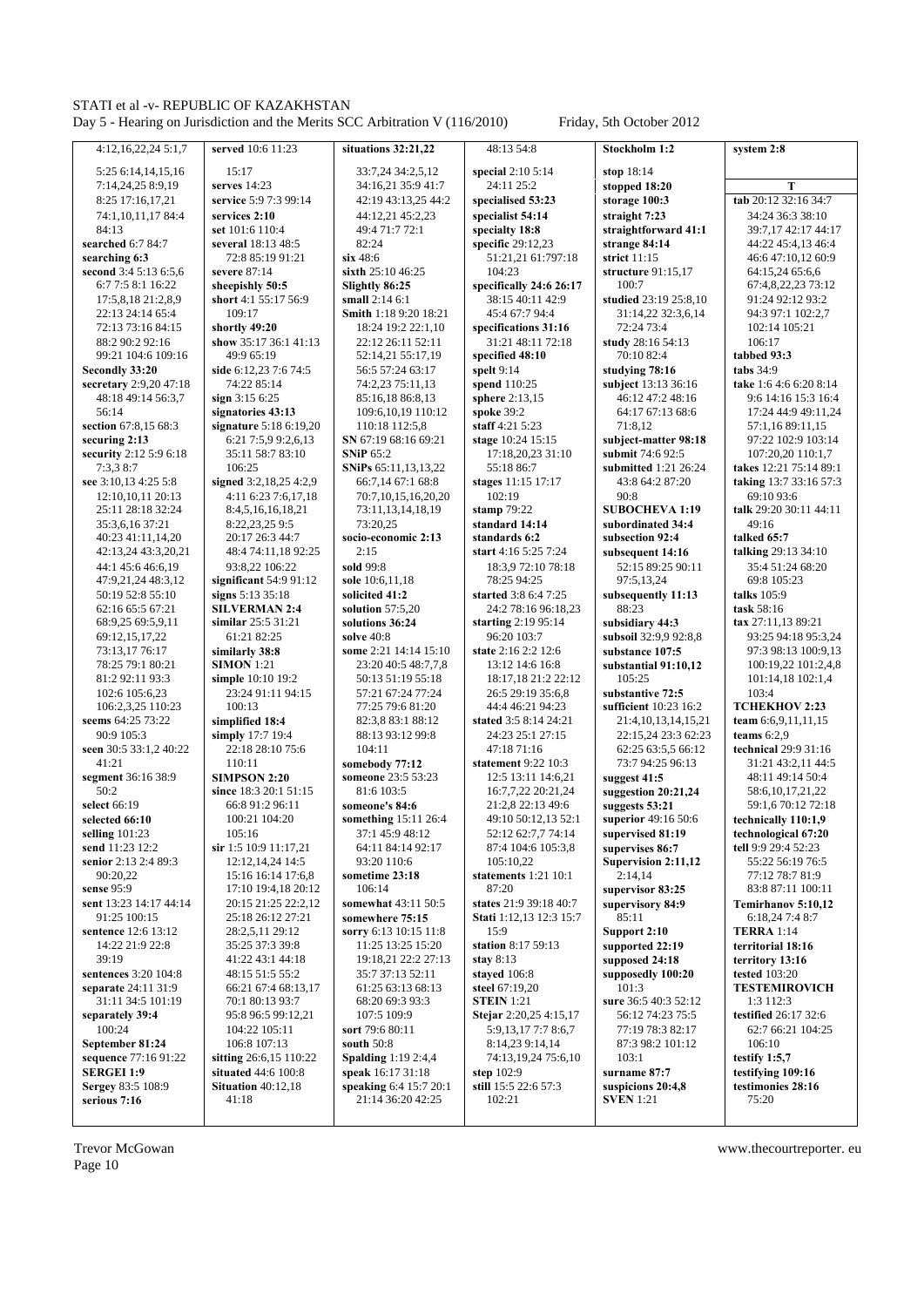| testimony 8:15 13:18                            | timing                                             | 109:12 type 18:16 71:20                        | 107:14 108:4,12                            | 62:14,18,20,22,23                          | 47:20 49:1 61:5               |
|-------------------------------------------------|----------------------------------------------------|------------------------------------------------|--------------------------------------------|--------------------------------------------|-------------------------------|
| 17:5 20:9 28:3,25                               | 56:1,4,12,17                                       | types $38:1$                                   | VICKI 2:4 video                            | 63:2 64:2,12,12                            | 64:12,17,19 65:8              |
| 29:16 30:16 55:24                               | 57:17 TIRADO 1:21                                  |                                                | 108:25 109:7,11                            | 65:11 66:6 70:5,8                          | 66:16,24 67:6 95:12           |
| 62:10 72:4 74:13,25                             | <b>TLENCHIEV 2:11</b>                              | U                                              | 109:15 110:8                               | 70:10,20 71:4,15,17                        | wouldn't 98:20 99:10          |
| 75:6 86:14 87:11                                | TNG 2:19 6:1 8:5 10:7                              | ultimate 52:2 71:25                            | video-conference                           | 72:14,16,22 73:11                          | write 22:22 42:11             |
| 89:13 103:18 104:10                             | 10:13,17 11:6 13:20                                | ultimately 36:16 40:6<br>52:25 53:11 75:4      | 110:19,20                                  | 73:18,19,20,24                             | written $60:15,22$            |
| 105:2 108:13,24 text                            | 28:24 29:6 30:4,16                                 | <b>UN</b> 15:11                                | video-conferencing                         | 74:12,13,14,18,18                          | 85:20 86:1 wrong              |
| 4:8 45:24 55:13                                 | 30:20,20,22 31:8,11                                | unambiguously 96:9                             | 110:1,14 view 42:9                         | 78:13,20 79:9 81:18                        | 57:2 75:8 90:10 wrote         |
| 67:24 68:9 93:13                                | 42:3 46:8 47:25 48:1,7                             | under 1:1 5:5 11:9                             | 57:15 75:7                                 | 81:19 82:25 84:11                          | 49:13,21                      |
| thank 1:18 2:17 9:17                            | 51:12 85:22 86:2 93:9                              | 12:20 14:13 15:11                              | 95:19 views 41:2                           | 85:20 86:1,4,9,10                          | www.thecourtrepor             |
| 11:3 19:10,17,25                                | 96:21 100:24 104:13                                | 33:25 34:1 45:13,17                            | VII 93:13 village<br>64:20 violation 84:17 | 88:12 89:2 90:20<br>95:21 98:23 99:17      | 1:25                          |
| 25:18 38:4 52:20<br>55:21 57:24 74:3,4          | <b>TNG's 30:11,12 31:1</b><br>104:11 today 29:1    | 55:5 57:7 58:6,10                              | violations 8:10                            | 100:21 103:10,12                           | Y                             |
| 75:22,23 83:4,17                                | 33:1 56:18 74:9 84:18                              | 58:19 59:16 63:14                              | visiting 100:14 104:19                     | 106:9,20,22 107:1                          | year 91:6 95:15 years         |
| 86:13,15,18 87:15                               | 86:18 87:2 108:17,19,20                            | 67:22,23 89:17 92:4                            | 105:13 volume                              | we'll 34:9 44:9                            | 88:2 YERLAN 2:10              |
| 87:17 88:9 89:9                                 | 108:22 together 69:17                              | 94:4 97:1 undergo                              | 62:25 voluminous                           | 52:16                                      | yesterday 56:1,15             |
| 108:4,6,8,12,13,14                              | 76:12 78:14 105:13                                 | 36:24 understand                               | 95:15 Voronin                              | 55:20 109:22 we're                         | 74:13 89:11,12 90:9           |
| 111:1                                           | 108:2 109:3 told 49:15                             | 1:12,13 9:11 13:25                             | 10:5, 13, 19 11:13, 22                     | 91:19 102:21 we've                         |                               |
| their 5:2,4,10,23 37:5                          | tool 98:23 99:4 top 68:3                           | 22:21 30:11 32:9,11                            | 12:2 13:4 13:22 14:13                      | 30:5 44:12 65:7                            | z                             |
| 44:15 45:10,10 52:2                             | 69:7 80:2,4 82:18                                  | 33:3 34:11,19 36:14                            | 15:6 16:2 76:6 77:2,13                     | 70:12 106:7                                | Z 7:4 ZA 6:24                 |
| 72:7,12,18 73:4                                 | <b>TRAIDING 1:14</b>                               | 43:10 53:25 59:18                              | 80:1 82:19 89:5                            | whichever 10:2                             | <b>ZENKIN</b> 1:22            |
| 83:15 84:10 97:9                                | <b>TRANS</b> 1:14                                  | 65:3 69:24 74:23 77:8<br>78:3 79:3 82:15 86:18 | <b>Voronin's</b> 11:6 13:13                | while 17:6 30:21                           | <b>ZHANIBEK 1:21</b>          |
| 99:19 100:12,17,23                              | transcript $1:24$ 2:22                             | 97:13 105:1 107:5                              | 14:7 15:2,17 16:16                         | 39:17 50:23 107:24                         | <b>ZHENNIA 2:4</b>            |
| 101:20,23 109:8                                 | 2:23 22:3,4,5 92:21                                | 108:16 110:3                                   | 77:23 79:20 VSN                            | whole 1:24 100:7 wish                      |                               |
| themselves 11:2                                 | transferring 33:10                                 | understanding 48:4                             | 67:18 68:11,16 69:20                       | 10:25 withdraw 44:22                       | $\boldsymbol{0}$<br>04.15 8:2 |
| 72:19                                           | translated $22:952:15$<br>translation $19:121:20$  | 50:24 76:14 109:10                             | W                                          | 45:2<br>49:8 50:10                         |                               |
| 80:24 thing 5:24 8:22<br>13:3 24:13 78:17 80:22 | 22:6 63:19 69:2 80:12                              | 110:13 understood                              | waiting 22:6 want                          | withdrawal 50:22                           |                               |
| 109:11 things 43:8                              | 90:7,10 97:16                                      | 33:13 34:20 58:24                              | 13:18 28:18 29:12 30:11                    | 52:2                                       | 1 54:10 56:24 89:17           |
| 72:22 79:4 think 1:10                           | transmitted 76:20                                  | 82:4 90:19 101:12                              | 56:12 97:16 104:15                         | withdrawn 44:16 49:5                       | 91:24 112:3,4                 |
| 5:17 11:8 18:21 24:3                            | transport 99:13                                    | undertake 82:10                                | 109:1 109:4 110:2,4,25                     | 50:17 51:16 108:23                         | 1-kilometre 100:3             |
| 49:23 51:4 52:15,23                             | transportation 37:23                               | unfortunately 58:1                             | wanted 66:23 83:17                         | withdraws 50:20                            | 1.0783:6                      |
| 57:7 65:18 66:8,12                              | 89:25 90:5 94:1 97:5,13                            | 67:9                                           | 91:14 98:9 wasn't                          | withdrew $50:9,11$                         |                               |
| 68:21 73:7 75:1,3 79:3                          | 98:19 99:10 99:15                                  | unit 89:4 90:21,23                             | 87:3 waste 71:14                           | witness 1:7,12,15,21                       |                               |
| 92:3,17 93:5 96:5                               | transporting 37:24                                 | units 88:20                                    | watched 8:9 way<br>10:21 62:13 64:3        | 2:20 4:6 9:22,25 10:3                      |                               |
| 108:23 109:22 110:20                            | transshipment 99:10                                | University 2:2<br>unlicensed 79:18             | 74:17 75:9 81:3 94:15                      | 12:5 13:11                                 |                               |
| third 13:12 18:15 24:20                         | treatment 37:23 59:12                              | 89:24                                          | 99:8                                       | 14:6 16:7,22 18:21                         |                               |
| 45:13 49:5 50:12,13                             | Trevor 1:24 Tribunal                               | 90:4 unlike                                    | ways 101:24 week 52:4                      | 19:19 21:2,8,24                            |                               |
| 51:25 52:12 95:2<br>thoroughly 74:24            | 2:19,20 20:23 74:7,20<br>75:4 75:19 81:9 90:9      | until<br>37:16                                 | 74:2 weekend                               | 22:7,8,13 24:3 27:4                        |                               |
| though 102:18 thought                           | tried 24:9,16 57:19 true                           | 53:7<br>86:21                                  | 110:25 weigh 75:4                          | 27:21 49:5,10 50:12<br>50:13 51:25 52:12   |                               |
| 14:4 19:2                                       | 4:24 54:19 55:2,7                                  | 88:3                                           | welcome 1:5 98:10                          | 55:23 57:25 62:6                           |                               |
| 55:20 67:24 109:4                               | $104:18$ trunk                                     | $111:3$ unusual                                | well 9:23 10:2 19:23                       | 68:13 74:2,7,14                            |                               |
| three 1:21 16:4 18:6                            | 46:24 52:25                                        | 80:8,20,21 use 24:22                           | 22:5 23:17 27:9 28:3                       | 75:16 86:18 87:2,4                         |                               |
| 29:6 30:21 43:13 60:23                          | 53:19 71:17 94:23                                  | 25:2 32:10 92:8                                | 33:16 35:8,15 35:24                        | 87:7,11,20 100:1                           |                               |
| 64:7 72:6 81:4 93:24                            | truth 87:12,12 try                                 | 93:10,17 99:6 103:10                           | 37:24 39:7 40:25                           | 104:6 105:3 108:14                         |                               |
| 102:22 103:2 104:8                              | 24:5 88:15 101:1                                   | used 15:10 26:2 31:7                           | 41:21 44:1 48:13                           | 108:19 109:16                              |                               |
| 107:2 108:24 through                            | trying 76:25 90:24                                 | 36:17 49:15 50:5<br>56:16,18,21,23 74:1        | 51:10 53:15 54:19<br>61:23 62:6 65:17      | 110:13 witnessed                           |                               |
| 52:24 68:22 74:12 76:23                         | 92:16 Turganbayev                                  | 98:17,18 99:23 useful                          | 66:15 70:19 72:8                           | 6:17 witnesses                             |                               |
| 89:25 90:4,5 93:6 94:2                          | 86:23 87:2,5,7,20 88:10                            | 88:13 using 48:1                               | 75:14 76:22 77:3                           | 3:1,4,5,7,9                                |                               |
| 95:5,25 96:8,19 97:6                            | 90:17 104:10 106:20                                |                                                | 78:8 80:14 82:12                           | 3:10,12,13,15,23                           |                               |
| 99:15 101:21 103:24<br>throughout 26:6          | 112:9<br>turn $41:1755:15$                         | V.                                             | 84:2 86:4 97:11 98:2                       | 4:3 5:1 7:8,9,14<br>8:18 9:8 27:9 75:2     |                               |
| 106:7 time 3:23                                 | 90:14 92:12 105:21                                 | $v$ 1:3,15,22                                  | 99:1 101:4 105:16                          | 83:11 108:24,24                            |                               |
| 4:21 7:1,21 19:12                               | 105:24 turned 107:1                                | <b>VALERYA 1:18</b>                            | 107:1 108:23 wells                         | 109:1,7,11,12                              |                               |
| 23:14,22<br>24:5                                | turns $62:2264:3$                                  | <b>VAT 82:1</b>                                | 61:22 went 6:5                             | witness-conferenci                         |                               |
| 25:14,25 26:12,16                               | 65:12                                              | verification 45:17<br>verified 74:15 verify    | 52:24 were                                 | ng                                         |                               |
| 26:20 28:20 29:14                               | TUYAKBAYEV 2:10                                    | 78:19 85:5,8,11                                | 3:6,9,14,18,24                             | 74:20 word 54:1,2                          |                               |
| 33:13 40:23 41:20                               | two 3:3,4 4:9 5:20 6:2                             | verifying $103:10$                             | 3:24,25 4:1,2,11,21                        | 73:15 wording 5:3                          |                               |
| 41:21 55:19 57:13                               | 6:9,17 17:17 34:5 39:3                             | version 4:7 89:16                              | 5:1,1,4,9,11 7:14,17                       | 55:13 words 12:7                           |                               |
| 61:9 65:22 71:14                                | 44:13 48:1,1 50:11,20                              | 92:20 95:18 97:2                               | 7:18 8:4,5,15,16,17<br>8:19,20,21,22 9:4   | 64:16                                      |                               |
| 75:10,16 78:13                                  | 51:6 57:4 60:21 64:12                              | 103:21 104:5 versions                          | 10:23 11:14,15,17                          | 88:15 91:11 work                           |                               |
| 86:16 89:3 91:2                                 | 65:1,8 65:11 66:25 68:8                            | 96:10 103:21 very                              | 12:8 13:7 14:2 15:1                        | 2:2 34:17 42:8 43:22                       |                               |
| 93:1 95:2,24 96:18                              | 70:5,7 73:13,18,19                                 | 9:17 18:3 23:24 29:12                          | 15:14,18,19 19:21                          | 59:18 81:14 88:20                          |                               |
| 101:10 102:18<br>104:19 105:16                  | 74:16 79:4 85:9 87:5,20<br>88:1 94:5 102:18 103:22 | 40:17 44:7 50:19                               | 23:7,8 24:25 25:4,5                        | 105:18 106:15 107:17<br>108:2 worked 61:20 |                               |
| 109:3,6,16 110:2,2                              | 108:24,25 109:7,10                                 | 53:25 57:11 68:21                              | 25:13,15 26:15 29:5                        | 88:2 working                               |                               |
| 110:6 times 26:8                                |                                                    | 74:3,4 86:15 87:15                             | 30:19 31:7,9 51:23                         | 34:13,22,24 35:3,5                         |                               |
|                                                 |                                                    | 97:16 102:8 104:21                             | 53:18 55:25 61:14                          |                                            |                               |

Trevor McGowan Page 11

www.thecourtreporter.eu

#### Friday, 5th October 2012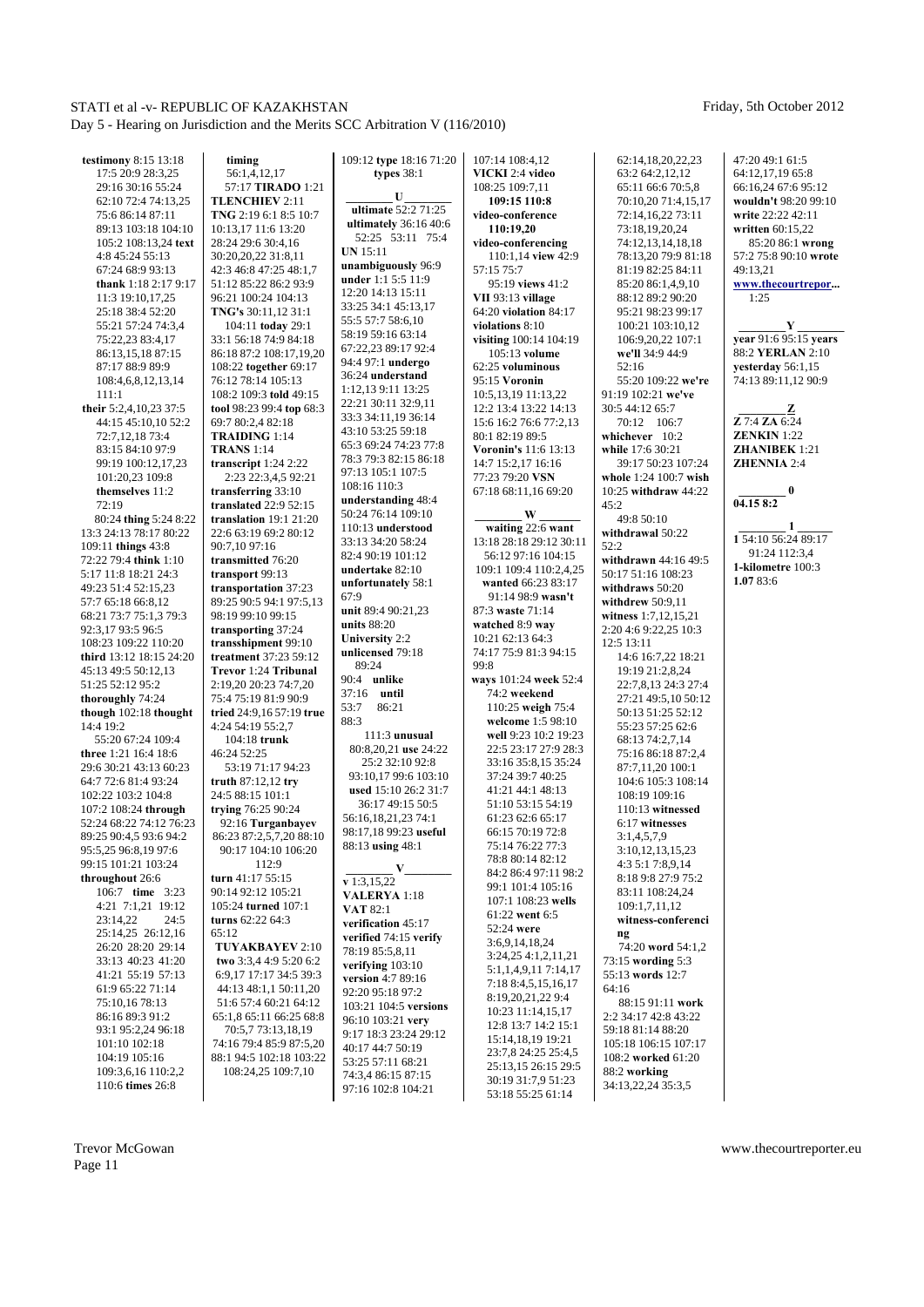| D |                                       |                         |                        |
|---|---------------------------------------|-------------------------|------------------------|
|   | 1.12 85:17                            | 46:8 47:7,14 50:17      | 43:12111:4             |
| N |                                       |                         |                        |
|   | 1.13 86:20                            | 52:4 58:6,14 60:11      | 83 54:17 59:17 112:7   |
|   | 10 106:17                             | 74:10 104:3,18,19       | 85 112:8               |
|   |                                       |                         |                        |
|   | 10th 91:6 105:24                      | 104:22 105:4,15,24      | 86 112:9               |
|   | 106:4,19                              | 106:4 107:11            | 87 112:11              |
|   | 10.30 109:18                          | 2012 1:6 1:1 111:4      |                        |
|   |                                       | 209 21:17               |                        |
|   | 109 58:3,4 85:3                       |                         | 9                      |
|   | 11 34:9 64:15 67:4,8                  | 21.50 8:2               | 9 56:23 57:12 102:14   |
|   | 67:22,23,25 105:21                    | 240 54:10.16            | 112:5                  |
|   |                                       |                         |                        |
|   | 11th 60:18,21 92:23                   | 27 56:20                | 9th 37:4 58:6,14 60:17 |
|   | 11.27 56:8                            | 28th 92:1 102:13,16     | 9.30 109:15 110:11,25  |
|   | 11.45 55:21                           | 29 56:24                | 111:3                  |
|   | 110 85:3                              |                         | 9.35 1:2               |
|   |                                       |                         |                        |
|   | 112 1:4                               | 3                       | 9.36 1:19              |
|   | 116/2010 1:3                          | 3 2:23 44:17 57:10      | 9.549:19               |
|   |                                       |                         |                        |
|   | 12 34:7,9,24 64:24                    | 92:4                    | 90 112:12              |
|   | 12.14 56:10                           | 3.12 108:15             |                        |
|   | 12.53 76:3                            | 3.15 111:2              |                        |
|   | 124 33:7                              | 3.3 105:22              |                        |
|   |                                       |                         |                        |
|   | 13 2:24 39:7,17                       | 3.4 49:6,11,19          |                        |
|   | 13th 52:4 60:11                       | 3.5 106:3               |                        |
|   | 102:23 103:16                         | 30th 50:18,25 51:10     |                        |
|   |                                       |                         |                        |
|   | 14 2:23 20:12                         | 32 54:10                |                        |
|   | 14th 92:25 93:7,22                    | 34 2:23                 |                        |
|   | 96:24                                 | 35 2:24                 |                        |
|   | 15 47:10,12 88:2                      | 36 56:25 57:11          |                        |
|   |                                       |                         |                        |
|   | 15th 20:15 22:25                      |                         |                        |
|   | 23:19 29:13 30:2,14                   | 4                       |                        |
|   |                                       |                         |                        |
|   | 31:3 32:19 16                         | 102:8 103:7,22          |                        |
|   |                                       |                         |                        |
|   | 67:25                                 | 104:14                  |                        |
|   | 17th 93:24 94:7,9 95:4                | 2009 2:20 8:3 9:13      |                        |
|   |                                       |                         |                        |
|   | 99:16 177                             | 37:4 42:18 43:12        |                        |
|   |                                       |                         |                        |
|   | 21:17 18 46:4,6                       | 4 38:10 51:25 52:11     |                        |
|   | 56:22 183 16:9                        | 56:20 59:8 63:14 92:12  |                        |
|   | 89:5 19th 32:18                       | 4th 47:7,14 50:17 4.3.5 |                        |
|   | 89:23                                 |                         |                        |
|   |                                       | 67:8 68:3,23            |                        |
|   | 102:2,                                |                         |                        |
|   | 5 190 99:3                            | 5                       |                        |
|   |                                       | 5 1:6 36:3 39:21 56:20  |                        |
|   | 2                                     | 56:20,23                |                        |
|   | 2 10:3 12:6 13:11 14:7                | 5th 1:6 1:1 41:15,24    |                        |
|   | 16:8 32:16 44:22                      | 46:8 527 68:16 527-80   |                        |
|   |                                       |                         |                        |
|   | 45:4 56:25 89:18                      | 67:19 69:21 53 67:25    |                        |
|   | 90:10 94:4,4 96:25                    |                         |                        |
|   | 97:1 2.05.06-85 65:4                  | 6                       |                        |
|   | 2.1 46:9 2.15 86:17,21                | 6 42:17 57:12 94:3      |                        |
|   | 2.2 16:23 17:3 21:8                   | 97:1                    |                        |
|   |                                       | 6th 2:20 7:25 8:2       |                        |
|   | 2.23 86:22                            | 6-22/10723 39:20        |                        |
|   | 2.24 87:1                             |                         |                        |
|   | 8<br>2.30                             | 41:24                   |                        |
|   | 90:15                                 | 6.3                     |                        |
|   |                                       | 104:7                   |                        |
|   | 2.38                                  | 64                      |                        |
|   | 68:16                                 |                         |                        |
|   | 2.38-85                               | 12:20                   |                        |
|   | 67:18                                 |                         |                        |
|   |                                       | 7                       |                        |
|   | $2.38 = 85$                           | 7 60:9 65:6,6 73:12     |                        |
|   | 69:20                                 | 102:2                   |                        |
|   | 20 <sub>th</sub>                      | 7th 7:22 8:1,3,3,23 9:4 |                        |
|   | 102:8                                 |                         |                        |
|   |                                       | 9:5                     |                        |
|   | 2007 53:7                             | 73 67:8                 |                        |
|   | 2008 10:17 13:20 18:5                 | 74 67:8,23,25 68:3,25   |                        |
|   | 20:15 29:13 30:14                     | 69:1,4,5,5,9,10         |                        |
|   | 31:3 32:18,19 39:21                   |                         |                        |
|   | 41:15 50:18,25                        | 75016 1:5 76 68:2       |                        |
|   |                                       | 112:6                   |                        |
|   | 81:10 89:23 90:20                     |                         |                        |
|   | 92:1,25 93:7,22,24<br>94:7 95:4 96:20 | 8<br>8 102:7            |                        |

Page 12

Trevor McGowan www.thecourtreporter.eu